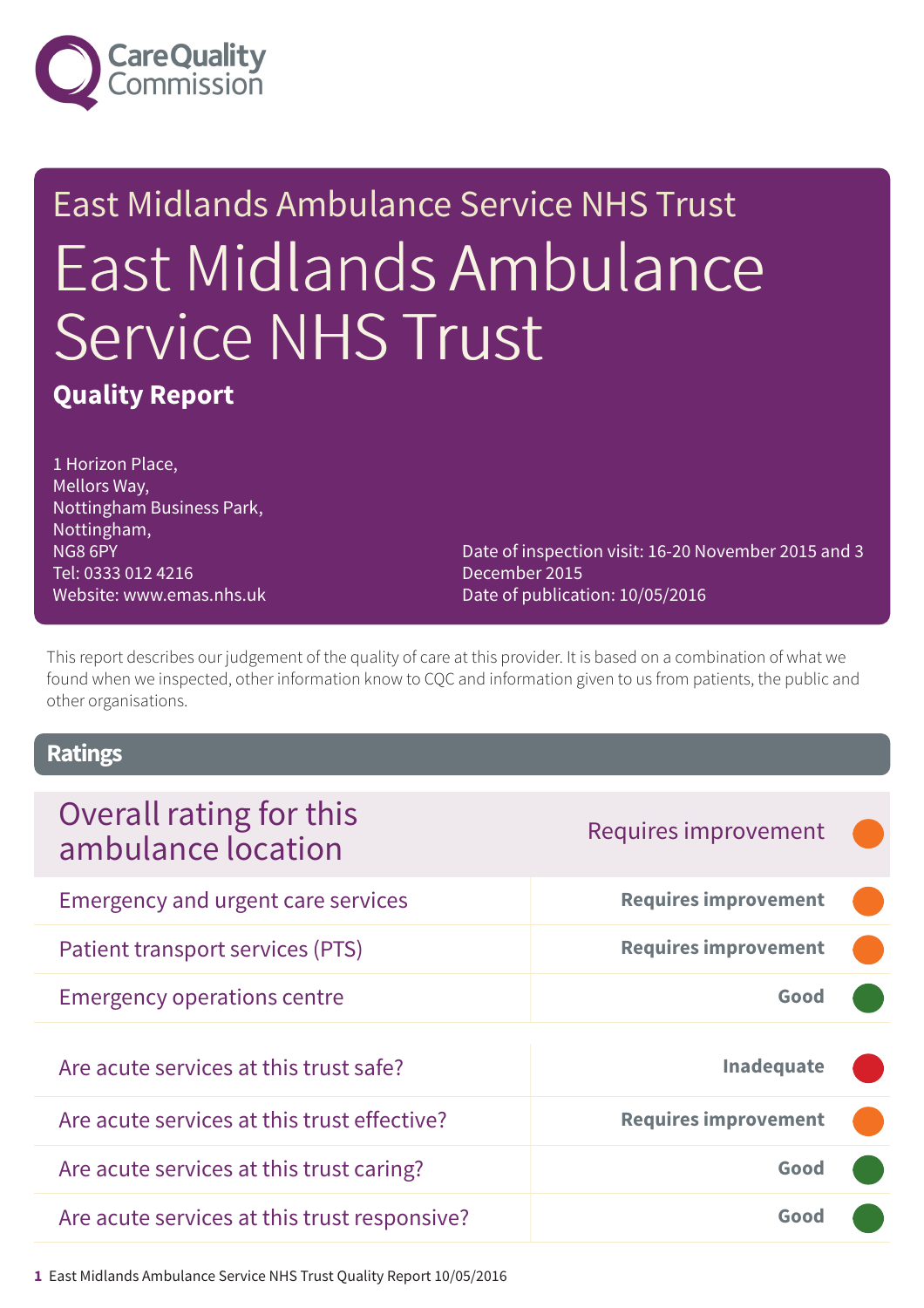### Are acute services at this trust well-led? **Example 20 Requires improvement**

### **Letter from the Chief Inspector of Hospitals**

The East Midlands Ambulance Service NHS Trust (EMAS) is one of 10 ambulance trusts in England providing emergency medical services to Derbyshire, Nottinghamshire, Lincolnshire, Leicestershire, Rutland and Northamptonshire, an area which has a population of around 4.8 million people. The trust employs around 2,900 staff who are based at more than 70 locations including ambulance stations, an air ambulance station, emergency operations centres (EOCS) and support offices across the East Midlands.

The main role of EMAS is to respond to emergency 999 calls, 24 hours a day, 365 days a year. 999 calls are received by the emergency operation centres (EOC), where clinical advice is provided and emergency vehicles are dispatched if required. Other services provided by EMAS include patient transport services (PTS) for non-emergency patients between community provider locations or their home address and resilience services which includes the Hazardous Area Response Team (HART).

Every day EMAS receives around 2,000 calls from members of the public dialling 999. In 2014-15 they provided a face to face response to 649, 625 emergency calls. The service provided by EMAS is commissioned by 22 separate Clinical Commissioning Groups with one of these taking the role as co-ordinating commissioner.

Our announced inspection of EMAS took place between 16 to 20 November 2015 with unannounced inspections on 3 December 2015. We carried out this inspection as part of the CQC's comprehensive inspection programme.

We inspected three core services:

- Emergency Operations Centres
- Urgent and Emergency Care including the Hazardous Area Response Team (HART) and the air ambulance.
- Patient Transport Services

Overall, the trust was rated as requires improvement. Caring and Responsive were rated as good. Effective and Well Led were rated as requires improvement and Safety as inadequate. We have taken enforcement action against the provider in this respect.

Our key findings were as follows:

- The trust was working hard to improve response times for emergency calls but these were consistently below the national target.
- There were insufficient staff and a lack of appropriate skill mix to meet the needs of patients in a timely manner.
- Standards of cleanliness and infection control, although inconsistent in some trust buildings were generally good on ambulances.
- All staff, especially those at the frontline were passionate about and committed to providing high quality, safe care for patients. At the same time they were open and honest about the challenges they were facing.
- Whilst the trust were working hard to recruit staff, they were finding it a challenge to retain staff and overall numbers were only increasing minimally.
- Staff morale was low and they often did not feel valued. There was an unrelenting demand for emergency services combined with a lack of staff and resources to meet the need.
- Frontline leaders did not have the capacity or in some cases the skills to support teams and individuals and fulfil the requirements of their roles.
- Many staff were not receiving performance development reviews (appraisals), clinical supervision (where appropriate) or mandatory training.
- There was a clear statement of vision and values driven by quality and safety. The trust board functioned effectively.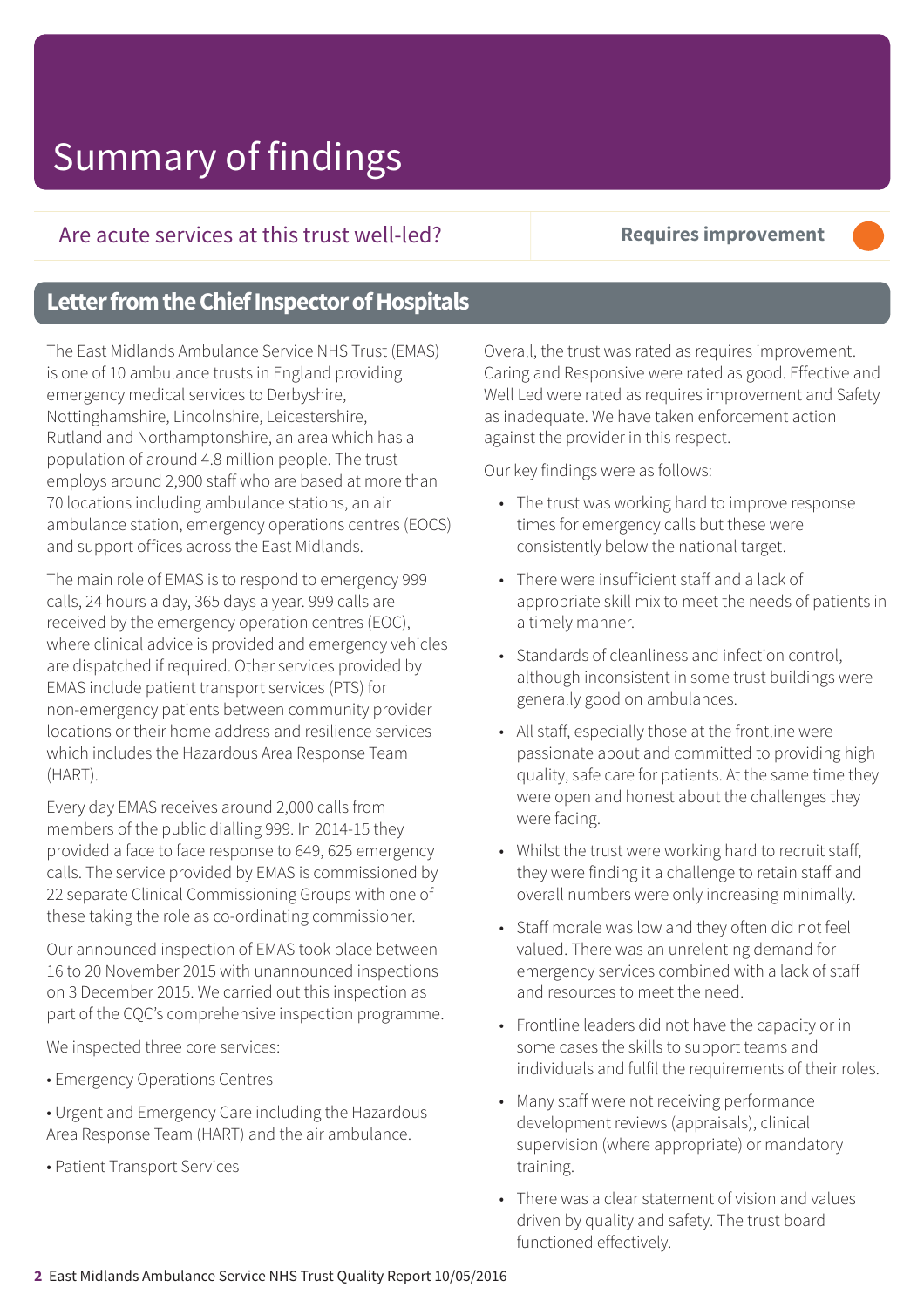• Without exception the Chief Executive was held in high regard by staff for her visible, open approach.

We saw several areas of outstanding practice including:

- We observed many examples of non-clinical staff supporting patients and saving lives in what were extremely difficult and stressful situations. Staff remained calm and gave callers confidence to deliver life-saving treatment.
- The trust had introduced 'change Wednesdays' in the emergency operations centre (EOC) to avoid daily contact with staff about minor changes to policies and systems. Staff were confident any changes to policies or procedures would take place on the same day every week.
- The trust were the best performing ambulance trust in England for the number of calls abandoned before answered.
- A mental health triage car was available in Lincolnshire between 4pm and midnight, staffed by a paramedic and a registered mental health nurse from a mental health trust. They could assess the needs of the patient and provide appropriate care which in some cases avoided hospital admission or the use of a Section 136 detention under the Mental Health Act 1983.
- The trust had a joint ambulance conveyance project working with six fire and rescue services in their region. This was the first service of its kind for an ambulance service nationally.
- The trust, in partnership with six fire and rescue services across the region, had introduced a regional emergency first responder (EFR) scheme. This was the first regional service of its kind of an ambulance service nationally.
- A project was in place to improve treatment for patients in acute heart failure. Crews had been issued with continuous positive airway pressure (CPAP) machines. The CPAP machine improves oxygen saturation levels in these patients.
- Staff in patient transport services (PTS) had direct access to electronic information held by community services including GPs. This meant they could access up to date information about patients including their current medication.
- The patient advice and liaison service had recruited existing patients to report to them about their planned journeys and experiences of patient transport services (PTS). They called this a 'secret shopper' programme.
- Staff name badges included their name in braille to assist patients with visual impairment. Guide dogs were allowed to accompany visually impaired patients.
- The Chief Executive was praised by all staff for her visible, open approach and her commitment to engaging staff face to face.

However, there were also areas of poor practice where the trust needs to make improvements.

Importantly, the trust must:

- Ensure staff report all appropriate incidents which are then appropriately and consistently investigated.
- Ensure learning from incidents, investigations and complaints is shared with all staff.
- Ensure all staff receive statutory and mandatory training.
- Ensure all domestic, clinical and hazardous materials are managed in line with current legislation and guidance.
- Ensure vehicle and equipment checks are carried out to the determined frequency.
- Ensure there are sufficient emergency vehicles to safely meet demand.
- Ensure medicines, including controlled drugs are stored and managed safely.
- Ensure paper patient report forms are stored appropriately and securely in trust premises and in such a way on trust vehicles as to maintain patient confidentiality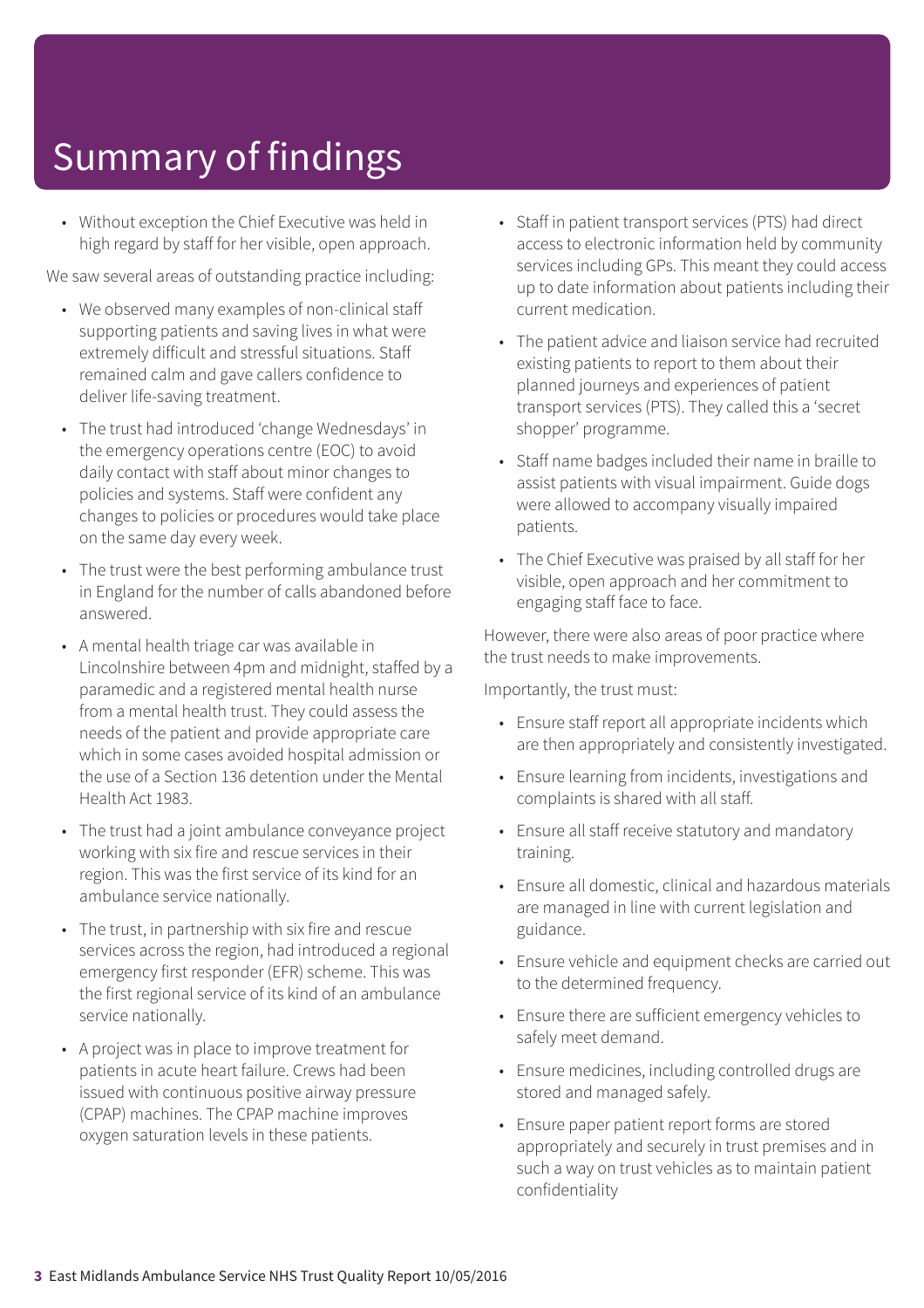- Ensure there are sufficient numbers of staff with an appropriate skill mix to meet safety standards and national response targets.
- Ensure arrangements to respond to emergencies and major incidents are practised and reviewed in line with current guidance and legislation.
- Ensure response times meet the needs of patients by reaching national target times.
- Ensure all staff receive appropriate non-mandatory training to enable them to carry out the duties they are employed for.
- Ensure all staff receive an annual appraisal.
- Ensure service level agreements are in place to monitor the quality of taxi service provision for patient transport services.

#### **Professor Sir Mike Richards**

#### **Chief Inspector of Hospitals**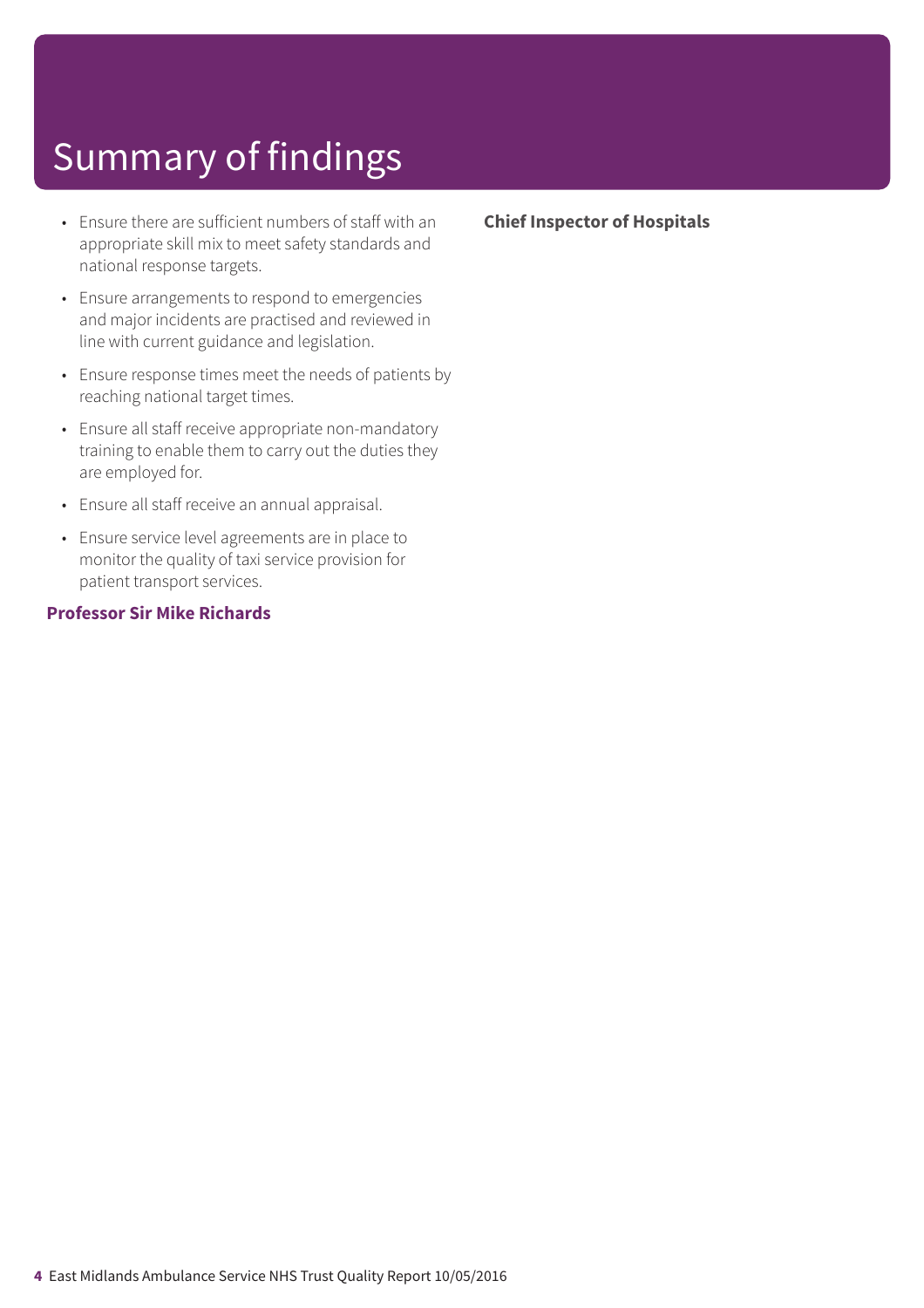### **Ourjudgementsabouteachofthemainservices**

| <b>Service</b>                                  | <b>Rating</b>               | Why have we given this rating?                                                                                                                                                                                                                                                                                                                                                                                                                                                                                                                                                                                                                                                                                                                                                                                                                                                                                                                                                                                                                                                                                                                                                                                                                                                                                                                                                                                                                                                                                                                                                                                                                                                                                                                                                                                                                                                                                                                                 |
|-------------------------------------------------|-----------------------------|----------------------------------------------------------------------------------------------------------------------------------------------------------------------------------------------------------------------------------------------------------------------------------------------------------------------------------------------------------------------------------------------------------------------------------------------------------------------------------------------------------------------------------------------------------------------------------------------------------------------------------------------------------------------------------------------------------------------------------------------------------------------------------------------------------------------------------------------------------------------------------------------------------------------------------------------------------------------------------------------------------------------------------------------------------------------------------------------------------------------------------------------------------------------------------------------------------------------------------------------------------------------------------------------------------------------------------------------------------------------------------------------------------------------------------------------------------------------------------------------------------------------------------------------------------------------------------------------------------------------------------------------------------------------------------------------------------------------------------------------------------------------------------------------------------------------------------------------------------------------------------------------------------------------------------------------------------------|
| <b>Emergency</b><br>and urgent<br>care services | <b>Requires improvement</b> | Overall we rated emergency and urgent care<br>services as requiring improvement.<br><b>East Midlands Ambulance Service NHS Trust</b><br>needed to improve several aspects of their<br>services including frontline staffing,<br>numbers of vehicles available for responding<br>to emergencies, vehicle and equipment<br>checks, infection control, medicines<br>management, response times and training.<br><b>Current staffing numbers and skill mix was</b><br>sometimes below acceptable levels,<br>although it is acknowledged staff were<br>committed and worked long hours with<br>many experiencing low morale, high levels of<br>stress and work overload. On occasions there<br>were no frontline staff to respond to<br>emergencies as all available staff were busy.<br>The proportion of Red 1 and Red 2 calls<br>attaining national targets was similar to the<br><b>England NHS ambulance trust average. In</b><br>the previous 19 months the trust had only<br>reached the national target of 75% for Red 1<br>calls for four months. Red 1 calls are those<br>which are immediately life-threatening such<br>as cardiac arrest. Red 2 calls are those which<br>are serious but not the most life threatening<br>for example unconsciousness or chest pain.<br>We found variable standards of cleanliness,<br>infection prevention and control and a lack<br>of regular vehicle and equipment checks due<br>to lack of staff time. There were insufficient<br>numbers of appropriately trained staff to<br>provide the necessary skill-mix but<br>ambulance crews always demonstrated care<br>and compassion to patients. A minority of<br>staff felt bullied and harassed by their<br>managers but we found team leaders had<br>insufficient time to manage their staff<br>because of operational pressures.<br>The Chief Executive Officer was widely<br>respected by staff who demonstrated the<br>trust's values through their own working |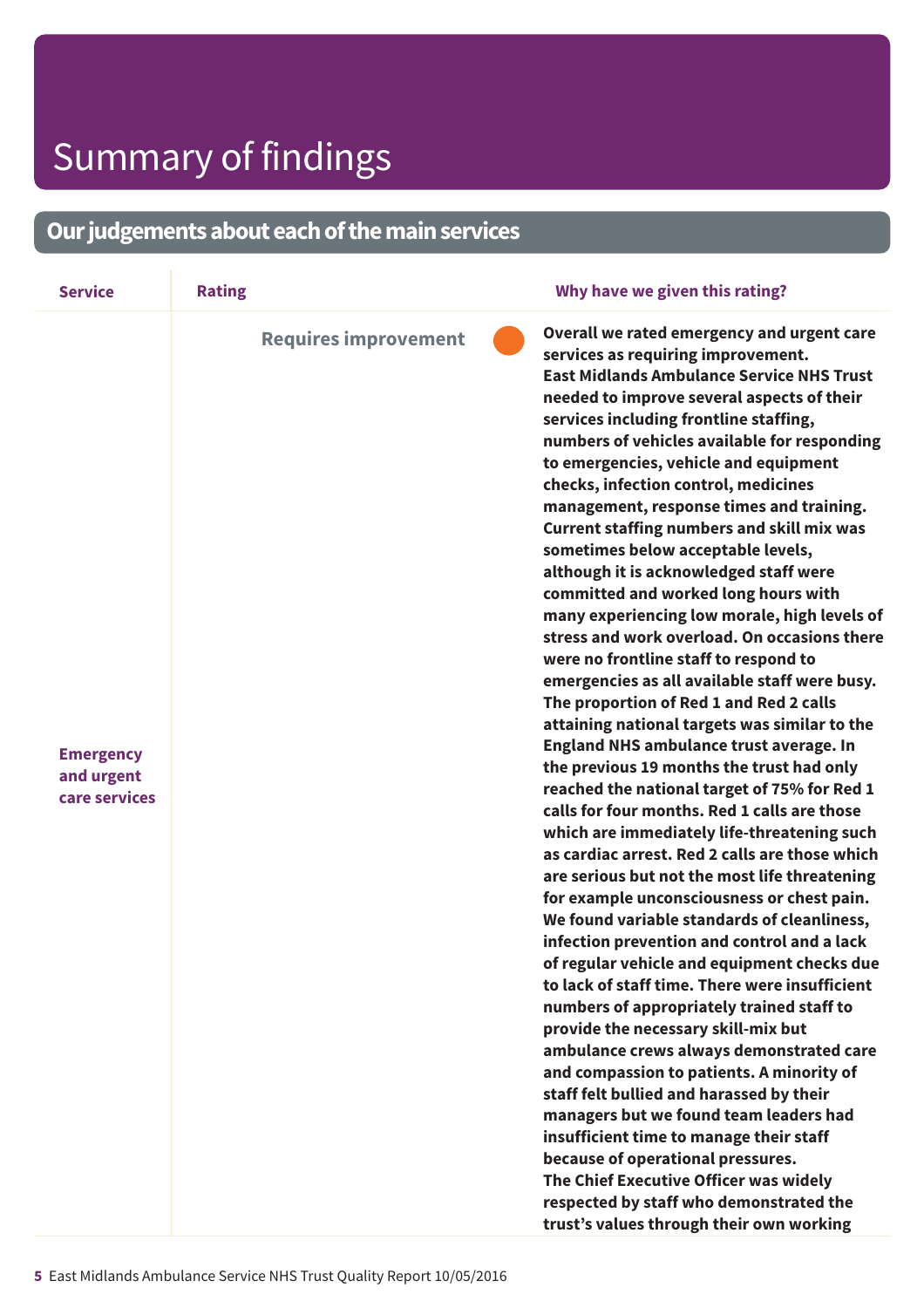**Requires improvement –––**

**Patient transport services (PTS)**

**practices. We found some systems and processes across the divisions differed and were not trust-wide, therefore leading to fragmentation.**

**The patient transport service (PTS) serving north and north east Lincolnshire and the emergency department (ED) in Nottingham was considered to be good for effective, caring and responsive, and requires improvement for safe and well led. The PTS ambulance and control teams worked well together to provide an effective and responsive patient transport service to meet the needs of the population it served. The service was supported by a team of 42 volunteer drivers. Volunteer drivers' used their own vehicles to transport patients. Vehicle documentation for MOTs and insurance had not been consistently checked and recorded. Communication between the control staff and drivers demonstrated an embedded respect for each other and good working relationships.**

**Staff demonstrated safety awareness and ensured each patient journey was as safe and comfortable as possible. This was reflected in the positive comments received from patients, carers and staff from local hospitals and care homes.**

**Staff knew how to report incidents and understood their responsibility to submit reports in a timely way. However, there was little evidence of sharing and learning and staff were unable to identify changes made following a reported patient safety incident. Staff attended a comprehensive induction when joining the service but attendance to mandatory training did not meet the trust target of 95% with some key topics such as resuscitation and moving and handling showing minimal attendance. Staff did not consistently receive annual appraisals to monitor competency and support professional development. Dates for appraisals were set for all staff but frequently cancelled at short notice.**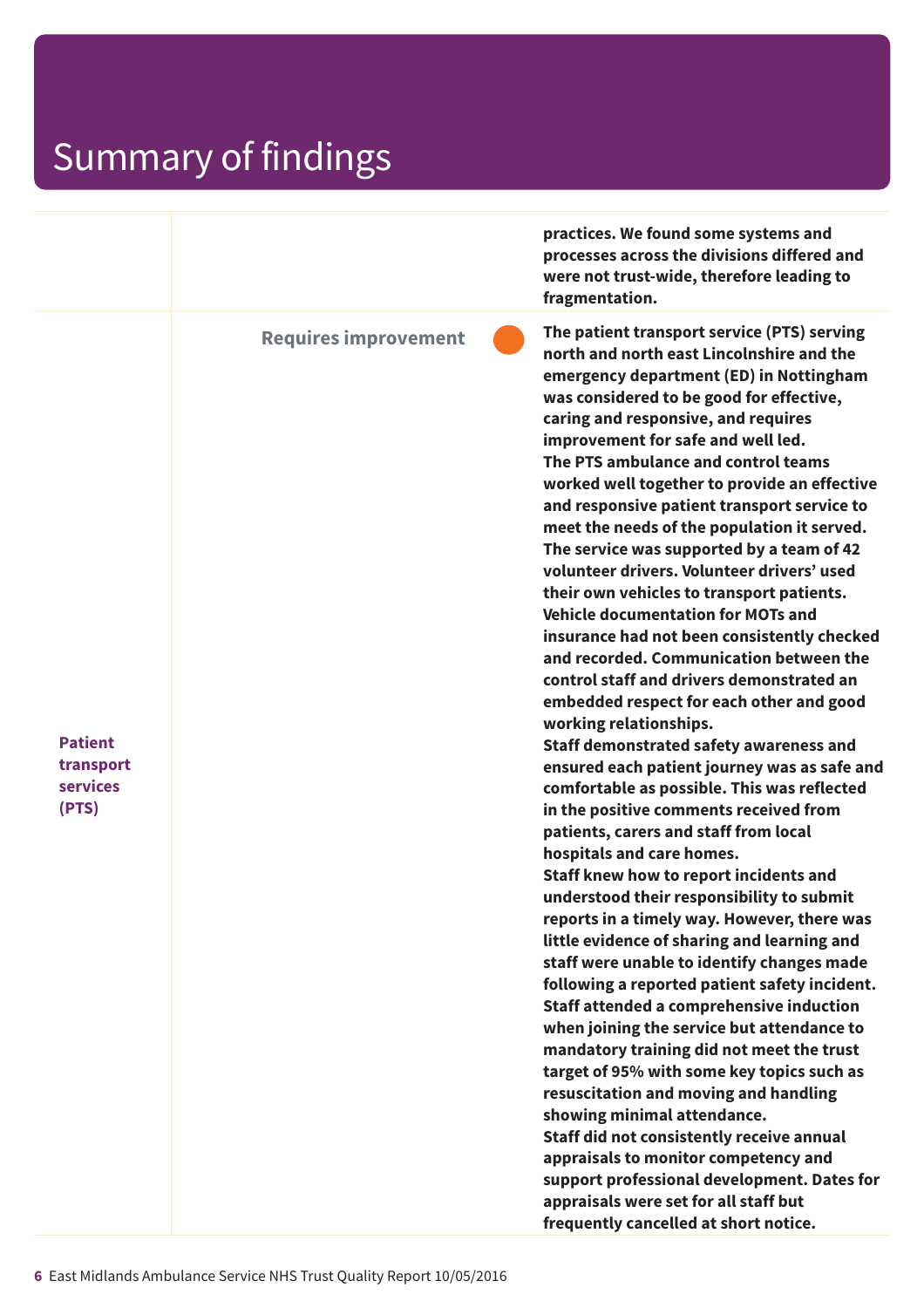**Good –––**

**The emergency operations centre (EOC) was considered to be good for effective, caring, responsive and well-led, and requires improvement for safe.**

**There were processes to enable staff to safeguard children and vulnerable adults. Staff followed guidance on providing medicines advice to patients, and records were appropriately stored on an electronic system.**

**Staff used evidence-based systems to provide care, advice and treatment to patients. Clinicians worked to national guidance and standards when providing advice over the phone. The trust took part in national audits and we saw actions and learning were evident.**

**There was effective working between EOC's and with other emergency services. There were additional training opportunities for staff and opportunities for professional development. The service had systems and processes for clinicians to advise patients how to manage their own health as well as to provide information about alternative patient pathways.**

**Staff were compassionate and caring towards patients. We observed excellent examples of staff treating patients and callers with dignity, respect, and were supported by staff at the end of the phone. The service had processes and systems to cope with different levels of demand. There were different ways for patients to access the service, and interpreting services were available for patients whose first language was not English. The service had systems and processes to manage and work with high volume service users and children with complex needs.**

**There was learning from complaints and concerns and staff told us they received learning through feedback from managers. The service managed risk appropriately and quality was measured through monthly staff audits, management meetings, and reports to the board.**

**Emergency operations centre**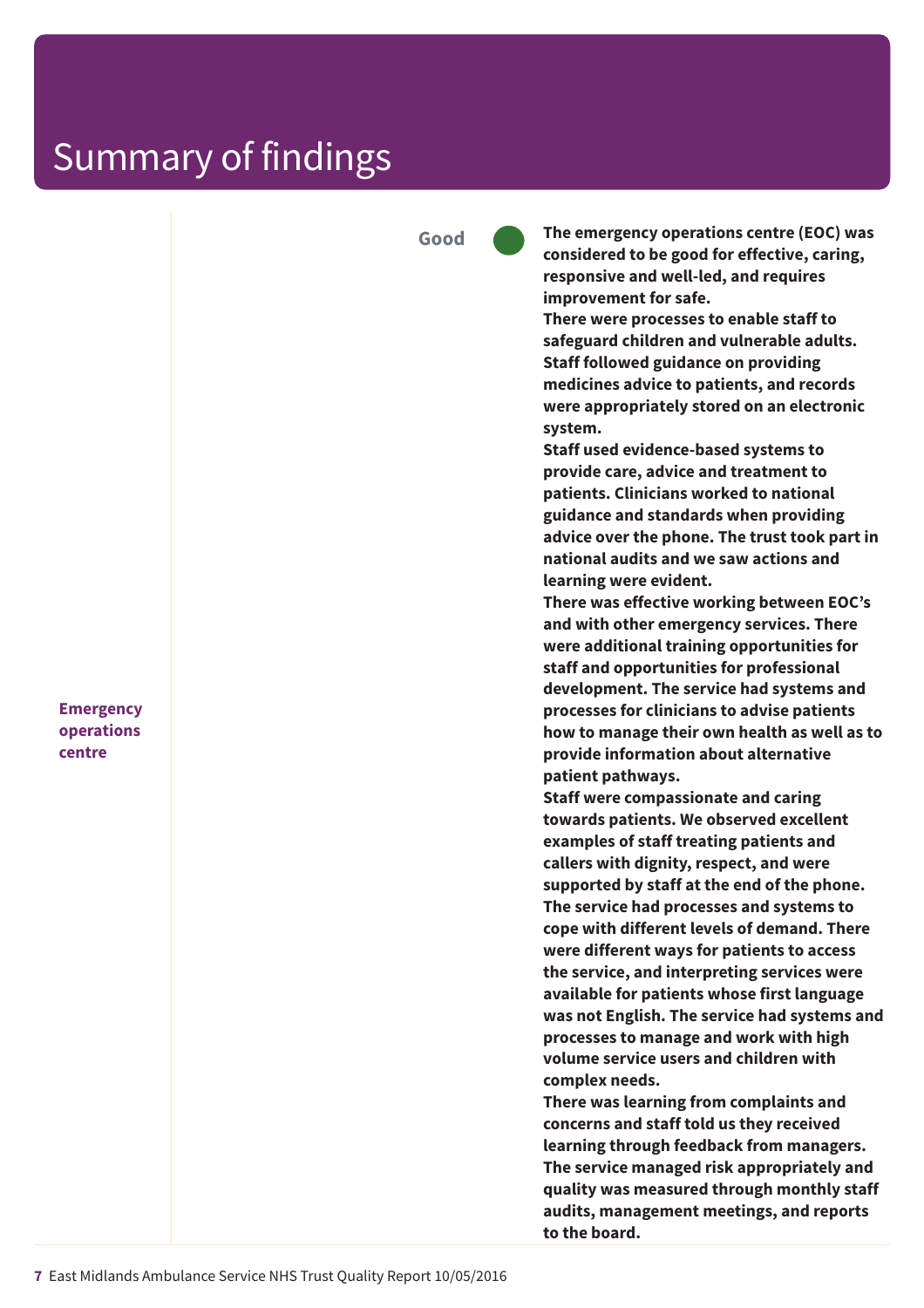**However, we also found some members of staff were not aware of what constituted a reportable incident. Staff did not always report incidents in a timely manner. Mandatory training completion rates fell short of the trust target of 95%. There were staff vacancies; staffing levels at times impacted adversely on the performance of EOC. Despite data from the trust showing the majority of staff had received appraisals, we found that half of staff did not have a documented appraisal in their staff file.**

**There were delays in sending emergency response vehicles to emergencies due to hospital handover delays. Data also showed that the trust were one of the worst performing trusts in the time it took to answer emergency calls.**

**We found that staff morale in Nottingham was very low and there were communication concerns between management and staff there. There was nowhere for staff to go following a distressing call.**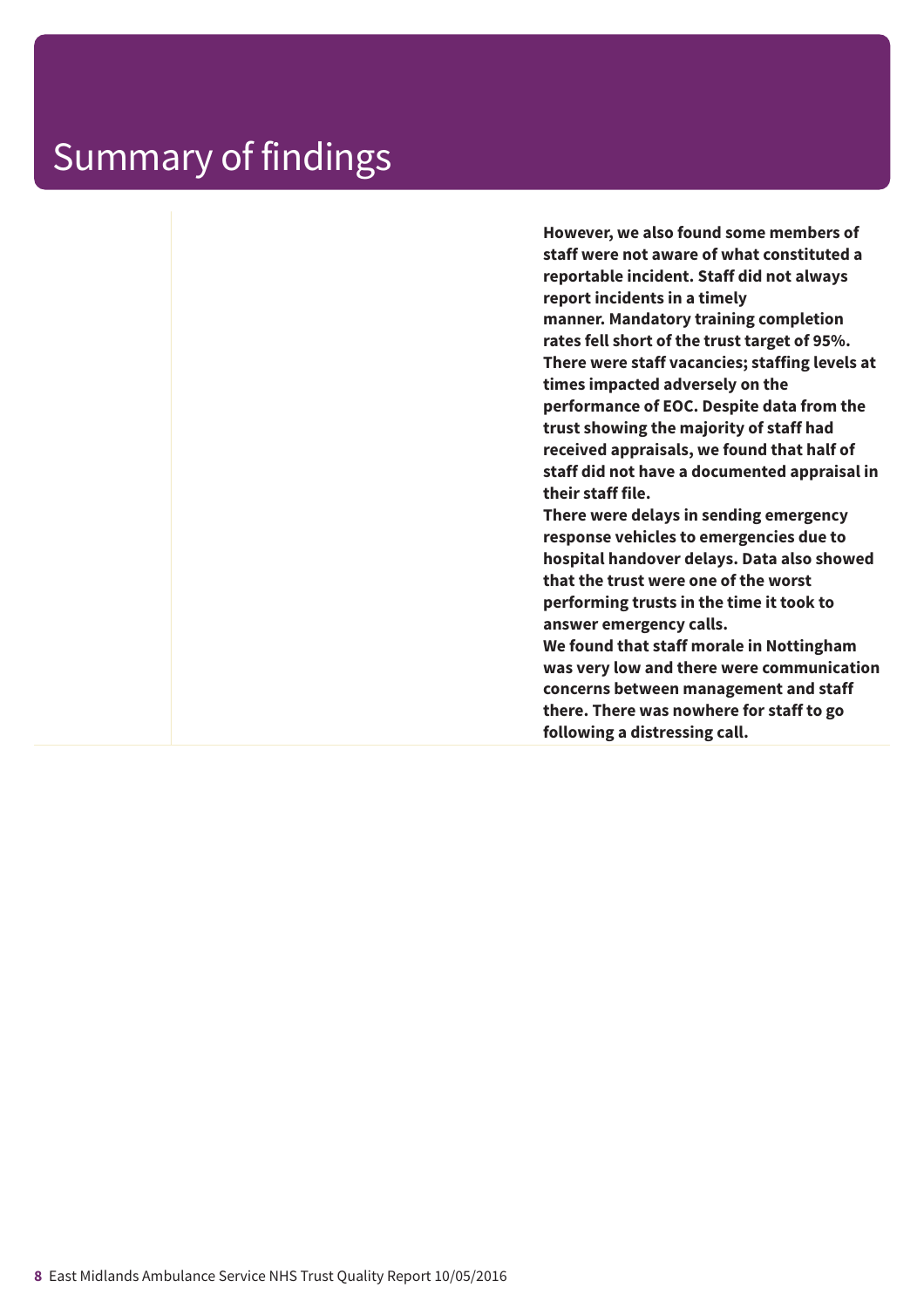

**Overall rating:** *COVERENT <b>REQUIRES* **EXECUTE: REQUIRERENT <b>EXECUTE: REQUIRERENT PROPERTY** 

# East Midlands Ambulance Service NHS Trust

**Detailed findings**

**Services we looked at**

Emergency and urgent care; Patient transport services (PTS); Emergency operations centre (EOC)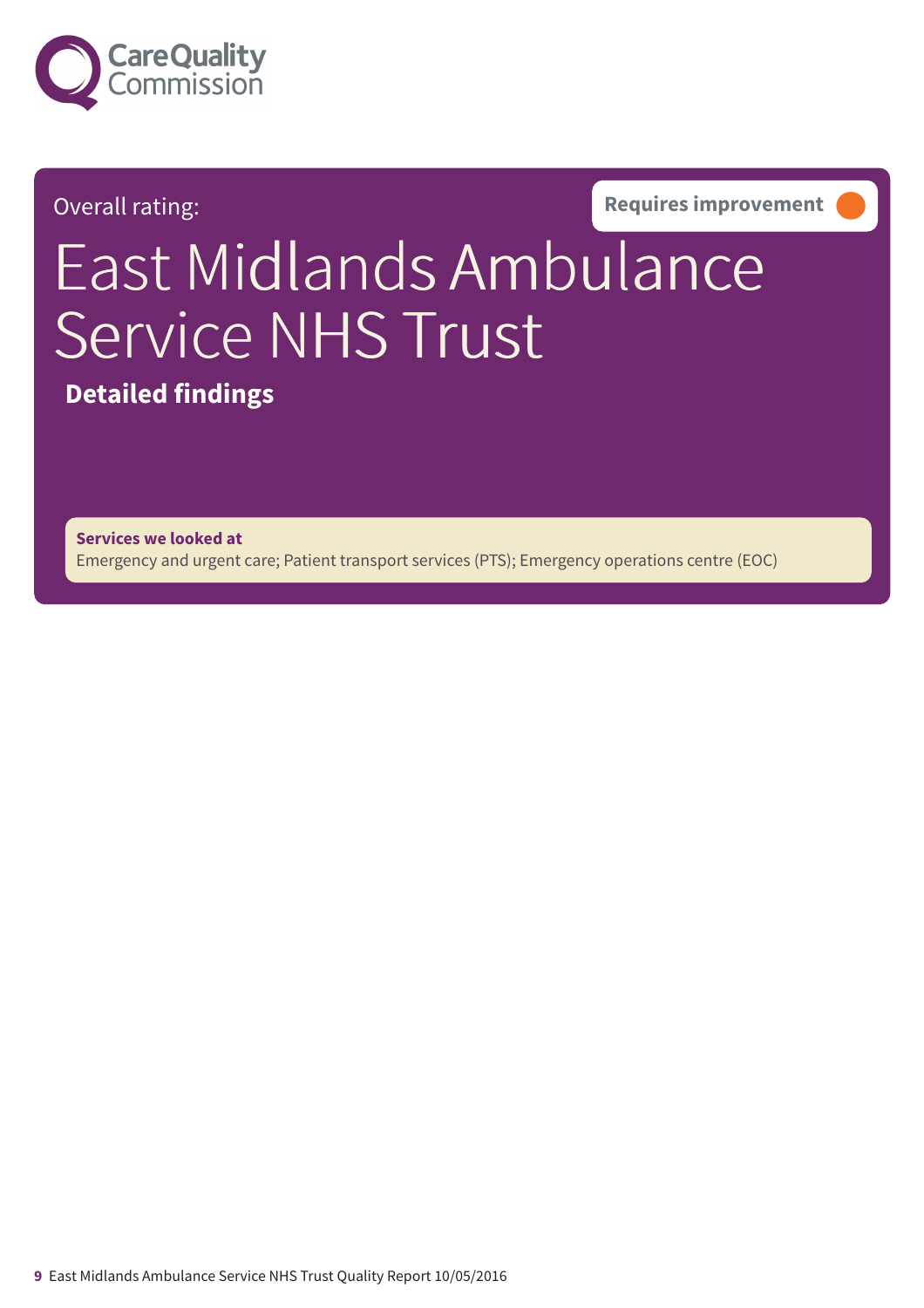# Detailed findings

### **Contents**

| Detailed findings from this inspection                         | Page |
|----------------------------------------------------------------|------|
| Background to East Midlands Ambulance Service NHS Trust        | 10   |
| Our inspection team                                            | 10   |
| How we carried out this inspection                             | 11   |
| Facts and data about East Midlands Ambulance Service NHS Trust | 11   |
| Our ratings for this trust                                     | 12   |
| Findings by main service                                       | 13   |
| Action we have told the provider to take                       | 88   |

### **Background to East Midlands Ambulance Service NHS Trust**

East Midlands Ambulance Service NHS Trust (EMAS) covers the six counties of Derbyshire, Nottinghamshire, Leicestershire, Rutland, Lincolnshire and Northamptonshire. This is an area which has a population of around 4.8 million people and covers approximately 6,425 square miles. The trust employs around 2,000 WTE staff.

East Midlands Ambulance Service provides an emergency service to respond to 999 calls; a small patient transport service (PTS) in North and North East Lincolnshire and for one hospital in Nottingham, for non-emergency patients between community provider locations or their home address and emergency operation centres (EOC), where 999 calls were received, clinical advice is provided and emergency vehicles dispatched if needed. There is also a Hazardous Area Response Team (HART).

The trust covers an ethnically diverse population with 85% white British residents. The largest represented ethnic minority is Asian. The region has the second lowest overall population density in England. There are high levels of deprivation in Lincolnshire, Northamptonshire and Nottinghamshire. Leicestershire and Nottinghamshire have areas of high population density whilst Derbyshire and Lincolnshire have large areas of rurality.

We inspected East Midlands Ambulance Service as part of our announced comprehensive inspection programme. The trust is not a Foundation Trust and this inspection has not considered any application for Foundation Trust status.

As part of our inspection we visited trust premises including offices, training areas, fleet workshops, an air ambulance base, specialist units such as Hazardous Area Response Team (HART), ambulance stations and emergency operations centres. We also visited hospital and other health care locations to speak with patients and staff about their experiences of the ambulance service.

### **Our inspection team**

Our inspection team was led by:

Head of Hospital Inspection: Carolyn Jenkinson, Care Quality Commission

Inspection Manager: Helen Vine, Care Quality Commission

East Midlands Ambulance Service was visited by a team of 55 people including CQC inspectors, inspection managers, national professional advisor, pharmacist inspector, inspection planners and a variety of specialists.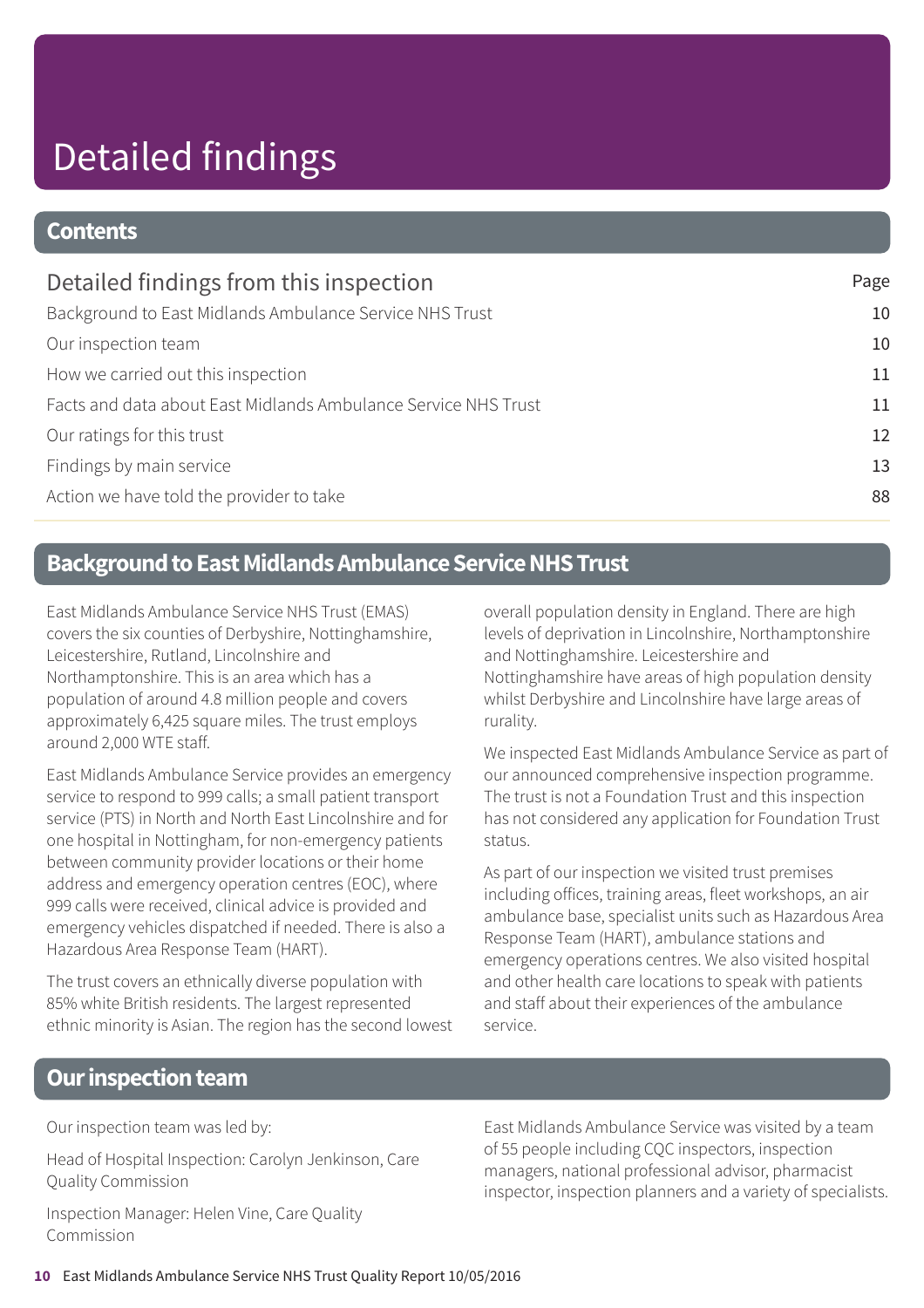# Detailed findings

The team of specialists comprised of paramedics, consultant paramedics, urgent care practitioners, operational managers, a GP, Mental Health Act reviewers and call handlers.

### **Howwecarriedoutthis inspection**

To get to the heart of patients' experiences of care, we always ask the following five questions of every service and provider:

- Is it safe?
- Is it effective?
- Is it caring?
- Is it responsive to people's needs?
- Is it well-led?

The inspection team inspected the following:

- Emergency Operations Centres
- Urgent and Emergency Care including Hazardous Area Response Team (HART) and air ambulance

Prior to the announced inspection, we reviewed a range of information that we held and asked other organisations to share what they knew about the trust. These included the 22 clinical commissioning groups (CCGs), the Trust Development Authority, NHS England, and local Healthwatch organisations.

We held interviews, focus groups and drop-in sessions with a range of staff in the service and spoke with staff individually as requested. We talked with staff from acute hospitals who used the service provided by the trust. We spoke with patients and observed how they were being cared for. We also talked with carers and/or family members and reviewed patients' treatment records.

We carried out the announced inspection visit between 16 and 20 November 2015 with unannounced inspections on 3 December 2015.

• Patient Transport Services

### **Facts and data about East Midlands Ambulance Service NHS Trust**

The East Midlands Ambulance Service is one of 10 ambulance trusts in England providing emergency medical services, urgent care and patient transport services to Derbyshire, Nottinghamshire, Leicestershire and Rutland, Northamptonshire and Lincolnshire (including north and north east Lincolnshire). The trust employs over 2,800 staff who are based at ambulance stations and trust premises across the region.

Their main role is to respond to emergency 999 calls, 24 hours a day, 365 days a year. This response could be 'hear and treat', 'see and treat', 'see, treat and convey'. Their patient transport services provide care and transport to patients attending hospital, day care and outpatient appointments in parts of Nottinghamshire and North Lincolnshire.

East Midlands Ambulance Service works closely with other emergency services including the police and fire and rescue services to provide emergency services during major events and in response to major incidents.

#### **Activity between April 2014 and March 2015:**

The emergency and urgent care service made around 643,115 vehicle responses to incidents.

The emergency operations centre received over 2,000 999 calls every day which averages one call every 43 seconds.

The patient transport services made around 98,742 journeys transporting patients.

#### **Financial Performance April 2014 to March 2015:**

Annual turnover: £154 million

Income: £154,796,000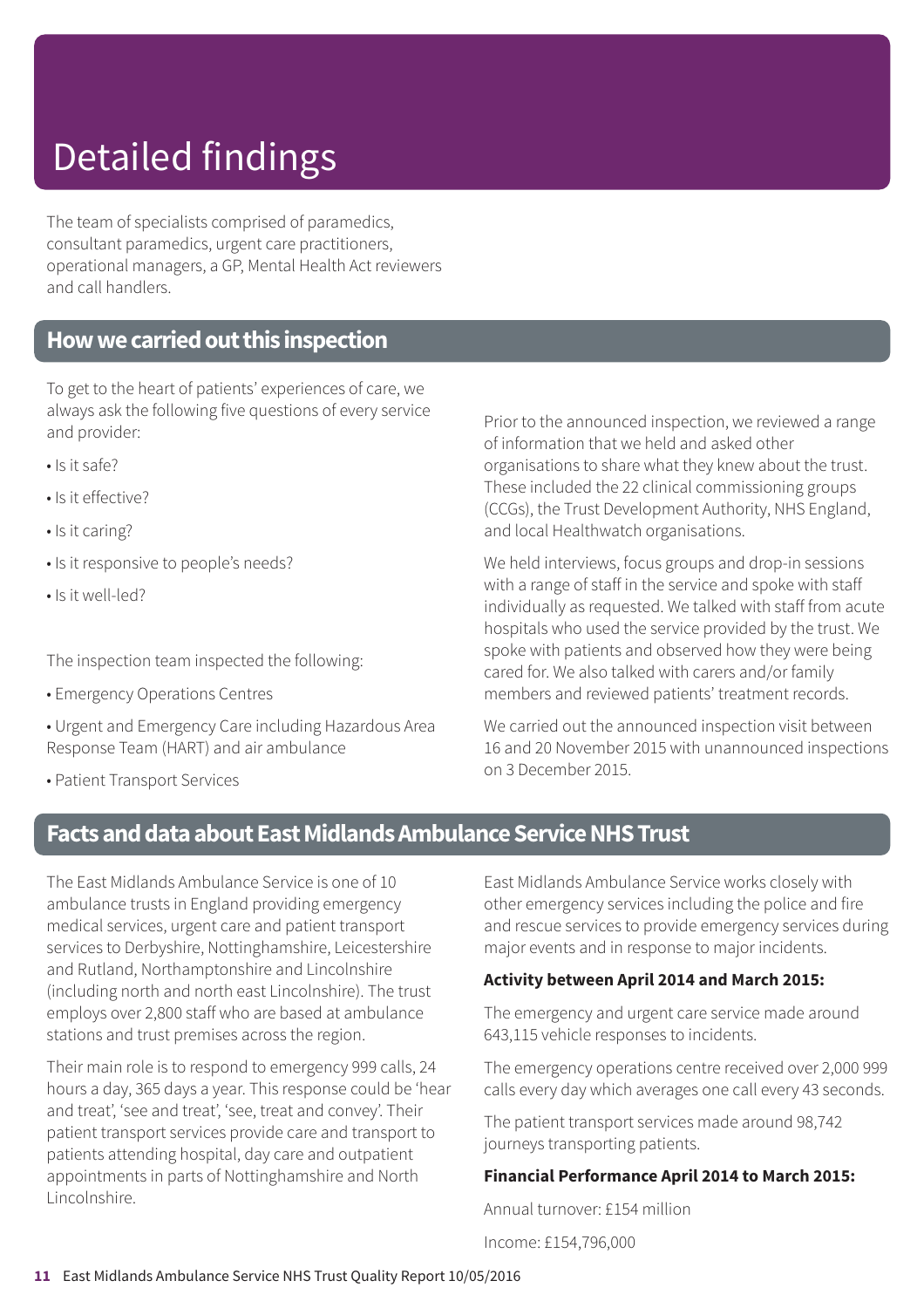# Detailed findings

Costs: £154,731,000 Surplus: £65,000

Currently the trust has around 70 ambulance stations organised into five geographical divisions matching the county borders of Derbyshire, Nottinghamshire, Leicestershire and Rutland, Northamptonshire and Lincolnshire.

### **Ourratings forthis trust**

Our ratings for this trust are:

|                                       | Safe                           | <b>Effective</b>        | Caring | Responsive | Well-led                       | <b>Overall</b>                 |
|---------------------------------------|--------------------------------|-------------------------|--------|------------|--------------------------------|--------------------------------|
| <b>Emergency and urgent</b><br>care   | Inadequate                     | Requires<br>improvement | Good   | Good       | Requires<br>improvement        | Requires<br>improvement        |
| Patient transport<br>services         | <b>Requires</b><br>improvement | Good                    | Good   | Good       | <b>Requires</b><br>improvement | <b>Requires</b><br>improvement |
| <b>Emergency operations</b><br>centre | Requires<br>improvement        | Good                    | Good   | Good       | Good                           | Good                           |
|                                       |                                |                         |        |            |                                |                                |
| <b>Overall</b>                        | Inadequate                     | Requires<br>improvement | Good   | Good       | Requires<br>improvement        | Requires<br>improvement        |

#### **Notes**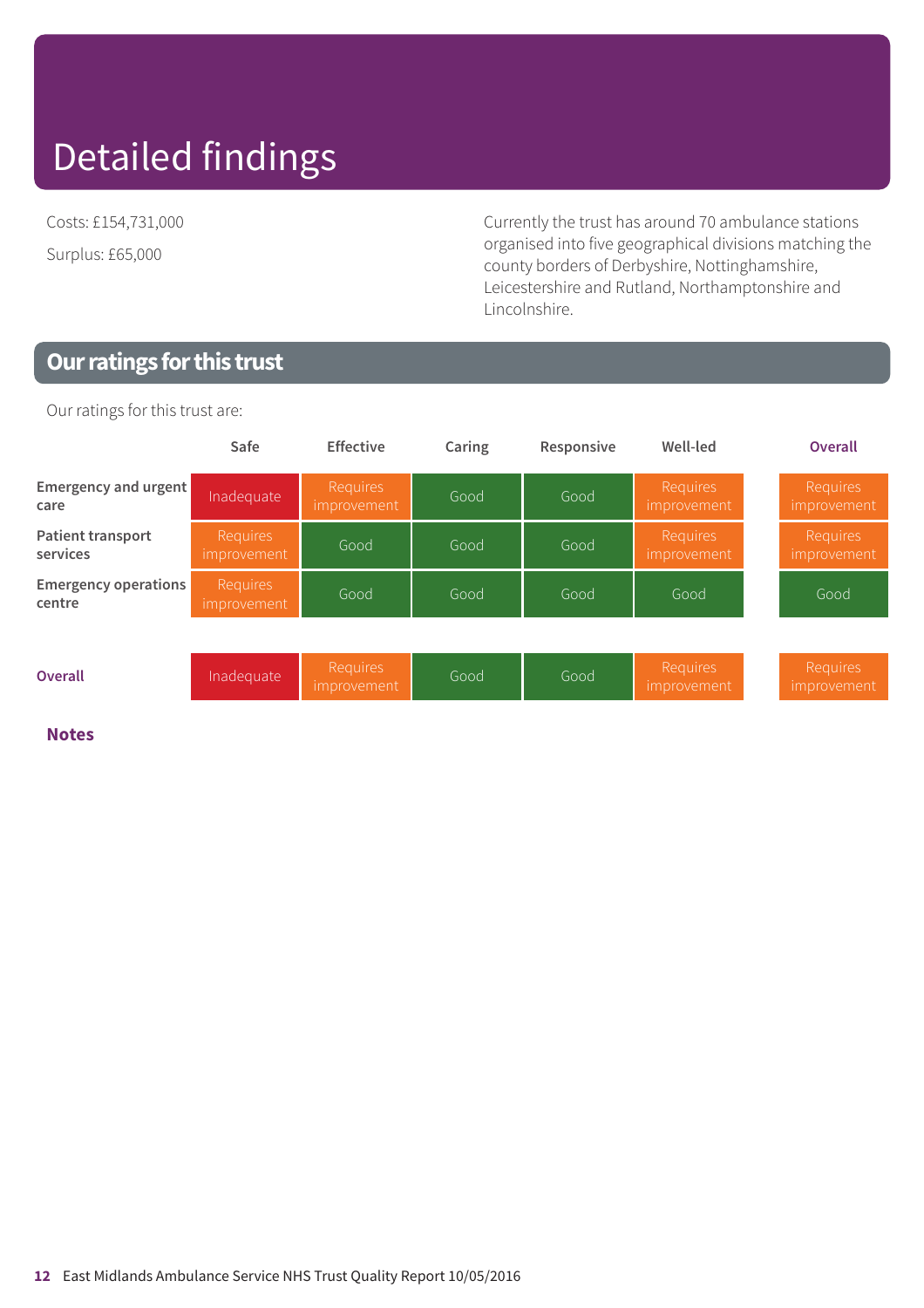| Safe             | Inadequate                  |  |
|------------------|-----------------------------|--|
| <b>Effective</b> | <b>Requires improvement</b> |  |
| Caring           | Good                        |  |
| Responsive       | Good                        |  |
| <b>Well-led</b>  | <b>Requires improvement</b> |  |
| Overall          | <b>Requires improvement</b> |  |

### Information about the service

The main role of emergency and urgent care services is to respond to emergency 999 calls, 24 hours a day, 365 days a year. East Midlands Ambulance Service NHS Trust (EMAS) provides an emergency and urgent care service to a population of 4.8 million people across the East Midlands, which covers the counties of Derbyshire, Leicestershire and Rutland, Lincolnshire (including North and North East), Northamptonshire and Nottinghamshire.

Each area is referred to by EMAS as a 'division', with Lincolnshire being the largest with 2,687 square miles. The service covers a total area of 6,425 square miles and has over 70 ambulance stations across the divisions and two operation centres in Nottingham and Lincoln. EMAS works closely with other emergency services, including the police, fire service and coastguard to provide emergency services during major incidents. It also provides paramedic services for the local air ambulance charity based at RAF Waddington in Lincolnshire. The trust has approximately 2,000 frontline staff and over 530 vehicles including rapid response vehicles (RRVs).

On average EMAS responds to a 999 call every 43 seconds, amounting to an average of 2,300 calls per day. This can increase to 3,000 calls per day during certain times of the year such as New Year's Eve and other significant events. EMAS supports the work of voluntary community and emergency first responders across the region who give basic lifesaving interventions prior to the arrival of the ambulance crew; this is co-ordinated by EMAS.

We conducted focus groups with staff in each division prior to and during our inspection to hear their views about the service. This included frontline ambulance staff, clinical tutors, support staff and research staff.

During the inspection we visited a number of ambulance stations across all five divisions, in both towns and rural areas, and we spoke with over 200 staff in various roles including paramedics, trainee paramedics, ambulance technicians, emergency care assistants, team leaders, location quality managers, senior managers and members of first responder groups. In addition, we spoke with support staff including cleaners and those who deep cleaned ambulances. We observed ambulance crews treating patients. We spoke with over 60 patients, where appropriate to do so, and their relatives. These patients had used the service in their own homes or for conveyance to emergency departments.

We inspected ambulances and reviewed patient report forms. We visited hospitals in each division where we observed the interaction between ambulance and emergency department staff. We spoke with staff in the emergency departments and other areas of hospitals including maternity, children's' wards and surgical and medicine admission units about their experience of working with EMAS.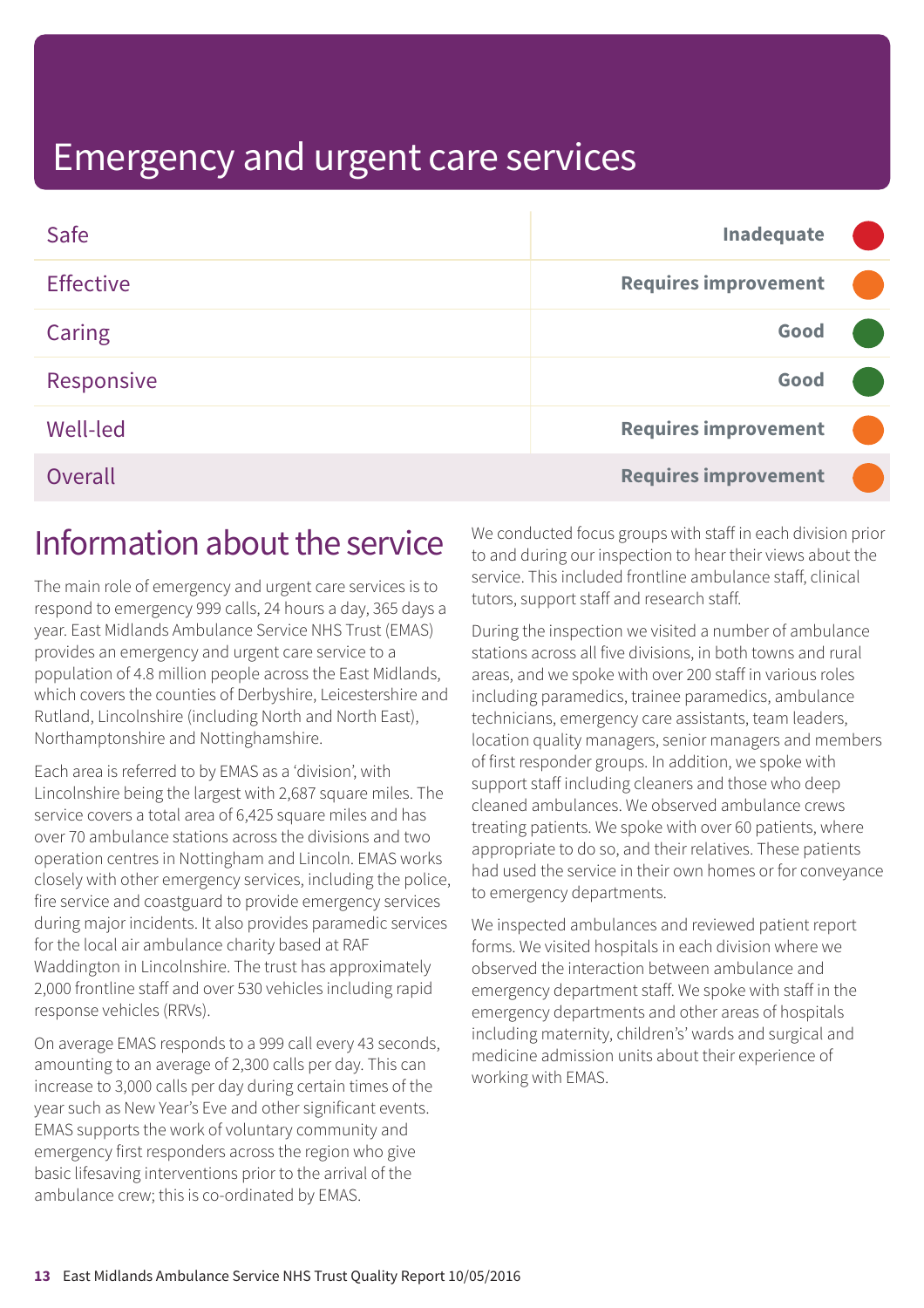## Summary of findings

Overall we rated emergency and urgent care services as requiring improvement.

East Midlands Ambulance Service NHS Trust needed to improve several aspects of their services including frontline staffing, numbers of vehicles available for responding to emergencies, vehicle and equipment checks, infection control, medicines management, response times and training.

Current staffing numbers and skill mix was sometimes below acceptable levels, although it is acknowledged staff were committed and worked long hours with many experiencing low morale, high levels of stress and work overload. On occasions there were no frontline staff to respond to emergencies as all available staff were busy. The proportion of Red 1 and Red 2 calls attaining national targets was similar to the England NHS ambulance trust average. In the previous 19 months the trust had only reached the national target of 75% for Red 1 calls for two months. Red 1 calls are those which are immediately life-threatening such as cardiac arrest. Red 2 calls are those which are serious but not the most life threatening for example unconsciousness or chest pain. Data for November 2015 showed the trust as the second worst performing ambulance trust in England with responses within target at 65.6%. This indicated a deteriorating position.

We found variable standards of cleanliness, infection prevention and control and a lack of regular vehicle and equipment checks due to lack of staff time. There were insufficient numbers of appropriately trained staff to provide the necessary skill-mix but ambulance crews always demonstrated care and compassion to patients. A minority of staff felt bullied and harassed by their managers but we found team leaders had insufficient time to manage their staff because of operational pressures.

The Chief Executive Officer was widely respected by staff who demonstrated the trust's values through their own working practices. We found some systems and processes across the divisions differed and were not trust-wide, therefore leading to fragmentation.

### **Are emergency and urgent care services safe?**

We rated the safety of emergency and urgent care services as inadequate.

**Inadequate –––**

- There were insufficient numbers of appropriately trained staff available with the necessary skill-mix. We had previously raised this concern following our inspections in 2013 and again in 2014.
- Excessively long hand-over times at some acute hospitals were exacerbating the trust's resource ability to respond to and meet demand.
- Staff were dedicated and without exception, every member of staff we spoke with reported regularly working more hours than their shift allocation which was having a detrimental effect on their work-life balance and they were frustrated and tired. Staff essential education or mandatory training, was not always undertaken because of operational pressures.
- Daily vehicle and equipment checks were not always being undertaken because of operational pressures and requested back up vehicles for conveyance of patients were not always available in a timely manner because of lack of resources.
- Without an effective solution to the safety issues there was a risk more staff would leave and the service would become unsustainable.
- Staff knew how to report incidents but did not always receive feedback, although practice had changed as a result of some incidents raised. Root cause analysis of serious incidents was found to be robust, although there was no audit system in place to ensure staff had read clinical updates.
- Standards of cleanliness, infection prevention and control were variable. Policies and processes were in place but not always observed.
- Medicines were not always stored safely or audited effectively.
- The majority of patient records had been completed correctly but paper records were not always stored securely.
- Although processes were in place for responding to major incidents, many staff had not received training.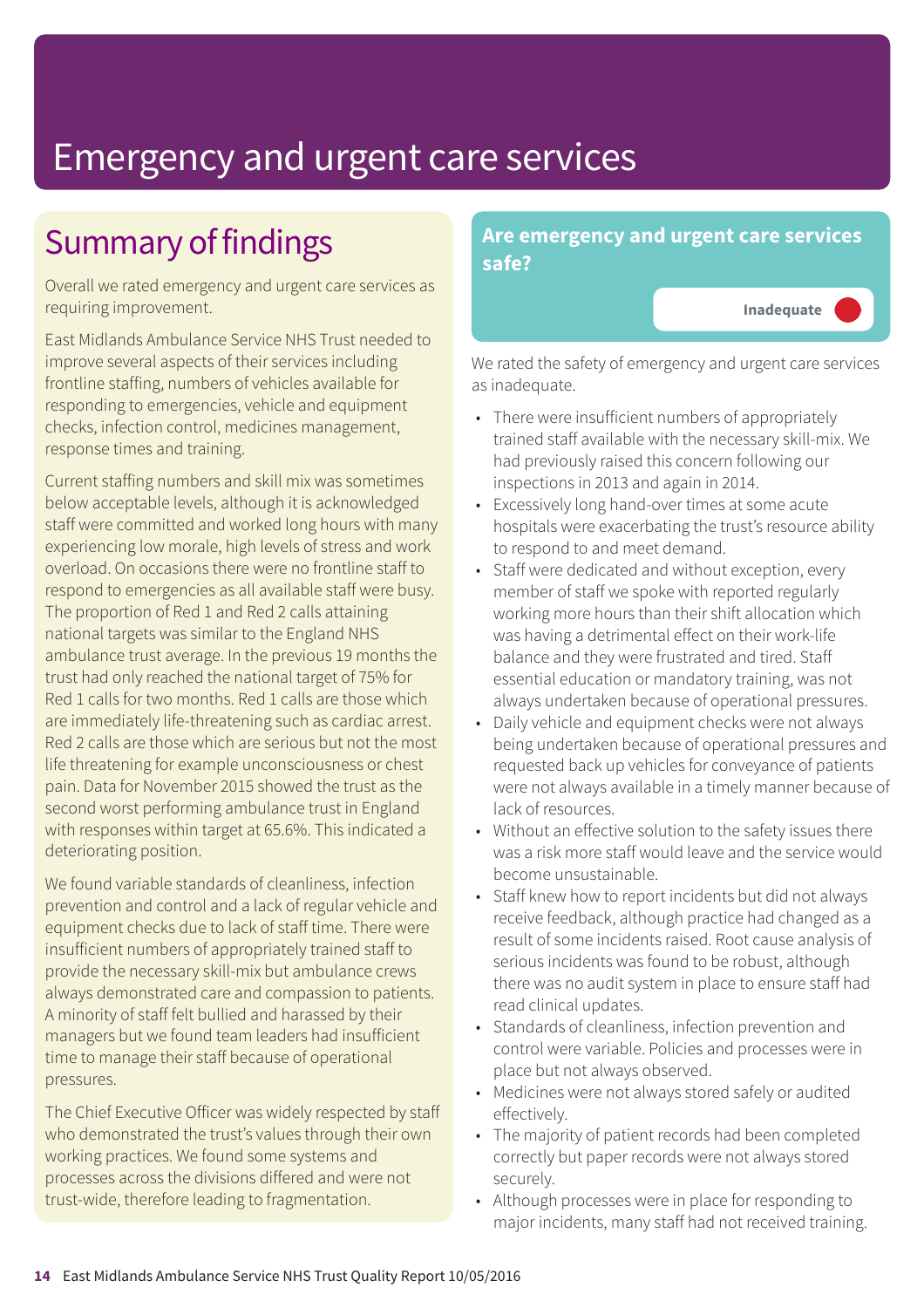However, we also found that:

- Staff were aware of safeguarding processes and reported appropriately.
- Policies were in place for deep cleaning processes for ambulances,
- Staff used the Joint Royal Colleges Ambulance Liaison Committee's guidance (JRCALC) to assess patients and responded appropriately to risk.

#### **Incidents**

- There was an effective policy and process for the reporting of incidents and near misses. Staff were encouraged to report incidents involving patients or staff and knew how to do so.
- A small number of staff from across the divisions informed us they could not always get a response from the designated telephone line.
- Staff told us they did not consistently receive feedback about incidents. We saw some evidence that feedback was displayed and incidents categorised in ambulance stations.
- According to trust policy serious incidents (SIs) were investigated by a local quality manager and clinical incidents by a senior paramedic.
- We viewed five serious incident reports and found the root cause analysis was robust with thorough investigations having been completed. Although action plans were identified there was no evidence of deadlines being met and the actions completed. We reviewed one incident from 2014 relating to the death of a patient. The outcome from the investigation stated there was insufficient scope to effectively log a Mental Capacity Act 2005 (MCA) assessment check within the electronic patient report form (ePRF) and action was due in March 2015. However, we saw there was still no space to log MCA assessments on the paper PRF or the ePRF in November 2015. This meant lessons were not always being learned from incidents and actions taken to reduce risks.
	- Between August 2014 and August 2015, of the 54 SIs reported six were recorded as lack of available resources or delayed response times which could potentially have contributed to patient deaths. The trust had expanded their clinical assessment team to make welfare telephone calls to patients who had experienced a delay in response times and support them to manage their condition until an ambulance arrived. However, delays

and the resulting risk continued. In October 2015 HM Coroner wrote a Prevention of Future Deaths letter to the trust raising concerns that a delayed response to an emergency call was a contributory factor in the death of a patient.

- Some staff were able to tell us about changes in practice as a result of incident investigation. For example, there had been changes to drug storage following an incident involving a missing drug.
- The Duty of Candour Regulation under the Health and Social Care Act 2008 (Regulated Activities) Regulations 2014 requires health service bodies to act in an open and transparent way with people when things go wrong. Not all staff were aware of the Duty of Candour Regulation when we spoke with them. However, we reviewed seven incidents relating to Duty of Candour that we received from the trust. We found the trust had investigated the incidents and been open with patients or their relatives about them.

#### **Mandatory training**

- Mandatory training for emergency and urgent care staff at EMAS was called essential education. The training included resuscitation, safeguarding adults and children and infection prevention and control (IPC). Timescales for completion of the elements varied between one and three years on an on-going basis. Essential education for staff in non-frontline services included moving and handling, fire safety, resuscitation and infection prevention and control. Completion rates of essential training varied across the divisions between 68% for emergency and urgent care staff in Lincolnshire to 81% in Leicestershire for the same group of staff. The trust's target was 95%.
- In May 2015 the trust extended the essential education programme for 2014/15 to cover the two year period ending 31 March 2016. The trust informed us this enabled initial training courses to be prioritised including essential training for newly appointed ambulance technicians. We were therefore not assured all staff had received the required essential education to deliver safe care to patients.
- Filtered face pieces are face masks used to protect staff when treating patients with a transmissible respiratory infection. It is a Health and Safety Executive requirement for all staff to be fitted for and trained in the use of these masks. Trust compliance with this requirement was 39%. This meant a large proportion of staff would be at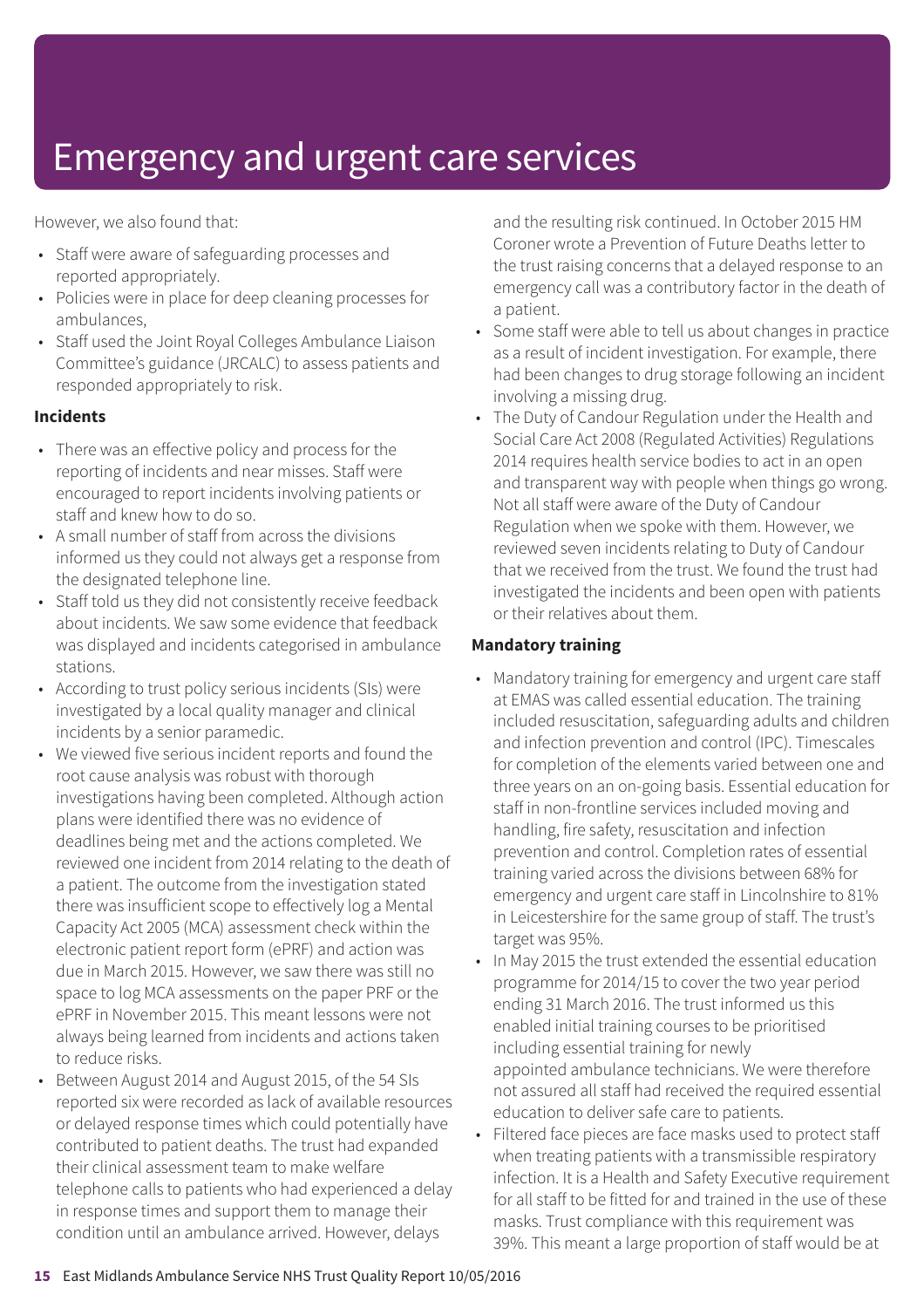risk when caring for patients in this category. The lead for IPC told us they were aware of the risk but faced difficulties in training staff because they could not be released from front line duties because of operational pressures.

- Prior to our inspection we received information from the trust which indicated the Hazardous Area Response Team (HART) completion rate for essential education was 70%. Following our inspection the trust informed us the evidence they had supplied was not up to date and provided further information indicating the training completion rate was 95%.
- A report had been produced in May 2015 relating to the HART team and had been prepared for EMAS by a company dealing with business psychology. It stated there was a medium risk because of a skills deficit and the learning of safety issues for members of the HART team. They advised an action plan be produced. We asked the trust for the action plan which indicated actions had been taken to mitigate this risk including the secondment of a HART specialist trainer and the introduction of staff competency sign off books.
- Emergency ambulance crew attended a three week compulsory emergency driving training course when recruited in order to achieve the D1 and D2 courses. D1 is a week long course for all non-emergency crews. D2 is two weeks long and is the response advanced driving course which trains crews to drive on blue lights. If any member of staff had an accident they were required to undertake further driver training by a local manager who was qualified to do this.
- EMAS had recently introduced driver refresher training. In one county this consisted of an assessment by a trainer, who was also a paramedic, accompanying a member of frontline staff on shift and was tailored to situations the driver dealt with during the period of observation. It also included an eye test.

#### **Safeguarding**

• There were comprehensive policies for safeguarding children, young people and vulnerable adults and the majority of staff were aware of these policies and knew when and how to raise safeguarding concerns. Staff told us about this and we saw them doing so appropriately.

- Safeguarding contact numbers and bulletins were displayed on some of the ambulance station notice boards and during a visit to one ambulance station we saw posters highlighting awareness of female genital mutilation (FGM) to members of staff.
- Safeguarding essential education should be repeated every three years according to trust policy. From 2015 this training had been delivered via 'conversation cards'. Conversation cards were a way for line manager to discuss training topics with their staff.
- Information received from the trust indicated that 97% of staff had received safeguarding training at level one or two for both adults and children by October 2015 which exceeded the trust's target of 95%. This was evidenced from 83 staff we spoke with, for example in Derbyshire, who had all received their safeguarding training. Newly appointed staff received their training during induction and contact telephone numbers for reporting safeguarding issues were given
- A safeguarding forum was held every three months attended by divisional local quality managers, the trust's safeguarding lead and the head of safeguarding. We reviewed the minutes of the forum from July 2015. They reported that the number of safeguarding referrals had continued to increase and in total there had been 11,413 referrals raised in the previous year.
- In Nottinghamshire, we reviewed 20 patient report forms (PRFs). For three of the patients, it was clear that a safeguarding referral had been required. However, we were not able to see whether a referral had been made as there was no space on the form for this to be recorded.
- Staff told us when they needed to raise a safeguarding issue they could ring a designated number in their control rooms. The telephone line was manned by the same team who answered the telephone line for reporting incidents. Demand could sometimes exceed capacity of the team to respond immediately. This meant if two separate issues required referring at approximately the same time by two separate staff, one number would not be responded to. If there was no response to a call, either a message had to be left or a member of staff had to ring from home after their shift finished.
- On some occasions staff had received an automated message when they had rung the number stating that the line was not available owing to reduced numbers of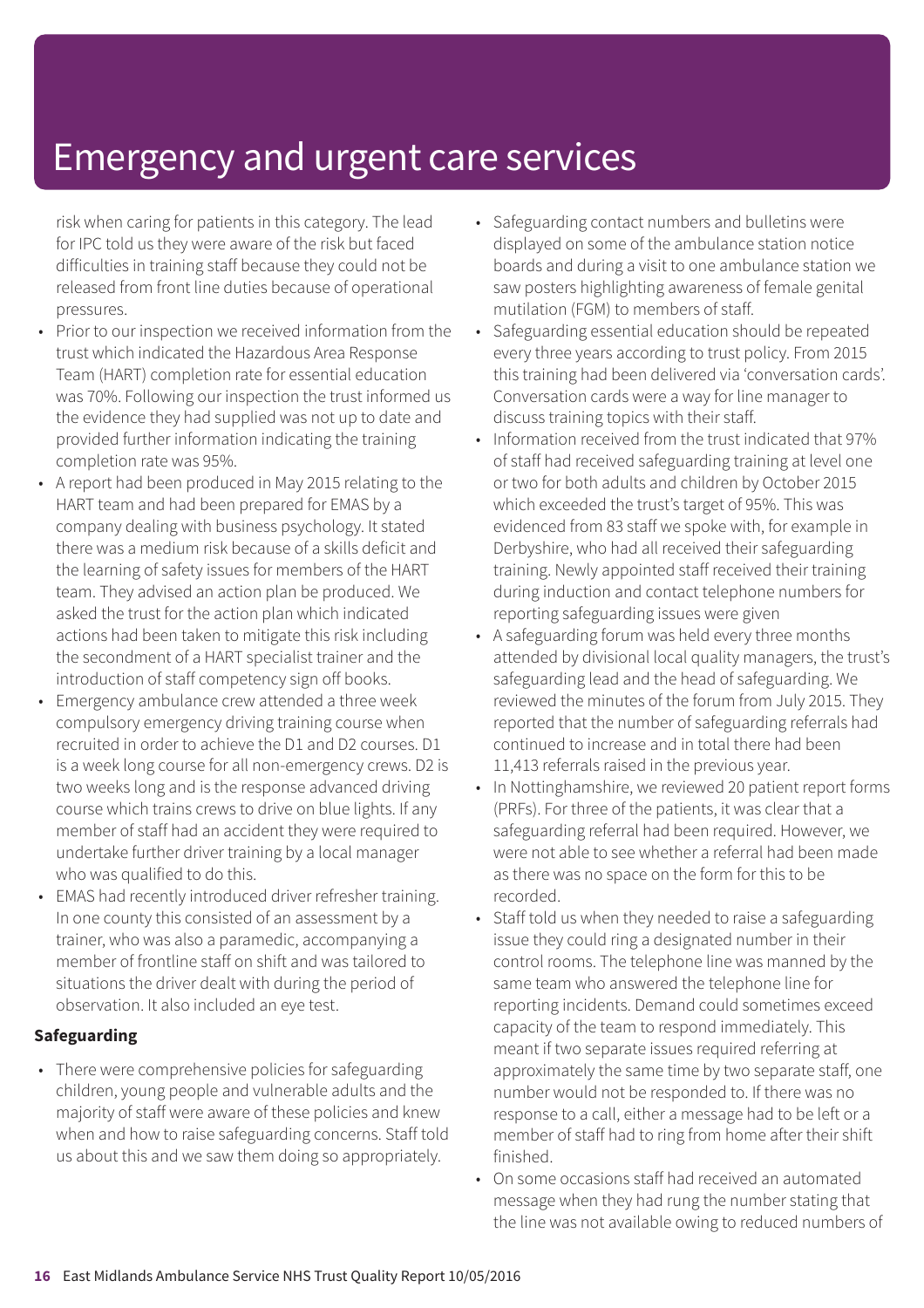staff. Under these circumstances, staff could refer through the clinical assessment team. We were informed the trust had just recruited further staff to mitigate the risk of issues going unreported.

#### **Cleanliness, infection control and hygiene**

- We found variable standards and some inappropriate practices of cleanliness, infection prevention and control at the ambulance stations we visited. These included occasions where clinical waste bins were not always locked, the correct bags were not always used and waste was not always appropriately separated for disposal. Some sluice areas did not have pedal operated bins. We saw manual handling equipment being air dried following use and after cleaning, some in open garages where they could become contaminated. The trust told us equipment could be cleaned with a disinfectant or detergent wipe. If heavily soiled a solution of Sodium Hyper Chloride was used. Clean linen was not always stored appropriately and protected from contamination risks. The trust had recently purchased disposable mop heads for use in all the ambulance stations. We saw these during our visit although some stations were not using them and some of the mop buckets were contaminated with dust and debris.
- Trust ambulances were deep cleaned every 42 days or sooner if heavily contaminated. This was done by a dedicated 'make ready' team. Cleaning of vehicles between patient use was the responsibility of the ambulance crew. Although we observed staff cleaning appropriately many told us they did not always have time to do so because of operational pressures.
- Ambulance crews were in visibly clean uniforms and adhering to the uniform policy of the trust. Staff were responsible for ensuring their uniforms were clean.
- We observed ambulance crews washing their hands where possible and using hand gel between patients. Results for hand hygiene audits for July to September 2015 varied between 89% and 95% against a target of 95%.
- Personal protective equipment was available for staff on all ambulances we viewed. For example, aprons and gloves. Patients told us and we observed ambulance crews wore gloves appropriately when providing treatment.
- Sterile equipment was stored appropriately in ambulances in clean containers and off the floor.
- Crews were made aware of specific know infection control matters. Emergency medical dispatch (EMD) staff in the emergency operations centre asked callers if they knew of any known infections or contagious diseases affecting a patient. Staff recorded details and recorded on the patient's electronic record if the answer was 'yes'. The information was then visible to the dispatch officer who would pass it to the ambulance crew attending the scene.
- As part of their essential education elements, emergency and urgent care staff should receive annual refresher training on infection prevention and control (IPC). Data from the trust showed the percentage of staff receiving IPC training in the year 1 February 2015 to 31 January 2016 varied between 42% in Lincolnshire to 75% in Northamptonshire. Seventy four percent of the Hazardous Area Response Team (HART) staff had received their IPC training.
- We observed poor infection prevention and control practices in all divisions. For example, lack of secure clinical waste storage, poor cleaning processes of manual handling belts and lack of designated sluice areas in some ambulance stations.
- The trust's policy on the management of medical devices showed a certificate was issued when pieces of equipment had been decontaminated. Decontamination was carried out in accordance with the manufacturer's instructions.

#### **Environment and equipment**

- Replenishment of vehicle equipment and supplies was carried out at ambulance stations or at local acute hospital trusts in between patient calls.
- Staff we spoke with knew how to report faulty equipment. As part of our inspection we spot-checked equipment on vehicles in all of the divisions. We found some 10 ambulances we checked were not fully equipped.
- Servicing of equipment was variable with some lifesaving items being overdue for service, for example a charging unit for defibrillator batteries. We also found three battery chargers and a compressor in one ambulance station had been due to be serviced in January, February and July 2015; none of these had been undertaken. In Lincolnshire and Northamptonshire we found vehicles that were not equipped to care safely for bariatric patients and children. For example on two vehicles a child restraint and child chair for conveyance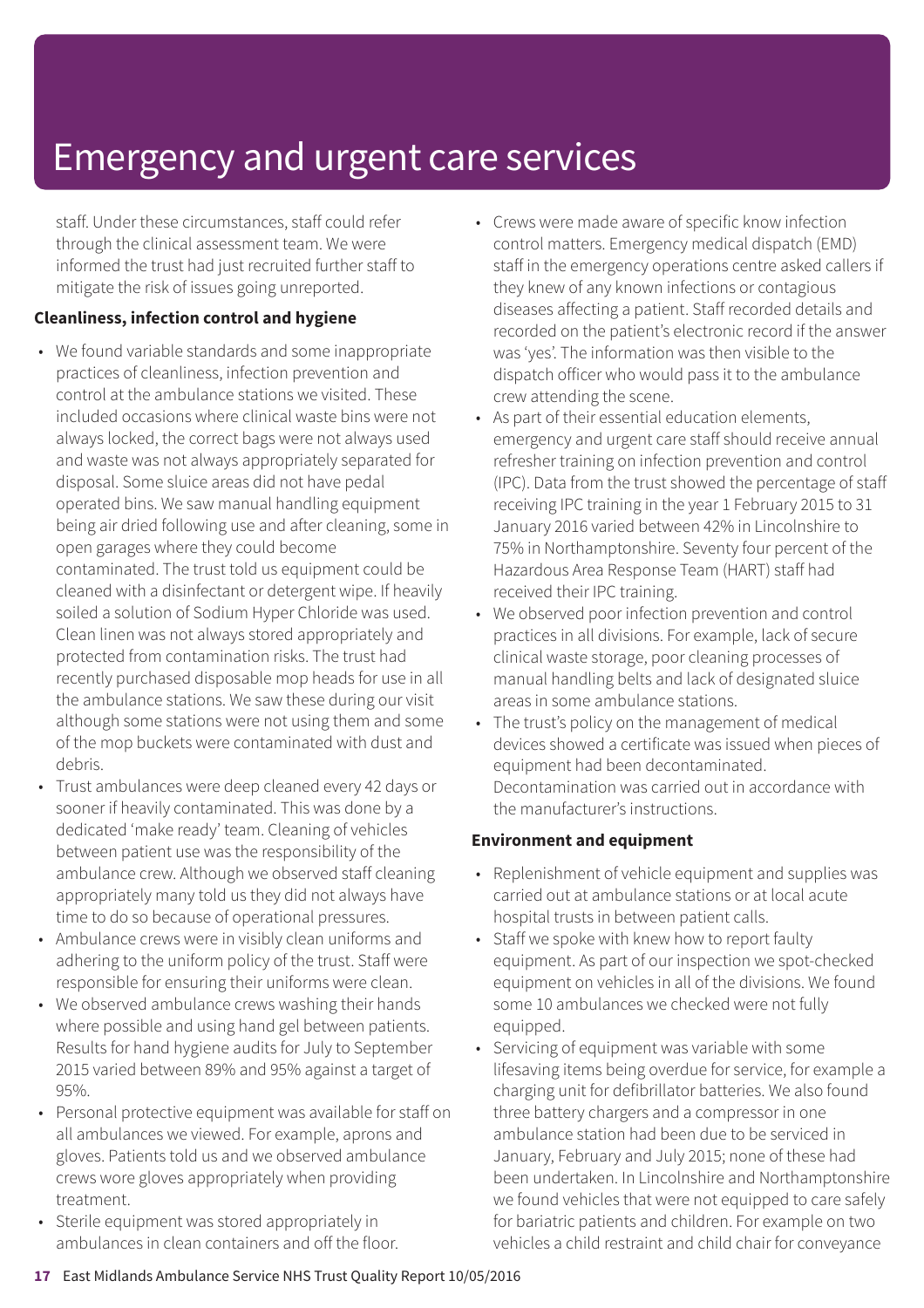were not available and on other vehicles bariatric blood pressure cuffs were not available. We were therefore not assured that sufficient equipment was available at all times to treat patients safely.

- Staff told us and we observed occasions where replacement equipment was not available and had to be taken from vehicles which were off the road for repairs to enable a road worthy vehicle to be deployed fully equipped.
- Vehicle maintenance was carried out at three EMAS fleet services workshops and some vehicles in Lincolnshire were serviced by independent garages. Vehicles were serviced every 12 weeks or after 10,000 miles. MOTs were carried out for all vehicles. The fleet services team kept comprehensive records for vehicles off the road (VOR) and the reasons why. However, we observed three emergency ambulances being used despite faults having been reported. For example one had a broken fog light, which had been taped up with surgical tape. We reported this to the station manager and the vehicle was immediately put out of service. We saw another ambulance which had its service light flashing and a third ambulance where a fault on the door had been reported. The trust informed us there was system in place where minor defects on vehicles could be booked for receiving attention at the next workshop visit or planned service; this may have been the reason for vehicles being used despite faults having been reported.
- Many vehicles observed during our inspection had completed over 300,000 miles in service. Whilst there is currently no guidance on when ambulances should be replaced according to age or mileage, staff told us older vehicles broke down more regularly. The trust's fleet services strategy, dated January 2015, acknowledged that a number of Double Crewed Ambulances (DCAs) and Rapid Response Vehicles (RRVs) were in excess of nine and ten years of age. The result of this was having a negative effect upon reliability, VOR or downtime and increased operating costs.
- The fleet strategy also showed the trust had lower levels of spare capacity of DCAs and RRVs compared to two other similar trusts. Twenty four percent of the trust's DCAs were identified as spare capacity compared to 33% and 39%. For RRVs the trust's spare capacity was identified as 29% compared to 40% and 41% with the

other trusts. Spare capacity ensures availability of vehicles at all times to meet patient needs. The lack of spare emergency vehicles had been identified as high risk on the trust's risk register.

- During our last inspection of the service in January and February 2014, we told EMAS there were insufficient vehicles in order to ensure the safety of patients and meet their needs. Despite an additional 35 new vehicles being purchased since then and because of an increase in staff numbers, the situation had not improved. Forty nine percent of rapid response vehicles were over five years old; this was projected to be 89% by 2018. For ambulances, 12% were over five years old and this was projected to be 40% by 2018.
- The trust's safer ambulance checklist had been introduced in July 2014, outlining the Standard Operating Procedure (SOP) for checking vehicles including road worthiness, clinical equipment and minimum essential equipment checks that must be undertaken at the start of each shift. Each vehicle contained a vehicle inspection form booklet where daily checks prior to shifts should be recorded. In each division we found a number of examples where daily service checks had not been completed. Ambulance staff told us they regularly did not have the opportunity to undertake these checks before responding to a call at the beginning of their shift. This meant that staff could not always follow the SOP laid down by the trust to ensure the safety of vehicles. Crews had 30 minutes from the time they arrived at hospital to the time they left. This comprised of 15 minutes from arrival to handover to hospital staff and 15 minutes from handover to being able to respond for another call. The second period of 15 minutes included cleaning and checking the ambulance. Staff told us they were often not able to maintain the 15 minute down-time for cleaning and preparing the vehicle again because they had to respond to patients.
- The trust's fleet services strategy stated that smaller vehicles in use by the Hazardous Area Response Team (HART) in Nottinghamshire had been due for replacement in 2015. This had not occurred; due to the relatively low utilisation and mileage, it had been decided more financially responsible to retain those for a longer period with an expected and realistic service life of seven to 10 years. The trust planned to reduce this to seven years as a maximum over the next three years.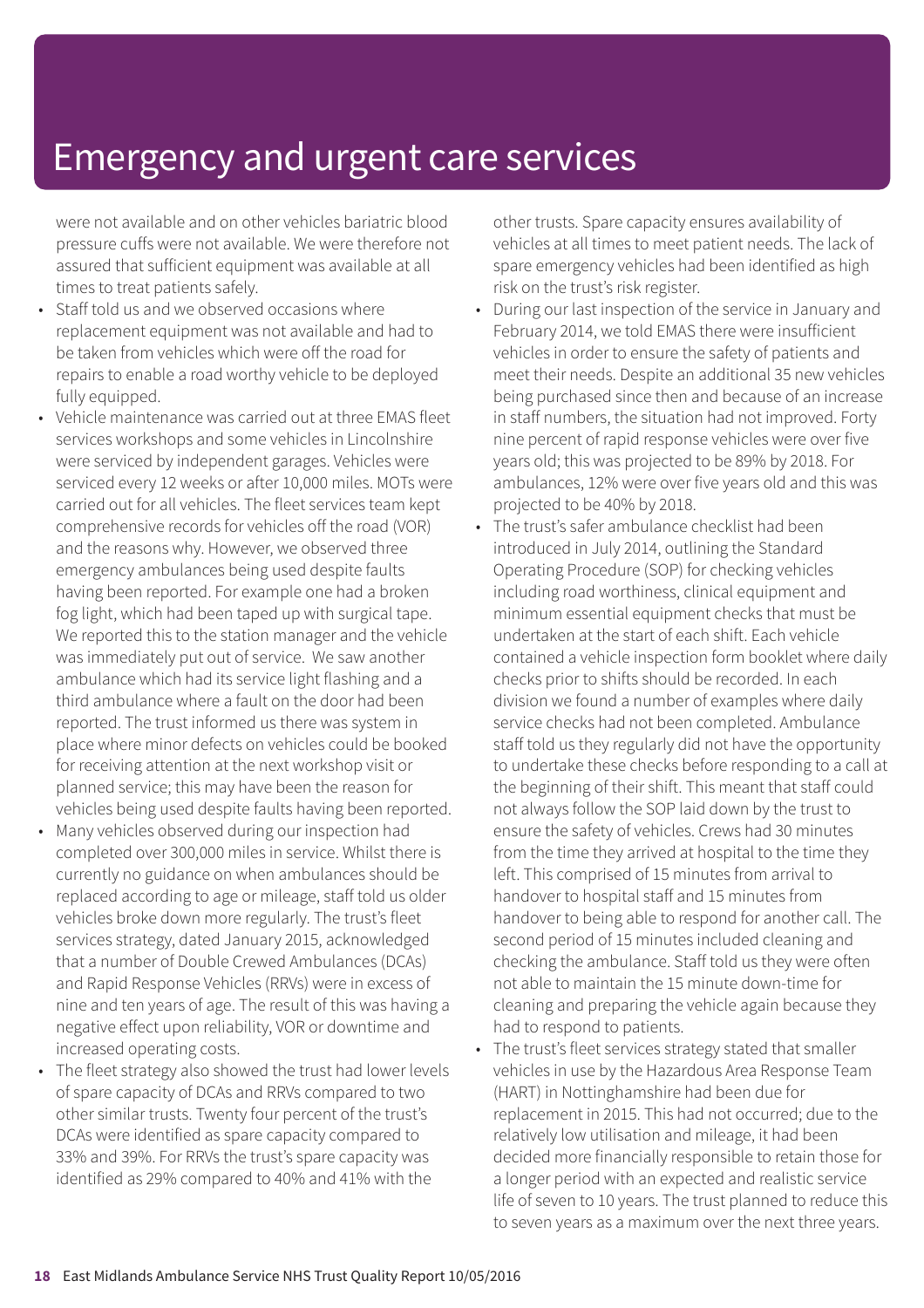- Since 2013, the funding for HART vehicles had been included in the trust's expenditure which was funded by commissioners of the service; prior to this it had been the responsibility of the Department of Health. The purchase of HART vehicles is undertaken by a national buying framework coordinated by the National Ambulance Resilience Unit (NARU). The trust confirmed that NARU had undertaken a tender process.
- A report had been produced in May 2015 relating to the HART team and had been prepared for EMAS by a company dealing with business psychology. It stated there was a medium risk because of equipment faults and inadequate kit for members of the HART team and advised an action plan be produced. We asked the trust for the action plan which showed some mitigating actions and liaison with NARU for support to resolve the issues.
- Equipment for HART vehicles was seen to be in good supply with a dedicated staff member being responsible for its upkeep and maintenance.

#### **Medicines**

- Medicines were stored securely at a central resource centre. Staff there obtained, stored and delivered medicines for the trust. There was appropriate security at the resource centre which included security alarms, CCTV and robust staff security checks.
- A new medicine system had recently been introduced to ensure medicines were available for clinical staff across the trust. This was co-ordinated and controlled by the team at the central resource centre and we found staff had either had face-to-face training on the new practice or been updated by documentation circulated by the trust. Staff we spoke with knew about the new system.
- Checks were made on the expiry dates of medicines which ensured that medicines were safe to use. Information on how to use the new medicine system was clearly displayed in medicine storage areas within ambulance stations.
- The trust provided an agreed list of medicines that could be administered by ambulance staff; this detailed which grade of staff were trained to use each of them. We saw clinical staff carried a pocket book, the UK Ambulance Service Clinical Practice Guidelines 2013, which gave information on the correct dose and type of medicine to be used.
- Any updates on medicines were also circulated to staff via the clinical bulletins which we saw displayed on

training noticeboards in ambulance stations. For example, we saw recent information about the treatment of pain which included the introduction of a new pain management medicine. Clinical staff we spoke with also told us staff meetings took place to discuss medicine management, e-mails were also sent out and they received support from a team of consultant paramedics.

- Staff were administering medicines to patients with the legal authority to do so. The trust had Patient Group Directives (PGDs) in place to cover the administration of a list of authorised medicines. A PGD is a written instruction for the administration of medicines to a group of patients.
- A drug was being introduced by EMAS for intravenous use (into the vein) for pain. The information had been communicated to staff via the trust's magazine.
- Medicines were not always stored safely. We found variations in how medicines were stored at different locations across the trust. For example, we saw poor medicine cupboard security, padlock access codes not changed on a regular basis, master keys for medicine cupboards held by staff, access codes for medicine storage rooms written on a noticeboard and medicine storage rooms not locked.
- Some ambulance stations had separate Emergency Care Practitioner's (ECP) medicine cupboards. Medicines access for ECP cupboards was restricted to the authorised ECP who held the key for their medicine cupboard. However, there were no arrangements in place to check or audit the medicines available in the ECP cupboards or to check they were safe to use. There was no spare key access in the event that the key was lost or the ECP was not available. We were unable to check medicine storage for two ECP medicine cupboards because the key was not available.
- We found examples of drugs missing and of the 20 documented drug incidents at the trust in October and November 2015 18 related to missing drugs. Actions relating to these had been taken. Following our inspection the trust informed us the missing drugs related to low risk medication.
- At the Lincolnshire and Nottinghamshire air ambulance base we found out of date drugs for return to the trust were not audited effectively and this could lead to missing drugs going unnoticed.
- We found the 25 controlled drug registers across the divisions that we checked for stock balances were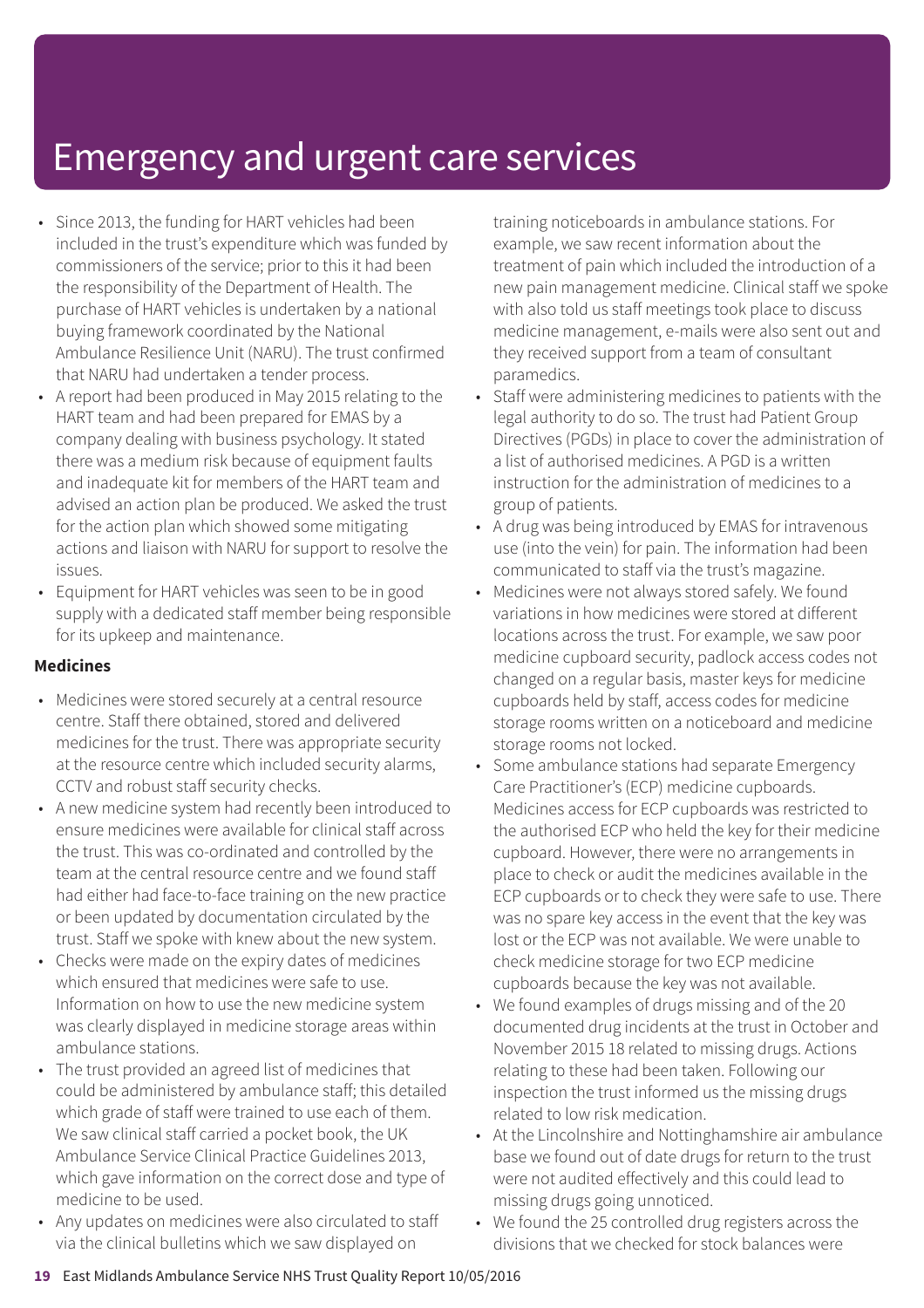accurate. No incidents had been reported with controlled drug records. However, the management and control of access to controlled drugs was not always managed safely or followed good practice. Controlled Drugs (CDs) as defined in the Misuse of Drugs Regulations (2001) and its amendments are medicines that should be stored with additional security and recording arrangements in place. We found the system of using a single key system to access controlled drug safes on ambulances meant it was difficult to follow a robust audit trail for individual paramedic access to the controlled drugs. We were told by the Medical Director, who was also the accountable officer, that this had been identified by the trust and was on the Clinical Governance Group agenda to be discussed. Various options for the security of CDs were being investigated.

- Across the divisions we found CD records on ambulances and within particular ambulance stations were not always countersigned by a witness. It is recognised that when clinical staff work alone obtaining a witness every time is not always possible. However, the trust's drug policy recommends that a counter signature should be obtained at the next available opportunity. This is also seen as good practice by NHS Protect in order to ensure a robust audit trail of controlled drugs. NHS Protect leads on work to identify and tackle crime across the health service. Paramedics we spoke with recognised that it was important to obtain a second witness to ensure accurate controlled drug records but agreed that it did not always happen.
- We observed the administration of controlled drugs to patients and saw staff following safe and correct procedures. Staff were aware of the correct procedures to follow if any were missing. During an observation in Northamptonshire, we saw drugs being administered for someone who had breathing difficulties. Records were completed to document the administration and the paramedic discussed the use of it to the patient. We also observed the patient's own medicines being transported with the patient to hospital in the designated green medicine bag issued for that purpose.
- Storage of medical gases (oxygen and Entonox) varied across the divisions. At some stations it was stored according to trust policy but not in others. In one station we found empty cylinders stored with full ones and there was no evidence of records being kept

appropriately: paperwork relating to the gases had been placed on a shelf. The trust's policy relating to the storage of medical gases, dated 22 May 2015 stated that full and empty gas cylinders must be segregated.

#### **Records**

- East Midlands Ambulance Service had two forms of patient report forms (PRFs); an electronic version (EPRF) and paper (PRF). The format of the forms followed Joint Royal Colleges Ambulance Liaison Committee (JRCALC) guidance.
- A copy of the PRF was provided to the receiving hospital and a copy retained by the ambulance crew. EPRFs could be sent electronically to emergency care practitioners in acute trusts if they were referring patients to them or downloaded on arrival at the hospital. If a patient was treated and discharged at the scene or at home, a copy of the paper PRF was left with the patient. If the crew used an EPRF this was not possible.
- We reviewed a sample of 26 paper PRFs and found the majority were clear and legible. An audit of PRFs in Quarter two of 2015 to 2016 (July to September) showed of the 5,954 report forms submitted across the divisions, 5479 had been completed appropriately. Percentages of completion for divisions varied from 87% in Nottinghamshire to 95% in Lincolnshire. The average across all divisions was 92%. In the previous quarter the trust average had been 94%. Actions had been placed in the audit document to implement improvements which included a coordinated programme of work to be developed and implemented by clinical leads in each division.
- PRFs were not always stored securely on ambulances or in ambulance stations. We found completed paper PRF records were kept in different places before being transferred for storage at ambulance stations. We found some of them tucked in the sun visor and left on dashboards in ambulances. On one ambulance confidential information about a patient was visible to passers-by as it was left on the dashboard. This meant people's individual care records were not always stored securely. This was not safe practice and a breach of confidentiality as these ambulances were regularly left open and unlocked outside hospitals. In ambulance stations we found PRFs stored in unlocked rooms, unsecured confidential waste bags or in open filing cabinets.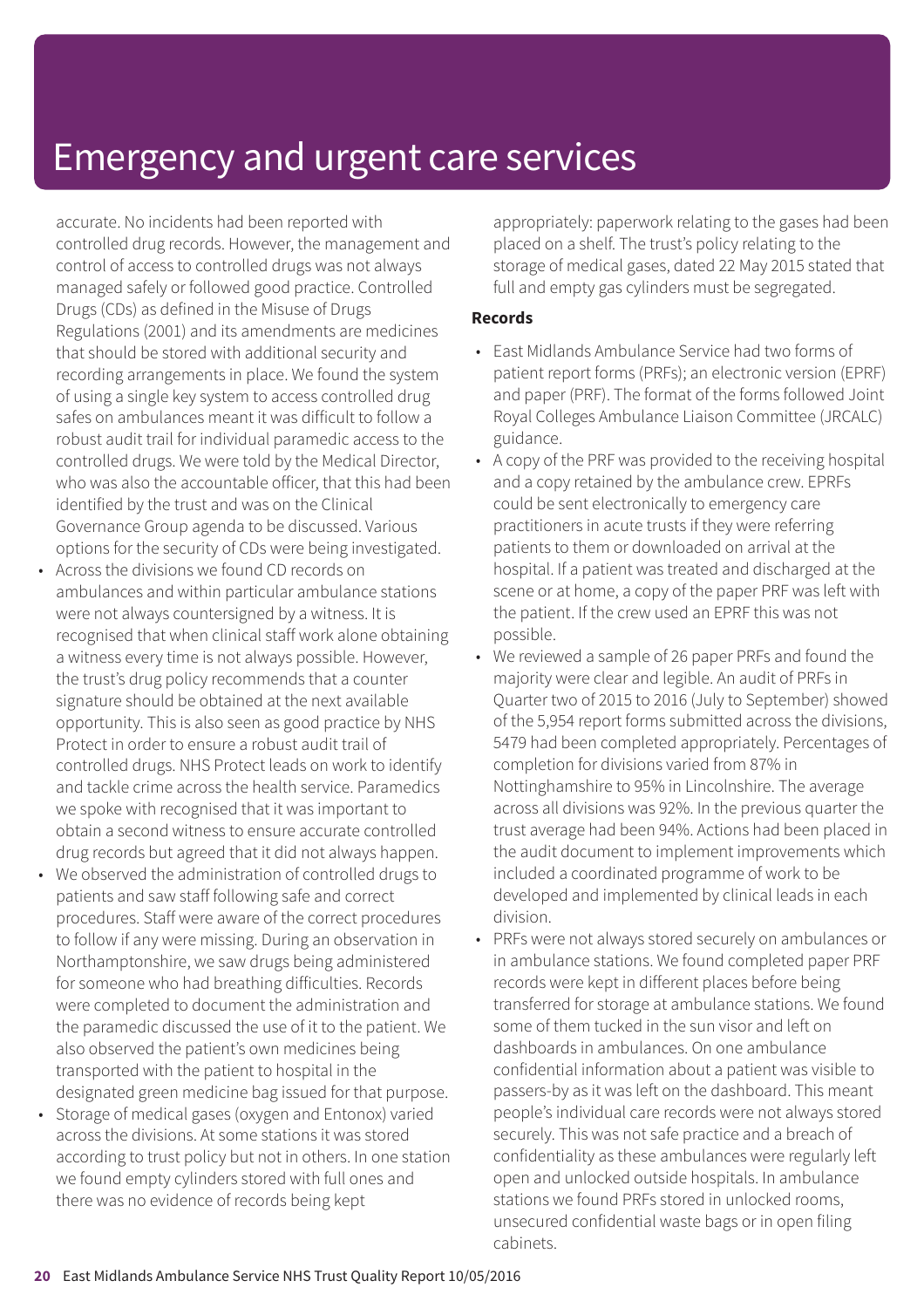- Staff in the emergency operations centre (EOC) could sometimes access information about end of life care preferences for patients such as do not attempt cardio pulmonary resuscitation decisions (DNACPRs). They would advise ambulance crews where these decisions were in place. Where information was not available in advance ambulance crews had clear guidance to follow should they be presented with or told of a DNACPR decision.
- Some patients had special notes attached to their record. Special notes were electronic, available to EOC staff and contained information relevant to the patient. These were shared with ambulance crews when available. We observed handovers where relevant patient information, including any special patient notes were explained in detail to hospital staff.

#### **Assessing and responding to patient risk**

- Staff in the two operations centres in EMAS used the Advanced Medical Priority Dispatch System (AMPDS) to assess and prioritise emergency calls. AMPDS prioritised and coded calls based on responses to questions asked by emergency medical dispatchers (EMD) in the operation centres. The priority, or coding of the call, determined the risk to the patient and therefore the type of ambulance crew sent by dispatchers to the patient.
- Staff had a copy of the Joint Royal Colleges Ambulance Liaison Committee assessment and triage guidance available to refer to. Ambulance crews used the national early warning score (NEWS) to evaluate a patient's condition. The NEWS score is based on a simple scoring system in which a score is allocated to six physiological measurements including pulse and respiration rates. Vital signs such as respiration and pulse rates, blood pressure, heart rate monitoring and the patient's condition were recorded on the Patient Report Form (PRF) or on the electronic PRF (EPRF). Any changes or deterioration in a patient's condition informed the clinical decision making process and urgency of the situation.
- Paramedics used the 'Pathfinder' guide to determine which pathway they should use for patients depending on their presenting symptoms. The Pathfinder is a clinically safe triage system to enable accurate face-face

assessment of patient needs and to identify the most appropriate care pathway for that patient. It has been adopted by several Ambulance Trusts increasing safe care for patients closer to home.

- The service had clear pathways for ambulance crews to follow when responding to life threatening conditions. We spoke with staff who demonstrated knowledge of how to treat and manage sick and deteriorating patients. We observed ambulance crews monitoring patient's conditions regularly and reassessing after the administration of medicines. Paramedics had a range of drugs they could use with deteriorating or seriously ill patients.
- In the event of a patient's condition changing or deteriorating, systems were in place for staff to seek clinical advice from the clinical assessment teams (CAT) based at the Emergency Operation Centres (EOCs). The CAT teams were available 24 hours a day and included paramedics, nurses, midwives and GPs. However, some ambulance crews told us it was sometimes difficult to get the advice they needed. Staffing of the CAT teams had been difficult and staffing levels of the team were reduced at weekends and at night.
- Community first responders (CFRs) are volunteers who respond to life threatening emergencies in their own communities while an emergency ambulance is travelling to the patient. When we spoke with some of them they told us they had often waited extended periods of time for an EMAS vehicle to arrive but the support they received from the crews was good. They used the clinical assessment team in the operations centres to seek approval to upgrade a call if the patient deteriorated. They had found the team were very helpful.
- Data provided by the trust showed that from April 2015 to November 2015 the number of delays in excess of 30 minutes when CFR's or lone workers had requested back-up conveyance by an ambulance varied between 3,978 in April 2015 to 5,072 in October 2015. This meant patients were being delayed in reaching a hospital. In one county for example, on six separate occasions between May 2015 and September 2015 we saw incidents relating to poor outcomes for patients because of delays in back up. One patient who was very ill had to wait 45 minutes for additional intravenous fluids to arrive. On another occasion a lone working paramedic requested back-up on two separate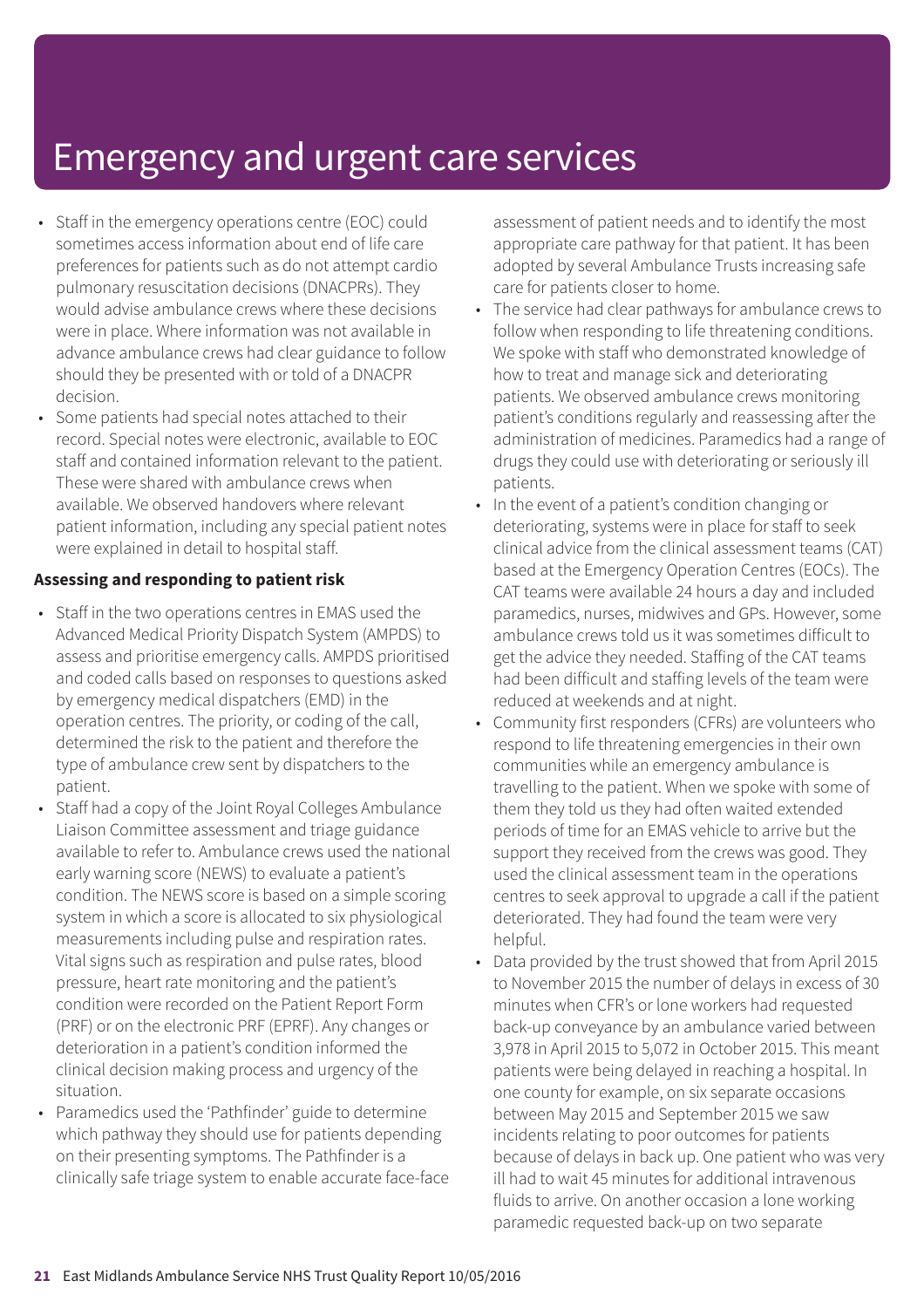occasions for two patients and had to wait for between 90 minutes and 2 hours. In another case five patients were carried on one ambulance because there were insufficient resources available to send other vehicles.

- Support was provided by the police where required for patients having a mental health crisis although it is acknowledged this is not always appropriate. In Lincolnshire the service had access to a mental health triage car which was jointly funded with the local mental health trust and manned by a paramedic and a mental health nurse each evening between 4pm and midnight.
- The trust had policies and procedures in place to manage disturbed or unacceptable behaviour from members of the public; this included protecting staff who were lone workers.

#### **Staffing**

- During our inspection of the trust in January and February 2014 we found the trust did not always have enough suitably qualified, skilled and experienced staff to meet the needs of people who used the service in a timely way. Vacancy rates varied between 21% in Northamptonshire and 5% in Lincolnshire.
- The trust were unable to recruit sufficient paramedics because of a national shortage. As a result they had taken the decision to recruit technicians and to offer development opportunities to emergency care assistants (ECAs). The trust's vision was to reach a skill mix of 70% qualified staff to 30% unqualified. At the time of our inspection the mix was 74% qualified to 26% unqualified.
- The trust had been successful in recruiting 59 paramedics in the previous 12 months but we were concerned that 39 paramedics had left the trust and the overall increase was only 18. Data provided by the trust showed that although there were 241 staff of all grades recruited in the period April 2014 to March 2015 this had only resulted in an increased overall staffing of 13. This showed a concern about staff retention in all services and conversations with staff and managers confirmed this was a challenge.
- Team leader to staff ratios at the time of our inspection were 1 to 22 and clinical team mentors (CTMs) 1 to 86. At our last inspection we were concerned about the availability of CTMs to support staff. This was still an

issue for staff and CTMs because of the high ratios and because CTMs were required to work operationally most of the time to respond to high demand and support response times.

- Staff at the trust and in acute hospital settings raised concerns about the high usage of double crewed ambulances (DCAs) crewed with two ECAs. The skill mix of a double ECA crew meant they should be restricted to GP urgent calls rather than emergencies. However, lack of resources meant these crews were sent to emergency calls and then had to wait with the patient for a solo paramedic with appropriate skills to attend and treat or accompany the transfer of the patient. Between August 2015 and October 2015 between 15% and 18% of the double crewed vehicles were without a paramedic.
- Information supplied by the trust showed that during October 2015 they required 272.436 rostered staff hours to cover all emergency shifts for all divisions. The amount of hours filled by trust staff for that month was 237,676 leaving a shortfall of 34,759 hours. Whilst some of these hours were covered by third party providers there was still a shortfall of 7% for October 2015. This meant there were insufficient emergency ambulance staff to provide a safe and timely response to patients.
- We saw many staff finished their shift late to complete their work with a specific patient. Some also were not able to take their assigned meal breaks because of high numbers of emergency calls. Data from the trust showed monthly additional hours worked because of late shift finishes were 17,178 in November 2015. Where staff finished late they often had to delay the start to their next shift because they were required by law to have an 11 hour break between shifts. This impacted on the numbers of staff available to respond to calls on subsequent shifts. Information from one ambulance station evidenced that in November 2015, in 87% of 648 occasions staff had no break at all or a late break followed by a late finish time.
- Staffing numbers and skill mix in the divisions were monitored on a daily basis to ensure the quality of the service provided and to mitigate the risk to patients. Additional crews were rostered on Friday and Saturday nights in some divisions to meet increased demand. However, the majority of ambulance crew staff we spoke with stated that there were often poor skill mixes because of insufficient numbers of appropriately trained staff with the required skills, to ensure that patients were safe and received the right level of care at all times.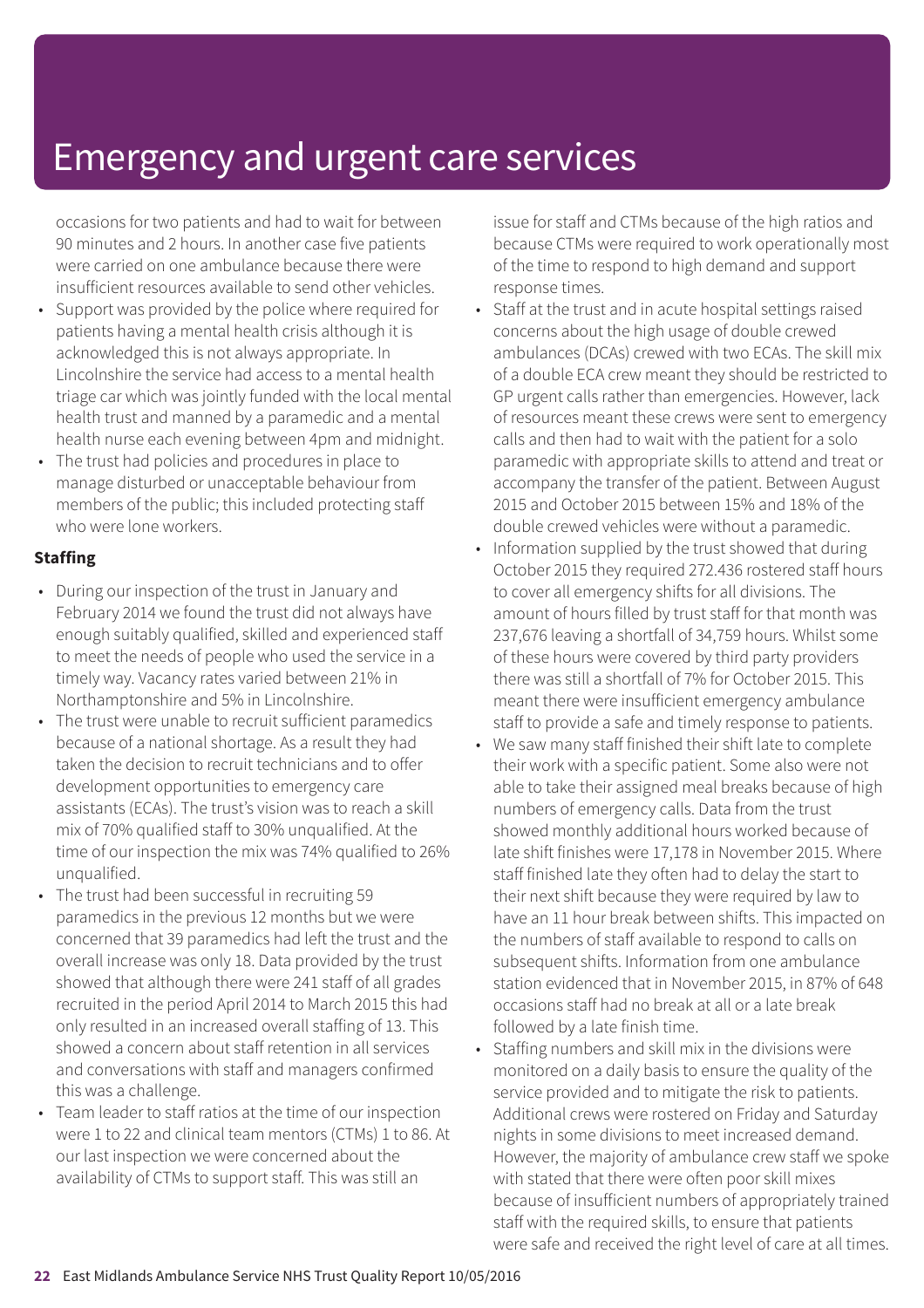- Staff with 'rostered shifts' generally had their rota completed for twelve months in advance on the basis of annualised hours.The trust had an additional time off (ATO) policy which allowed staff to take additional leave and repay the hours by working additional shifts at a later date. The trust informed us 73,141 ATO hours were granted to staff between 1 January and 31 December 2015. The trust also informed us staff were able to have time off in lieu of additional hours worked (TOIL). 18,952 TOIL hours were granted to staff between 1 January and 31 December 2015. However, booking annual leave was seen as a problem for most members of staff especially if the request was made for a particular unplanned issue. For example illness of a family member. This had created distress for a number of staff.
- Sickness amongst ambulance staff within emergency and urgent care services had varied a lot by division between March 2014 and July 2015. The rates reached over 10% three times during the time period. The higher levels of sickness were in Northamptonshire division (August 2014), Derbyshire division (October 2014) and Nottinghamshire division (January 2015). Average sickness levels had been higher than all East Midlands NHS trusts average; 5.5% compared to 4.0%. However, sickness levels had been falling from a high of 7.5% in January 2015 to 5.5% in May 2015.
- We asked the trust for details of sickness levels. The information they provided showed that the four most common causes of sickness in descending order related to gastrointestinal problems; coughs colds and flu; back problems, anxiety/stress and depression.
- The Resource Management Centre (RMC) of EMAS in Nottingham was responsible for approving all staff requests for annual leave; no-one in individual divisions, including the general managers, had any authority or autonomy about this issue. This led to considerable frustration by all members of staff.
- EMAS was supported to respond to acutely unwell patients within target response times, by approximately 1774 trained community first responders, volunteers and co-responders. These individuals were trained to attend emergency calls and provided care until the ambulance arrived. EMAS monitored its own CFR volunteers but co-responders recruited by third party organisations were monitored by those organisations. • The Lincolnshire and Nottinghamshire Air Ambulance
- crew had a total of five paramedics on the team which

included two operation managers. The team worked in pairs at all times and sometimes used a doctor who could provide roadside anaesthesia and enhanced skillset.

#### **Anticipated resource and capacity risks**

- The trust used the national indicator resourcing escalatory action plan (REAP). This is an indicator of pressure in ambulance services,which can be used to trigger specific actions when a trust is operating with significant and sustained levels of increased activity. The levels of REAP range from one (normal service) to six (potential service failure). We saw REAP levels displayed at ambulance stations, the Lincolnshire and Nottinghamshire air ambulance centre and Hazardous Area Response Team (HART) during our inspection. However we noted these were not always consistent. For example, on 18 November 2015 during our inspection, Beechdale ambulance station was at REAP level four (severe) and at the HART base it was stated as being at level three (moderate). Both venues are in Nottinghamshire.
- Business continuity management is a management led process which identifies and mitigates risks and disruptions that could affect the performance of an organisation. The trust had a comprehensive business continuity response and recovery plan in place, issued in November 2015 and included action plans for loss of staff, vehicles and premises. Staff we spoke with knew contingency plans were available for issues such as bad weather and gave us an example of 4x4 vehicles being available to collect staff.
- A winter operational plan had been produced for 2015/ 2016; the document was dated 4 November 2015. It was comprehensive in content and included maximising resources and efficiency of call handling as well as working with key stakeholders and commissioners. Administration of influenza vaccines to staff was part of the plan; 49% of frontline staff had received this at the time of our inspection.
- However, we saw issues on divisional risk registers that would impact on the ability of the trust to meet demand over the winter period. For example, hand over times for patients to hospital staff at one acute trust was highlighted as a 'red' risk as well as staff vacancies and sickness levels. The risks were underpinned by controls and assurances but were not clear on actions to be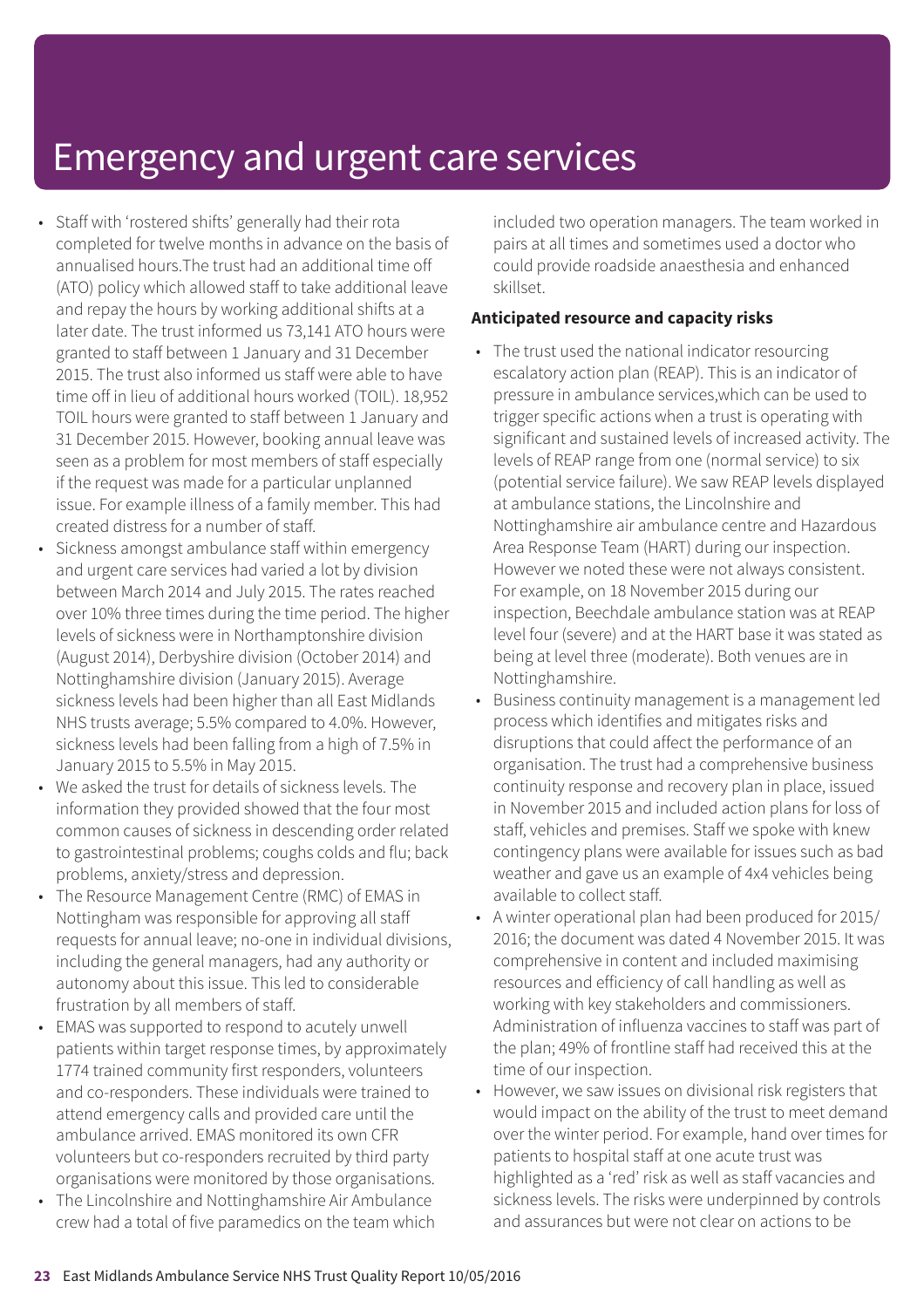taken. During our inspection we visited the hospital and saw how ambulance staff were unable to hand over patients in a timely manner so they could respond to other calls.

• We were informed by staff about a redesign to rostering, which was to ensure the staffing resources were able to be deployed to effectively meet demand. Staff raised concerns about it but we saw the trust had sent out a consultation document about this and staff were going to be voting on it.

#### **Response to major incidents**

- A major incident is any emergency that requires the implementation of special arrangements by one or all of the emergency services and will generally include the involvement, either directly or indirectly, of large numbers of people. EMAS had a major incident plan. The review date was March 2015. The plan was comprehensive and identified types of major incidents as detailed in the NHS Commissioning Board Emergency Preparedness Framework 2013.
- Plans for major public events across the divisions, included processes to respond appropriately to a major incident at any of these.
- Paramedics working within the Lincolnshire and Nottinghamshire Air Ambulance were aware of their involvement in any declared major incident. This included patient transport or speedy movement of medical personnel when required.
- Some staff we spoke with were aware of the EMAS major incident procedures and how such incidents were escalated.
- However, front line staff in some divisions had not received any training.
- Between 1 January 2015 and 30 November 2015 there had been 17 live major accident scenarios as well as 44 table-top incidents. The numbers of staff involved had varied but always included managers. On four occasions the Special Operations Response Team (SORT) had been involved and on six occasions the Hazardous Area Response Team (HART) had taken part.
- Senior managers had on-going major incident training in combination with the police and fire service. However, there had been limited capacity to release frontline staff to attend major incident training because of increased demand for the service. For example, in one division we spoke with a paramedic who had received no training in involvement of major incidents.

An emergency care assistant (ECA) told us there was no major incident training for ECAs and no learning had been shared from any of the training sessions attended by other staff.

- All of the current Gold Commanders in the trust had attended the Multi Agency Gold Incident Command course. This meant the trust had suitably trained personnel to undertake a lead role in a major incident involving multi-agencies such as the police and fire service. Silver and Bronze Commanders were also available in the trust. We spoke with one member of staff who had been designated a Bronze Commander when they were required to do so. They told us they had received no formal training for the role.
- If hospitals were temporarily unable to receive ambulances because of capacity issues, they were sometimes diverted to other hospitals. The information was sent to ambulance crews by the Emergency Operation Centres.

### **Are emergency and urgent care services effective?**

(for example, treatment is effective)

**Requires improvement –––**

We rated the effectiveness of the trust's emergency and urgent care services as requiring improvement.

• For EMAS, the proportion of Red 1 and Red 2 calls attaining national targets was similar to the England NHS ambulance trust average. Red 1 calls are those which are immediately life threatening such as cardiac arrest. Red 2 calls are those which are serious but not the most life threatening for example unconsciousness or chest pain. In the previous 19 months the trust had only reached the national target of 75% for Red 1 calls in April 2014 and April, May and July 2015 and had not attained the national target of 75% for Red 2 calls since April 2014. However, data for November 2015 showed the trust as the second worst performing ambulance service in England with responses within target at 65.6% for Red 1 calls and 56.9% for Red 2 calls. This indicated a deteriorating performance.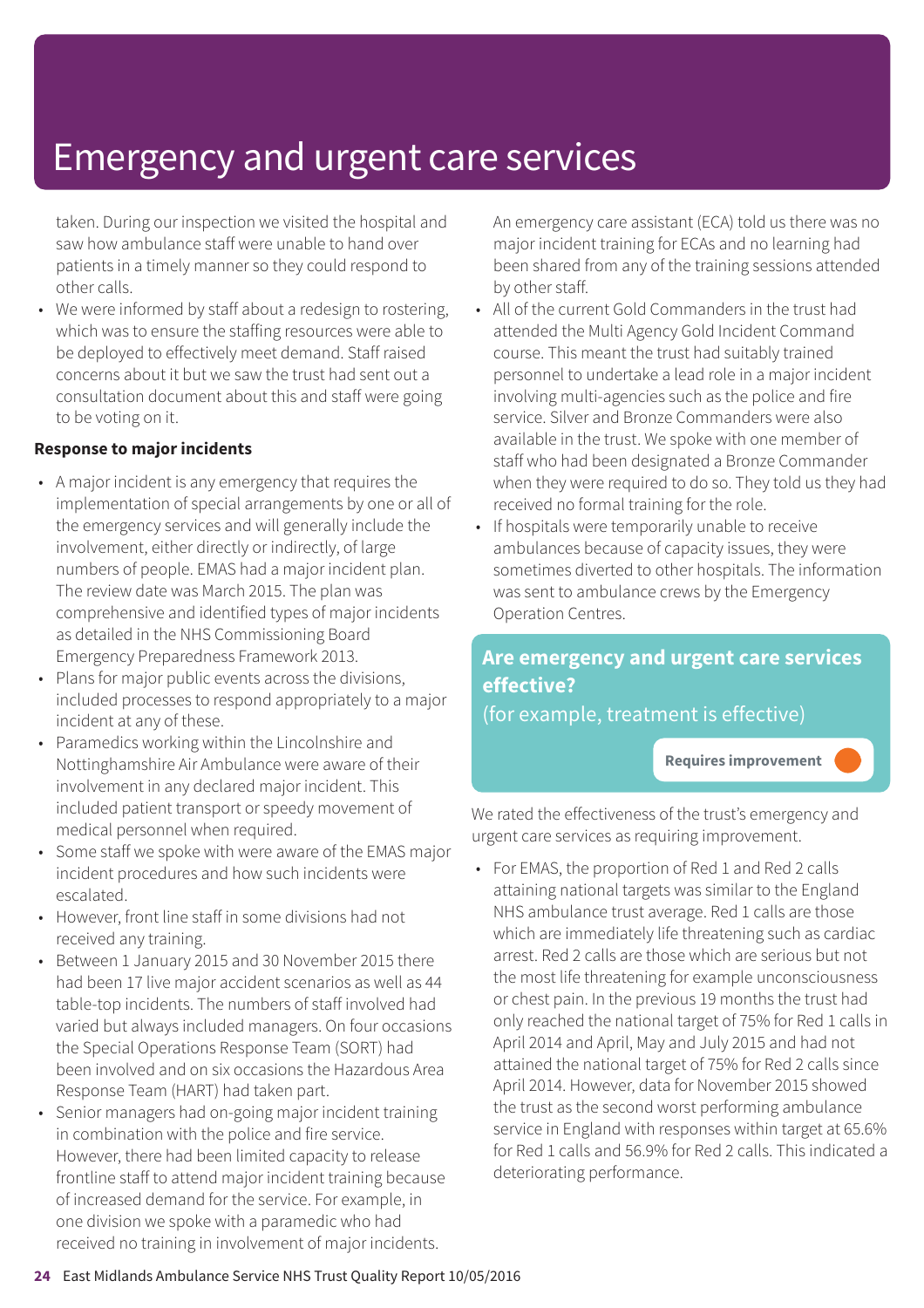- Prolonged delays at some acute hospital's emergency departments reduced the capacity of front line staff to respond to patient's needs.
- The proportion of A19 calls responded to within 19 minutes was fractionally less than the England average at 94%; the target being 95%. However, data for November 2015 showed the trust as the worst performing ambulance service in England with responses within target at 85.3% for A19 calls. This figure was almost 5% below any other ambulance service in England.
- Some outcomes for people using the service were below expectations and others above compared with other similar services.
- Alternative care pathways for patients not requiring conveyance to hospital were challenging owing to the number of different providers involved across the East Midlands.
- The number of 'see and treat' patients equated to between 25% and 32% of the total patients treated across all divisions compared with an England average of 37%.
- We were not assured sufficient training was in place to support staff or that meaningful appraisals were undertaken.
- Career progression opportunities for paramedics were limited.
- Staff were not supported to undertake mental capacity assessments.

However we also found that:

- EMAS followed both National Institute for Health and Care Excellence (NICE) and Joint Royal Colleges Ambulance Liaison Committee (JRCALC) clinical practice guidelines and had access to a clinical advice team when necessary although this was sometimes not available in a timely manner.
- Front line staff worked effectively with other healthcare providers.
- Good multidisciplinary working was in place and in Lincolnshire the number of mental health patients being conveyed to emergency departments had reduced owing to a joint initiative with a local mental health trust. The trust's research team was involved in national projects to improve patient care across all ambulance services in England.
- 

• Consent was obtained from patients prior to treatment

### **Evidence-based care and treatment**

- Staff carried a copy of the Joint Royal Colleges Ambulance Liaison Committee (JRCALC) guidance and referred to it in their assessment and documentation of patient care. In some vehicles care-bundle or pathway information was displayed which outlined the accepted steps to be taken for patients who were experiencing for example, a stroke, heart attack or asthma.
- One paramedic we spoke with was able to give a detailed account of the stroke care pathway and how they communicated with the local Stroke Unit. All the care described was within the EMAS stroke policy which was in line with the JRALC guidelines and the National Institute of Health and Care (NICE) guidance.
- Two more paramedics were able to fully explain the care bundles or pathways for specific conditions and discuss the rationale for them. They knew how to get advice if the patient needed care and treatment from a specialist hospital outside their own area.
- Because of clothing restrictions and lack of space in the helicopter, air ambulance paramedics kept laminated emergency cards in their flight suit pockets for use as an aide memoir to refer to when required. This included information relating to for example, burns assessments, cardiac pacing and major trauma triage tools. They told us the information was useful and easy to use.
- Clinical updates were sent to clinicians via email. We saw some of these on notice boards in ambulance stations although there was no audit trail in place to notify the trust which clinicians had read these. Therefore there was no assurance all clinicians had read or understood them.
- There was evidence of self-care pathways for issues such as falls, epilepsy, hypoglycaemia (low blood sugar), head or neck injuries.
- We did not see any pathways for patients experiencing mental health issues. Staff informed us this was a particular problem out of hours. However one paramedic in Nottinghamshire spoke confidently about the transfer of patients and could provide us with examples.
- The EMAS research team were involved in national projects to improve patient care across all NHS ambulance trusts in England and had links with many large universities. Forty percent of paramedics across the EMAS divisions were included in the research projects. At the time of our inspection two projects were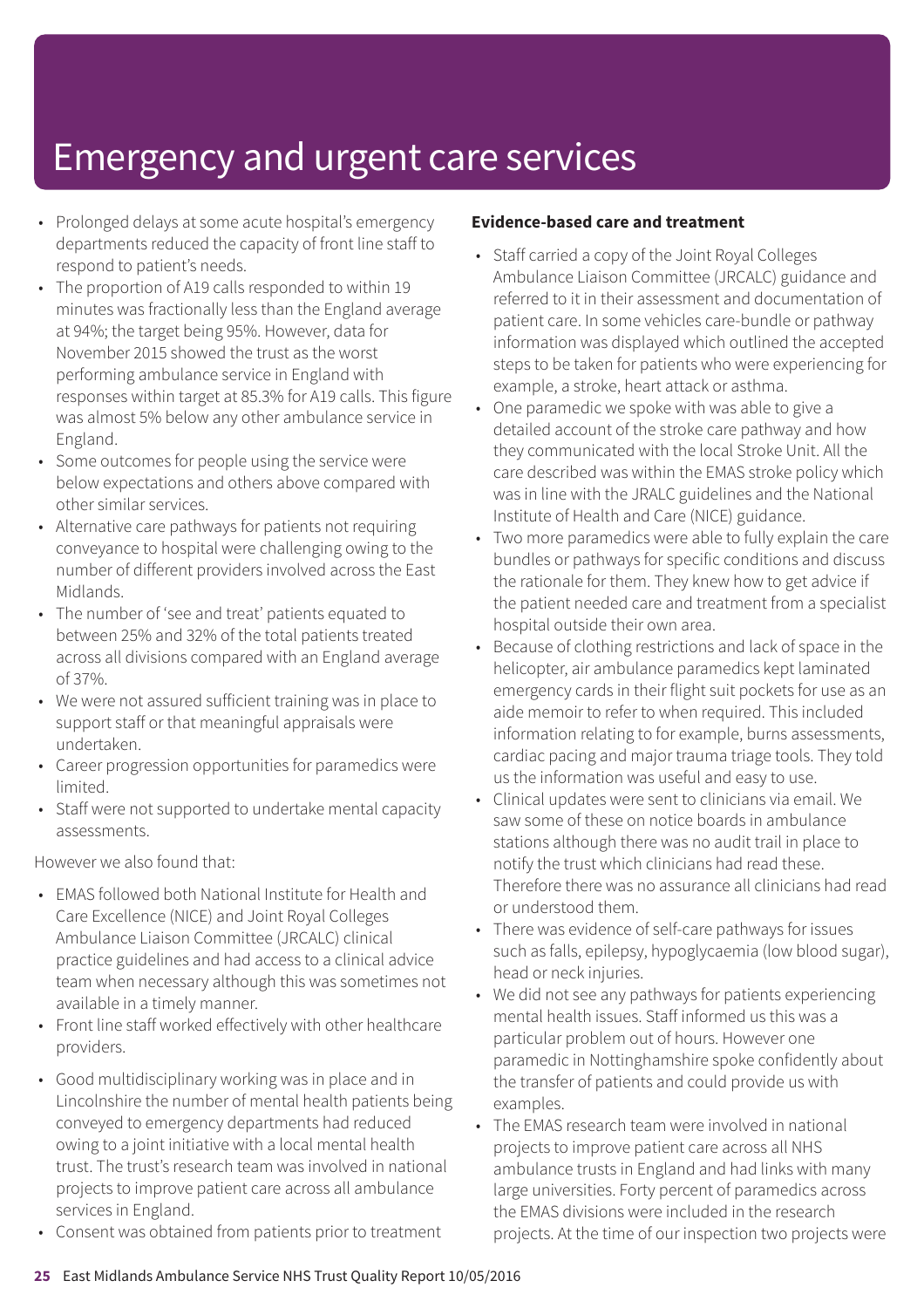underway including one related to airway management; paramedics in four divisions had signed up to be part of the project. Reports from the team had included clinical performance indicators for mental health, asthma and falls in the elderly with clinical practice changing as a result. All reports were sent to the trust board for information and a decision on any actions the trust needed to take. 'EMAS Air' was a quarterly information document sent to clinicians via email and included research studies and education items.

#### **Assessment and planning of care**

- Ambulance crews followed medical protocols in assessing patients and planning their care. They made effective use of protocols, supporting guidance and pathways in their assessment of patients.
- Eleven care pathways were in place in the Northamptonshire division which were used to redirect appropriate patients with a variety of conditions. For example, minor ailments and injuries, older patients with a history of falls and children with a fever and respiratory illness.
- In Leicestershire, a Smartphone project was being piloted with the issuing of five phones which had been uploaded with an application linked to a mobile directory of services. The plan was to roll this out to all staff in Leicester, Leicestershire and Rutland in 2016. Access to alternative care pathways and the paramedic pathfinder pocket book would be included. This will give frontline staff instant access to information.
- EMAS had a policy in place relating to the treatment of patients who had experienced a cerebro-vascular accident (stroke). The trust's policy directed staff to transport patients to one of nine hyper-acute stroke units in the five divisions across the East Midlands to ensure they received appropriate care quickly. Hyper-acute stroke units deliver emergency care to patients for the first 72 hours following their stroke.
- All ambulance crews were required to take patients to the nearest appropriate hospital for their needs. For example, pregnant women were conveyed to the nearest maternity unit if they were unwell or there was a risk to the unborn baby. However, if there was no medical emergency they would, where practicable, be conveyed to their booked unit.
- During our inspection we observed a patient being conveyed to an emergency department who had suffered major trauma. The department was a major

trauma unit and not a trauma centre but because they were in a critical condition the crew made the decision to take them to the nearest hospital where they could be stabilised. This meant staff acted appropriately and in line with the trust's guidance.

- Paramedics who had received the training used the Pathfinder pocketbook when signposting patients to an alternative health provider if they had been assessed as not requiring the ambulance service. It was used in conjunction with the National Early Warning Score (NEWS). The NEWS score is based on a simple scoring system in which a score is allocated to six physiological measurements including pulse and respiration rates.
- We observed ambulance staff following their own assessment process and documenting their findings. The staff we spoke with demonstrated a clear understanding of the use of alternative care pathways. However, it had been recognised that arranging alternative pathways was challenging owing to the number of organisations involved in the different divisions.
- Clinical support and advice was available from the Clinical Assessment Team (CAT) in the emergency operations centres but this did not always function efficiently for front-line staff. For example an ambulance technician rang for support over a 30 minute period but received no response. The Capacity Management Plan (CMP) was an operating procedure that changed how staff worked in the operations centres depending on demand. This meant at times staff in the CAT team were used to undertake welfare calls and to review all emergency calls. Therefore front-line staff may wait longer for a response.
- Ambulance crews were treating an increasing number of patients at home or on scene without the need to convey them to hospital for further care. This is known as see and treat. Figures supplied by the trust showed between 1 November 2014 and 31 October 2015, ambulance crews across all divisions saw and treated 189,288 patients. The greatest increase in see and treat episodes was in Lincolnshire with an increase of 3% on the previous year's figures. The number of see and treat patients equated to between 25% and 32% of the total patients treated across all divisions.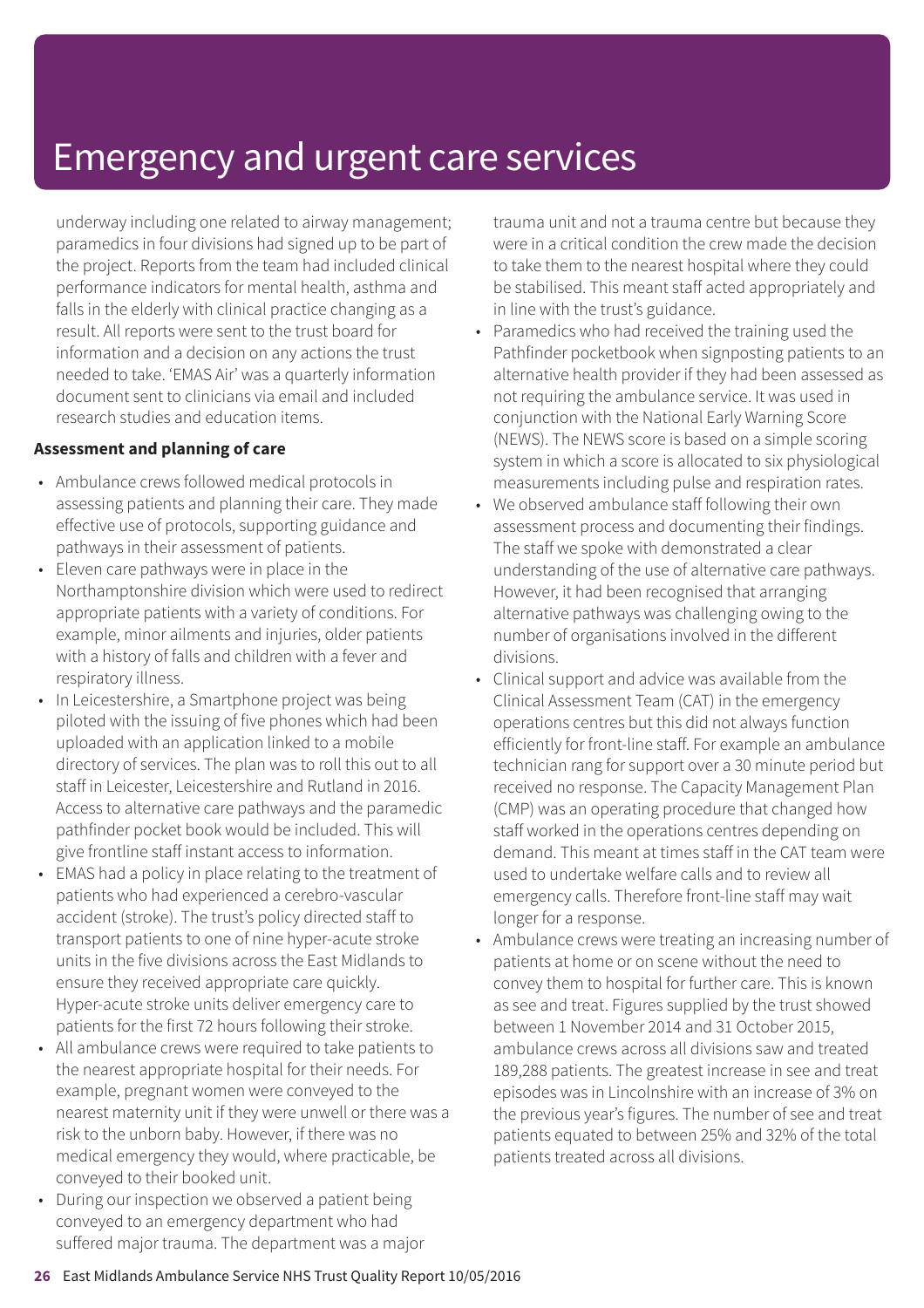- Procedures were in place for dealing with High Volume Service Users. These are individuals who are aged 18 or over and have made five or more emergency calls related to individual episodes of care in one month, or twelve or more calls in three months.
- The trust had a Pain Management Standard Operating Procedure in place dated September 2014. For conscious adults with mental capacity staff used a numerical rating score of 1-10. For adults who could not communicate verbally or for children different systems were in place such as the FLACC score (Face, Legs, Activity, Cry, Consolability) or PAINAD **(**Pain Assessment in Advanced Dementia) score.
- During our observations with ambulance crews we saw patients were assessed for pain appropriately and relief was provided in accordance with the NICE guidance for example using Entonox and Morphine. Patients were informed about the medicines and their effect before they were administered.
- When inserting cannulas to administer medicines or give fluids via a vein, crews used anaesthetic gel to prevent any discomfort. Patients we spoke with who required this told us pain relief had been administered quickly.

#### **Response times**

- Calls to EMAS which were immediately life-threatening such as cardiac arrest and termed Red 1 required a response within eight minutes. The trust's response was similar to the England NHS ambulance trust average and followed the national trend throughout April 2014 to July 2015. For Red 1 calls, the trust only reached the national target of 75% in April 2014 and April, May and June 2015. The lowest response rate was 65% in December 2014; however data for November 2015 showed the trust as the second worst performing ambulance service in England with responses within target at 65.6%. This indicated a deteriorating performance.
- Calls which were serious but not the most life-threatening such as chest pain and termed Red 2 required a response within eight minutes. The trust's response was similar to the England national average from April 2014 to June 2015 and had not met the 75% target since April 2014. Data for November 2015 shows the trust as the worst performing ambulance service in England with responses within target at 56.9% for Red 2 calls. This also indicated a deteriorating performance.
- If Red 1 or Red 2 calls were initially attended by a single clinician in a Rapid Response Vehicle (RRV) and onward conveyancing of the patient was required by a double crewed ambulance (DCA), the national target states an ambulance should arrive on the scene within 19 minutes in 95% of cases. These are referred to as A19 calls. For EMAS, the proportion of A19 calls responded to with transport within that target was fractionally worse than the England NHS ambulance trust average of 94% for the period April 2014 to June 2015. However, data for November 2015 showed the trust as the worst performing ambulance service in England with responses within target at 85.3% for A19 calls. This figure was almost 5% below any other ambulance service in England.
- 'Green calls' are divided into four categories. Green 1 is a serious clinical need but not life threatening and Green 4 a non-emergency, such as feeling sick or unwell. The Green response times are recommendations and not nationally agreed targets. A Green 1 call should be responded to in 20 minutes and a green 2 in 30 minutes. Green 3 and 4 calls are those requiring a telephone assessment and or advice given prior to conveying the patient. Green 3 should be responded to in 20 minutes and Green 4 within an hour. Some Green 3 and 4 calls had the potential to be upgraded to Red calls depending upon patient symptoms and condition. The trust's data for Green calls showed that response times had fallen for Green 1 and Green 2 between April 2015 and December 2015 and the target of 85% had not been achieved in any month. Percentages for Green 1 response times varied between 84% in May 2015 and 65% in November 2015. For Green 2 calls this varied between 84% in April 2015 and 67% in October 2015. The trust had exceeded their target of 85% for Green 3 and Green 4 calls between April 2015 and November 2015. Data provided to us showed percentages were between 87% and 99% for the timespan.
- Professionally requested transport is transport requested by hospitals or other health professionals including end of life care transfers. The trust had a policy in place for inter facility transfers (IFT) of patients. These included transfers for extracorporeal membrane oxygenation for both adults and children. Extracorporeal membrane oxygenation is used for patients with severe heart (cardiac) or lung (respiratory) failure. IFT also included transfers of babies or children to paediatric intensive care units (PICU) but did not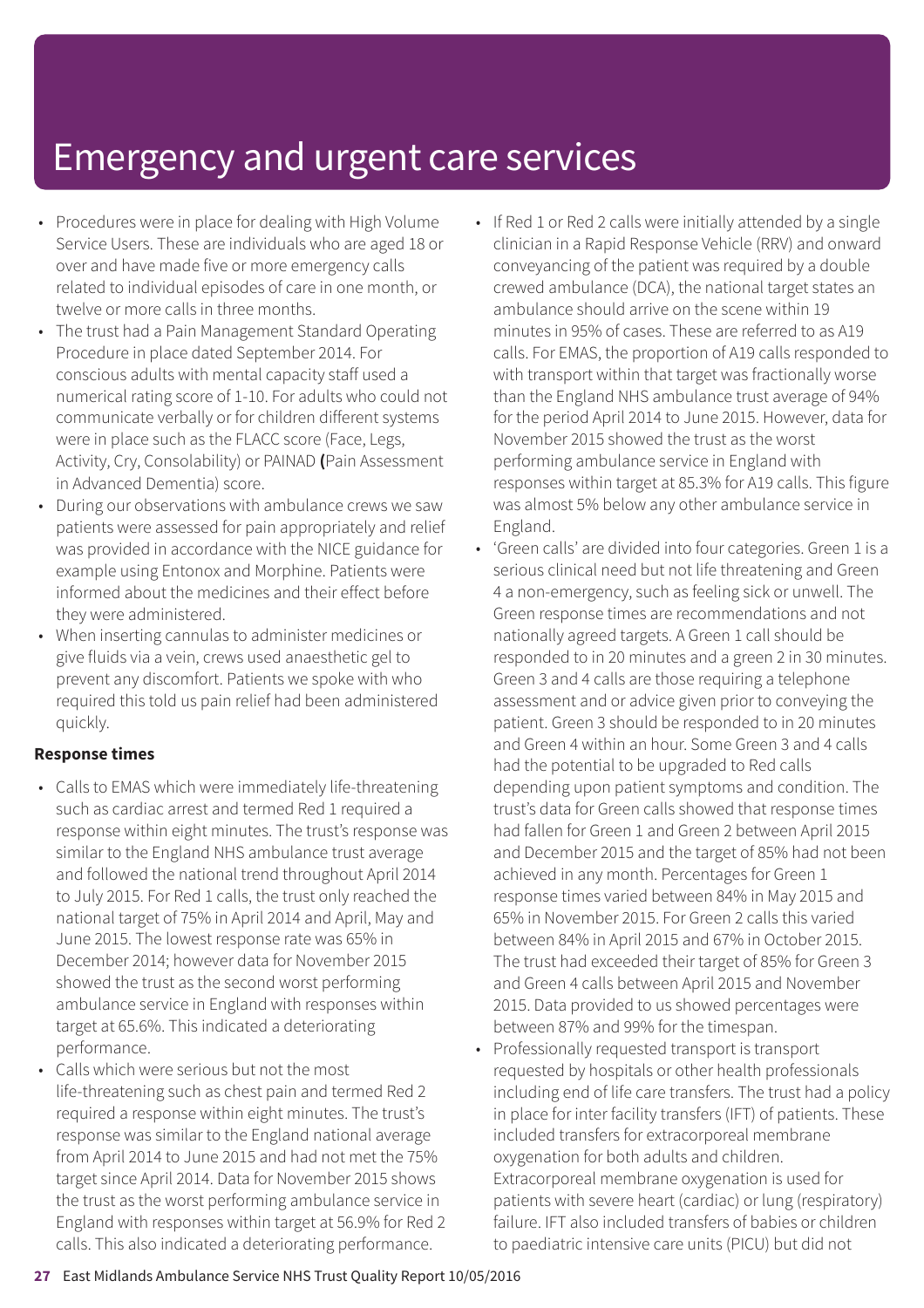include transferring patients from outside the East Midlands region to another hospital outside the region. The trust also provided transfers for patients to an intensive care unit within the region from NHS and private sector hospitals. The response times to requests depended upon their priority. This varied between eight minutes and up to eight hours, based on clinical need of the patient. Data for expected response times from April 2015 to November 2015 varied across the divisions. On average, for Red 1 calls the trust achieved 80% which was above the target of 75%. Red 2 calls achieved 99%; above the target of 75%. However, Red 19 and 'urgent' calls (those booked by a GP or other health professional) were below target. Red 19 calls achieved 74%, below the target of 95% and 'urgent' calls achieved 76%, below the target of 90%.

- Response times were affected byt the prolonged delays at some acute hospital's emergency departments taking receipt of patients from EMAS staff. This is referred to as patient handover delays. These delays reduced the capacity of front line staff to respond to patient's needs. This was because ambulance staff needed to stay with their patients to deliver care and support until they were handed over to hospital staff.
- Nationally the number of calls for life-threatening emergencies had risen by almost 14% over the previous three years and total calls had increased by 5%.
- Ambulance staff were frustrated by the failure to reach national response targets. Information received from local Healthwatch groups showed patients had raised concerns regarding delayed response times. Response times were affected by patient handover delays at acute trust emergency departments. In some cases these delays extended over several hours. This meant staff were unable to respond to emergency calls in the community as they were caring for patients awaiting transfer to the care of hospital staff for on-going care. The trust deployed staff from neighbouring divisions to support areas experiencing handover delays but this impacted on the capacity of that division to respond to calls. Ambulances held at acute hospitals awaiting handover were not available to support solo responders and community first responder volunteers who were waiting in the community with patients who required transport. We saw that trust had repeatedly asked their partners for support and action in relation to handover delays. There had been meetings with commissioners

and other stakeholders and the trust deployed their own staff as Hospital Ambulance Liaison Officers (HALOs) to support teams in processing patients and managing risk.

#### **Patient outcomes**

- The trust routinely collected and monitored information about people's care and treatment. Ambulance Clinical Quality Indicators measure the overall quality of care and end-results for patients following care and treatment.
- Heart attack or ST segment elevation myocardial infarction (STEMI) is caused by a prolonged period of blocked blood supply within the coronary arteries. Reductions in STEMI mortality and morbidity is influenced by those patients who received the appropriate care bundle, those who have timely delivery to the cardiac catheter lab for intervention, and those who have timely thrombolysis or clot busting medicines. Between April 2014 and April 2015 the proportion of patients receiving angioplasty (unblocking of a coronary artery) within 150 minutes was better than the England average; 93% as opposed to 85%. For the number of patients who achieved an appropriate care bundle for angioplasty, EMAS was better than the England average during this period although this was not always the case. The England average saw a downward trend ranging from 83% to 76% during the period. EMAS ranged from 70% in December 2014 and April 2015 to 87% in September 2014 and 86% in February 2015.
- The number of 'see and treat' patients equated to between 25% and 32% of the total patients treated across all divisions. The England average was 37%.
- Following a cardiac arrest, the return of spontaneous circulation (ROSC) (for example, signs of breathing, coughing, or movement and a palpable pulse or a measurable blood pressure) is a main objective for all out-of-hospital cardiac arrests, and can be achieved through immediate and effective treatment at the scene. Although EMAS results for ROSC had improved between April 2014 and April 2015, when compared to the England average EMAS was worse; 23% compared to 28%. The rate for the Utstein comparator group provides a more comparable and specific measure of the management of cardiac arrests for the subset of patients where timely and effective emergency care can particularly improve survival. For example, 999 calls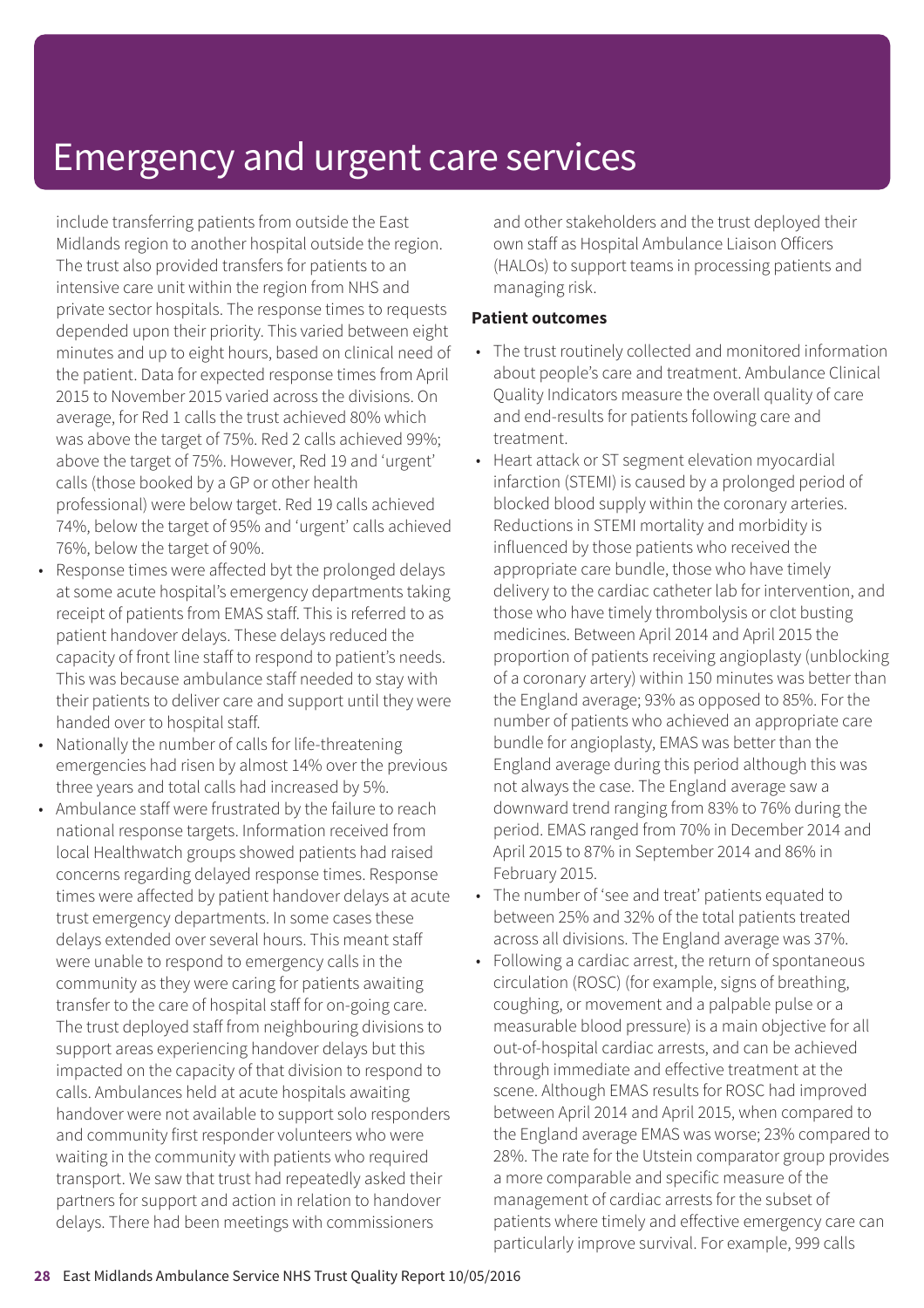where the cardiac arrest was not witnessed, and the patient may have gone into cardiac arrest several hours before the 999 call, are included in the figures for all patients, but are excluded from the Utstein comparator group figure. Using the Utstein comparator group, at the time of arrival at hospital following cardiac arrest the trust on the majority of occasions was worse than the England average of 53%. However, three times in this 13 month period they were slightly above the England average, peaking in April 2015 at 61%. EMAS achieved between 2% and 8% for the proportion of patients with coronary heart disease (CHD), discharged from hospital alive (all patients) following cardiac arrest (April 2014 to April 2015), which was below the England average of 9%. • As set out in the National Institute for Health and Care Excellence (NICE) national quality standard, the health outcomes of patients can be improved by recognising the symptoms of a stroke or transient ischaemic attack (TIA), making a diagnosis quickly, and early transport of a patient to a stroke centre capable of conducting further definitive care including brain scans and thrombolysis. The proportion of EMAS stroke patients receiving thrombolysis within 60 minutes (April 2014 to April 2015) was similar to the England average, ranging from 63% in April 2015 to 53% in November 2014 and March 2015. The proportion of suspected stroke patients assessed face to face who received an appropriate care bundle (April 2014 to April 2015) was better than the England average on all but one occasion in December 2014. Rates ranged from 99% in June 2014 to 96% in December 2014. The national average was 97%.

- The trust was involved with the Myocardial Ischaemia National Audit Project (MINAP). MINAP is a national clinical audit of the management of heart attacks. EMAS provided information to hospitals on request and were unable to supply any data to us relating to this as they informed us it was an on-going database and not set against any standards.
- A project was in place to improve the treatment for patients in acute heart failure. This involved issuing crews with continuous positive airway pressure (CPAP) machines (the machines are often used for patients with sleep apnoea). The CPAP machine improves oxygen saturation levels in these patients.
- The trust's care of asthma patients in the previous twelve months showed the use of the asthma care bundle was better than the trust target of 90% for three months but worse for nine months. For asthma patients

the trust recorded results better than their own target level of 95% for arterial oxygen saturation levels for three months and worse at between 84%-94% for nine months.

• The proportion of patients who re-contacted EMAS following treatment and discharge at the scene, within 24 hours was 4% to 4.5% which was better than the England average of between 5% to 6%

#### **Competent staff**

- Appraisal completion rates for April 2014 to March 2015 ranged from 63% in one division to 100% in another. Frontline staff and team leaders told us appraisals were difficult to organise because of operational pressures which meant staff could not be taken off the road and because of high team leader to staff ratios. Trust data indicated 63% of frontline managers had received training in how to conduct appraisals within the previous three year period. We found evidence of appraisals which had not been completed despite staff receiving letters confirming they had. Although the recorded completion rates had improved since our previous inspection there were still too many staff who had not received a meaningful performance development review.
- At the time of our inspection the trust had three training schools located in Lincoln, Derby and Leicester. Derby has subsequently closed and relocated to Nottinghamshire. Plans were in place to combine the Leicester and Derby training centres into one but a five year extension to the Leicester lease has been agreed. We visited the Lincoln training centre and found tutors were enthusiastic about their role and passionate about what they did. However, they acknowledged that training was difficult in a climate of operational pressures. Staff training was via e-learning on computers and face to face modules in the classroom, but operational staff found it difficult to access computers during work time. Training rooms and e-learning facilities were available at some but not all stations. Where training aids were available and ready for use they included Joint Royal Colleges Ambulance Liaison Committee (JRCALC) and NICE guidance.
- There were driver training facilities in both Lincoln and Nottingham. Funding for four full time equivalent driving instructors had been gained in 2014. This was supplemented by outside agencies. Emergency and urgent care staff who had undertaken emergency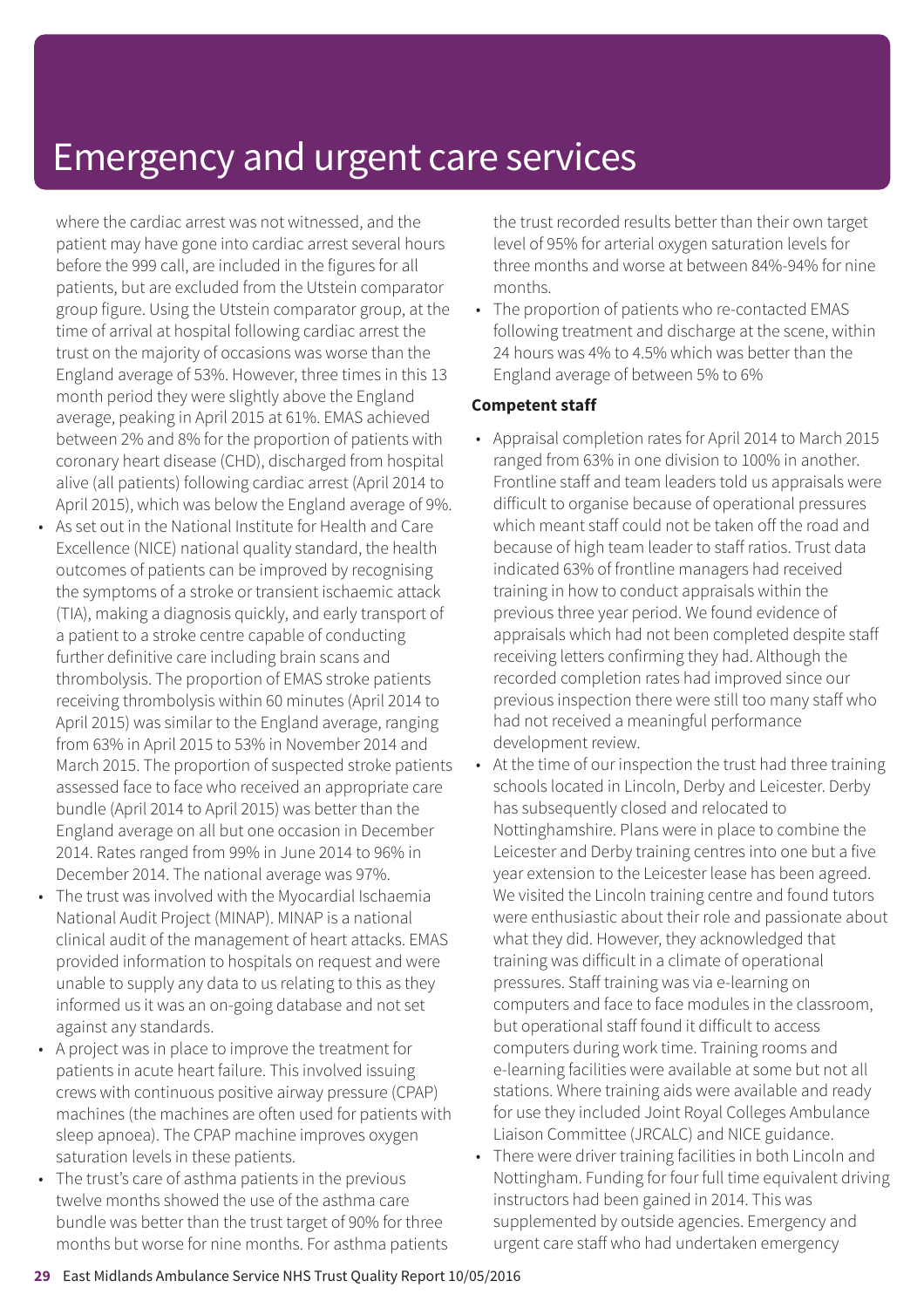driving training within the past five years varied between 21% in Derbyshire and 48% in Northamptonshire. We did not have details of how many of these staff were new employees and therefore were required to undertake a course before driving an ambulance or rapid response vehicle in emergency conditions. Staff we spoke with had only attended emergency driver training once since joining the service. This was prior to legislation coming into force to require reassessment of emergency driving be undertaken at least every five years. There was no legislation in place for refresher training at the time of our inspection.

- Paramedics delivering a service with the Lincolnshire and Nottinghamshire Air Ambulance had access to a well-equipped training room and we saw evidence of regular on-going training for all the paramedics who worked there. Every call they attended was placed on a database where the clinical skills used could be analysed. Where skills were not used on a regular basis, for example, intubation (the insertion of a tube into the airway to aid breathing), staff undertook a competency test to ensure they maintained their skills in order to be able to practice effectively. All five paramedics in the team had received investment from the charity that ran the air ambulance service to enhance their clinical skills; two had been enrolled on a post-graduate Masters certificate in critical care.
- Concerns were raised by a number of staff with regard to the lack of training for using a defibrillator. Posters had been placed in ambulance stations but there was no audit or control mechanism to identify who had read the posters and knew of the changes. An ambulance technician in one division had been sent to a patient with chest pain without any formal training on how to interpret electrocardiograph (ECG) readings.
- We saw data from the trust indicating how many staff had received training for dealing with patients who had a learning disability or a dementia. Percentages varied for each of the divisions. For example, 70% of staff in Northamptonshire had received training in learning disabilities but only 36% in Lincolnshire. For dementia, 28% of staff had received training in Northamptonshire but only 18% in Derbyshire.
- Basic induction for new staff was one week of formal training which included conflict resolution as well as

moving and handling of patients and an introduction to caring for people living with dementia. A local induction was undertaken at their designated base ambulance station.

- Trainee technicians attended a nine week long induction training course with weekly tutorials. Accredited paramedic mentors supported frontline staff in training. The ratio of one mentor to seven trainees was achieved across the trust with the exception of one division where it was one to eight.
- Paramedics are required to re-register with the Health and Care Professions Council (HCPC) every two years which is the responsibility of the individual. As part of that process, they are required to undertake continuous professional development (CPD) and receive clinical supervision. This can include self-reflection and reading journals. Paramedics we spoke with across all divisions told us because of operational pressures on the service, insufficient time was given to support them in this process and training sessions, including mandatory training, had been cancelled. As a result some paramedics were struggling to undertake CPD for re-registration.
- Community paramedics received an additional week of training on clinical examination.
- Although the trust had access to NHS management training courses most of the newly appointed managers, such as those in seconded posts we spoke with, told us they learned their role 'on the job' and from shadowing other managers.
- The competency of staff was assessed by clinical team mentors accompanying ambulance crews during their normal duties. We saw evidence of this in one division during the inspection.
- Paramedics raised concerns with us about the lack of career progression opportunities. We spoke with a number of paramedics who had Masters Degrees. For example, a Masters in advanced clinical practice in pre-hospital critical care but had no opportunity to progress to a consultant paramedic. However, the trust was considering[DS8] developing that role. Some of the paramedics we spoke with told us pay scales within EMAS were lower in comparison to other services and some told us of the inability to access courses they wished to attend.
- All staff we spoke with told us training in dealing with patients experiencing mental health issues was not adequate. We saw a copy of the trust's training booklet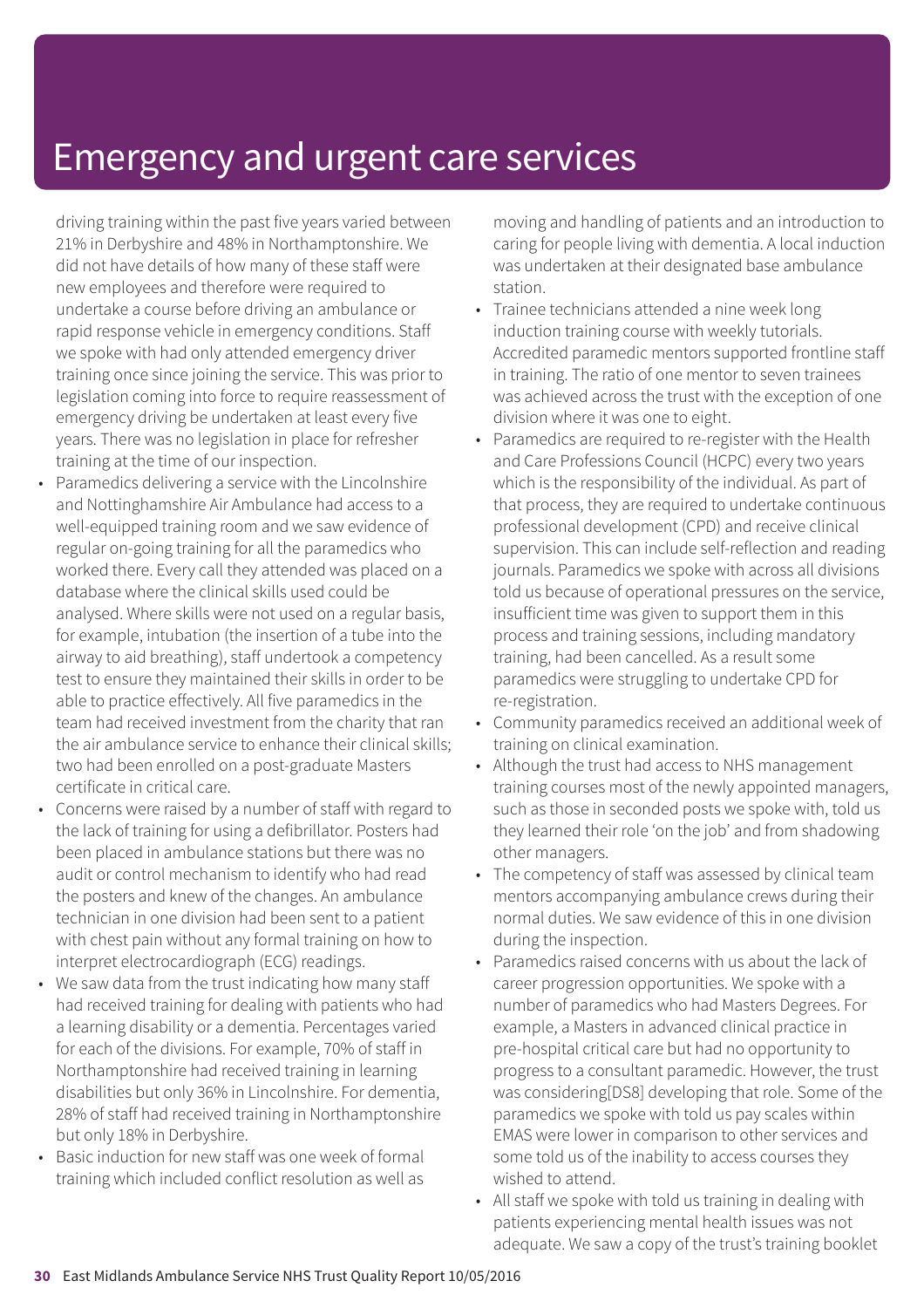entitled 'Introduction into Understanding Mental Health Conditions'. It was comprehensive in content and covered such issues as depression and suicide. An evaluation form was included in the back of the booklet and the opportunity to comment on future learning needs relating to mental health.

- The trust had protocols for section 136 and transporting patients to and from places of safety. The National Ambulance Mental Health Group had approved the trust's protocol. However, staff told us they needed training in mental health, the Mental Capacity Act 1983 and the Mental Health Act with a special emphasis on transporting patients under Section 136 of the Act. Section 136 of the Mental Health Act 1983 allows a police officer to remove a person they think is mentally disordered and "in immediate need of care or control" from a public place to a place of safety.
- The trust had a Hazardous Area Response Teams (HART), based in Nottinghamshire comprising of six or seven staff in each of the seven sub teams. At HART's operational base we saw a dedicated training room containing an information technological scenario based system for training staff. At the time of our visit staff were unable to demonstrate the system because they didn't know how to use it. The trust informed us this was because the system was still under development and only one technician was trained in its use.
- In addition at the HART operational base there were dedicated training rigs for working at heights and in confined spaces so staff could practice these procedures. Training cars were also available for staff to practise patient care following road traffic collisions. The training equipment available mirrored live equipment to ensure staff were familiar with it and its use. Operational HART teams received one week of protected training in every seven which included practical exercises. Feedback regarding this was generally positive although some staff commented that it was not always planned and they had to make it up themselves. Training included marauding terrorist firearms attack, use of breathing apparatus and specialist rescue team training.However, we saw the trust had developed and introduced personal HART operatives training record manuals covering all competencies that each staff member had to complete and sign in order to ensure they were capable of operational duties
- Processes were in place to monitor the effectiveness of contracts with independent ambulance service providers. EMAS had a quality governance framework (dated September 2015) for independent ambulance providers they commissioned services with. This included comprehensive minimum quality standards that were expected of those providers with evidence of established internal policies and clinical update training.
- Regular contact was made with commissioned independent ambulance providers to ensure quality of care to patients. For example, of the three commissioned independent ambulance providers used by the trust, we saw each of those had received contacts between three and five times between February 2015 and September 2015. EMAS had undertaken a visit to one provider when an inspection had taken place. Any complaints received about the provider were also investigated and any actions required were monitored by EMAS. EMAS informed us that visits to independent ambulance providers included staff leads in, for example, human resources, operations and infection control as well as a clinical lead.
- The care and transportation of patients with mental health illnesses outside of working hours (9am to 5pm) was a cause for concern to EMAS staff. Despite the fact that emergency departments are not the most appropriate place for patients with mental health issues, patients were more likely to be taken to the emergency department as other appropriate services were closed. In Lincolnshire, a rapid response vehicle (RRV) had been made available from 4pm until midnight manned by a paramedic or emergency medical technician (EMT) and a mental health nurse from the local mental health trust: the service was commissioned by the local mental health trust. Based in Lincoln, the RRV could respond to any mental health crisis in the community. The project had been a success and was applauded by the acute trust and police force. It had reduced the number of double crewed ambulances attending such patients and the number of patients admitted to an emergency department. At the time of our visit the paramedics manning the RRV were doing this on an overtime basis as the funding had not been approved to recruit to the post on a substantive basis. A senior manager stated three more RRV's were required to cover the large

#### **Coordination with other providers**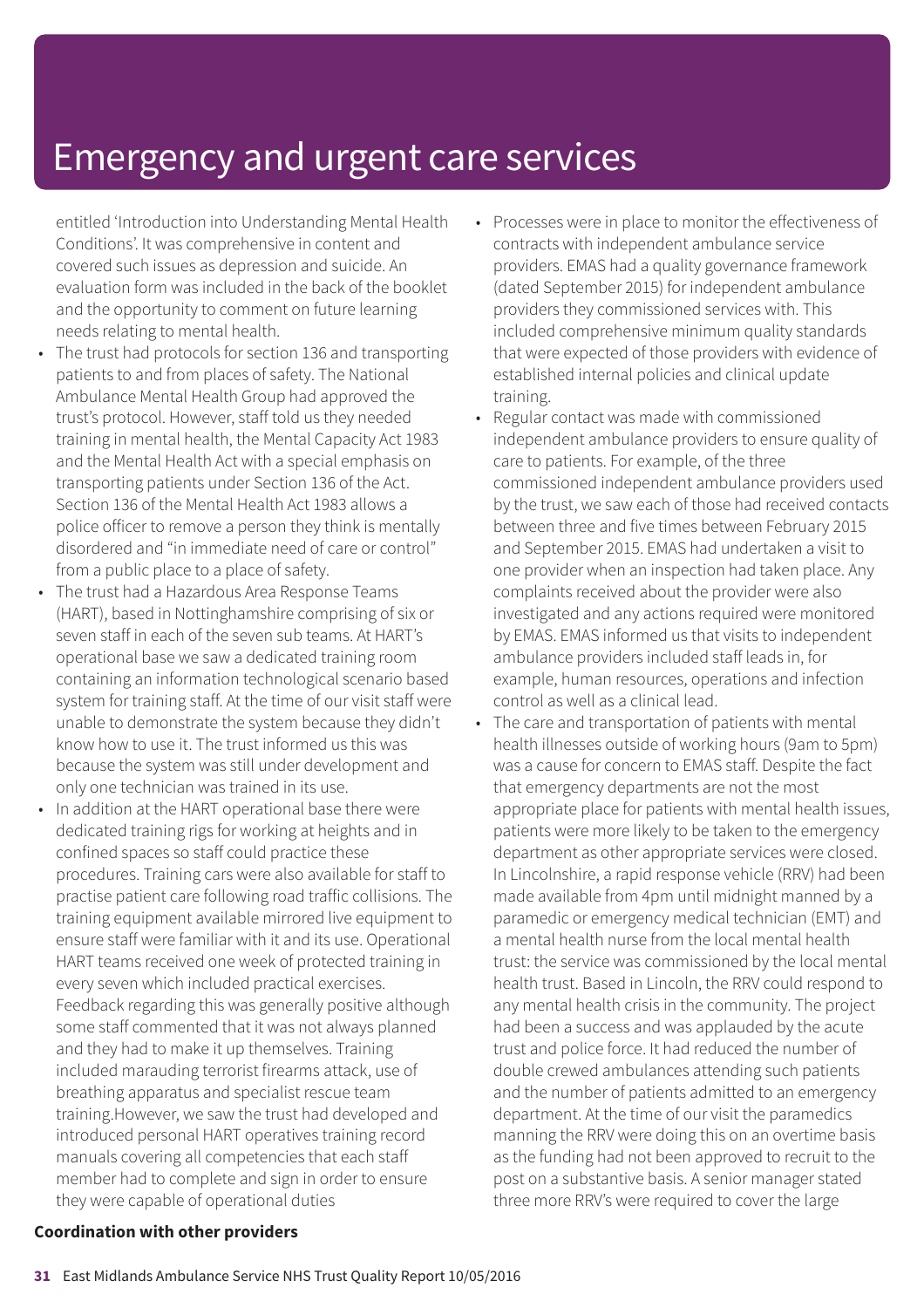county of Lincolnshire in addition to rolling the system out across all EMAS divisions. The service had employed a person to act as strategic lead for mental health issues.

- EMAS operational managers met with other NHS trusts on a regular basis to discuss concerns and issues that involved their trusts including delayed handover times.
- The trust's coordination with other NHS and emergency services had enabled them to pilot and introduce services together to benefit the public living within the divisions. These had included the Joint Ambulance Conveyance Project with Lincolnshire Fire Service, an emergency first responder scheme with all of the East Midlands fire services and an increase in the number of Polamb (police and ambulance) vehicles within Leicestershire. Polamb vehicles allow police and ambulance staff to respond to incidents together. The vehicles were designed in response to increasing numbers of alcohol-related incidents.
- The trust had a clear future operating model in place involving a more streamlined approach in the provision of care to patients. This would involve a multidisciplinary team operating 24 hours a day and better transference of care to core services such as acute hospitals, mental health services, social care and community services. The paper for the model was agreed by the EMAS trust board in August 2015 with the goal of being an excellent consistently high performing provider of emergency and urgent healthcare working and an integral part of the wider health community.
- EMAS was part of the national memorandum of understanding concerning the provision of mutual aid. This is a framework through which NHS Ambulance Trusts jointly agree to provide mutual assistance on a national scale in the event of a major incident.
- Six ambulance personnel crew in Nottinghamshire provided an urgent care ambulance response service with regard to the transfer of patients between home and primary and secondary care sites. The service operated from Monday to Saturday 10:00 hrs until 22:00 hrs and on Sundays from 12:00 hrs until 20:00 hrs. They also provided support for an emergency care practitioner, provision of manual handling support, falls service support and conveyance for patients registered with a Nottinghamshire GP practice, and non-registered patients resident within Newark and Sherwood boundaries. It was a key part of the local Newark and Sherwood infrastructure for unplanned care, working on

behalf of primary care practices and with other provider partners. This ensured the best care was delivered for patients. The service was funded by a Clinical Commissioning Group (CCG).

- From April 2015 the Emergency Fire Responding Project had provided 24 cars funded by the six fire services within the EMAS region. This was a joint initiative with EMAS providing the equipment for the vehicles and the training the staff required. Fire service staff were deployed via the trust's operations centres who in turn contacted the fire service control to request attendance to assist patients.
- Senior members of each division regularly attended meetings with stakeholders such as clinical commissioning groups (CCG's) and their local acute trusts to discuss delay in handover times for patients and ways of avoiding admissions to an acute setting for certain patient groups. In Northamptonshire the trust was working with one provider to facilitate a direct admission for patients as an alternative to taking patients to the emergency department of an acute hospital.

#### **Multidisciplinary working**

- From observations we saw staff worked effectively with other organisations, such as the emergency departments in the hospitals. We saw several well-structured and competent handovers where information relevant to the patient, including any special notes, was explained in detail to the receiving emergency department staff and a copy of the PRF was left with the staff for their records.
- One senior manager in an acute trust spoke of the good relationship with EMAS and emergency department staff we spoke with confirmed this; they had never witnessed any poor or concerning practice by ambulance staff.
- An emergency department consultant informed us they respected the skills of EMAS staff and felt they could have an informed conversation with crews on arrival of a patient in the department.
- Nursing staff in all divisions commented that EMAS frontline staff were "wonderful." In one division they told us they had a "very good" relationship with them.
- In the Derbyshire division a joint police/ambulance response car was deployed for events and times of expected peak demand. For example payday weekends. A 'falls' car worked in North Derbyshire and was crewed by a physiotherapist as well as a paramedic. The crew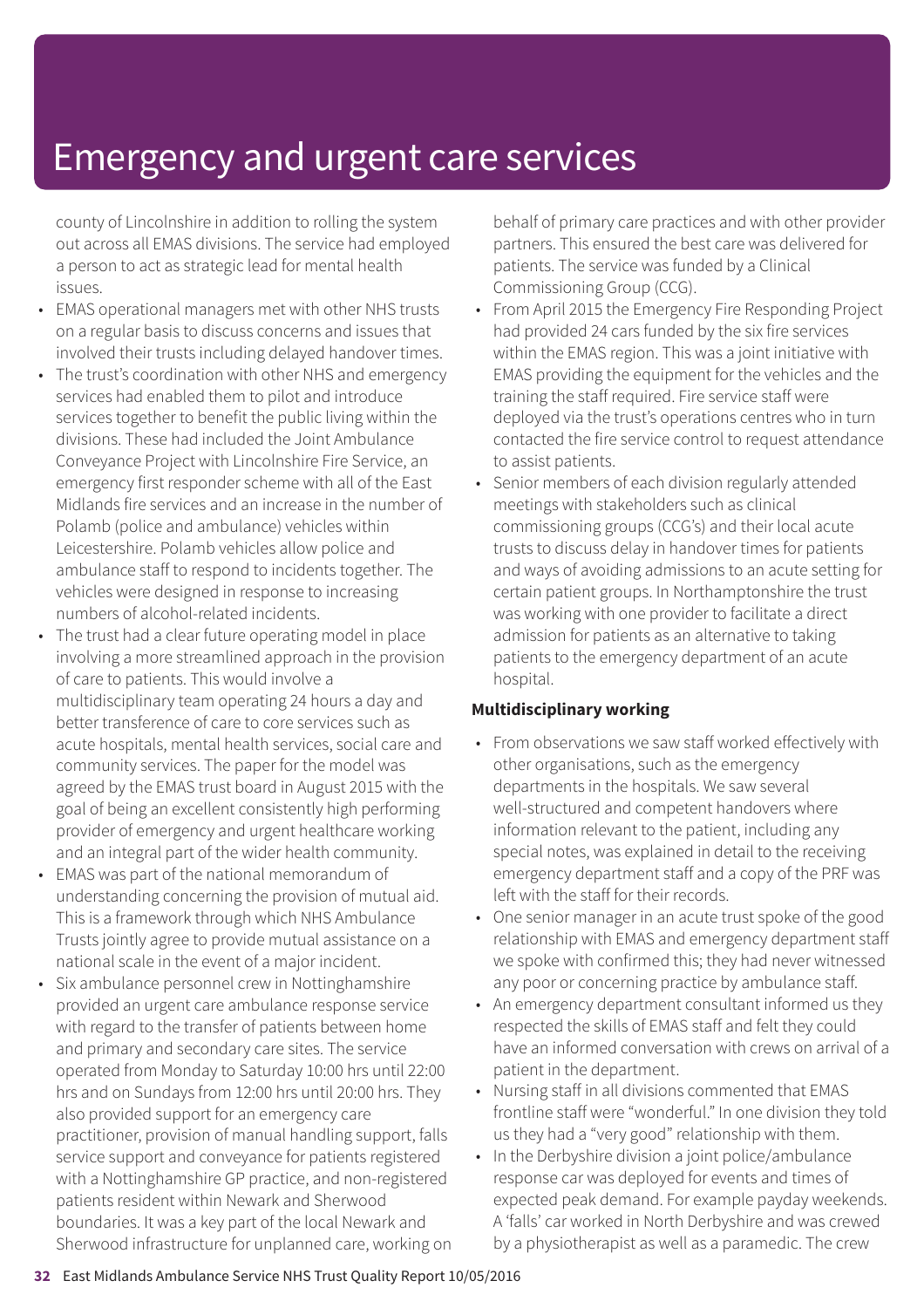responded to patients who had had a fall and where physiotherapy input was required to aid with mobilisation. Holistic care-planning was used and the crew could refer the patient on to specialist services and undertake reviews.

- A community paramedic scheme in Derbyshire had been set up to work with GPs, but this had not been successful. The vehicle was now being used to respond to emergency calls.
- We identified excessive delays in hospital staff being able to receive patients from EMAS staff at two acute trusts. EMAS managers were working with senior managers at both trusts to reduce the time to the fifteen minute target set for acute trusts to receive patients from the ambulance service once they had arrived at the emergency department.

#### **Access to information**

- A variety of information was available to all emergency and urgent care ambulance staff. Policies and procedures were available on the trust's intranet system. Some were available on ambulance station notice boards. However, staff informed us they did not always have time to look at them as they were busy responding to emergency calls. Clinical updates or changes in procedures were generally emailed to staff but there were no systems in place to ensure staff had read and understood the information they were sent. Staff could access the trust's intranet from home via a log-in through the public website.
- All paramedics had access to the Joint Royal Colleges Ambulance Liaison Committee (JRCALC) Ambulance guidelines (2013) on expert clinical advice. We saw two newly appointed paramedics who had been given a pocket version of the guidelines with laminated inserts for additional medicines either carried by or due to be carried by ambulance staff. For example, intravenous paracetamol.
- The Chief Executive of EMAS sent a bulletin to staff on a regular basis. The bulletins dated 27 October and 17 November 2015, included details about the forthcoming CQC inspection, an article about global antibiotic awareness week and learning from incidents.
- A new publication entitled 'In Focus' was launched in August 2015 for staff to receive clinical and quality updates. This contained direct links to EMAS policies.
- Paramedics had access to the Pathfinder pocket book. In addition, if ambulance staff used the e-version of the

patient report form (PRF) it was available on their Toughbook. Staff using the Toughbook had access to a system for identifying poisons, incident reporting and staff rotas.

- Staff could not leave a copy of the electronic PRF with patients who had received a 'see and treat' visit from a member of EMAS staff. Therefore, if the patient had needed to ring for another ambulance there was no paper record in the patient's home to refer to for past treatment. However, ePRF reports gave instant access to information if it was required at a later date. For example, by the police or a coroner's enquiry. Paper PRFs took longer to access.
- Staff were able to access a team in their control rooms for advice on the directory of services and alternative pathways for patients.
- Where ambulance staff worked with GP's, they were experiencing difficulty in gaining access to patient records both before and after visiting a patient. This was because the two different electronic systems in use by EMAS and the GP practices were incompatible.
- Ambulance crews reported problems accessing information for patients with a 'Do Not Attempt Cardio-Pulmonary Resuscitation' (DNACPR) in place. We were informed they would always attempt CPR unless they had sight of a current, fully completed and original DNACPR document or a certified copy.
- In Derbyshire patients who were identified as having complex care needs or those requiring palliative or end of life care were often supported by a specific care plan document. This included details of their resuscitation status, and the action to be taken in the event of an acute emergency. The information was available electronically and in paper format. However, ambulance crews reported the care plans were not always accessible and they were unable to access the electronic version. This sometimes led to unnecessary admissions to the emergency departments in the division.
- Performance information was available on each vehicle and was conveyed to crews when they logged onto the vehicles each day
- Ambulance crews were informed by their operations centre if a patient had been 'flagged'. This included a risk of violence to staff.
- In one ambulance station we saw clinical notices in a bowl on the kitchen table for staff to look through; they were not filed appropriately.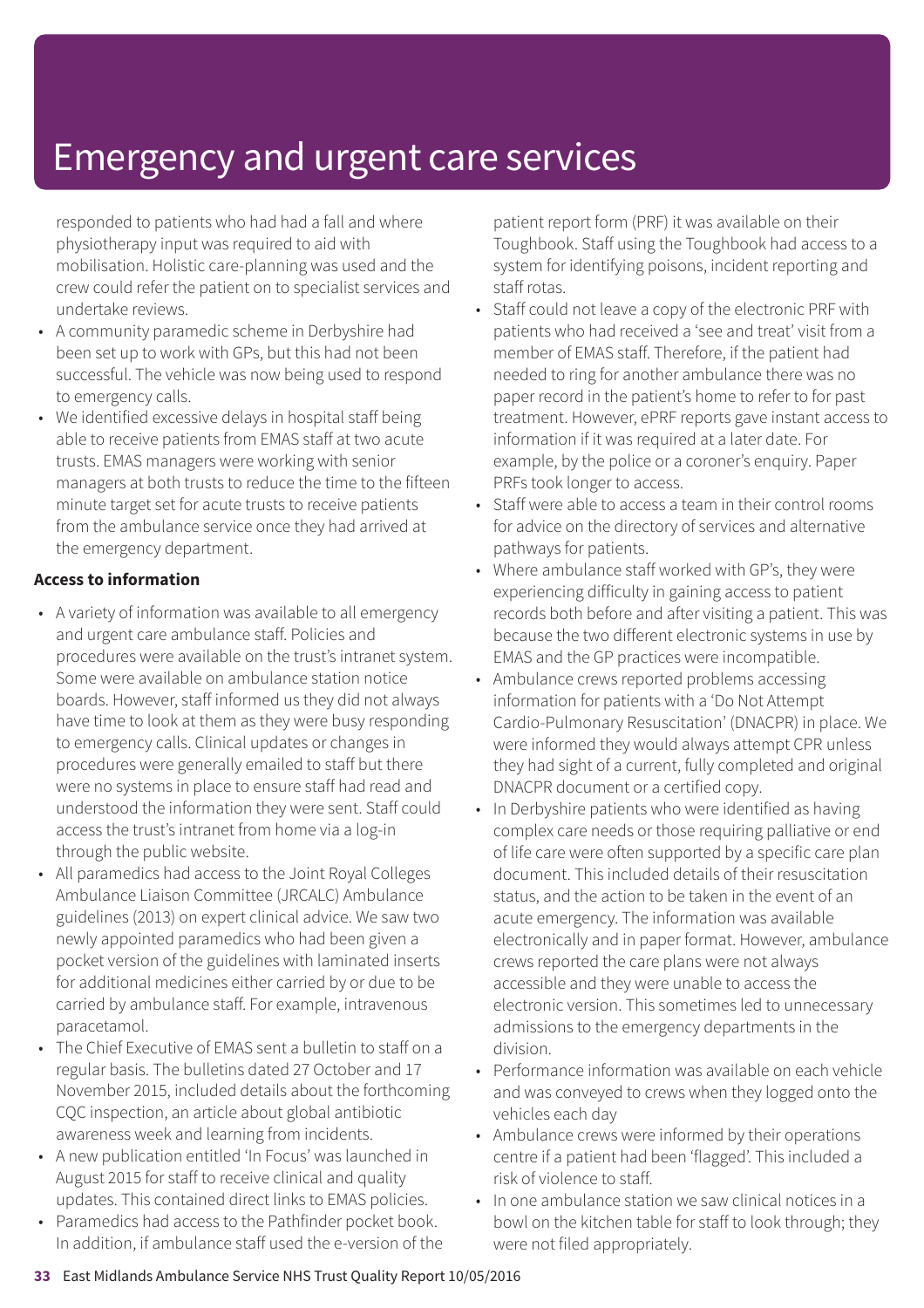#### **Consent, Mental Capacity Act and Deprivation of Liberty Safeguards**

- Ambulance crews were aware of the importance of obtaining consent from patients who were conscious and able to do so before giving any form of care and treatment. For patients on their own and who were unconscious, staff acted in the patient's best interest in a lifesaving situation.
- During our observations we saw staff gaining verbal consent prior to treatment being given.
- Staff told us they involved family and carers where possible if they had not been able to obtain the consent of the patient.
- In some ambulance stations we saw flow chart diagrams informing staff how to undertake a mental capacity assessment, although not all staff were aware of this. Staff knowledge varied when we spoke with them about the Mental Capacity Act (MCA) 2005, and they recognised they would benefit from further training on the subject.
- We spoke with one staff member who was able to give a recent example of when they had undertaken an MCA assessment. Another member of staff, who told us they did not feel confident in MCA assessment, explained the process extremely well. However, we saw no evidence of how staff were supported if they had to undertake an MCA assessment and there was nowhere to record the outcome of such an assessment in the patients report form (PRF) or the electronic version of the form. We were therefore not assured MCA assessments were being undertaken correctly or appropriately.
- We were informed by ambulance staff the trust had made training on the MCA a priority during 2015. Information we received from the trust showed the number of staff who had received training in 2015 was low and varied from 12% in Lincolnshire to 37% in Northamptonshire. This included information about patients with learning disabilities and living with a dementia as part of its annual update programme three years ago.
- Some ambulance staff we spoke with were aware of the Deprivation of Liberty Safeguards (DoLS). DoLS are part of the Mental Capacity Act 2005 and staff received awareness of this as part of their safeguarding training. They aim to make sure that people in care homes, hospitals and supported living are looked after in a way that does not inappropriately restrict their freedom. We

were told by staff in Derbyshire a local policy was in place to ensure the police attended any death of a patient who was subject to a DoLS. When we asked the trust about this we were informed there was no specific policy in place but the ambulance crew in attendance contacted the police to report it; the police determined whether they would attend or not. The crew always reported there was a DoLS in place on the 'Fact of Death' pro-forma.

• For crews attending a patient with mental health needs, staff risk assessed the situation and asked for police assistance if a patient was or may become aggressive. Observations during our inspection showed an ambulance crew treating a patient with a severe mental health illness in a calm and respectful manner evidencing good people skills. They understood the legal powers in relation to transporting patients experiencing a mental health crisis.

### **Are emergency and urgent care services caring?**

We rated caring in the emergency and urgent care services as good.

**Good –––**

- Feedback from people who used the service and those who were close to them about the approach of staff was very positive. Frontline staff treated patients with compassion and respect.
- Ambulance crews explained treatment and care options in a way that patients understood and involved them and their relatives in decisions about whether it was appropriate to take them to hospital or not. .
- Staff afforded patients dignity and privacy at all times and respected their confidentiality.
- When appropriate, patients were supported to manage their own health by using non-emergency services such as their GP or local urgent care centre.
- Patients, their relatives and other people important to them received emotional and practical support from ambulance crews.

#### **Compassionate care**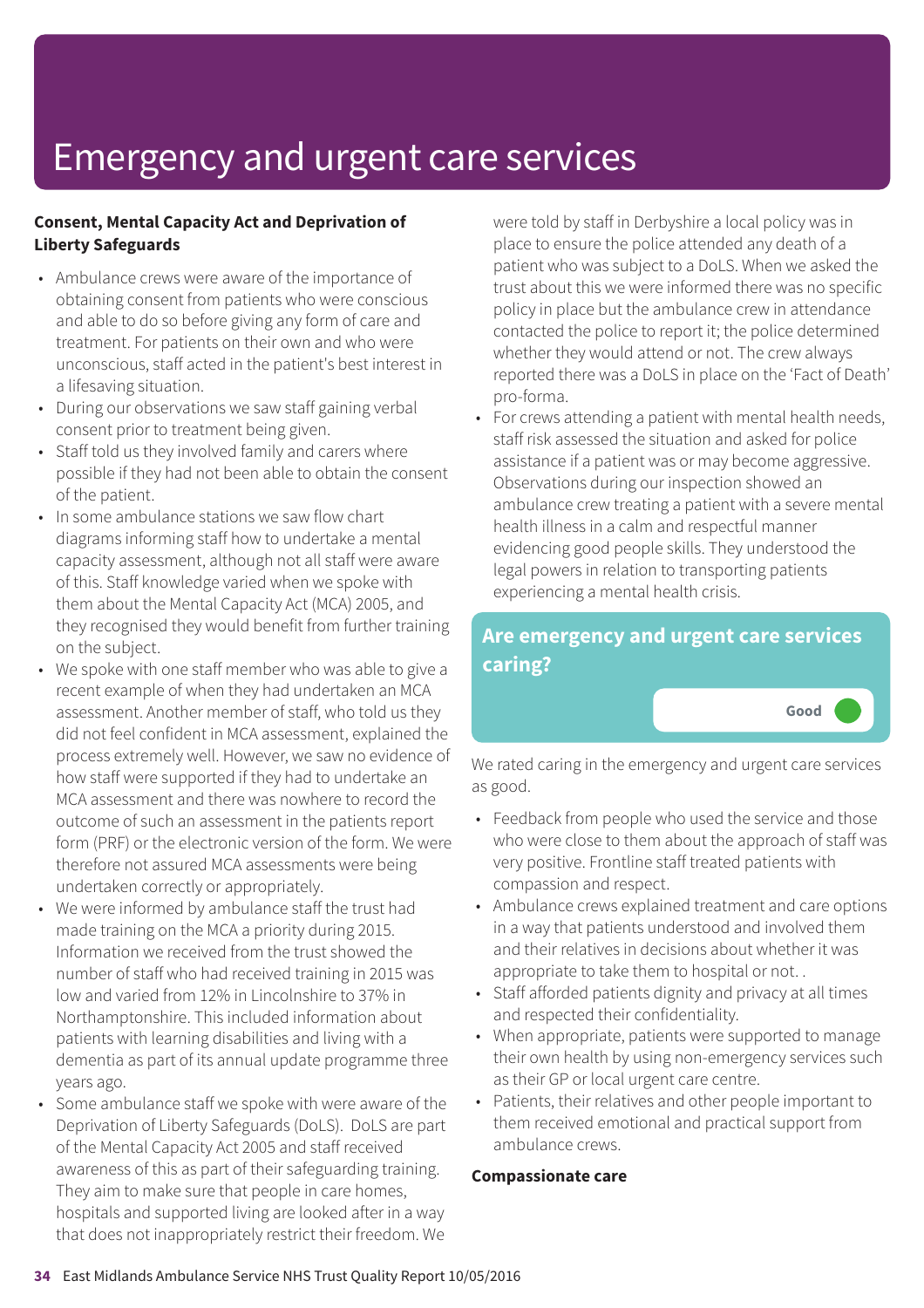- During our observation of care delivery by front-line EMAS staff in all divisions, we observed compassionate care to patients in ambulances, patients' homes and in the emergency departments of hospitals.
- During our periods of observation, patients and relatives across all the divisions in EMAS told us they were very happy with the treatment and care they received from ambulance crews.
- We observed patients being treated with respect by ambulance staff throughout our inspection. Patients conveyed to hospital were covered in a blanket to maintain their modesty and keep them warm whilst on a stretcher or in a wheelchair. Ambulance doors were shut after loading patients to ensure they were kept warm and their privacy maintained. Ambulance crews maintained the dignity of patients when transferring them from a stretcher to a hospital trolley or bed.
- We observed a paramedic ensuring a patient was dressed before getting them out of bed and on another occasion ensuring a patient had warm clothes and slippers on before moving them onto the ambulance.
- Staff showed patience and sensitivity to the needs of patients. Ambulance crews asked how patients wanted to be addressed and introduced themselves.
- All the interactions we observed demonstrated that staff respected patients and relatives as individuals, including those from particularly vulnerable groups such as frail elderly and those requiring emotional support.
- We observed genuine caring and compassionate responses by all EMAS staff during our periods of observation. They included speaking with a member of the public with a problem outside an emergency department and supporting a patient with specific needs who was then able to calm and treat them.
- On one occasion an ambulance crew waited for a relative to arrive before they took the patient to hospital; the relative was able to give the crew useful information about the patient.
- We observed ambulance staff speaking to patients in a kind and supportive manner while treating them. We also heard crews interacting with patients on a personal level and speaking in a reassuring way.
- Staff showed show respect towards relatives and carers that travelled with patients and were aware of their needs when attending their loved ones at home and when conveyed to hospital.
- Patients told us ambulance crews were professional and had a warm and understanding manner which reassured them. One patient told us they felt confident about the service and another described it as, "The best service ever."
- All the interactions we observed were non-judgmental and staff treated each patient as an individual whatever their circumstances were.
- Because of delays in ambulance crews being able to hand patients over to hospital staff, at one emergency department, the crew were able to obtain coffee and water in order to keep patients hydrated when this was appropriate. Crews also managed to obtain food for some patients from a ward, although there was no formal process for this and no prompts for crews to look at hydration or food during the delays.
- The Family and Friends test (FFT) was created to help service providers and commissioners understand whether patients were happy with the service provided, or where improvements are needed. It is a quick and anonymous way to give views after receiving care or treatment across the NHS. It asks one question, 'Would you recommend this service to friends and family?' Data for the EMAS FFT showed response rates were similar to the England average, but scores were often better.
- During our observations staff ensured they were positioned so that they were not overlooked when completing patient report forms (PRFs) or electronic PRFs (ePRFs). EPRFs were not left unattended at any time.
- Hospital handovers were conducted as privately as possible and staff tried to ensure that no-one apart from receiving staff could overhear confidential information about patients.
- Ambulance data screens automatically went blank when ambulance crews booked in attendance at jobs. Crews reactivated screens to check details and blanked them again before leaving their vehicles. This meant no-one else could see details on the screen when vehicles were left unattended.

#### **Understanding and involvement of patients and those close to them**

• We observed patients being involved in their care and treatment throughout our inspection. Ambulance crews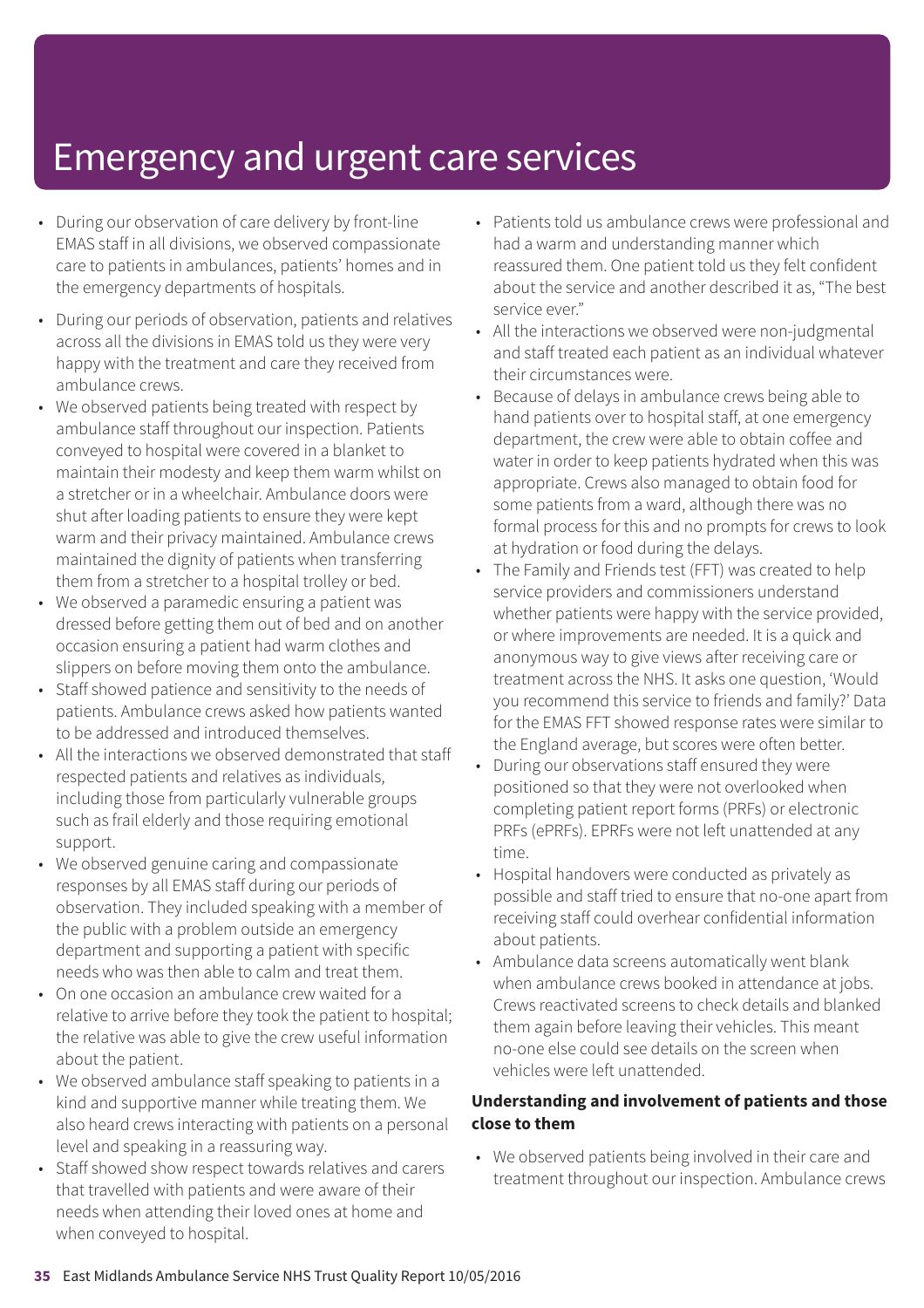explained what they were going to do and why before treatment was given and ensured the patient understood them. If further explanations were required by the patient the ambulance crew gave these.

- Staff explained their findings, following their examination of the patient, to both patient and relatives or carers that were present and their reasons why conveying the patient was necessary. Agreement and consent was obtained if they had capacity to give this.
- If patients refused to be treated or conveyed to hospital ambulance crews respected this even if they thought the decision unwise.
- We observed during handover from ambulance to emergency department staff that patients were engaged in the conversation and were encouraged to ask questions and raise any concerns they had as part of the handover process.
- Carers were asked to help with assessments and were also permitted to accompany the patient if they were taken to hospital.
- Carers attending patients experiencing a mental health crisis were involved in their care and were invited to accompany their loved ones.

#### **Emotional support**

- Ambulance crews consistently reassured patients and provided emotional support whilst they were in their care. We observed an ambulance crew member crouch down to the eye level of a patient who was distressed and in a lot of pain to talk to them and give reassurance, whilst another held their hand. One patient told us how they had appreciated the ambulance crew member talking with them throughout the journey to the emergency department at their local hospital.
- We observed ambulance crews being very respectful, calm and supportive to distressed patients and their relatives.
- We saw an ambulance crew offering reassurance to a patient who was having difficulty breathing; this helped them relax and they became less anxious.
- We observed relatives being supported whilst treatment was being administered by ambulance crew members to their family member. They were included in discussions about the patient's medical history and current condition.
- Ambulance crews made sure relatives understood what was happening to their loved ones which helped them make informed choices about accompanying them to hospital.
- We observed an ambulance crew making arrangements for a relative of a patient to stay with another relative as they were mindful of their emotional wellbeing.
- Calm supportive treatment and non-confrontational advice was given to patients who were experiencing emotional trauma.
- Staff informed us they would support relatives as much as they could during or just after a death of a patient whilst in their care.

#### **Supporting people to manage their own health**

- In Northamptonshire a randomised trial was underway for staff to use for patients with diabetes who had recovered from an episode of hypoglycaemia (low blood sugar) following EMAS attendance. This was aimed at reducing the number of 999 calls. The randomised control trial would see a group of patients referred to a specialist diabetes nurse or advised to seek their own follow up with their GP. The number of patients who agreed to this and outcomes for patients were to be measured throughout the trial.
- In the previous twelve months between 3% and 7% of calls across the divisions had been classed as 'repeat callers' that is people who telephone the service on a regular basis. The majority of those had been in Nottinghamshire. Repeat callers were identified as such by trust staff in the operations centres and ambulance crews informed before they attended. The trust had several alternative pathways across the region but ambulance staff in attendance at a job made decisions on whether or not to follow the pathways. However, the clinical assessment teams in the operations centres advised crews if necessary on alternative and the most appropriate pathways for patients. This meant patients were not taken to hospital unnecessarily.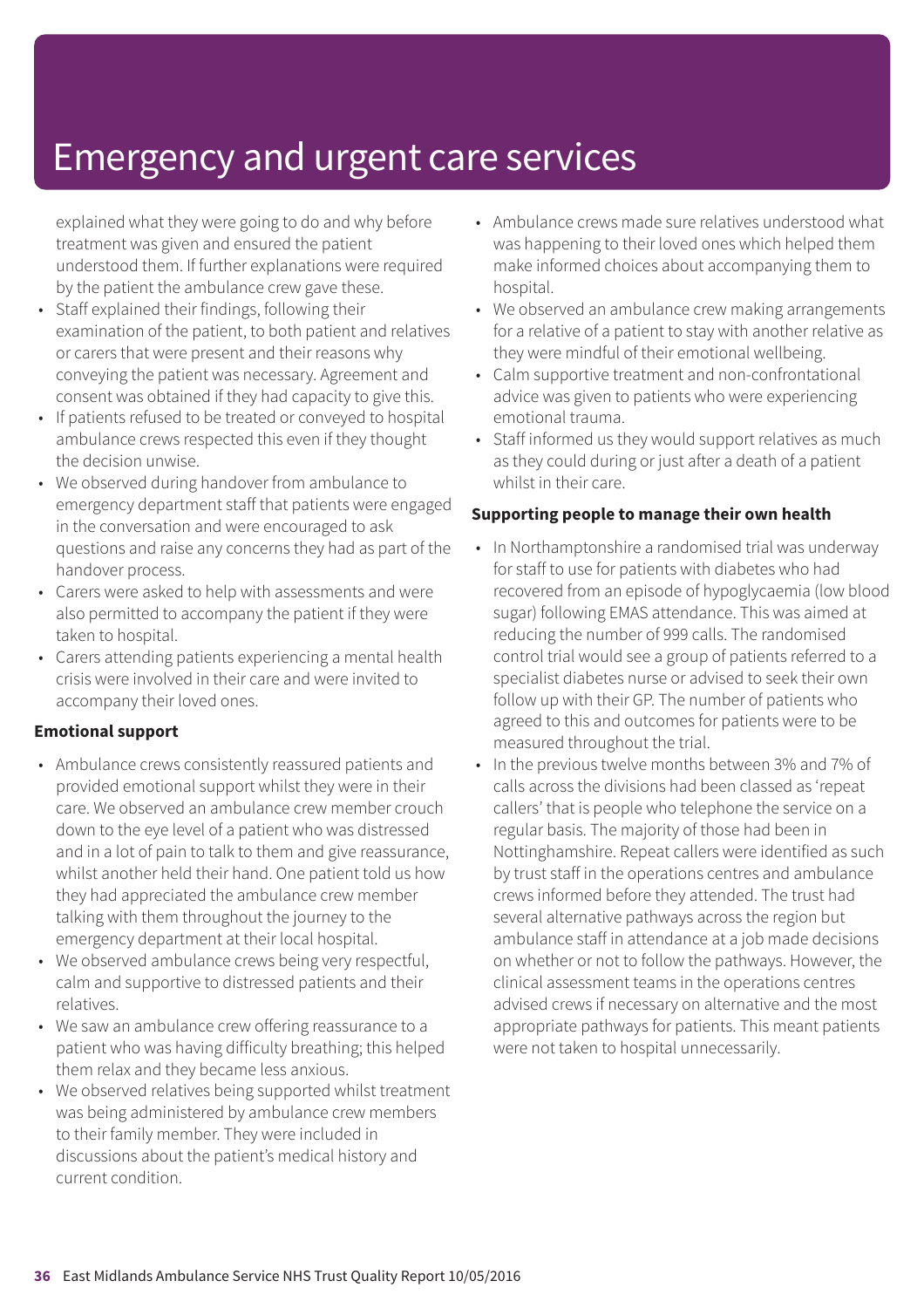## **Are emergency and urgent care services responsive to people's needs?** (for example, to feedback?)



We rated the responsiveness of emergency and urgent care services as good.

- The trust worked with local Healthwatch groups to facilitate a better service for local people.
- A number of different specialist clinical services had been designed to meet the needs of local people.
- A frail elderly liaison officer (FELO) was in post working with care homes with the aim of reducing inappropriate calls to the service.
- New EMAS ambulances were able to convey bariatric patients.
- Staff wore ID badges in braille as well as the written word for patients with a visual impairment and a telephone translation service was available to staff when required.
- A 4 x 4 vehicle was in use in Derbyshire to aid retrieval of patients in the Peak District who could not be accessed by an ordinary ambulance because of the terrain.
- People in the East Midlands region had access to an air ambulance service with a team of EMAS paramedics attending incidents that required a rapid response time.
- The trust had a replacement programme in place for vehicle tracker devices.
- The number of compliments had outweighed the number of complaints from November 2014 to October 2015.

However, we also found that:

- Communication cards for people with complex needs were not available on all ambulances and training on dementia had not been delivered since 2011/2012
- Frontline staff were not always available to respond to patients because all staff were attending other emergencies.
- Tracker devices on some vehicles did not function which sometimes delayed response times for patients.
- Prolonged delays at some acute hospital's emergency departments reduced the capacity of front line staff to respond to patient's needs.

• Information about the Patient Advice and Liaison Service PALS) was not always available on ambulances.

### **Service planning and delivery to meet the needs of local people**

- In order to facilitate a better service to local people, a quarterly meeting of the Healthwatch group across the East Midlands was held with EMAS and local meetings had taken place with the chief executive, directors, divisional operations teams and the community responder's managers. Healthwatch is the independent consumer champion in health and care, working to gather and represent the views of people who use health and care services. The Healthwatch network is made of up of local Healthwatch groups across each of the 152 local authority areas and, at a national level, Healthwatch England.
- There were a number of different specialist clinical services designed to meet the needs of the local population. The trust had emergency and community first responder schemes to respond to life threatening emergencies in rural areas where ambulances might take longer to arrive.
- The trust was supported by the East Midlands Immediate Care Scheme (EMICS), which the Emergency Operations Centres (EOCs) deployed to provide pre-hospital urgent care. The EMICS were doctors in rapid response vehicles (RRV). They could provide support to crews or act as a first response. Dispatchers in EOC could deploy community first responders (CFRs) to road traffic collisions, cardiac arrests and work place incidents. They had direct radio contact with the EOC.
- Three ambulances had been purchased by Lincolnshire Fire and Rescue Service with the same specification as EMAS ambulances. The vehicles were based in Woodhall Spa, Stamford and Long Sutton. Emergency Co-Responders (ECRs) manning the vehicles had received further training in diagnostic techniques from EMAS staff but were not trained in further clinical practice. Such vehicles attending an emergency were backed up by a paramedic in a RRV from EMAS. If a patient required admission to hospital the paramedic would accompany the patient in the ambulance.
- In their own time members of staff were able to be on-call as Medical First Responders (MFRs) in the communities where they lived. They acted in a similar way to CFRs in that they responded in their own cars, but were able to take more equipment with them.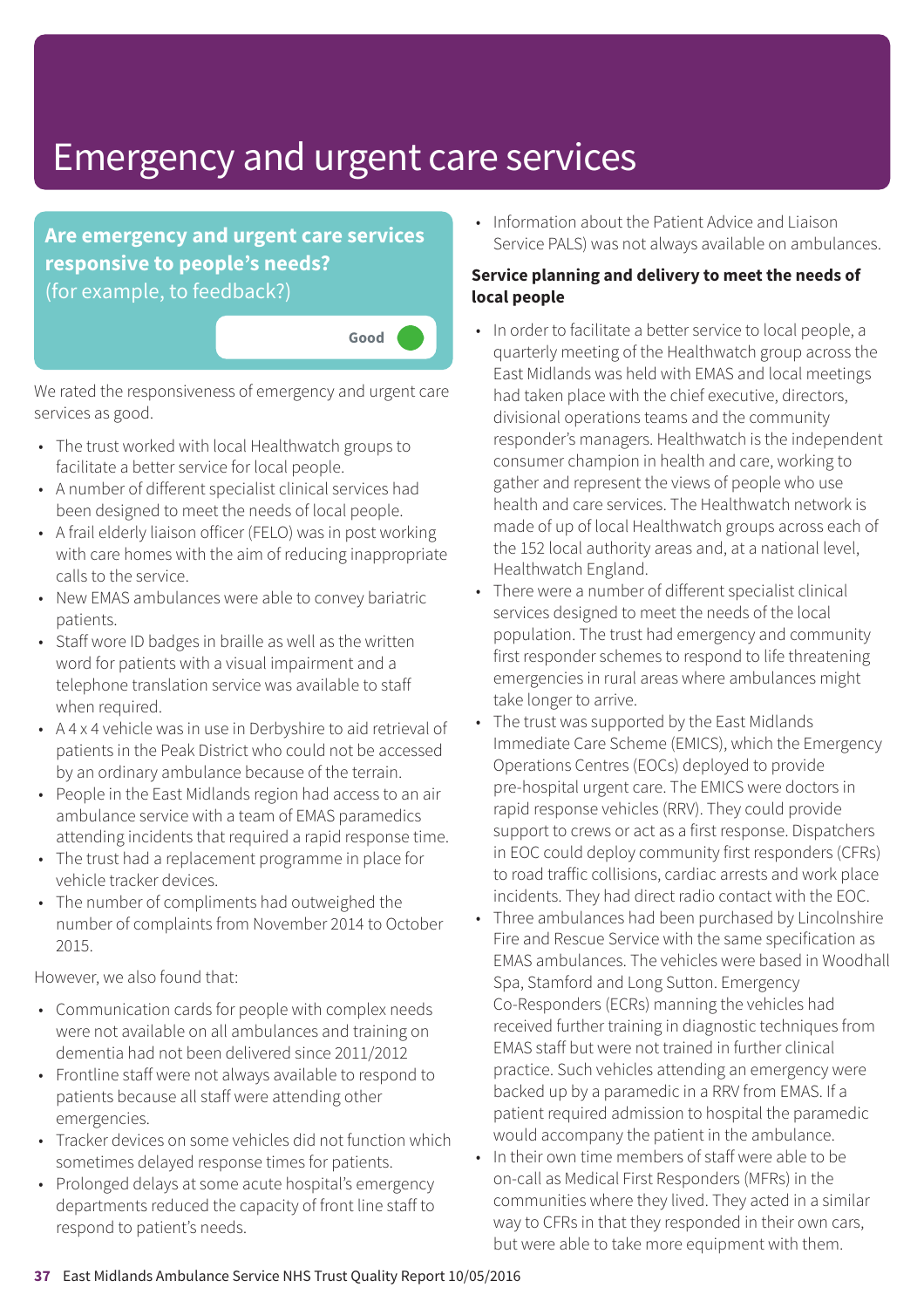- Vehicles and crews in each division and area were deployed as far as possible to reflect high and low populated areas and seasonal variations. For example, along the east coast in Lincolnshire the population increased dramatically during the summer months and procedures had been put in place to support the increase in ambulance calls. This had involved placing EMAS staff in two locations along the coast on a daily basis (one in a holiday camp) to triage and treat patients and/or signpost them to other healthcare providers where necessary. Another member of staff had been placed in the seaside resort of Skegness to undertake the same duties. This showed the trust was responding to local demand.
- As a result of Midlands and East specialised commissioning group a number of centres had been commissioned to provide specialist services across the region. When required, EMAS staff were used to transport patients from incidents and hospitals to regional centres for care. For example, the major trauma centre and neurosurgery centre at Queen's Medical Centre Hospital in Nottingham. In addition ambulances could also be required to transport sick babies to specialist centres within the region.
- Members of the Hazardous Area Response Team (HART) team based in Nottinghamshire told us that up to one year prior to our inspection the trust monitored when the HART team were deployed to undertake other duties and were not available. However, more recently they had been told not to record the information. When we asked the trust about the results of their monitoring of this they told us they were not aware this occurred. The trust informed us four members of the HART team were always available on base to respond immediately, in line with the 2015 HART specification. If the need for a HART capability was subsequently confirmed, the trust ensured an additional two HART members must be deployed within 15 minutes. The incident command desk (ICD) made arrangements to release the HART cars if they were committed to 999 calls.This meant there could be a delay in response to a serious incident if members of the HART team were not available. During our inspection HART crews were deployed appropriately. HART teams are based in each of England's 10 Ambulance Trusts (in some cases with more than one unit in each trust). This means they are able to cover the whole of England and in some cases work together on some incidents.
- The trust had a 'hear and treat' service. The clinical assessment team (CAT) could assess and triage patients that required medical help without sending an ambulance. This meant more patients could be treated and assessed in their home without being conveyed to hospital and ambulances were deployed more appropriately to serious incidents.
- The trust had developed a mental health steering group at the beginning of 2015. The steering group met once a month and senior managers attended. The group aimed to improve the service provided to patients with a mental health illness. Managers sent information to staff from the steering group.
- Paramedics working with the Lincolnshire/ Nottinghamshire Air Ambulance facility based at RAF Waddington near Lincoln could respond to a call within the EMAS region within 15 minutes, ensuring patients could receive responsive, quality care in a life threatening situation.
- In the Derbyshire division a four-wheel drive ambulance had been donated by an individual to be used off-road when responding to calls with the Peak District Mountain Rescue team. This meant staff could attend patients where access by ordinary ambulances was difficult because of the terrain.
- EMAS ambulances and Rapid response vehicles (RRVs) were equipped with tracking devices. Tracking devices enabled staff in the Emergency Operations Centre (EOC) to see where vehicles were, so appropriate emergencies could be allocated to the vehicle. However, tracking devices did not work in some of the vehicles across all divisions. This meant dispatchers in the EOC needed to track manually where vehicles were in order to send them to appropriate calls which delayed response times to incidents. We saw 14 vehicles during our inspection with trackers not working. Staff in EOC were not recording and escalating the tracking issues on a regular basis. We raised the issue of trackers with managers who said they were aware of the problem and trackers were on the corporate risk register with a replacement programme underway.
- Data supplied by the trust showed there had been four separate serious incidents recorded relating to delayed response times in the period between September 2014 and September 2015. Three of those had resulted in patient deaths.
- 'Drift loss' was a phrase EMAS used to explain the number of resource hours individual divisions spent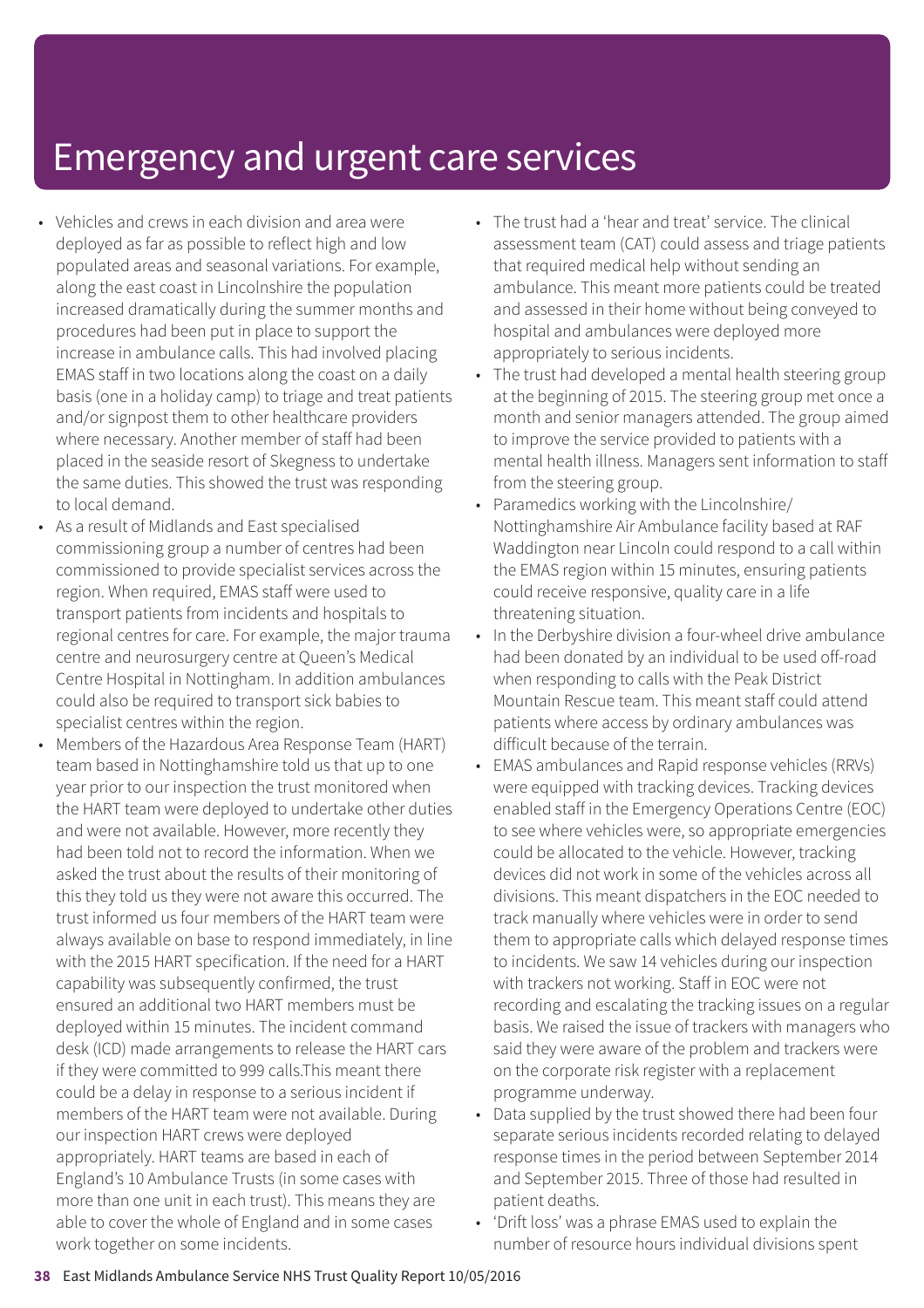supporting other divisions of EMAS. For example, when crews in Leicestershire supported those in Nottinghamshire. Data supplied by the trust showed Leicestershire had received a difference of 1232 hours from other divisions, and more than any other division, between June and November 2015. The majority of those hours (1495) came from Derbyshire. Lincolnshire had sent a difference of 1236 hours in the same period.

### **Meeting people's individual needs**

- For patients whose first language was not English EMAS used two translation services, one of which was a telephone system. Data obtained from the trust showed the service was used 699 times in quarter two (July 2015 to September 2015). Staff said they used this when necessary; we did not see these in use during our inspection.
- Communication aid cards were available on some ambulances for staff to use with patients. However, these were not available on all vehicles.
- The EMAS community engagement officer met with hard to reach groups of people from ethnic backgrounds in order to ensure the service was meeting their needs.
- Staff identification badges were also in braille. This helped patients who had a visual impairment to identify staff who were caring for them.
- The Mental Health Act (MHA) Code of Practice (Parts 17.3 to 17.6) states that consideration should be given to the most appropriate method of transport for mental health patients. In Lincolnshire, if the mental health car was not available (outside the hours of 4pm and midnight), a Red call (the most urgent) was put out. In the other four divisions this always occurred unless, for example in Leicestershire, the police mental health car was available.
- In Northamptonshire we observed care given to a patient with a mental health concern and a deteriorating physical condition. The staff member delivered care in a calm and unhurried manner and worked very closely with the mental health multidisciplinary team. The crew concerned were able to accommodate additional patient escorts that were required for the safety and wellbeing of the patient and staff.
- A clinical nurse specialist in mental health had been appointed in August 2015 to develop skills and processes for patients presenting with mental health issues.
- The trust had a Frail Elderly Liaison Officer (FELO) in post who was undertaking a root cause analysis on emergency calls from care homes. The work was to determine more details surrounding the calls with the aim of reducing inappropriate calls. The number of calls amounted to 20% of all calls received. The FELO was developing a close working relationship with care homes to take this work forward
- Ambulance staff were aware of the patient passport system, which some patients with specific conditions such as renal conditions and cancer used. The passport indicated the specific hospital and ward to attend if presenting with certain symptoms. This meant patients received care in the most appropriate place for their needs in a timely manner. Staff were also aware of the passport system for people with learning disabilities; the system made sure any healthcare professionals caring for those patients would have a better understanding of their needs.
- The service had three vehicles across the region equipped with specialist equipment for moving and handling bariatric patients, although the vehicles did not transport patients. Bariatric patients are those with excessive body weight which is dangerous to health. For most people in this group, the first crew on the scene would provide immediate support for the patient's physical needs and request support. In Lincolnshire, the fire service were usually summoned to give assistance in moving patients and the majority of new vehicles and stretchers in the trust's fleet were able to transport patients up to 50 stone or 318 kilograms. There was a flagging system for addressing a number of issues. For example, where specialist equipment had been used in the past for a patient.
- Community responders were especially important in rural areas when crews were not always in the vicinity. Of the 586,380 emergency calls the trust had received between November 2014 and October 2015, community first responders (CFRs) had been first on scene in 3% of them. Organisations and charities trained the volunteers who received regular updates to ensure they retained their competencies. EMAS staff were aware of their support to the trust. The EMAS CommunityResponse Managersand Community Resuscitation Trainers (CRTs) provided support during the process of setting up community schemes as well as ongoing support.
- There was no coordinated training for staff in dementia awareness. The trust had not delivered a dementia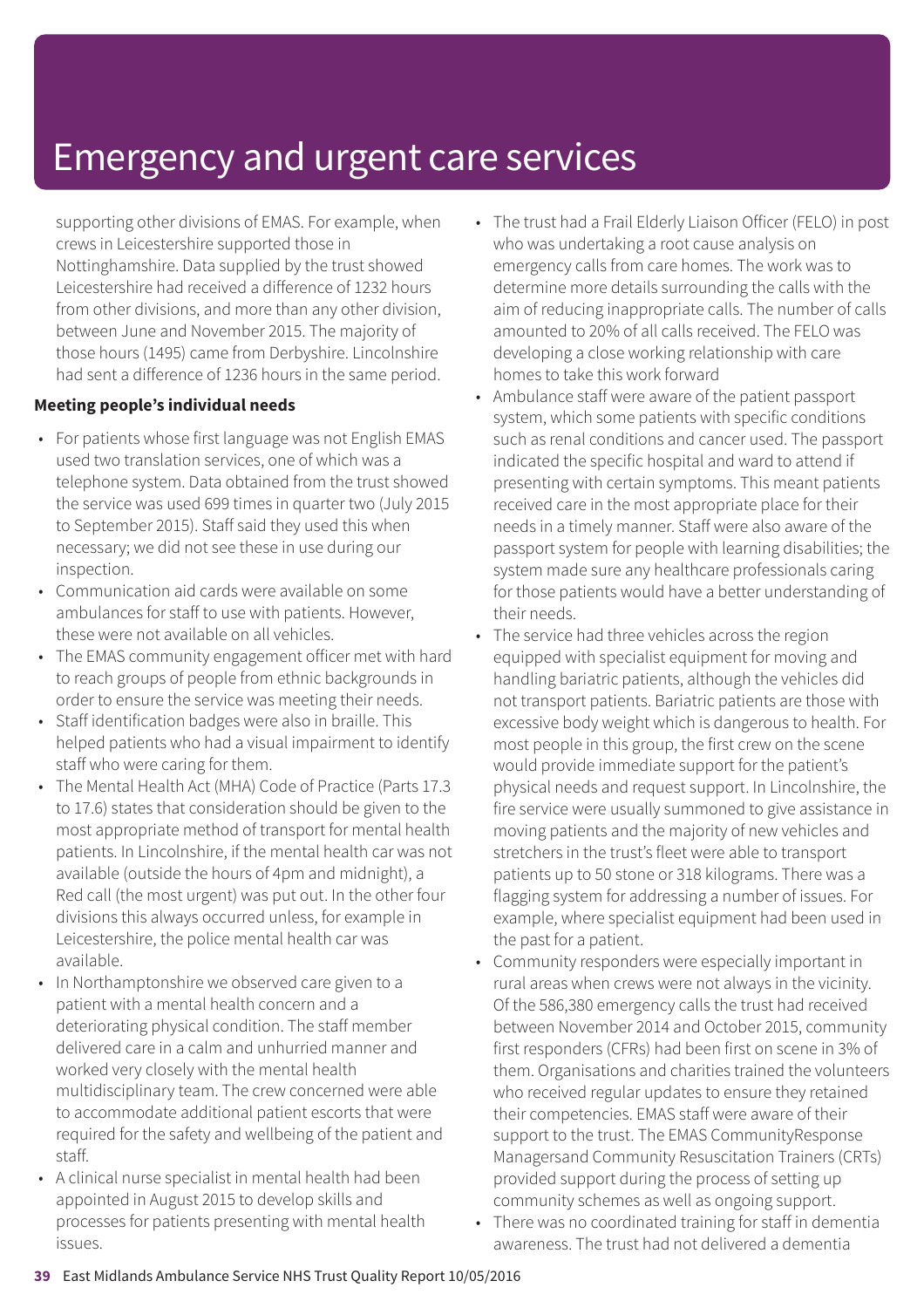education module to staff since 2011/12. This meant services delivered might not take account of the needs of patients and callers living with dementia although some staff we spoke with could give us examples of how they would communicate with patients living with dementia.

- The trust held a programme of awareness raising and education for learning disabilities, which they delivered to relevant staff. This was one off training and was not part of the essential education programme. This included recognition of learning disabilities, assessment of mental capacity and the importance of making reasonable adjustments for individuals with learning disabilities. The trust developed easy read information for patients, which they could find on the trust website. The trust had produced a CD ROM and accompanying workbook in easy read format entitled "The Ambulance Service and Me". The aim of the workbook was to assist people with learning disabilities to access the ambulance service and to reduce their anxiety when using the service.
- Staff always ensured there were chaperones for patients with learning disabilities who called needing transport. In the case of 999 emergency calls staff remained on the telephone with the patient or their carer until a frontline member of staff arrived. Staff attempted to identify a family member or carer to accompany the patient to hospital.
- Only a small number (10%) of people, who rang the service regularly for an ambulance response, had care plans in place to suit their needs. This was because of a lack of capacity in the high volume service user team.
- The emergency operations centres had information on their systems on receiving calls for children with complex needs. They included plans for taking children to specific hospital wards rather than an emergency department. However, if ambulance staff judged the child should be taken to an emergency department, they would be.
- EMAS provided a number of specialist services across the East Midlands. Northamptonshire, Nottinghamshire and North Derbyshire provided a falls team who responded to elderly patients to assess their needs and provide support in order to reduce further falls. The services were delivered mainly in partnership with other organisations and funded by Clinical Commissioning Groups (CCGs) and other bodies.
- The Newark Emergency Care Practitioner Scheme was in place to attend patients via a 999 call or an urgent call for patients at home or in a care home when requested to do so by a GP or other healthcare professional.
- The Newark NG24 Urgent Crew scheme was based in Newark and Sherwood and provided an urgent care ambulance response service and transfer of patients between home and primary and secondary care sites. It worked on behalf of primary care practices (GPs).
- During Bank Holiday weekends and other peak times the trust worked with partners to run City Centre Triage units. These units provided initial assessment and some treatments for patients who would otherwise needed to attend a hospital emergency department.
- Two Lincolnshire Clinical Assessment Cars were in operation in the south of the county and which were funded by a local clinical commissioning group (CCG). Initial indications were that over 50% of patients seen were referred to alternative pathways other than A&E or treated on scene with no further action required. The hours of operation were between 8 am and 8 pm seven days per week.
- The Lincolnshire Mental Health car operated between 4pm and midnight every day to respond to patients with a mental health crisis. A paramedic and trained mental health nurse could travel anywhere within the county. This has reduced the number of patients with a mental health problem needing conveyance to an emergency department.
- Northamptonshire Frail Elderly Liaison Officer (FELO) provided a review of patients taken into hospital by EMAS staff from either a care home or secure housing. They provided support and advice to those establishments with the aim of reducing the number of repeat calls for their services.
- In one division concerns were raised by staff that they were not meeting needs of patients. They told us on night duty in particular there were insufficient vehicles and crew to respond to emergency calls if the only available crew were sent out of area. We saw a book where such issues were being logged.

### **Access and flow**

• Dependent upon the symptoms described in the call made to the emergency operations centre (EOC) at EMAS, this determined how quickly an ambulance was dispatched.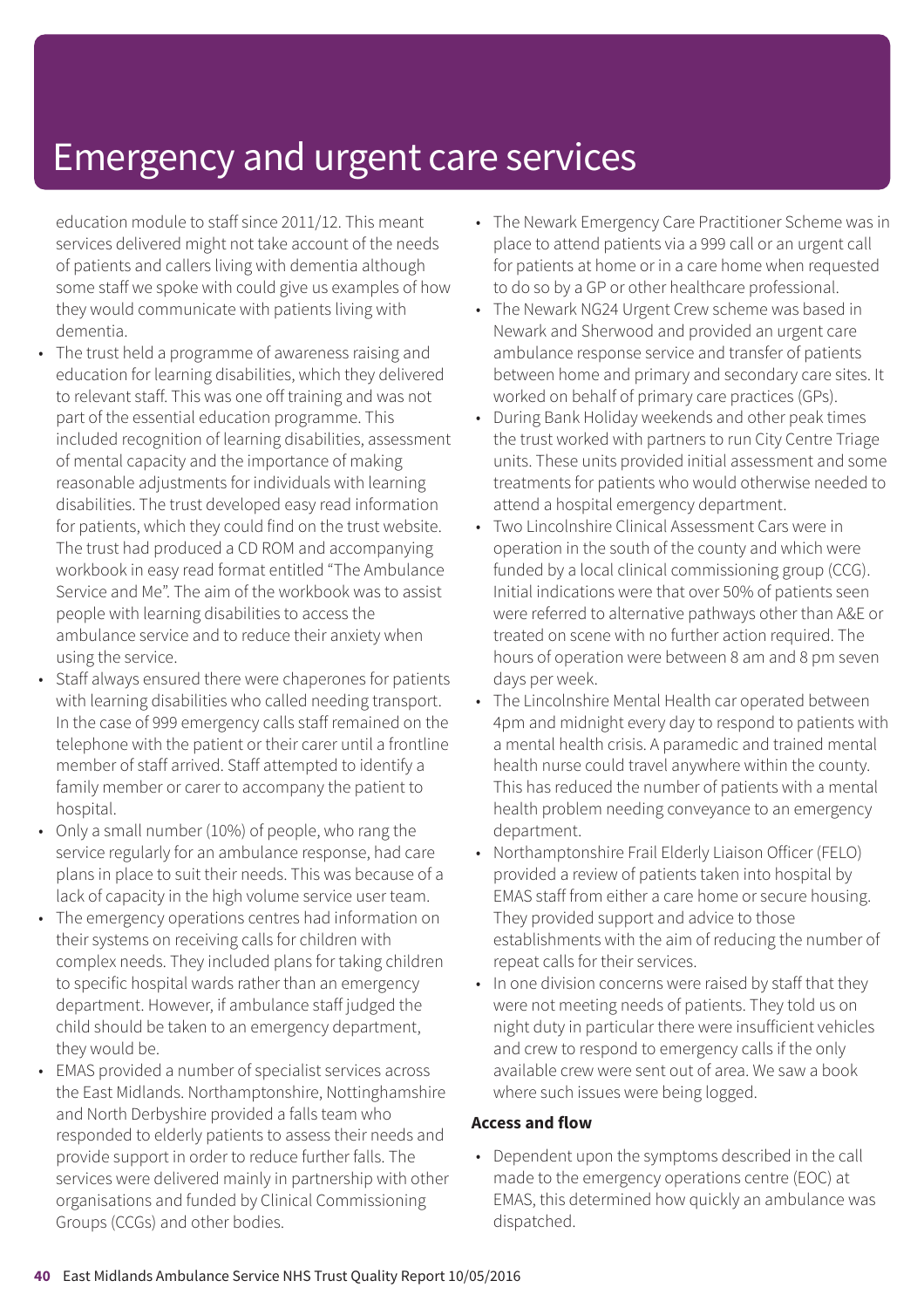- Response times of emergency vehicles were monitored by the two EOCs for EMAS in Nottingham and Lincoln. Frontline staff said that sometimes no vehicles were available to attend a 'red' call in a specific area, especially rural areas. This frequently happened when crews were responding to other calls and were delayed in handing over patients to emergency department staff in acute hospitals. In such circumstances, a call would go out to all available crews in the area to assist. The trust used senior members of staff to attempt to alleviate the situation when ambulances were held up outside emergency departments waiting to hand over their patients to hospital staff. In Northamptonshire we saw the Fast Intervention Team respond when seven ambulances were held up at one emergency department in the county. This prompted a duty team leader to visit the ED and assess the situation; the situation was resolved without any intervention.
- At an acute hospital in Northampton a new system was in place to assess patients on arrival in the emergency department. We saw this was delaying patient's progress who were transported into the department by EMAS staff. As a result ambulance crews were waiting longer to hand over patients. In addition there had been the introduction of computer terminals in the emergency departments of two acute hospitals in the division. The ambulance arrival screen on the system displayed a mutually agreed handover time. Screens in use at the time of the inspection showed expected arrival and actual arrival times of ambulances.
- During an afternoon observation in a large acute emergency department in Northamptonshire we tracked five ambulance arrival times. One sick patient was taken straight into resuscitation for care and treatment. The other four patients with their EMAS crews queued for times ranging between 10 and 12 minutes. Staff in the department told us the average waiting time for handover form ambulance crews was between 20 and 30 minutes which exceeded the national target set for acute trusts of 15 minutes.
- Shortage of ambulance crews was a limiting factor in the responsiveness of the service. Overtime was offered to front line staff prepared to work it in order to increase the number of staff on the road. Staff were also encouraged to join the staff bank to work additional hours when and if they wanted to.
- Information about the Patient Advice and Liaison Service (PALS) was not always available to patients or relatives on vehicles. However, staff informed us they would always give people who wanted to complain the phone number for EMAS headquarters.
- The trust had consistently achieved their 100% target for acknowledging complaints and concerns raised through the Patient Advice and Liaison Service (PALS). The PALS team was contactable through the trust website; it offered an email address, telephone contact number and an address where contact could be made to EMAS. In addition, the process of how complaints were handled and the role of the Parliamentary and Health Service Ombudsman (PHSO) were also explained. The trust had had one complaint upheld by the PHSO during the last year.
- The trust board had approved the centralisation of the PALS process. Recruitment for the posts within this service had been completed and induction of staff was in progress.
- The compliment-complaint ratio for 2014/15 was over 9:1, with a total of 1083 compliments compared to 117 complaints. This represents an improvement on the ratio of just over 2:1 with 464 compliments and 177 complaints achieved in 2013/14.
- The number of complaints received fell from 177 in 2013/14 to 117 in 2014/15. This represented a decrease of 34%. In 2012/13, the number of complaints was 229. The trend of continuous fall in complaints, in conjunction with a 133% increase in compliments, could indicate continuous improvement in patient experience for patients, their families and carers.
- The main theme of complaints in the time period 1 November 2014 to 31 October 2015 was delayed response times in four of the five divisions. The trust had implemented actions to rectify the complaints which included recruitment of additional staff.
- The investigation of complaints had been made more robust and rigorous through the setting up of a dedicated team of investigators and the trust had introduced an independent peer review of formal complaints by another NHS ambulance trust.
- The trust's comprehensive complaints policy stated that all complaints should be concluded within 30 days with resolution meetings being offered. Between 1 November 2014 and 30 October 2015, 52 complaints

### **Learning from complaints and concerns**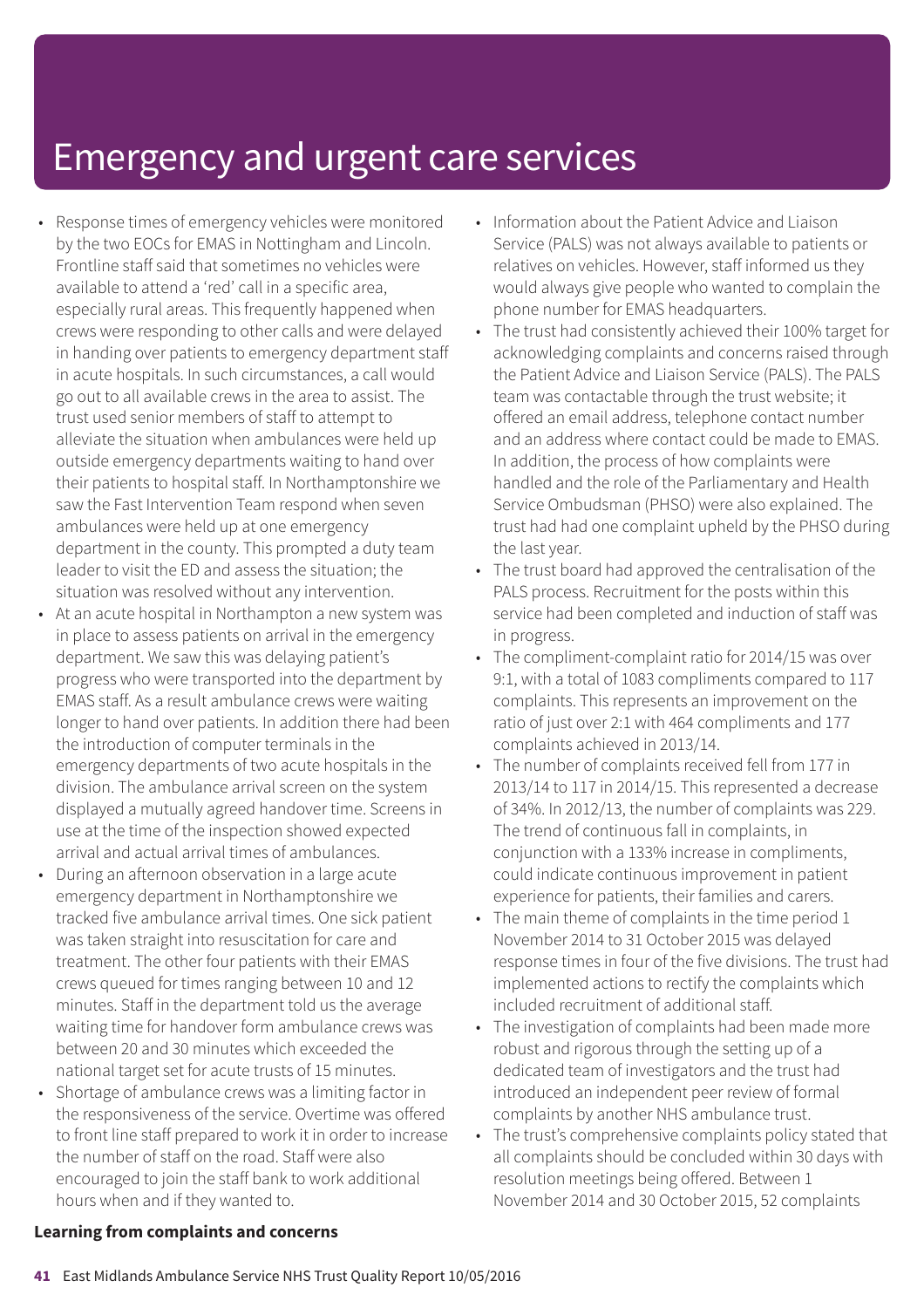had been responded to within this timescale. A further 28 had taken between 35 days and 60 days and another three over 60 days. Advocacy services were offered to complainants if required.

- The percentage of compliment letters acknowledged within the trust's five day target was increasing, with 99% achieved in 2014/15 compared to 95% in 2013/14 I and 84% in 2012/13.
- In some ambulance stations information about complaints was displayed on notice boards. For example, in Northamptonshire the top three themes from complaints was visible although the majority of staff we spoke with were not aware of the information.
- Information received from the trust showed the learning from complaints that had taken place; this was in the form of recommendations.
- When a complaint was made about a member of staff relating to them or the care they gave, experiences differed about whether they received on-going information. A member of staff recalled they were updated on the outcome of an investigation. However, another member of staff stated they received no information regarding complaints and told us of an incident which occurred in the summer of 2015 for which they had not been updated about the outcome.
- Performance management was undertaken for staff members in some cases where complaints were made. Performance of the staff members was then monitored to ensure improvement had been made.
- The trust had implemented the Friends and Family Test (FFT) comment card for 'See and Treat' patients, that is patients who had been attended by EMAS staff, treated and left at home because there was no need to transport them elsewhere.
- The trust had improved communication with patients and their families through the development and implementation of a calling card which was being left at the address of a patient being taken to hospital for the patient, their relatives or carers to complete. We were informed that staff in Northamptonshire had raised a concern that the cards did not have the name of the division on them so comments or concerns could not be attributed to the correct division. The trust was also using questionnaires for complainants and electronic software for online feedback.
- The trust had included patient experience within their quality everyday programme. Audits undertaken helped

raise awareness among clinicians and other staff about the Patient Advice and Liaison Service (PALS), complaints and the importance of good customer service.

• Patient stories were a feature of EMAS Board meetings, with patients and/or their carers sharing their stories and making their experiences personal.

## **Are emergency and urgent care services well-led?**

**Requires improvement –––**

We rated the emergency and urgent care services as requiring improvement for well-led.

- All staff had respect for the Chief Executive Officer and were appreciative of the progress made in the organisation.
- Although staff were not directly engaged with the vision and strategy of the organisation they displayed EMAS values through their own working practices.
- Governance systems were in place and a remedial action plan formulated to improve performance figures.
- In the main, staff were positive about the direct local leadership.
- Public and stakeholder engagement activity took place in many forms.
- 'Listening into Action' had been introduced in the trust to engage staff with change.
- Patient stories had been a feature of the trust's board meetings making the issues raised both personal and vivid.

However, we also found that:

- Staff morale was low with the majority experiencing high levels of stress, work overload and not feeling valued.
- Staff were frustrated at not being able to achieve national targets but were focussed on delivering quality patient care.
- There were no systems in place to record if staff had read communications from senior managers and minimal time for staff to be part of face to face meetings.
- Some systems and processes in use across the divisions differed and were not trust-wide, therefore leading to fragmentation and inconsistency.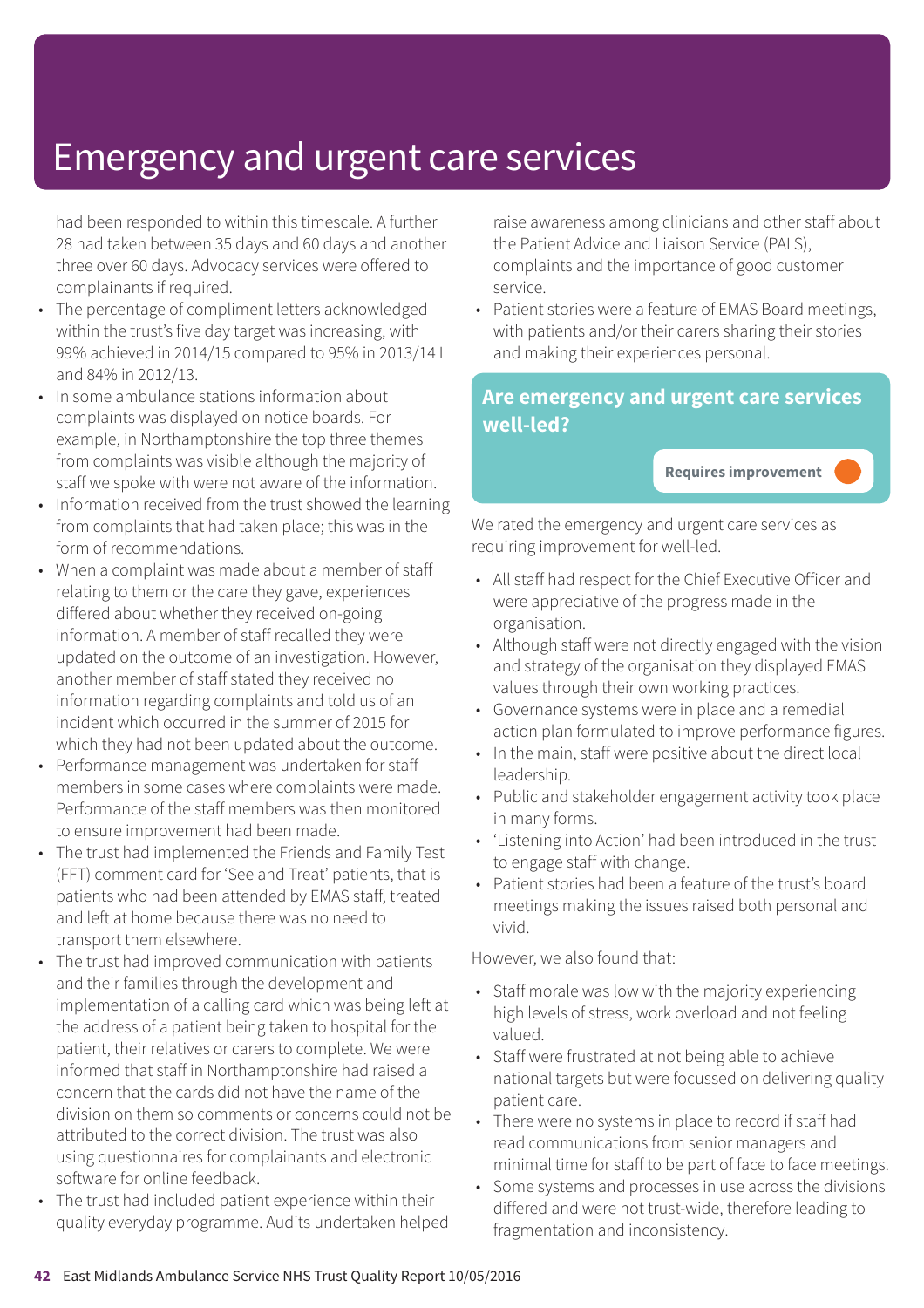- Risk registers were held at divisional level and local teams had no knowledge of the progress made or actions taken to mitigate them.
- Team leaders had insufficient time to manage their staff appropriately because of operational pressures.
- Support mechanisms were in place for staff to access if necessary although some felt unable to use them whilst others stated they did not feel supported.

### **Vision and strategy for this service**

- The majority of the staff we spoke with, including team leaders, were not aware of the trust's vision or strategy for the service despite these being visible in some of the ambulance stations we visited. The trust's board meeting minutes of 28 July 2015 showed the trust's vision and values had been attached to payslips for all staff on 23 July 2015 and had included key messages from the Annual Report.
- Operational staff were aware of the trust's values, 'Respect, Integrity, Contribution, Teamwork and Competence' and in some instances could quote them all.
- Through discussions and observations of service delivery during our inspection the commitment of staff to saving lives displayed their individual values and behaviour which aligned with the trust's vision; 'To play a bigger part in the community through enhanced emergency and urgent care services delivered by proud, respected, highly skilled and compassionate staff.'
- All of the operational staff we spoke with demonstrated their high level of commitment to provide a good quality and safe service although they were frustrated at not being able to always achieve national target times for responses to emergency calls.
- Most communication with staff was via emails. The trust informed us when staff used their personal email addresses for communications, they were able to use a communications direct database to track who received and opened emails. Because of the limited time spent at ambulance stations and varying shift patterns there was little time for face to face meetings.

## **Governance, risk management and quality measurement**

• Performance of attaining national targets for response times was monitored and reported at divisional level, i.e. in each of the five counties that EMAS served. The Chief Executive of the trust attended the divisional

performance review meetings each quarter which meant the Board had a good overview of how performance was being managed in each division. As performance levels were still not attaining national response time targets in July 2015, the trusts' Board meeting minutes reported a Remedial Action Plan (RAP) had been put in place to improve the performance across the divisions.

- Risk registers were kept at divisional level. The numbers of identified risks across the divisions ranged from eight in Northamptonshire to 23 in Leicestershire. The risks were graded according to severity, with performance ratings risked as the most high; staffing issues were also given a high priority. Risk registers showed actions that had been taken to mitigate the risks raised. Some senior managers we spoke with were not aware of what was on the divisional risk register. Premises risks were present for each of the divisions; in total 11 risks in ambulance stations across the divisions had been identified. This included the general poor condition of Coalville resulting in constant infection prevention and control inspection failures. The risk of slips, trips and falls in stations across Lincolnshire owing to the lack of maintenance had been identified and the station doors at Heath in Derbyshire were in a poor state of repair and difficult to use.
- Members of the Hazardous Area Response Team (HART) team based in Nottinghamshire informed us that up to one year prior to our inspection the trust monitored when the HART team were deployed to undertake other duties and were not available. However, more recently they had been told not to record the information. When we asked the trust about the results of their monitoring of this they told us they were not aware this occurred. The trust informed us four members of the HART team were always available on base to respond immediately, in line with the 2015 HART specification. If the need for a HART capability was subsequently confirmed, the trust ensured an additional two HART members must be deployed within 15 minutes. The incident command desk (ICD) made arrangements to release the HART cars if they were committed to 999 calls. HART teams are based in each of England's 10 Ambulance Trusts (in some cases with more than one unit in each trust). This means they are able to cover the whole of England and in some cases work together on some incidents.
- Although incident reporting was centralised via an electronic system, quality team managers in each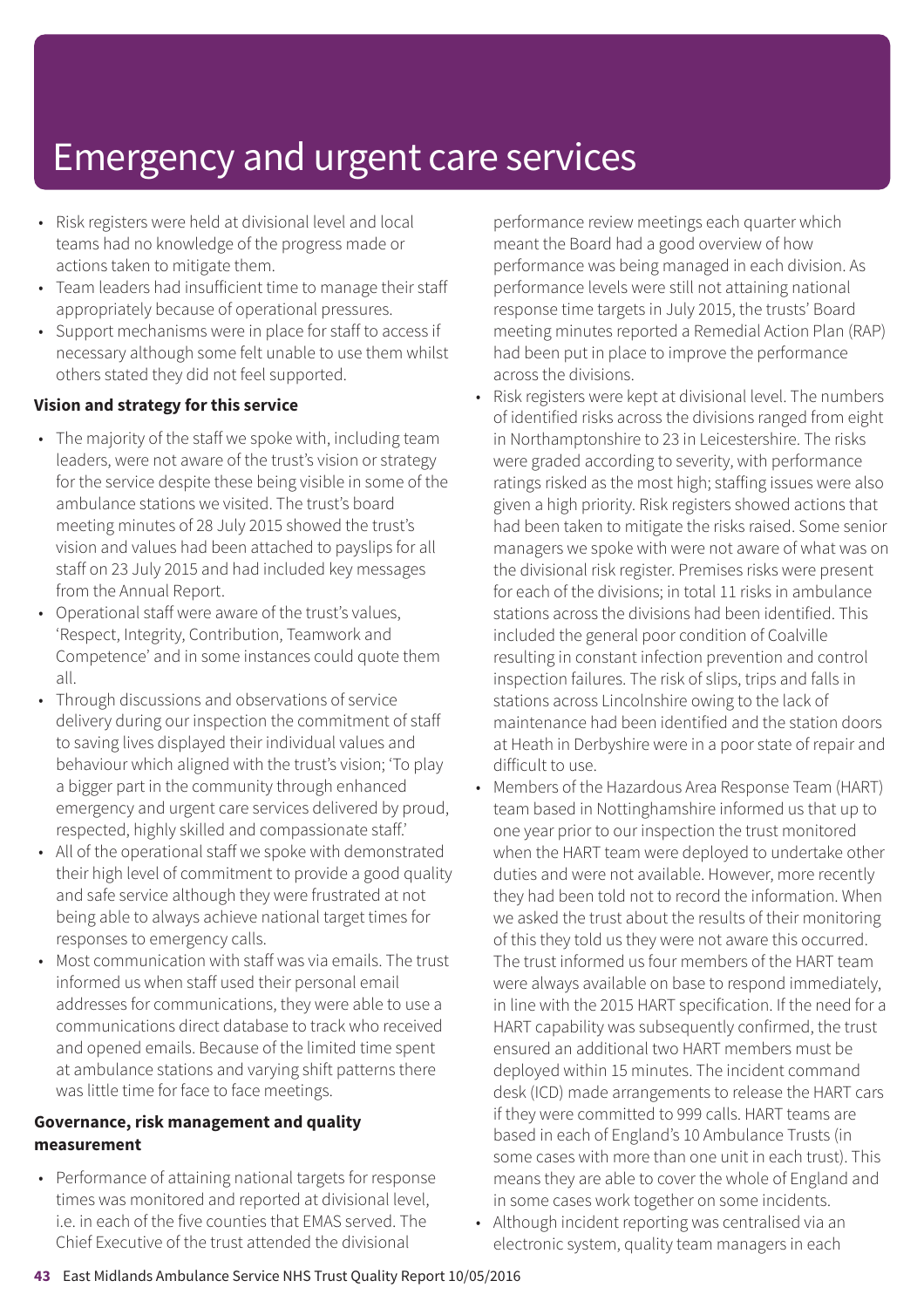division were responsible for grading the incidents in their own division and undertook investigations. This gave them an overview of themes and trends locally and individual staff members received feedback when and where it was appropriate.

- The governance of Community First Responders (CFRs) was monitored by the organisation or charity responsible for their recruitment. (CFRs are volunteers who give their own time to respond to emergency calls made to EMAS in their own community). All responders were required to attend on-going professional development and refresher training which was monitored by their own organisation and records maintained.
- Patient record forms (PRFs) were completed by staff for each patient they attended. These were either in paper format or via an electronic hand-held system. Clinical team leaders sampled and reviewed them against a pre-determined set of criteria. For example, clinical impression, pain score and whether oxygen was administered. Records were available to evidence this was an on-going review process. However, staff in Nottinghamshire stated they did not receive any feedback on the outcome of the audits.
- Systems and processes in use were not always trust-wide in nature. We saw two different systems in place for documenting information relating to coroner's cases.
- Governance systems for the paramedics working with the air ambulance were very robust. They used the same system as the rest of EMAS which fed into an associate operations director and medical director of the trust. Crews attending a patient and using any clinical intervention above what was considered 'normal' completed a 'rationale' pro-forma and discussed the treatment of their patient, anything they had learned and anything they needed to change as a result. The paramedics held a governance day every three months which was attended by all air crew, doctors and pilots plus other interested staff such as clinical mentors. Statistics of cases were discussed and where possible a clinical presentation was given by a doctor and a scenario enacted followed by a de-brief. This enabled the paramedic staff to learn from the jobs they had attended and improve on their expertise.
- Governance systems were in place for third party private and voluntary independent ambulance providers working for EMAS. The trust required evidence from

those providers that demonstrated clinical quality was being appropriately identified and monitored. It included resource levels, code of conduct, regulation of medicines and complaint management. Private providers were expected to comply with a series of quality standards including training and sign off for competencies. Meetings (both face to face and via telephone) were arranged on a monthly basis and inspections were undertaken. This ensured these providers were operating to EMAS standards and expectations.

### **Leadership of service**

- Without exception all the staff we spoke with across the divisions were positive about the Chief Executive. They described her as being approachable, with some staff having met with her during their regular 'tea with the chief' sessions. Staff felt she was supportive and more engaged with them than had previously been the case.
- The visibility of other executive team members was varied but posters had recently been displayed in ambulance stations showing photographs of the senior team. The chair of the trust had carried out observation shifts on vehicles which staff appreciated.
- Each of the five divisions had a general manager responsible for its operational management. Their role included both a corporate and divisional focus. Staff generally felt supported by this level of management. In the Nottinghamshire division the role of station manager had been reinstated in response to feedback from staff in 2014; staff in the division told us they felt more supported because of this.
- [DS1]Locality quality managers (LQMs) were responsible for investigating complaints and serious incidents and sitting on the local adult safeguarding board and trauma network. In addition they dealt with requests for information from coroners as well as supporting staff during coroner's hearings. They informed us they did not receive any formal training for their current role; they shadowed other LQMs and learned from them. The trust informed us training for dealing with coroner's inquests had been offered to LQM's and other staff. This group of managers held daily conference calls with other LQMs across the trust to discuss performance, availability of staffing and sickness levels. It was also a forum for sharing of good practice.
- Team leaders were aware they needed to be accessible and available for staff but current service demands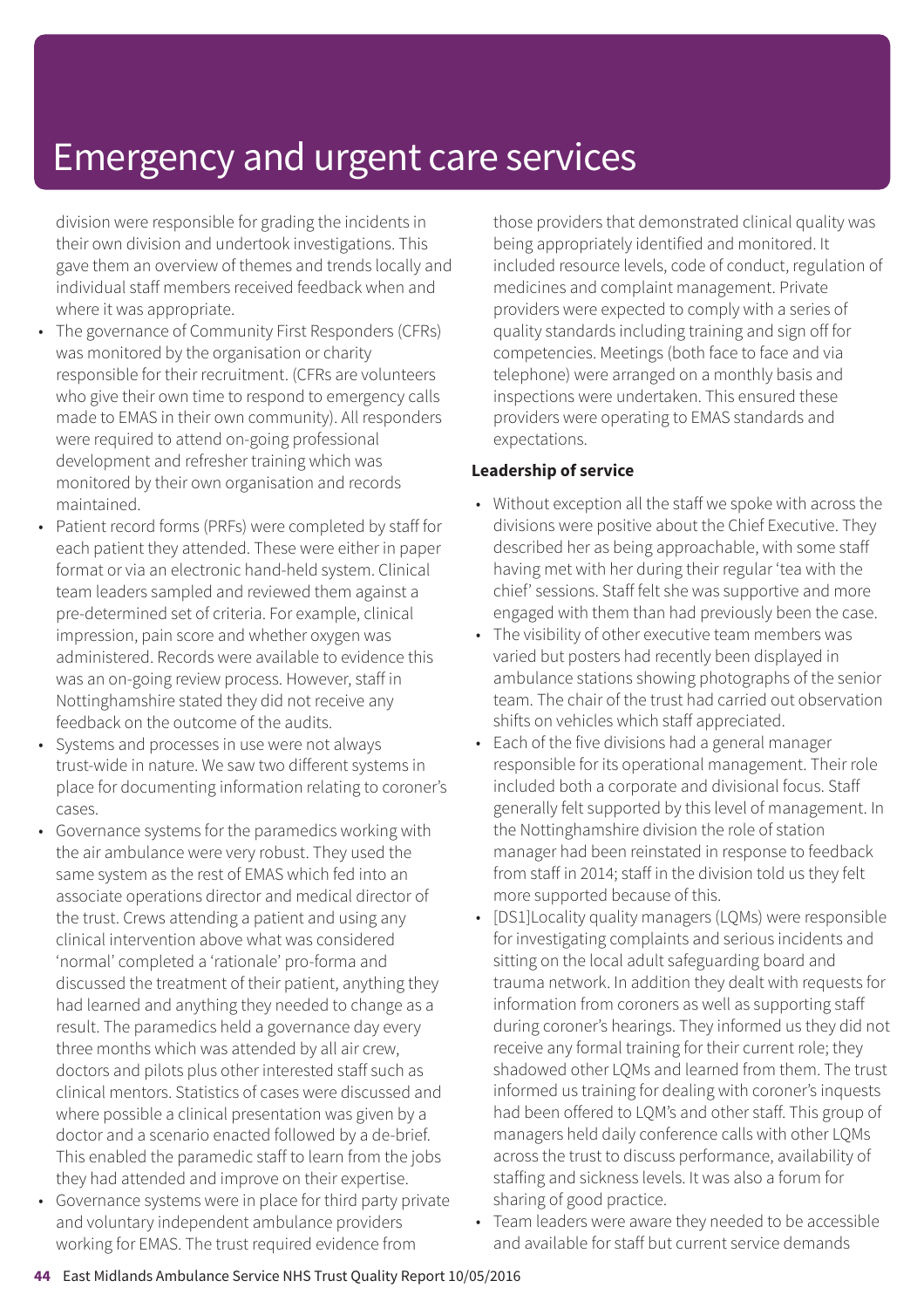meant that this was sometimes difficult to achieve as they were required to respond operationally rather than support staff. Team leaders did not manage a dedicated team of staff, but were available to support any member of the frontline team who required support. Some of the staff we spoke with thought local leadership from team leaders at their station was good. They felt there was a good relationship amongst all frontline staff which fostered mutual support and encouragement. We saw this when we attended acute trusts to talk with staff who were waiting to hand over patients to staff in the emergency departments. However, other staff told us they did not see team leaders enough, although were encouraged to call the appropriate staff for clinical support. Staff at some of the more rural stations we visited felt isolated which in turn led to low staff morale. One team leader we spoke with explained it could be difficult to catch up and talk with busy staff.

- At frontline and middle leadership level during our inspection 66 staff were in internal seconded positions. The majority of these were frontline leaders. This meant staff were uncertain about their futures and leadership teams were not stable.
- Support mechanisms were in place for staff. An employee assistance programme was in place for all staff to access counselling. The trust's occupational health provider was also able to provide specialist counselling services such as Cognitive Behavioural Therapy (CBT).
- More informal staff support mechanisms were in place for staff to access. These included Trauma Risk Management (TRiM), P2P (Peer to Peer) and Pastoral Care Workers (PCW) as well as the support of a full-time chaplain and mediation service. However, staff attitude to these services varied. Some thought them worthwhile whilst others were more sceptical and concerned about confidentiality.
- Staff did not always feel they were supported after responding to a traumatic call. We heard examples where staff not given any time to recover or debrief before being sent out again because of operational pressures.
- All staff we spoke with were aware of national targets. They were frustrated that they were not able to achieve targets but were focussed on good clinical care for patients.
- Most communication with staff was via emails. The trust informed us when staff used their personal email

addresses for communications, they were able to use a communications direct database to track who received and opened emails. Because of the limited time spent at ambulance stations and varying shift patterns there was little time for face to face meetings. Some staff told us communication was a problem.

• Most of the staff we spoke with were concerned about working shifts without rest breaks or not being able to finish their shift on time.

### **Culture within the service**

- Staff told us they were proud to work for EMAS and loved their jobs but felt the organisation did not value them. Some staff told us goodwill was being eroded because of this.
- From our observations we saw all staff were committed to ensuring patients received a good service and their behaviours reflected the values of the organisation.
- Five members of staff in two divisions told us they perceived there was a bullying and harassment culture within the local team. Concerns raised included management not listening to concerns, lack of work/life balance, late or no meal breaks, failure to offer support and a mis use of trust policies in order to control staff. Prior to and during our inspection we received a small number of anonymous whistleblowing enquiries related to bullying management styles. We escalated this to the trust and they took action to follow these up.
- We heard negative concerns from some staff about lack of support by the organisation and inconsistent management practices between divisions. We could not be assured that the culture in the service encouraged openness and transparency, although we observed good team work and patient care.
- Results for the trust in the NHS Staff Survey for 2014 showed EMAS was in the top 25% for 28 of 31 questions asked. A total of 86 questions were used in both the 2013 and 2014 surveys. Compared to the 2013 survey, EMAS had a significantly better response to 15 questions including staff feeling satisfied with the quality of work and patient care they were able to deliver and staff recommending the trust as a place to work. The trust showed no significant difference in 67 questions and scored worse in four questions including receiving no training in how to handle violence to staff/patients and not having clear, planned goals and objectives.

### **Public and staff engagement**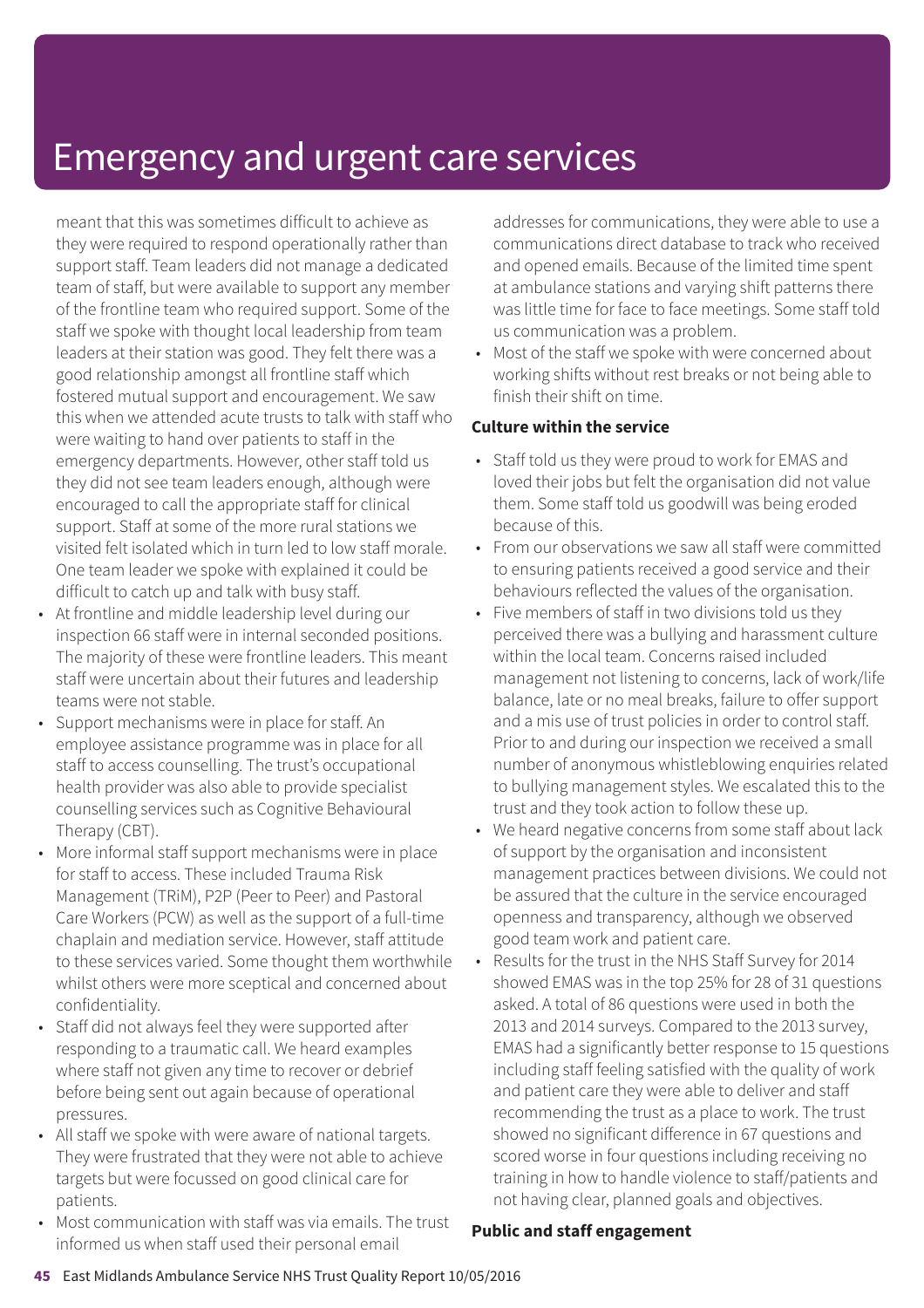- Listening into Action (LiA) had been introduced in the trust. This was first discussed and approved at a public Trust Board meeting in EMAS in January 2014. LiA is a scheme designed to engage staff in change within the organisation and has been used in many NHS trusts across the country. LIA was set up with groups in each of the divisions to discuss and take forward issues. For example, in Northamptonshire a group of staff had put together an aide memoir for new starters. This held information for new colleagues about important telephone numbers and addresses for ambulance stations. Other projects included equipment availability for frontline staff and a project looking at improving the service for elderly members of the community, working with residential and care homes who frequently called 999 along with other aspects of community engagement.
- All staff were aware of the Chief Executive's bulletin. This was available in both electronic and paper format. Items included in the bulletin included a focus on individual staff members who had received praise from patients for their care and partnership working between EMAS and Leicestershire and Rutland Fire and Rescue Service.
- In an attempt to improve communication across the Nottinghamshire division, the Nottingham management team had produced 'The Notts Responder' a newsletter designed to ensure information was shared across the county. The locality manager for North Nottinghamshire had commenced informal meetings called 'team talks'; we saw evidence of these planned into the diary and dates of the events displayed on notice boards.
- A quarterly divisional review group was held, with staff representation, promoting excellence in safety and care. We saw evidence of issues raised in the October 2015 meeting including the importance of undertaking daily vehicle checks and completion of documentation when treating patients.
- Staffing rota consultations were held annually, although not all staff felt their views were listened to.
- The trust had a staff award system. Managers kept a record where positive feedback was given about individual staff members; this was used to make decisions about which staff should be nominated for the awards which were made quarterly.
- The community team from the trust regularly hosted and attended events across the divisions. For example, in December 2015 five events had been planned in locations in Northamptonshire, Lincolnshire and

Leicestershire. In September 2015 trust staff had attended an event in Leicestershire, 'Pass it on Leicester' where they had been promoting EMAS as part of the campaign to raise an awareness of blood cancer.

- Evidence we gained from ambulance stations showed the general public appreciated and respected the skills of ambulance staff. In many ambulance stations we saw newspaper clippings and 'thank you' cards thanking the crews for their help, care and support to either the patients or members of their families.
- During the year April 2014 to March 2015 patient stories had been a feature of EMAS Board meetings, with patients and/or their carers sharing their stories and making their experiences vivid and personal. The trust recognised that this was a means of highlighting compliments and confronting their challenges. In the Patient Experience Annual Report 2014/15 the trust identified seven issues as a priority for 2015/16. This included widening the options for feedback and developing more opportunities, including face-to-face/ interactive options, for sharing lessons learned from complaints and Patient Advice and Liaison Services **(**PALS**)** concerns.
- Electronic software for online feedback from the public was available on the trust's internet site.
- In order to ensure patients with mental health problems were treated by the most appropriate clinicians and in the right setting, regular meetings were held with mental health colleagues at local mental health trusts; the focus of this was Section 136 of the Mental Health Act (MHA). This section of the MHA relates to people who may be at home or in another place and who are deemed to be dangerous to themselves or others and need removing to a place of safety.

### **Continuous improvement and sustainability**

- In Leicestershire a Smartphone project was being piloted with the issuing of five phones which had been uploaded with an application linked to a mobile directory of services. This was currently in the test phase and the plan was to roll out to all staff in Leicester, Leicestershire and Rutland in 2016. Access to alternative care pathways and the paramedic pathfinder pocket book would be included. This would give frontline staff on the road instant access to information.
- In Lincolnshire, a rapid response vehicle (RRV) had been made available from 17:00 hrs until 24:00 hrs manned by a paramedic and a mental health nurse from the local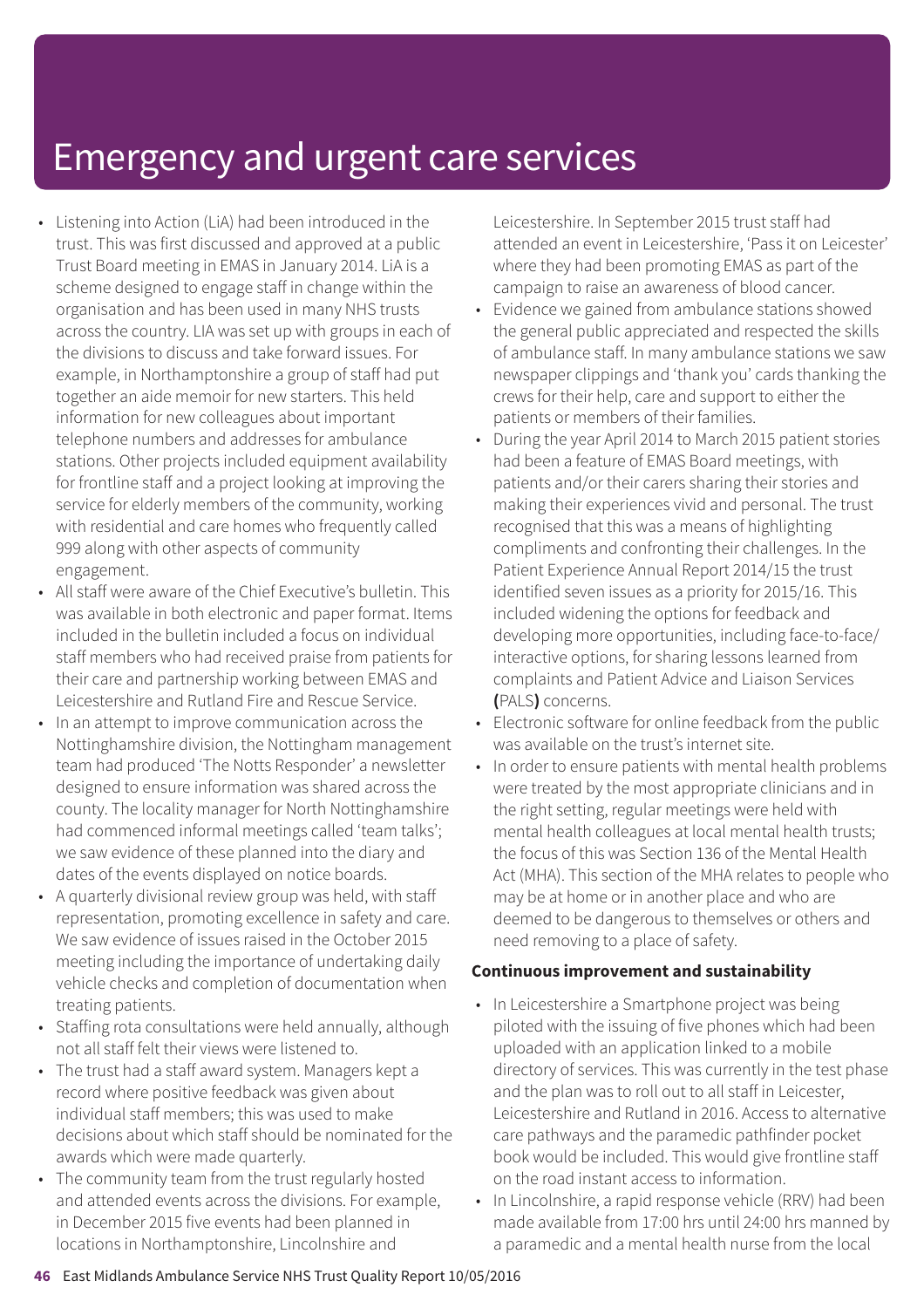mental health trust. It was commissioned by the local mental health trust. Based in Lincoln, the RRV could respond to any mental health crisis in the division that was not in a hospital. The acute trust and police force

were positive about the initiative which had reduced the number of double crewed ambulances attending such patients and the number of them admitted to an emergency department.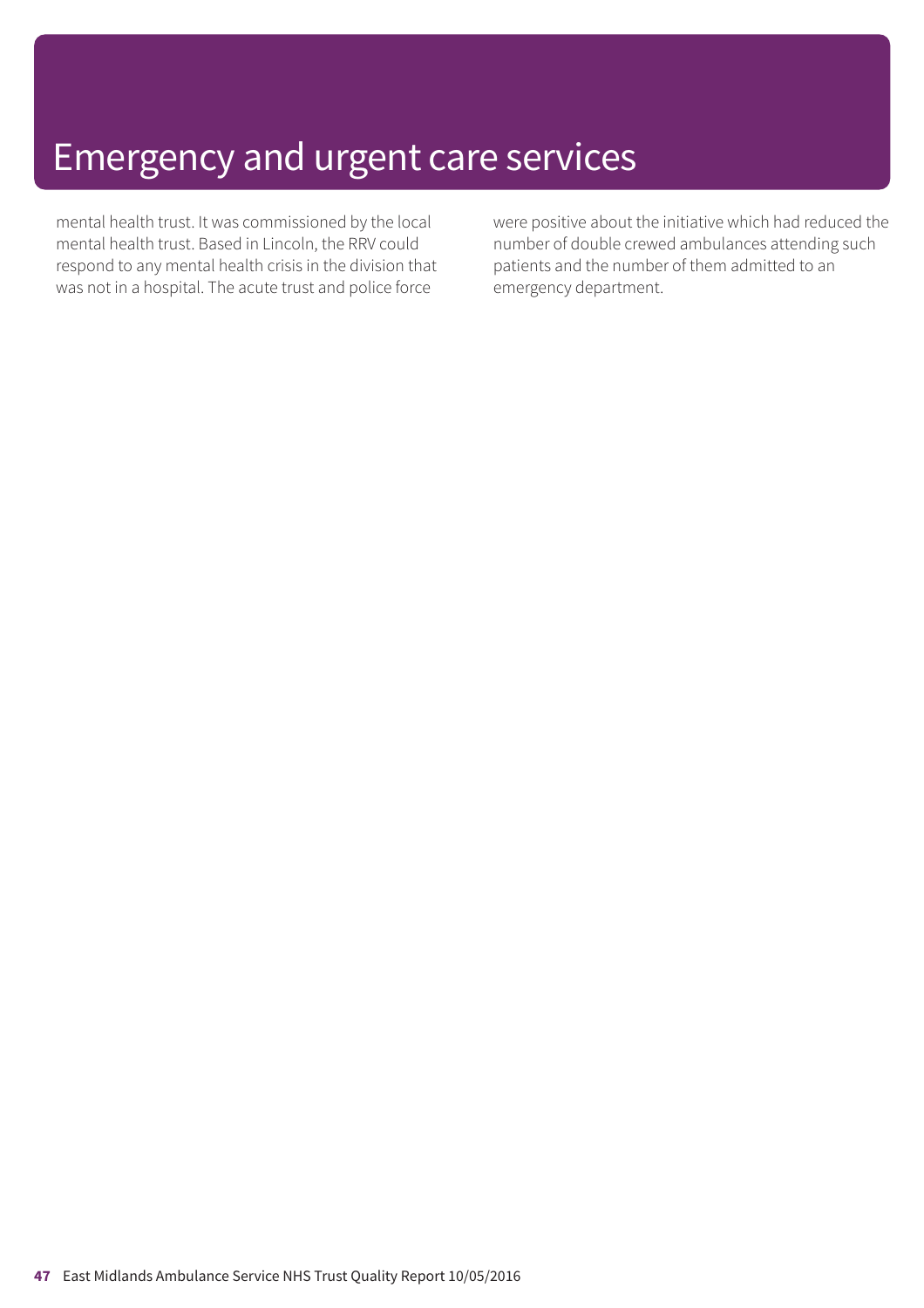| Safe             | <b>Requires improvement</b> |  |
|------------------|-----------------------------|--|
| <b>Effective</b> | Good                        |  |
| Caring           | Good                        |  |
| Responsive       | Good                        |  |
| <b>Well-led</b>  | <b>Requires improvement</b> |  |
| Overall          | <b>Requires improvement</b> |  |

## Information about the service

Patient transport services (PTS) provide non-emergency transport for adults and children who are unable to use public or other transport due to their medical condition. This includes those attending hospital out-patient clinics, being discharged from hospital wards and those who need treatment such as chemotherapy or renal dialysis.

East Midlands Ambulance Service (EMAS) is commissioned to provide PTS in North and North East Lincolnshire. There are 30 PTS ambulances operating from Grimsby and Scunthorpe ambulance stations. These ambulances serve the two local hospitals, Diana Princess of Wales Hospital and Scunthorpe General Hospital, plus Goole and District Hospital. They also cover six GP surgeries and all care homes and hospices within NHS North Lincolnshire. Forty-two volunteer drivers using their own cars support this service.

In addition, two PTS ambulances based at Nottingham Queens Medical Centre (QMC) provide eligible patients with transport home from the emergency department (ED). These ambulances will also transfer mobile patients from the ED to the City Hospital Nottingham for admission.

The patient transport service recorded 98,742 patient journeys between April 2014 and March 2015.

There are 103 staff employed in the service made up of 58 substantive staff and 45 bank staff. The substantive staff consist of 35 care assistants, 12 control staff, one service manager, three team leaders, six patient transport drivers and one customer service manager.There are also 42 volunteer drivers.

During our inspection, we visited two ambulance stations where we spoke with 14 staff including team leaders, maintenance staff, administration staff and ambulance crew. We spoke with six volunteer drivers and observed six patient transport staff during their shift. Our observations included patient journeys from their home or care home to outpatient departments and a renal dialysis unit.

We spoke with 23 patients using the patient transport service in a variety of settings. This included patients on ambulances and those waiting for collection from the hospitals or the renal dialysis unit. We were also able to speak to four patients who had previous experience of using the service and four carers who were accompanying patients on their journey.

We spent time in the PTS control centre where all aspects of booking and transport is coordinated. This was also the main communication hub between transport planners and PTS crews out in the community.

We also visited Nottingham QMC ED and spoke with two ambulance crew members and ED staff.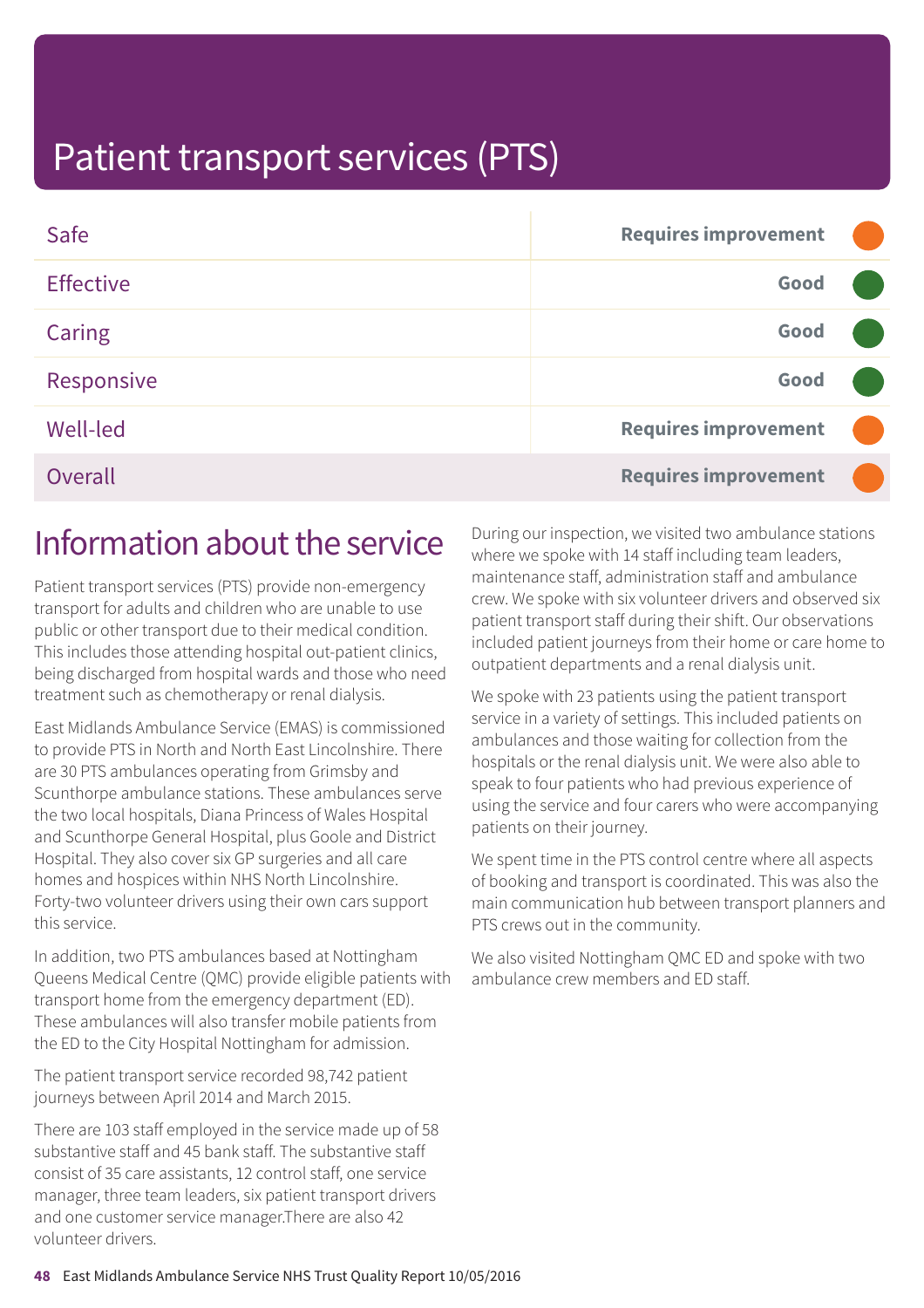## Summary of findings

The patient transport service (PTS) serving north and north east Lincolnshire and the emergency department (ED) in Nottingham was considered to be requires improvement for safe and well led and good for effective, caring and responsive.

The PTS ambulance and control teams worked well together to provide an effective and responsive patient transport service to meet the needs of the population it served. The service was supported by a team of 42 volunteer drivers. Volunteer drivers used their own vehicles to transport patients. Vehicle documentation for MOTs and insurance had not been consistently checked and recorded.

Communication between the control staff and drivers demonstrated an embedded respect for each other and good working relationships.

Staff demonstrated safety awareness and ensured each patient journey was as safe and comfortable as possible. This was reflected in the positive comments received from patients, carers and staff from local hospitals and care homes.

Staff knew how to report incidents and understood their responsibility to submit reports in a timely way. However, there was little evidence of sharing and learning and staff were unable to identify changes made following a reported patient safety incident.

Staff attended a comprehensive induction when joining the service but attendance to mandatory training did not meet the trust target of 95% with some key topics such as resuscitation and moving and handling showing minimal attendance.

Staff did not consistently receive annual appraisals to monitor competency and support professional development. Dates for appraisals were set for all staff but frequently cancelled at short notice.

## **Are patient transport services safe?**

**Requires improvement –––**

### **Incidents**

- The patient transport service (PTS) staff demonstrated an awareness of patient safety. Staff knew how to report an incident and understood their responsibility to raise and report incidents and concerns.
- Incidents were reported in three ways: through the trust's electronic reporting system, by telephone or in paper format. The most frequently used method was by telephone. Staff reported the telephone line was frequently busy resulting in delays of up to 24 hours before an incident was reported. However, for serious incidents, the reporter would contact their line manager immediately who would take details, report the incident electronically and initiate actions if necessary. Staff received an automated email acknowledging receipt of an incident report following submission.
- Incidents were rare within PTS with one serious incident reported by PTS in the year April 2014 to March 2015. This was following a delayed response to a 999 call placed by a volunteer driver for a patient with chest pain. We reviewed the investigation report, which demonstrated a thorough analysis of the incident and a completed action plan. However, there was no recommendation or action for sharing and learning across the organisation to prevent a further recurrence.
- Staff were not familiar with the Duty of Candour Regulation but said they would be open and honest with people if things went wrong. The Duty of Candour Regulation requires healthcare providers to be open and transparent with people about the care they receive when things go wrong.
- There was minimal formal feedback to the PTS teams relating to incidents within PTS or East Midlands Ambulance Service (EMAS) as a whole. We reviewed team leaders' meeting notes and action logs for 2014/15 and found no evidence of sharing and learning from incidents. However, there were notice boards in each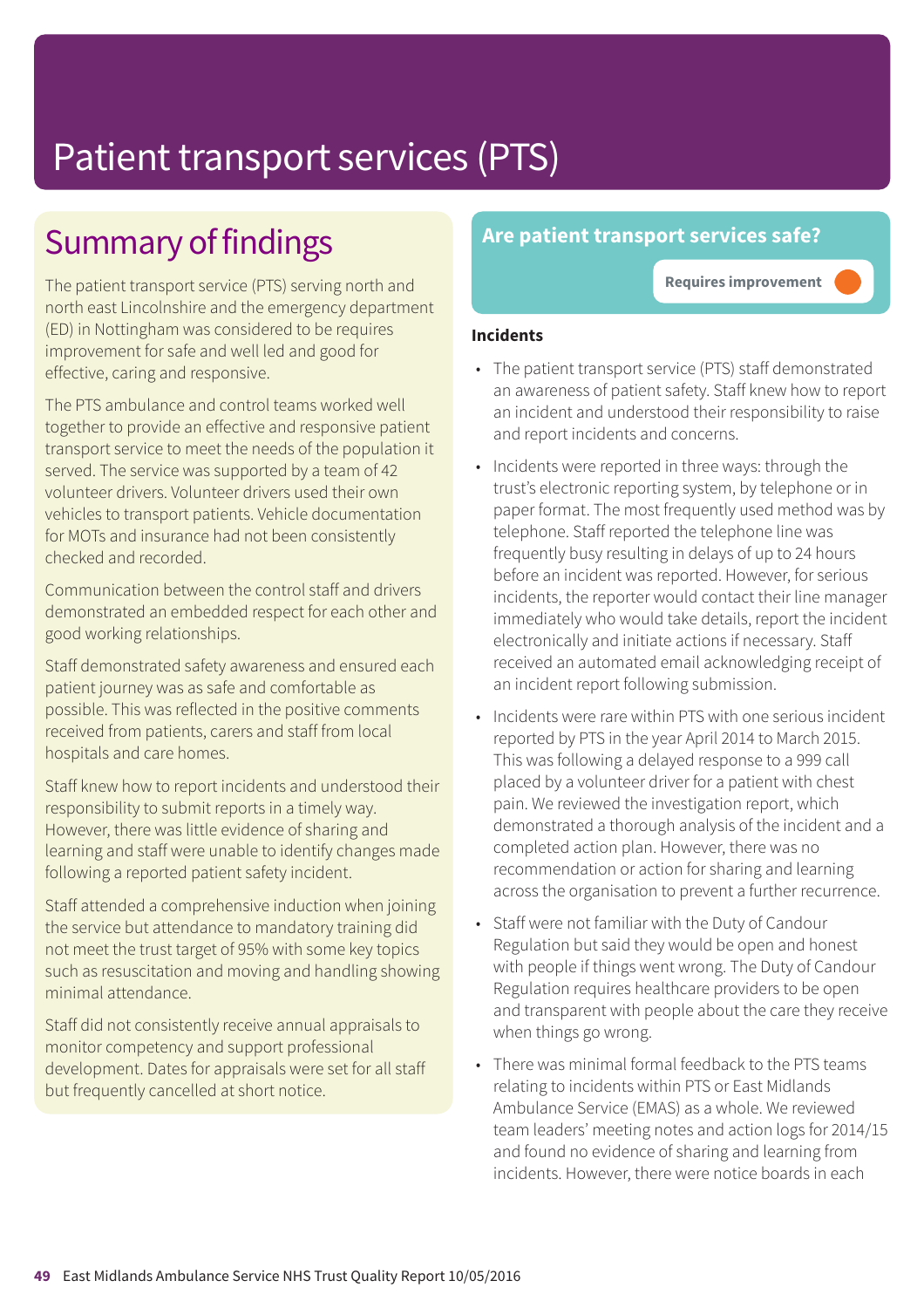station entitled 'Quality everyday', which included incident descriptions. Staff told us there was limited time in their working day to access information on notice boards or emails.

• We were told important news would be shared in person by their team leader or in written format left in their personal drawer (pigeonhole) at the base station. Staff were not able to give any examples of changes made following a reported incident

### **Mandatory training**

- The statutory and mandatory training requirement was a yearly update for infection prevention, information governance, moving and handling and resuscitation. For fire safety update was bi-annually and three yearly for safeguarding, conflict resolution, equality and diversity and risk management.
- Mandatory training records as provided by the trust identified a low percentage of staff attending subjects requiring annual updates. Of the 52 ambulance staff none had completed resuscitation and only 2% had completed the moving and handling updates since April 2015. Control staff were up to date with mandatory training. Other subjects averaged 73% attendance. The trust target was 95%.
- We reviewed six staff training records and found these to reflect the data presented by the trust. Four had attended training during 2014/15 and two had records dating 2011/12. The trust was in the process of transferring to a computerised training record system and told us some records might be out of date during the transition process.At the time of our visit to the training centre, the computerised system was not working so we were unable to corroborate this.
- Volunteer drivers did not attend mandatory training. Updates were shared with them by letter and through information boards located at the ambulance liaison desks.

### **Safeguarding**

• There were processes in place to safeguard people from abuse. Staff were aware of safeguarding, gave examples of how they identified concerns, and how they would report them through the direct safeguarding telephone number or to their team leader.

- Team leaders, when notified of a safeguarding incident told us they recorded all information available and escalated to the safeguarding team. In severe cases, the police would also be notified.
- The EMAS safeguarding team trained all staff at induction to level two. Updates were three yearly with 79% of staff having completed an update within the required three year period against a trust target of 95%. This was evident in the training records reviewed. Safeguarding has three levels: level one for employees who do not come into direct contact with patients, level two for those who have contact with patients and level three for those who have contact with children and young adults.
- Safeguarding information, including guidance on the mental capacity act, domestic violence and dementia awareness was displayed on notice boards at each station. Clinical team leaders maintained and audited these boards monthly.

### **Cleanliness, infection control and hygiene**

- All PTS vehicles we inspected were uncluttered and visibly clean. Equipment was labelled and stored in the cupboards provided.
- Personal protective equipment (PPE) including gloves and aprons were easily accessible on the vehicles. All disposable items had intact packaging and were within their use by date.
- Cleansing wipes were available and we saw staff cleaning chairs and equipment after each patient. Hand gel was readily available and observed to be used by PTS staff. A crystallised disinfectant was provided for use on spilt body fluids.
- The trust's infection prevention and control (IPC) team audited a sample of vehicles each quarter. We viewed eleven IPC audit forms, which indicated compliance of 86% to 100% with a Trust target of 100%. Non-compliance was generally rectified immediately at the station. The infection control team told us the most common issues were out of date disposable items or damaged trolley strappings. We saw recorded evidence where non-compliance had been rectified and a feedback email to the station leader confirming that the checks were complete.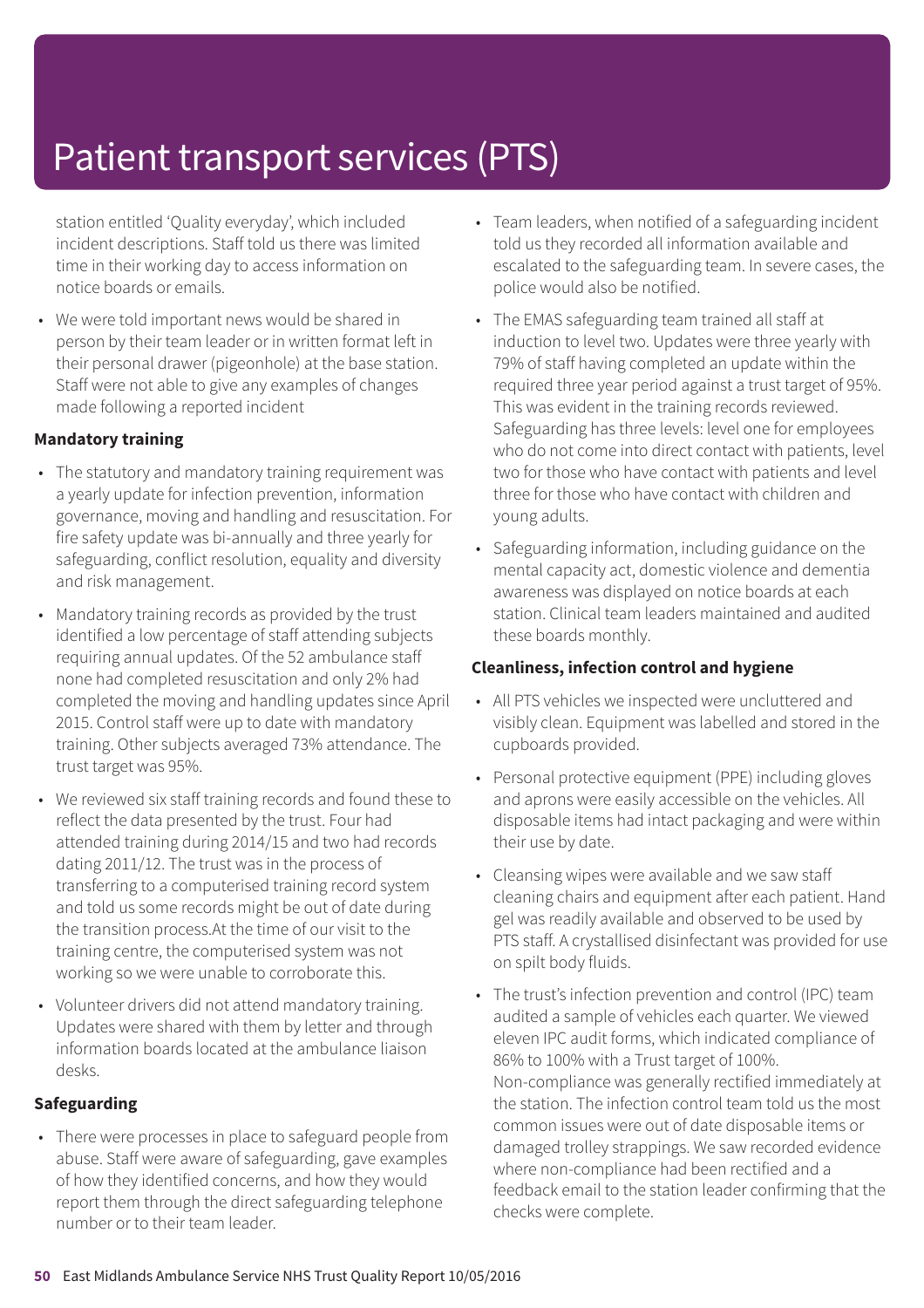- Vehicles had a deep clean every six weeks with the next due date displayed in the cab window. There was a dedicated vehicle cleaner at each station who described the deep cleaning process. Cleaning records for each of the vehicles was available.
- Staff had access to the cleaning policy for reference. Staff could describe actions for the disposal of clinical waste and told us they would return to base as soon as possible to facilitate deep cleaning if necessary.
- In line with good practice, staff were bare below the elbow, which meant they could effectively clean their hands and wrists, reducing the potential spread of infection.
- The infection control team informed us that they had recently commenced a programme of visiting each station to discuss premises cleaning.

### **Environment and equipment**

- All the vehicles viewed appeared to be in good condition throughout although some driver floor mats were worn. We brought this to the attention of the station maintenance crew.
- Staff completed a vehicle check at the beginning of each shift, using a checklist booklet, specific to each vehicle. This included checks of electrical equipment for example lights and radios, non-electrical equipment such as patient safety equipment and chair restraints, and medical equipment including oxygen and first aid boxes. We observed this checking process and reviewed the checklist booklets for two vehicles, which were completed.
- Vehicle records indicated they were regularly serviced under manufacturer's warrantee at specialist dealerships. Records indicated that those vehicles requiring an MOT were up to date. There was a five-year replacement programme for vehicles however some had been in service for up to seven years.
- There was a system for reporting defects. These were appropriately assessed and repairs organised in a timely manner.
- Vehicles were fitted with a winch for use when assisting patients in wheelchairs onto a vehicle. We observed staff checking and using this equipment safely.
- Patient equipment such as walking aids could only be carried with prior arrangement due to limited space and the need to secure all items during travel. However, we did see staff showing flexibility when a patient's walking aid was secured and transported despite not being booked.
- There was a variety of equipment on the vehicles to promote the safety of patients. This included standard safety belts, strapping to attach wheelchairs to the vehicle floor and padded supports to ensure wheelchairs were secure during the journey. We witnessed the use of all these restraint systems, which were adjustable according to patient size from bariatric to small adult or child. The service occasionally transported children who were accompanying adult patients.
- Vehicles were fitted with appropriate moving and handling aids, which included slide sheets, banana boards, and lifting belts. Staff were confident in the use of these aids.

### **Medicines**

- PTS vehicles did not carry any medication other than oxygen. Patients or their escorts were responsible for their own medication whilst in transit.
- Oxygen cylinders were available, although patients receiving ongoing oxygen therapy carried their own supply with them.
- Oxygen cylinders on the vehicles had a sticker indicating the delivery regulators had been checked and the oxygen was within date. Staff checked these during the routine morning vehicle checks. We looked at vehicle check books and found that oxygen was checked prior to the start of each shift.
- Replacement oxygen cylinders were stored at the stations and secured with a collar system to prevent them falling.

## **Records**

• Electronic records showed checks of volunteer driver's MOTs and insurance were not up to date. We brought this to the attention of their manager who told us this information was available in paper format waiting to be uploaded onto the electronic system. We looked at a sample, which had been completed. However, despite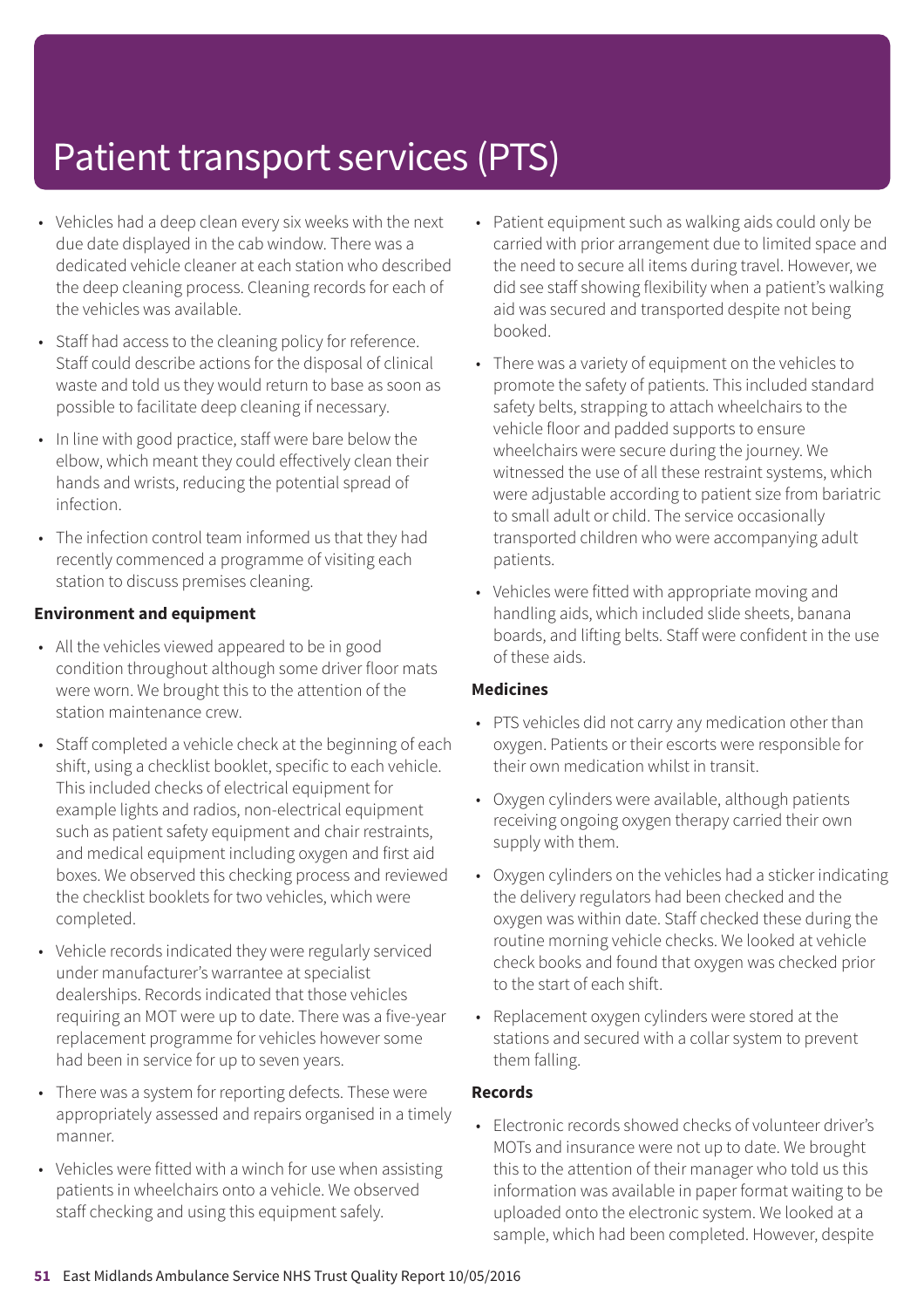assurances about electronic records being updated urgently this had not been completed when we returned for an unannounced visit ten days later. Some electronic records were up to three years out of date. All volunteer drivers had received a letter in the month prior to our inspection requesting them to present driving and vehicle documents for verification.

- PTS drivers received printed work sheets at the start of a shift. These included collection times, addresses and patient specific information such as relevant medical conditions, mobility, and if an escort was travelling with the patient. Information was stored in the driver's cab out of sight, respecting patient confidentiality.
- PTS staff received information via mobile telephones, although staff told us these were unreliable at times due to network coverage and short battery life. Team leaders were assessing this issue although it was not on the risk register. Staff told us this was not a direct risk to patients as information was recorded on the daily job sheet and updates could be received through the radio system. However, they felt the mobile telephone system was better for patient confidentiality.
- Patient medical records were transported in an envelope and handed directly to a nurse or carer on arrival at the destination.
- Do not attempt cardiac pulmonary resuscitation (DNACPR) orders were communicated in advance of journeys to PTS crew. This would be on their job sheet or mobile telephone.

### **Assessing and responding to patient risk**

- Information about patients' needs, collected at point of booking, was communicated to PTS staff on their printed work sheets. Many patients were regular users of the service for whom staff could prepare in advance.
- We observed staff providing appropriate support for a new user to the service who had variable mobility issues.
- Staff told us if a patient became unwell during a journey, they would stop their vehicle as soon as it was safe to do so. Staff were familiar with the guidelines for calling for the assistance of an emergency vehicle.
- Patients with challenging behaviour were generally accompanied by a carer or relative. One PTS staff member recalled a patient displaying unexpected challenging behaviour and having to stop the vehicle and call for assistance, as per policy, by radio.
- Volunteer drivers were provided with instruction about responding to changes in a patient's clinical condition or behaviour within their handbooks. One volunteer driver told us that he had not had to call for assistance but would not hesitate to do so.
- During periods of high activity or difficulties due to adverse weather conditions patients with life threatening conditions were prioritised. This included patientsrequiring renal dialysis or chemotherapy.

## **Staffing**

- Staff vacancies within PTS were low however, turnover was high due to staff choosing to progress their career within the service to work in emergency and urgent care. For this reason, the service had regular recruitment drives.
- Following recent recruitment there were no vacancies in the Nottingham PTS team and the North & North East Lincolnshire team had 3.69 whole time equivalent (WTE) vacancies (5%).
- Bank staff were utilised to fill gaps in the rota when required.
- Staffing levels generally matched planned levels.
- Staff sickness rates fluctuated during 2015; 6.5% in January rising to 6.9% in May then falling to 1.9% in August. The August 2015 rate was the lowest since July 2014. This was following a recent recruitment drive.

### **Anticipated resource and capacity risks**

- The service had a business continuity response and recovery plan, which was aligned to the Business Continuity International Standard ISO 22301 providing a framework for the service to prepare for, respond and recover from service disruptions, whatever the source from bad weather conditions to major incidents. This was a comprehensive document, which was available on each station.
- The trust's major incident plan included the role of PTS in a major emergency. The plan included potential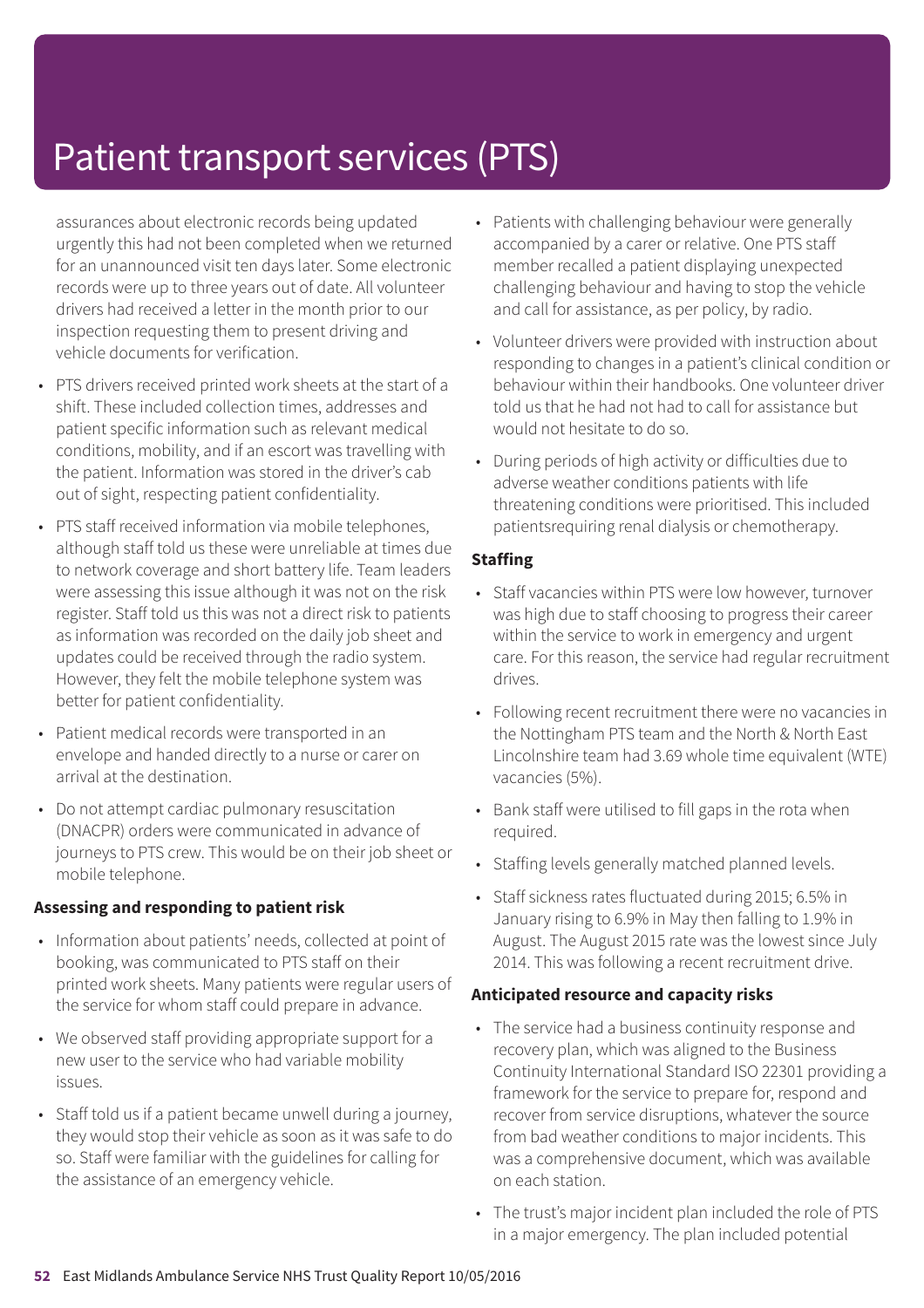emergencies locally and nationally. PTS staff were involved in major incident response rehearsals. Staff told us they would seek guidance from their team leader in the event of a major incident.

• PTS drivers ensured vehicles were always left with a full tank of fuel in preparedness for public transport should a major incident occur.



## **Evidence-based care and treatment**

- East Midlands Ambulance Service (EMAS) had policies in place to support evidence based care and treatment. These included the infection prevention and control policy reviewed 2015 and Risk Management Standards for Ambulance Trusts (NHS Litigation Authority; January 2010). These were applicable to the PTS and were accessible through the trust's intranet. Guidelines for the administration of oxygen followed national ambulance pre-hospital and British Thoracic Society recommendations.
- There was a lack of specific PTS policies. We were directed to trust wide documents for guidance, for example, medicines management, oxygen administration and care of a deteriorating patient were available on the trust wide intranet.
- Eligibility for patient transport reflected Department of Health guidelines and was monitored by the control centre staff at point of booking. Patients discharged from hospital had their clinical need for ambulance transport assessed by a qualified nurse.

### **Assessment and planning of care**

• The control centre staff assessed patients' needs at the point of booking. The assessment included relevant information, such as the patient's level of mobility, sight or hearing problems and any need for a relative or carer to accompany them. This enabled control staff to plan appropriate transport to meet individual needs.

- PTS staff received written information, on their daily job sheet, about patients' requirements; this was supported by information sent directly onto their mobile telephone and was updated during the shift. We observed staff receiving and responding to information received.
- PTS staff used the information provided and local knowledge to ensure patients were prioritised appropriately. Staff said they occasionally changed the running order if driving conditions changed, for example unexpected traffic delays, which may affect patient's treatment. This was particularly relevant to patients having renal dialysis or chemotherapy.
- We observed PTS staff assessing patients' needs at the point of pick-up and offering assistance to board the vehicle as appropriate.

## **Nutrition and hydration**

- PTS staff did not routinely provide food or drink for patients during their journey. Staff told us they reminded patients to eat and drink before travelling or to bring some food with them for the journey. We saw a patient with diabetes bring biscuits on the advice of the driver.
- Patients told us they generally came prepared with snacks and money to purchase drinks.
- There was a small supply of drinking water available on the vehicles should it be required.
- There were vending machines or catering facilities in the patient waiting areas adjacent to the ambulance liaison desks.
- Ambulance liaison staff told us they would occasionally make drinks for patients who had been waiting a long time for their transport home or were unable to use the hospital facilities.

### **Patient outcomes**

- There were key performance indicators (KPIs) set by commissioners for the PTS based on national guidance. KPIs are a set of quantifiable measures used to gauge or compare performance in terms of meeting agreed levels of service provision.
- The trust's outcomes for PTS KPIs April to September 2015.were: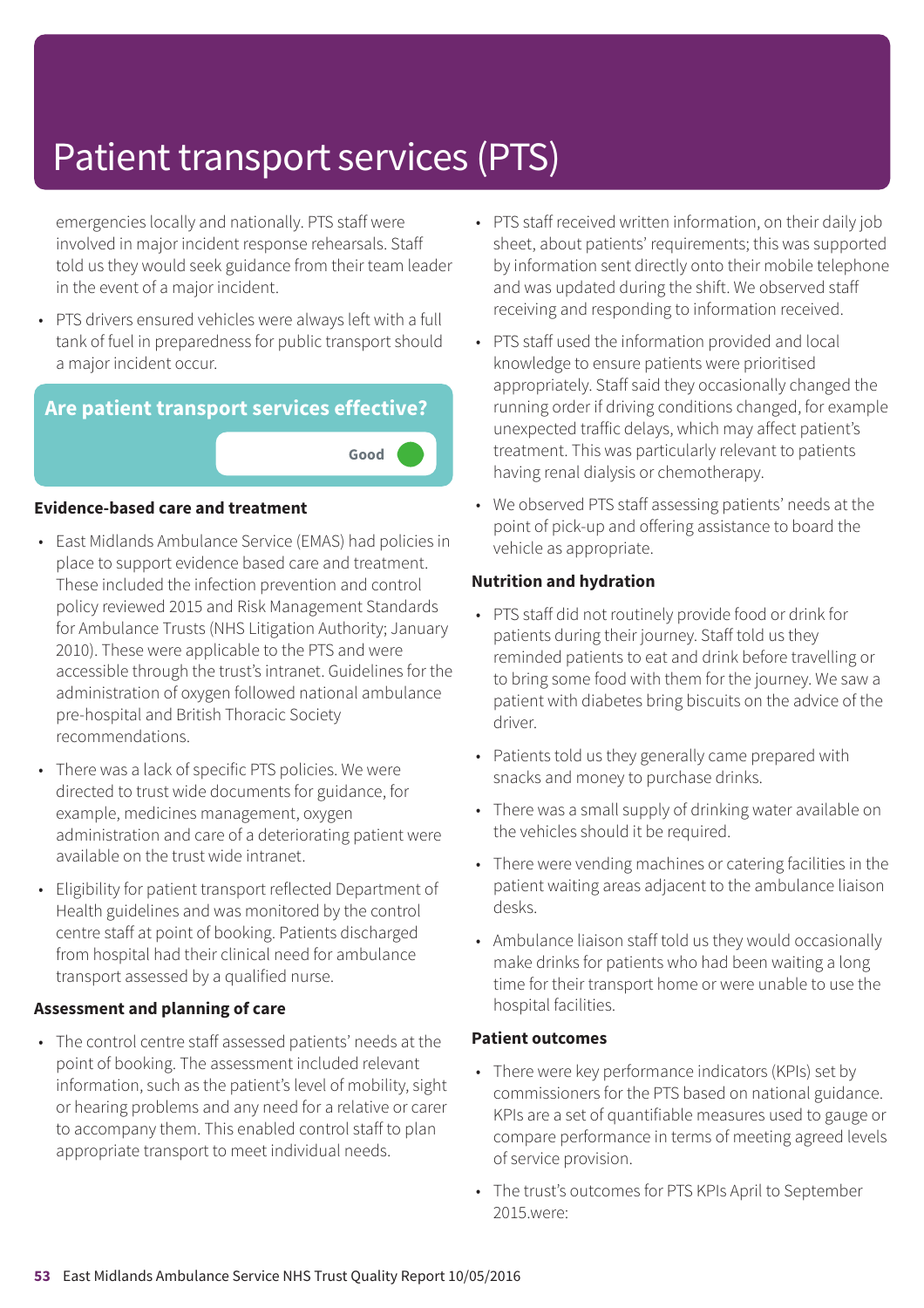- 98% of patients recorded as arriving prior to or up to 30 minutes after an appointment time. This exceeded the KPI target percentage of 95%.
- 92% of patients collected within 60 minutes of the time they were ready following their appointment. This was below the KPI target of 95%.
- 96% of patients were on vehicles for less than 90 minutes. This exceeded the KPI target of 95%
- EMAS were commissioned for PTS within north and north east Lincolnshire and had two ambulances serving the emergency department at Queens Medical Centre Nottingham. PTS provided elsewhere within the east midlands was by non-NHS providers. In comparison to other NHS ambulance providers within England, the PTS achievements against the commissioned KPIs were better than average.

## **Competent staff**

- PTS staff had appropriate skills and knowledge to do their job. All ambulances were staffed by ambulance care assistants who were appropriately trained and supported.
- PTS staff attended a three-week induction at the start of their employment with the service. This included a range of subjects, such as customer service, types of patients, first aid, manual handling, patient positioning, emergencies, basic life support, care of people living with dementia, safeguarding to level two and radio procedures. A qualified driving instructor carried out driving assessments over a one-week period during induction. There were no annual checks of driving skills.
- Information provided by the trust stated 100% of PTS ambulance staff had received an appraisal in the year 2014/15. Completion rates for appraisals for the year April 2015 to the date of inspection was 52%. The trust target was 95%. Staff told us this was because of a lack of flexibility in the working day and limited opportunity to roster time for front line PTS staff to attend. There was no protected time for team leaders to plan and carry out staff appraisals. There was no action plan in place to address this issue and it was not on the risk register for this service. However staff did have provisional dates for their appraisals.
- We observed new staff working supernumerary within patient transport and at the Lincoln control centre.
- Volunteer drivers underwent comprehensive checks prior to commencing work for the PTS including personal references, disclosure and barring service (DBS), occupational health assessments and check of their car insurance and MOT status. They attended induction and were provided with a comprehensive volunteer car driver's handbook outlining their responsibilities to the patient, themselves and their vehicle.
- Volunteer driver driving skills were checked through observation by the customer service manager on joining the service. This was recorded in their personal files. There were no subsequent checks of driving competency.
- Control centre staff received on the job training with a period of observation and practical application. We observed a new member of staff working alongside experienced control centre staff.

### **Coordination with other providers**

- All PTS bookings were coordinated through the control centre in Lincoln where the most appropriate and available transport was selected for each booking. This could be single or double person crew or a volunteer driver.
- There were established relationships with local health care providers. We observed two-way communications between drivers and staff at their planned destination regarding traffic status, which had the potential to delay a patient's arrival.
- Hospital discharge lounge and day case ward staff told us EMAS PTS staff responded to their requests for transport in a timely way.
- Patients were transported to the renal dialysis unit at Scunthorpe hospital. We observed one patient being taken to this centre. There was co-ordination with the centre staff regarding collection times for patients ready to go home. There was no specialist contract with the renal dialysis unit. Patients were booked through the usual transport booking process.
- Staff in the emergency department (ED) at Queens Medical Centre Nottingham told us PTS staff provided a
- Control centre staff had all received appraisals.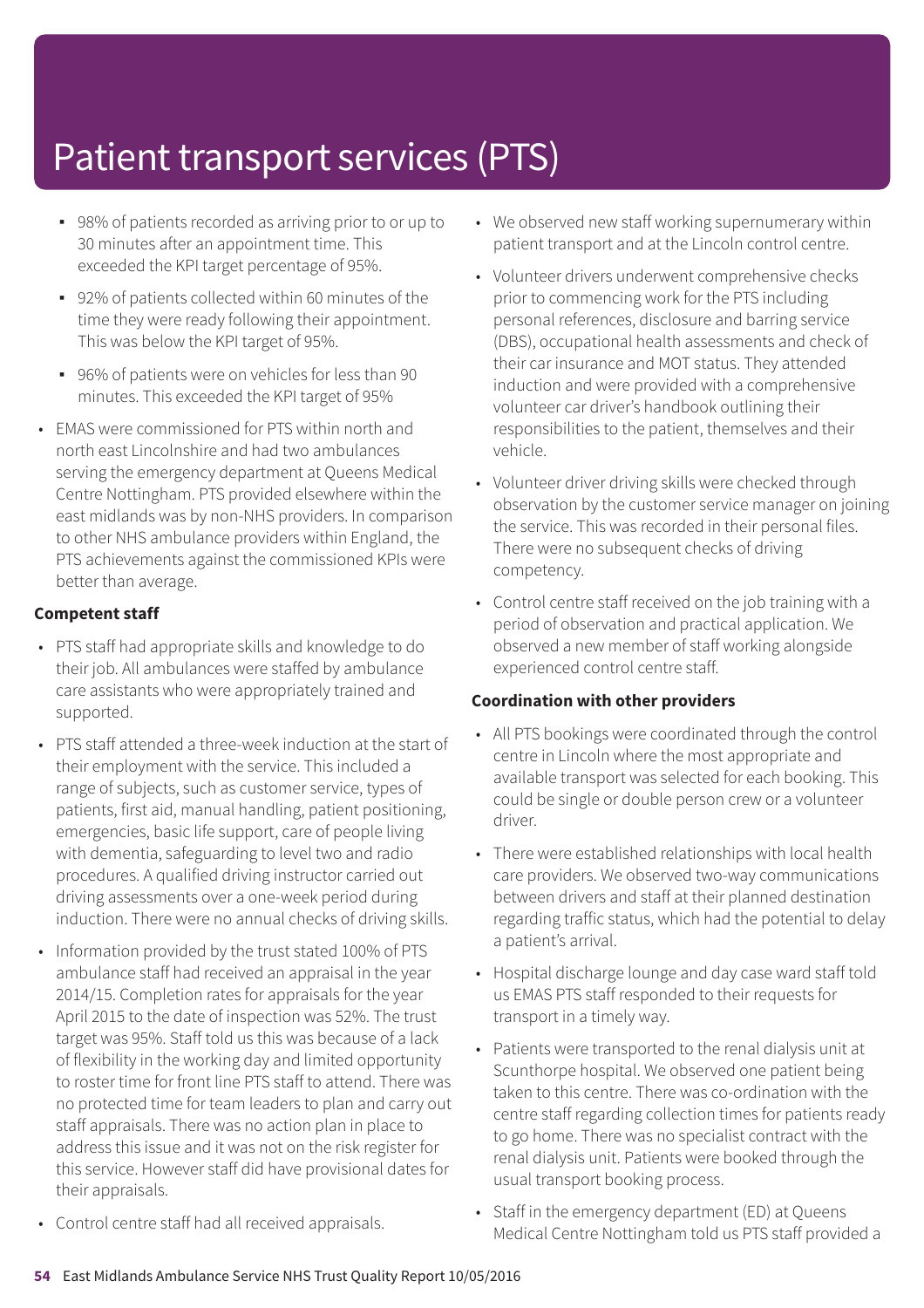reliable and effective service. The PTS staff checked directly with hospital staff or were alerted by telephone of patients who were waiting for transport. Staff in this service occasionally transferred mobile patients from ED to Nottingham City Hospital for admission.

## **Multidisciplinary working**

- We observed PTS and care home staff sharing key information when collecting patients to attend hospital appointments. This was important for the patient's wellbeing and ensured they were prepared and adequately supported for their planned journey.
- We observed good working relationships between drivers and control staff. We felt this was important as the relationship between control staff; drivers and volunteer drivers enabled effective care and promoted good team working.
- The trust had direct access to electronic information held by community services, including GPs. This meant that PTS staff could access up-to-date information about patients, for example, details of current medication.
- PTS staff were in regular contact with clinics and telephoned ahead if a patients was going to be late for an appointment.

## **Access to information**

- PTS staff had two-way communication with the control centre via mobile telephones or radio. This ensured that up to date information was always available, including journey times, patient details, pick up and drop off times.
- The control centre was able to track vehicles to support the forward planning process.
- Information about patients' individual needs such as medical or mobility requirements was readily available on the daily worksheet and updated information was provided through mobile telephones throughout the day.
- Staff had access to organisational information on noticeboards, through the trust intranet, or through written information in their individual drawer at the station.

## **Consent, Mental Capacity Act and Deprivation of Liberty Safeguards**

- We observed staff asking for patients' verbal consent for all interventions, including use of the winch to load wheelchairs and the use of restraints such as seatbelts and chair fixing equipment.
- Staff received information about the mental capacity act (MCA) at induction with updates at training. Information could be found on notice boards at ambulance stations and at hospital liaison desks.

## **Are patient transport services caring?**



Patient transport services (PTS) was rated as good for caring.

- Patients and carers consistently informed the inspection team they felt safe, treated with dignity and respect and that their individual needs were met for their journey. PTS staff were observed to respond to and anticipate people's changing needs and demonstrated compassion and empathy at all times.
- Staff responded compassionately when people needed help and support.
- Family and friends test results indicated 82% of patients would recommend the service to others.

### **Compassionate care**

- Throughout our inspection, we observed staff treating patients with dignity, courtesy and respect.
- Patients and carers reported high levels of satisfaction with the PTS. They told us they felt safe and cared for during their journeys.
- Friends and Family test 2013 / 2014 was completed by 104 patients, 64% were regular users of the service. Results indicated that 82% would recommend the service to others and 90% found the booking process easy, staff professional and they were treated with dignity and respect. Seventy per cent of respondents said they were informed of approximate waiting times with 59% being happy with the information provided.
- We observed patients being collected from their own homes, care homes and hospital settings. Every effort was made to ensure that they were comfortable, secure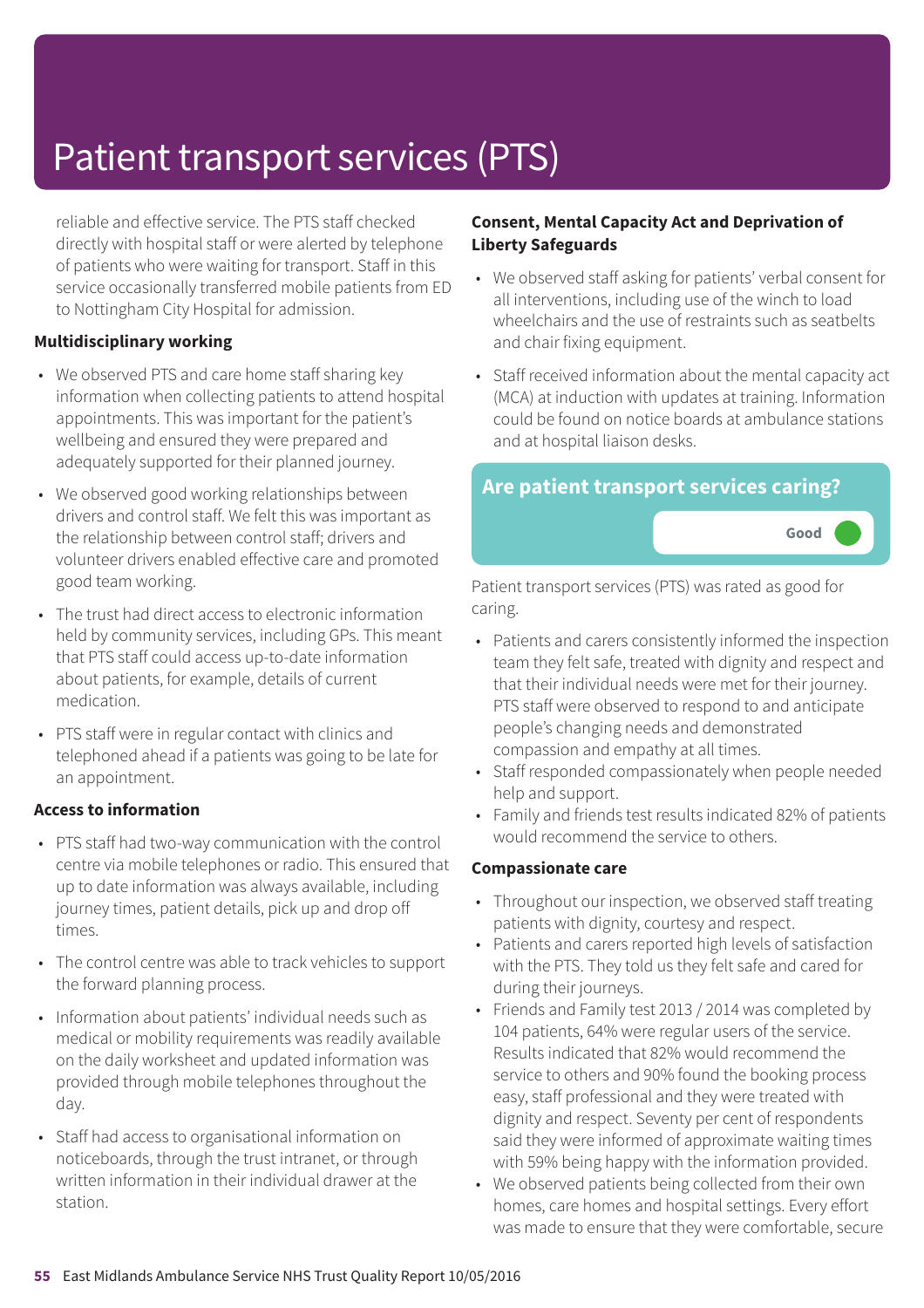and warm during the journey. PTS staff requested extra clothing or blankets where indicated. They explained when it was a cold day that the ambulance door may be open whilst picking up other patients.

- Wherever possible vulnerable patients, such as those living with dementia or a disability could have a relative or carer with them, although space on vehicles was limited and this was only possible if booked in advance.
- We observed positive interactions between staff and patients as they prepared for their journey. Staff ensured patients had with them all that was required for the appointment as well as keys to get back into their home on return and snacks if necessary.
- A volunteer driver told us that wherever possible they picked up the same patients attending for regular appointments such as chemotherapy and got to know them well during their period of treatment.

### **Understanding and involvement of patients and those close to them**

- Control staff explained to callers the rules about booking escorts for patients on journeys. We observed staff in the control centre taking time to explain eligibility criteria and service provision. Control staff directed callers to alternative transport if they did not meet the eligibility criteria. They were also able to advise where financial assistance could be sought if required.
- We observed conversations between patients and PTS staff during journeys. Patients were reassured about arrival times for their appointments and kept informed if there were any delays due to traffic conditions.
- Staff we travelled with told us they had not encountered language difficulties and would be informed in advance if a patient did not speak English.
- All patients were accompanied to their destination after leaving the vehicle and assisted with booking-in at reception.

### **Emotional support**

- We observed good rapport between PTS staff, patients and their carers whilst accessing vehicles and during journeys.
- We saw PTS staff giving sensitive support to one patient who was anxious about their hospital appointment and showing empathy towards another patient who had received upsetting information through the post.

### **Supporting people to manage their own health**

- Patients were encouraged wherever possible to use their own mobility aids when entering or leaving the vehicle.
- Patients were asked if they required assistance with sitting or standing.

## **Are patient transport services responsive to people's needs?** (for example, to feedback?)

**Good –––**

The patient transport service (PTS) was found to be good for responsive.

- The control centre and PTS crews worked together planning the transport of patients unable to use public or other transport due to their medical condition.
- The service was delivered in a way that met the needs of the local population. The importance of flexibility, choice and care was reflected in comments made by service users.
- There were minimal complaints made against the service with the majority of concerns solved quickly through local resolution.

## **Service planning and delivery to meet the needs of local people**

- Patient transport services (PTS) provided non-emergency transport for patients who were unable to use public or other transport due to their medical condition. This included those attending hospital, outpatient clinics, being discharged from hospital wards or requiring treatment such as chemotherapy or renal dialysis.
- The service was meeting the demand for patient transport locally as reflected in the commissioning requirements.
- Volunteer drivers supported the ambulance service transporting patients who did not need the facilities provided by an ambulance.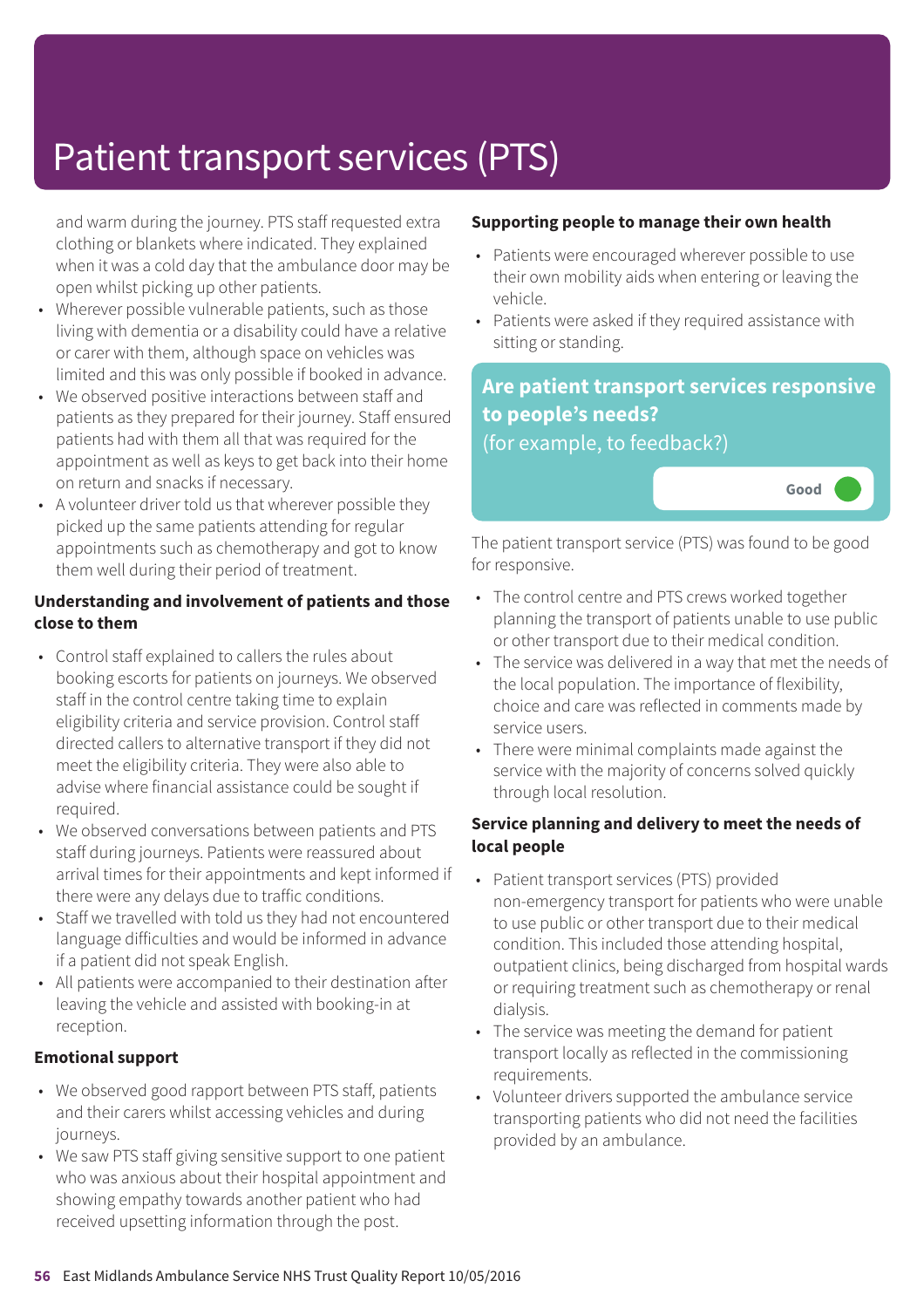- Out of area patient transport that required taxi or independent ambulance transport was subject to CCG approval for funding. This included patients attending specialist medical services for example in Sheffield or London.
- Specialist equipment for bariatric (heavy) patients was available with two specialist wheelchairs and one stretcher for use across the north Lincolnshire area. The control centre planned journeys to ensure the need of this patient group was met. They monitored the whereabouts of equipment, coordinated patient journeys and crew availability as required.

### **Meeting people's individual needs**

- Patients and carers told us that the service was excellent and flexible to meet their individual needs. One patient told us their mobility was variable on a day-to-day basis and the service was able to adapt to their changing needs.
- For patients living with dementia and those with reduced mental capacity their support needs were assessed at point of booking. Escorts could be approved or a two-man crew arranged as required. We observed good relationships with care home staff to ensure the right level of patient support was provided.
- Staff told us guide dogs were allowed to accompany visually impaired patients. Staff name badges included their name in Braille to assist patients with visual impairment.
- An information leaflet entitled 'Keeping the wheels in motion' was available in patient collection areas. This explained the eligibility criteria and offered an opportunity for patients to comment on the service provided.
- People told us they found the booking process easy to follow but expressed some frustration regarding eligibility for transport, which was determined by the commissioner.
- Two carers, escorting patients, explained that they had become frustrated about the rules about escorting patients on journeys. They said the standard questions asked did not account for the personal difficulties some patients had when attending hospital appointments.
- PTS ambulance staff and control staff spoke to patients and carers with respect and gave advice about other transport options if there were eligibility problems.

### **Access and flow**

- Patients or their representatives booked the service by telephone through the control centre. Those asked about the booking process said that they found it easy but that they were asked the same questions every time.
- Recently a system had been installed to record calls made to the control centre. Staff were positive about this and said it helped them in their role and would provide evidence if there was a concern raised.
- If a journey was running late the driver would ring ahead to the destination with an estimated time of arrival and kept the patient informed and reassured.
- The control centre was in constant communication with all PTS and volunteer drivers ensuring that when patients were ready for their return journey the wait was kept to a minimum. Response to calls was monitored and staff could see how many people were waiting.
- PTS and volunteer staff were adaptable and demonstrated a commitment to the patients waiting for transport, swapping and changing scheduled journeys to promote flow.
- Patients were called 24 hours in advance of their planned journey to check they still required transport. Any potential delay was communicated with patients, carers and PTS staff by telephone.

## **Learning from complaints and concerns**

- Patients told us that they would make any complaints to the driver or the control centre. Information leaflets were available on the vehicles about how to complain.
- Complaints, concerns and compliments were managed through the patient advice and liaison service (PALS). There were 63 contacts to PALS between April and November 2015, of which 51 related directly to EMAS patient transport services. The remainder were related to other patient transport providers. Contacts covered a variety of issues including eligibility criteria for transport, standards of patient care and general advice about patient transport. There were no formal complaints regarding PTS.
- All contacts were acknowledged within one working day (trust target was three working days) and all but one closed due to resolution within 20 working days.
- Learning was evident in that a concern raised regarding a lack of seatbelt extensions was acted upon and all PTS ambulances now had these in place.
- The patient information and liaison service (PALS) had recently commenced a 'secret shopper programme'. This had involved recruiting existing patients to report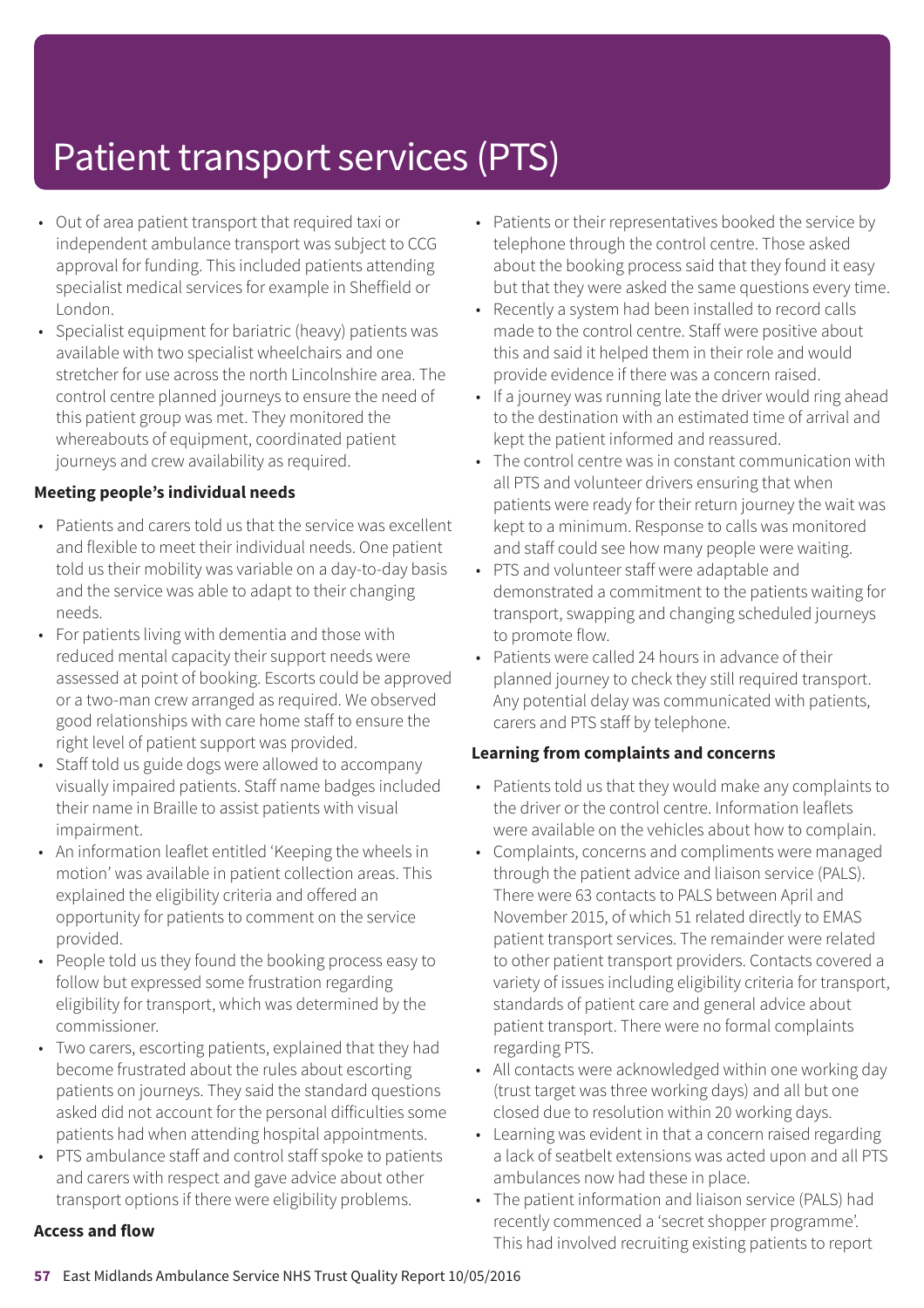to PALS about their planned journey and their experience of PTS. There had been positive feedback with one patient telling her story to the trust board. PALS planned to recruit from different patient groups to give a broad view of patient experiences of PTS.

## **Are patient transport services well-led?**

## **Requires improvement –––**

The patient transport service (PTS) was considered requires improvement for well led.

- A governance framework was in place although there was no service level agreement for third party provision such as taxi services.
- The risk register did not include key risks relating to mandatory training or staff appraisals.
- Failure to carry out volunteer driver vehicle safety checks had not been identified as a risk.
- Management and staff within the service were consistently positive about their work and told us they were proud to work for East Midlands Ambulance Service (EMAS) and they saw a positive future for the service.
- Staff felt well supported in their role by their immediate line managers and told us the chief executive had a visible and open approach.
- Staff and patients had participated in surveys, the results of which broadly matched those of similar services within the United Kingdom.

## **Vision and strategy for this service**

- Management and staff were very positive and proud to work for the PTS.
- There was hope and enthusiasm that the service would expand into adjacent counties. The service had recently been selected as a 'preferred bidder' to expand into another county. Managers and staff told us this had given them hope for future expansion of the service.
- The trust had published values of respect, integrity, contribution, teamwork and competence, which were displayed in all departments. Staff were aware of these and told us they understood the purpose of the values for promoting good service.
- The service was demand led with little opportunity for flexibility due to capacity. This resulted in day-to-day leadership rather than long term planning.

### **Governance, risk management and quality measurement**

- There was an effective governance framework with monthly team meetings with monitoring of risk, quality and governance on the agenda. However, risks identified during our inspection were not included on the risk register. These include sharing and learning from incidents, mandatory training, volunteer driver vehicle documentation checks and staff appraisal rates.
- Staff reported to us a risk that the computer systems occasionally froze. We observed this in the control centre. The team leader was informed immediately and the backup paper system was commenced. The problem was resolved quickly without affecting the service.
- There was a systematic programme of audits to monitor safety within the PTS. Examples included infection control and prevention audit and vehicle deep clean audits.
- There were two taxi companies used by PTS, however there was no formal service level agreement in place with taxi companies. This means there is no formal process for monitoring the quality and safety of the service provided.

### **Leadership of service**

- PTS staff told us they felt very well supported by their managers and felt comfortable approaching them about any work related subject or concern. They told us managers generally rectified any problems quickly and effectively.
- Staff were positive about the Chief Executive, saying they had seen a difference in the service with a more visible and open approach. This was supported by regular chief executive bulletins, which were displayed and available at all stations.
- PTS was a relatively small service within EMAS. Staff generally knew, supported each other and worked well together.

### **Culture within the service**

• The EMAS PTS covered a small geographical area across north and north east Lincolnshire and provided support to the emergency department at Nottingham Queen's Medical Centre. Staff told us they felt 'a bit out on a limb' from the main ambulance trust.

### **58** East Midlands Ambulance Service NHS Trust Quality Report 10/05/2016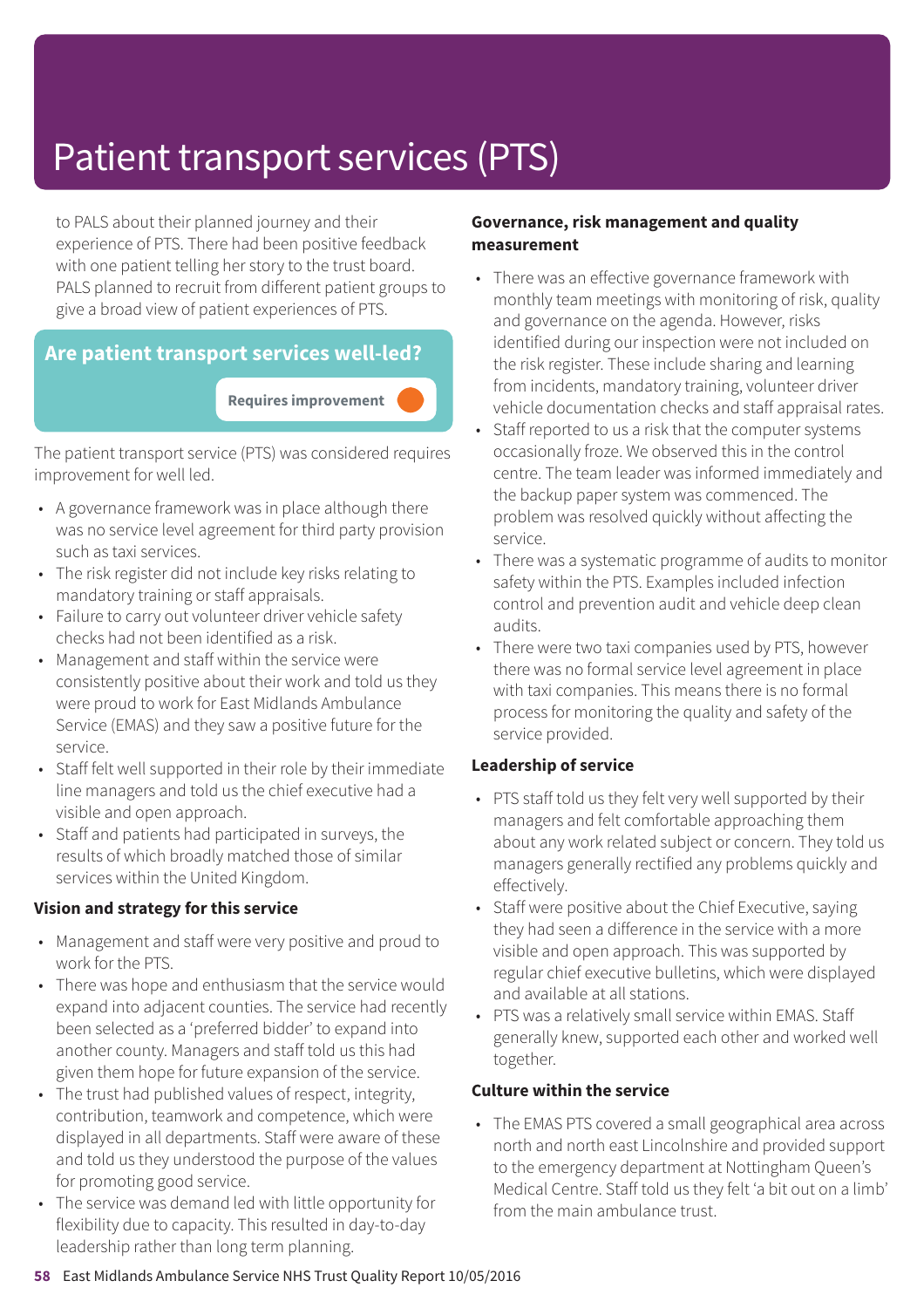- PTS control, ambulance staff and volunteer drivers worked well together to ensure that patient journeys were achieved within target times and were proud of their achievements as a team.
- However, ambulance staff told us there was often no time during a shift to take a break or access drinks. We observed staff negotiating with control to roster in comfort breaks but this was not always possible due to work demand. One member of the control team told us he had shadowed a PTS team for a day and therefore understood the demands and time constraints.
- There was a culture of openness and honesty across all staff groups.

### **Public and staff engagement**

• Staff were invited to give their views about working for the trust through a survey in October 2014. An independent company carried out the survey and 15 out of 64 eligible PTS staff responded, a rate of 23.4% (the overall response rate for the trust was 28.8%). The

results were the same or better than average when compared with other staff groups in the trust. None of the results was worse than other staff groups. The questions covered a range of areas, such as personal development, training, management support and health, safety and well-being at work.

• PTS staff did not have protected time to access emails and other communication. This was done in their own time at the end of a shift or from home; there was therefore a risk of essential information not being received by PTS ambulance staff

### **Innovation, improvement and sustainability**

- The PALS secret shopper programme was an innovative method of getting patient feedback.
- There was genuine positivity about the future of the PTS service with a hope that the service would eventually expand. Staff were delighted that the trust was tendering for further PTS contracts in neighbouring counties and felt confident about their future.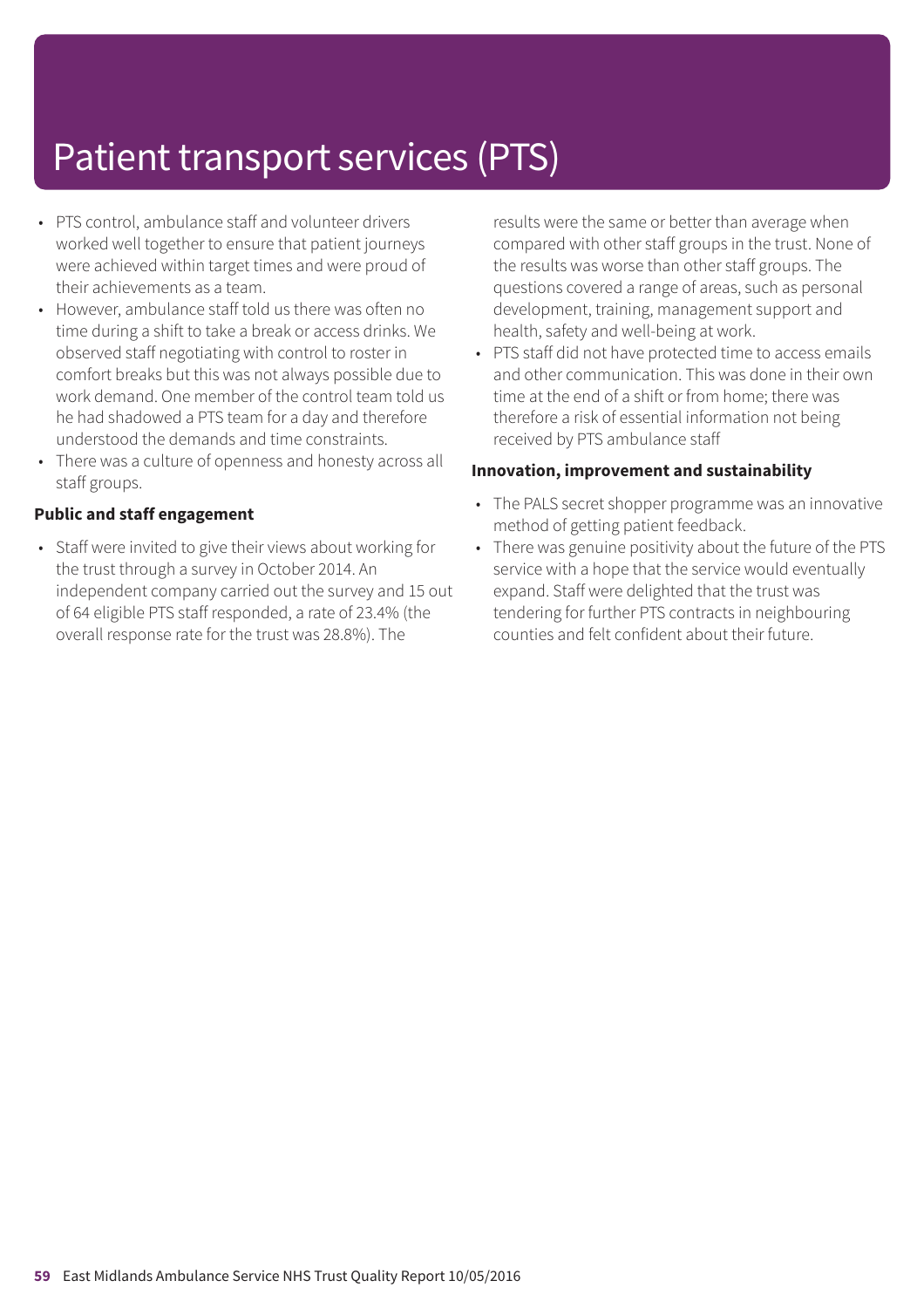| Safe             | <b>Requires improvement</b> |  |
|------------------|-----------------------------|--|
| <b>Effective</b> | Good                        |  |
| Caring           | Good                        |  |
| Responsive       | Good                        |  |
| <b>Well-led</b>  | Good                        |  |
| Overall          | Good                        |  |

## Information about the service

East Midlands Ambulance Service NHS Trust serves a population of 4.8million across the East Midlands (Derbyshire, Leicestershire and Rutland, North and North East Lincolnshire, Northamptonshire and Nottinghamshire), covering 6,425 square miles. Between April 2014 and March 2015 the emergency operations centre (EOC) responded to and dispatched ambulance clinicians to 643,115 calls. Every day EOC receives approximately 2,155 calls from people dialling 999 including healthcare professionals making urgent transport requests.

The Emergency Operations Centre (EOC) receives and triages 999 calls from members of the public and other emergency services. It provides advice and dispatches ambulances to the scene as appropriate. The EOC provides assessment and treatment advice to callers who do not need an ambulance response, a service known as 'hear and treat'. Staff give callers advice on self-care, making an appointment for a general practitioner (GP) or directs them to other services. The EOC also manages requests by health care professionals to convey people either between hospitals or from the community into hospital.

The trust has two emergency operations centres (EOC). One in Lincoln and a larger EOC at trust headquarters in Nottingham. The two EOC's work as one virtual EOC and all calls are routed to the next available operator across the two centres. Clinicians work at both EOCs triaging lower priority calls and providing clinical advice to patients. The Lincoln EOC manages emergency calls from Health Care Professionals and GP urgent calls for Lincolnshire. In

addition, Lincoln EOC responds to the community first responder (CFR) calls for the whole of the East Midlands area. Nottingham EOC responds to calls for the rest of the East Midlands including the air ambulance service. The incident command desk (the coordinated response for major incidents) is in Nottingham.

We inspected both EOC sites during our visit. We spoke to 76 staff across both sites including emergency medical dispatchers (EMD), dispatch officers, clinicians (including paramedics and nurses), team leaders, duty managers and senior managers. We listened to 45 emergency calls and observed how patients were treated and responded to over the phone. We looked at 13 staff records and examined information sent to us by the public and other stakeholders such as Healthwatch.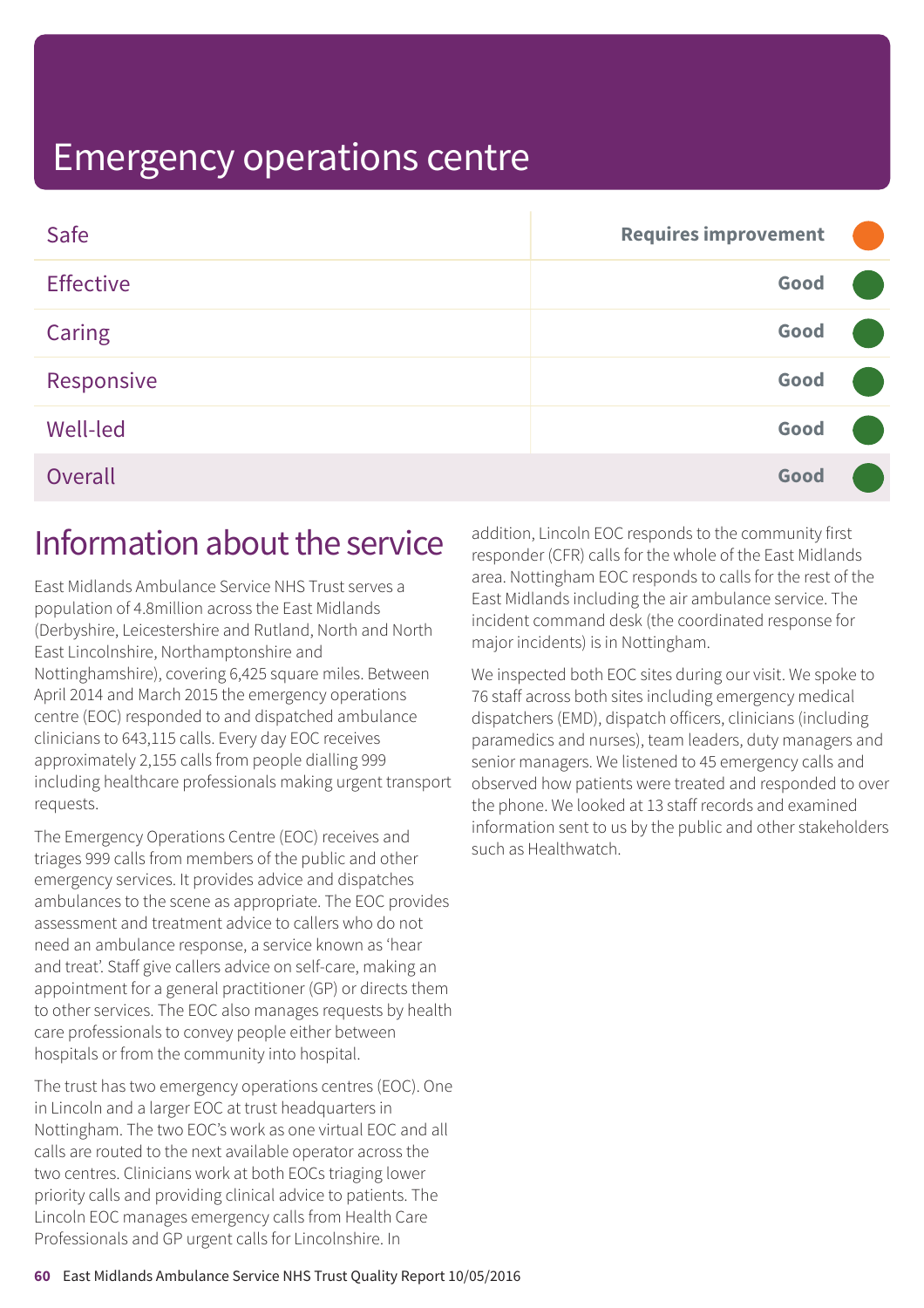## Summary of findings

Overall, we rated the emergency operations centre (EOC) as good.

There were processes to enable staff to safeguard children and vulnerable adults. Staff followed guidance on providing medicines advice to patients, and records were appropriately stored on an electronic system.

Staff used evidence-based systems to provide care, advice and treatment to patients. Clinicians worked to national guidance and standards when providing advice over the phone. The trust took part in national audits and we saw actions and learning were evident.

There was effective working between EOC's and with other emergency services. There were additional training opportunities for staff and opportunities for professional development. The service had systems and processes for clinicians to advise patients how to manage their own health as well as to provide information about alternative patient pathways.

Staff were compassionate and caring towards patients. We observed excellent examples of staff treating patients and callers with dignity, respect, and were supported by staff at the end of the phone.

The service had processes and systems to cope with different levels of demand. There were different ways for patients to access the service, and interpreting services were available for patients whose first language was not English. The service had systems and processes to manage and work with high volume service users and children with complex needs.

There was learning from complaints and concerns and staff told us they received learning through feedback from managers. The service managed risk appropriately and quality was measured through monthly staff audits, management meetings, and reports to the board.

However, we also found; Some members of staff were not aware of what constituted a reportable incident. Staff did not always report incidents in a timely manner. Mandatory training completion rates fell short of the trust target of 95%.

There were staff vacancies; staffing levels at times impacted adversely on the performance of EOC. Despite data from the trust showing the majority of staff had received appraisals, we found that half of staff did not have a documented appraisal in their staff file.

There were delays in sending emergency response vehicles to emergencies due to hospital handover delays. Data also showed that the trust were one of the worst performing trusts in the time it took to answer emergency calls.

We found that staff morale in Nottingham was very low and there were communication concerns between management and staff there. There was nowhere for staff to go following a distressing call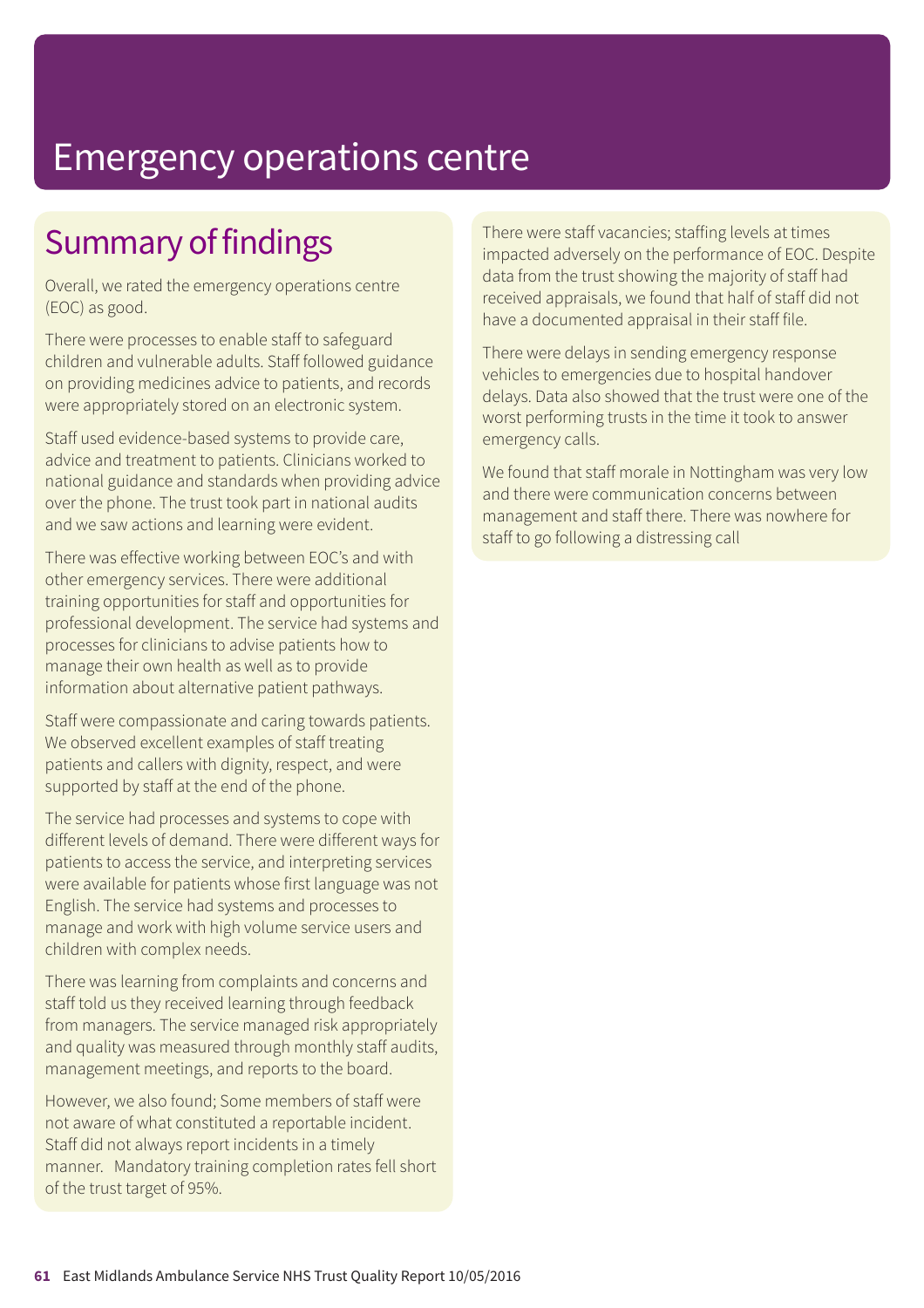## **Is emergency operations centre safe?**

**Requires improvement –––**

Overall, we rated the safety of the EOC service as requiring improvement. We found:

- Some members of staff were not aware of what constituted a reportable incident. Staff did not always report incidents in a timely manner.
- Mandatory training completion rates at 89% fell just below the trust target of 95%.There was nowhere for staff to go to take time out after distressing calls.
- Equipment failure on vehicles continued to impact on responses to emergencies.
- Managers were not able to meet planned staffing levels leading to staff shortages at evenings and weekends.

However, we also found:

- There were processes to enable staff to safeguard children and vulnerable adults.
- The environment was visibly clean and staff could identify potential infection control risks to crews.
- Records were appropriately stored on an electronic system and special notes were available for patients who had specific individual requirements.
- Staff could prioritise and assess emergency calls and resources deployed to respond to major incidents.

### **Incidents**

- The trust reported a similar number of incidents to other ambulance trusts but reported less deaths, severe and moderate incidents and many more no harm incidents. The most frequent incidents reported by EOC staff were ambulance delays. Ambulance delays included treatment and delayed care to patients due to some calls triaged incorrectly at the beginning of a 999 call.
- The service had processes and systems for investigating incidents. The EOC management team reviewed and discussed incidents. We saw detailed reviews of incidents and managers listened to calls where appropriate. Managers conducted a root cause analysis

(RCA) in which learning for both individuals and the organisation was established. Investigations had recommendations and action plans. We saw actions followed up and monitored on a monthly basis. The board received regular updates on incidents as part of the investigation and review process.

- There were four ways for staff to report incidents: paper forms, electronic forms on the trust intranet, a direct telephone line to the safeguarding team or by informing a line manager or team leader. This meant incident reporting was flexible to suit the needs of staff.
- Staff in the EOC told us they knew the incident reporting process and staff demonstrated the different ways of reporting incidents. When staff needed to report an incident, they would first raise this with a team leader or duty manager. This helped to ensure sufficient available staff to take incoming emergency calls while staff dealt with the incident.
- One member of the training team told us they worked closely with line managers to develop actions plans for staff who had been involved in incidents and where they had identified individual learning needs. Supervised practice, attendance at specific training and focused self-learning were examples of actions taken as a result of an incident investigation
- In the Lincoln EOC we saw positive examples of incident investigation and learning. For example, amended questions and prompts used to prioritise health care professional referrals following a delayed response to a patient. The amended scripts included the involvement of the patient's GP in agreeing the response time, or maintaining a safe environment for the patient in the event of a delayed ambulance.
- At both EOCs, staff told us the trust published learning points from incident investigation in the weekly EOC operating instructions and EOC Bulletin. Notice boards displayed feedback from the investigation of incidents in both EOCs. A learning event for staff took place and key stakeholders in May 2015 and the trust had made a commitment for this to be an annual event.
- We found most staff were unaware of what was classed as an incident. This meant staff did not always report incidents. Staff did not report and record abuse of staff as an incident in line with the trust policy. Most staff said they saw taking abuse as part of the job. Abuse of staff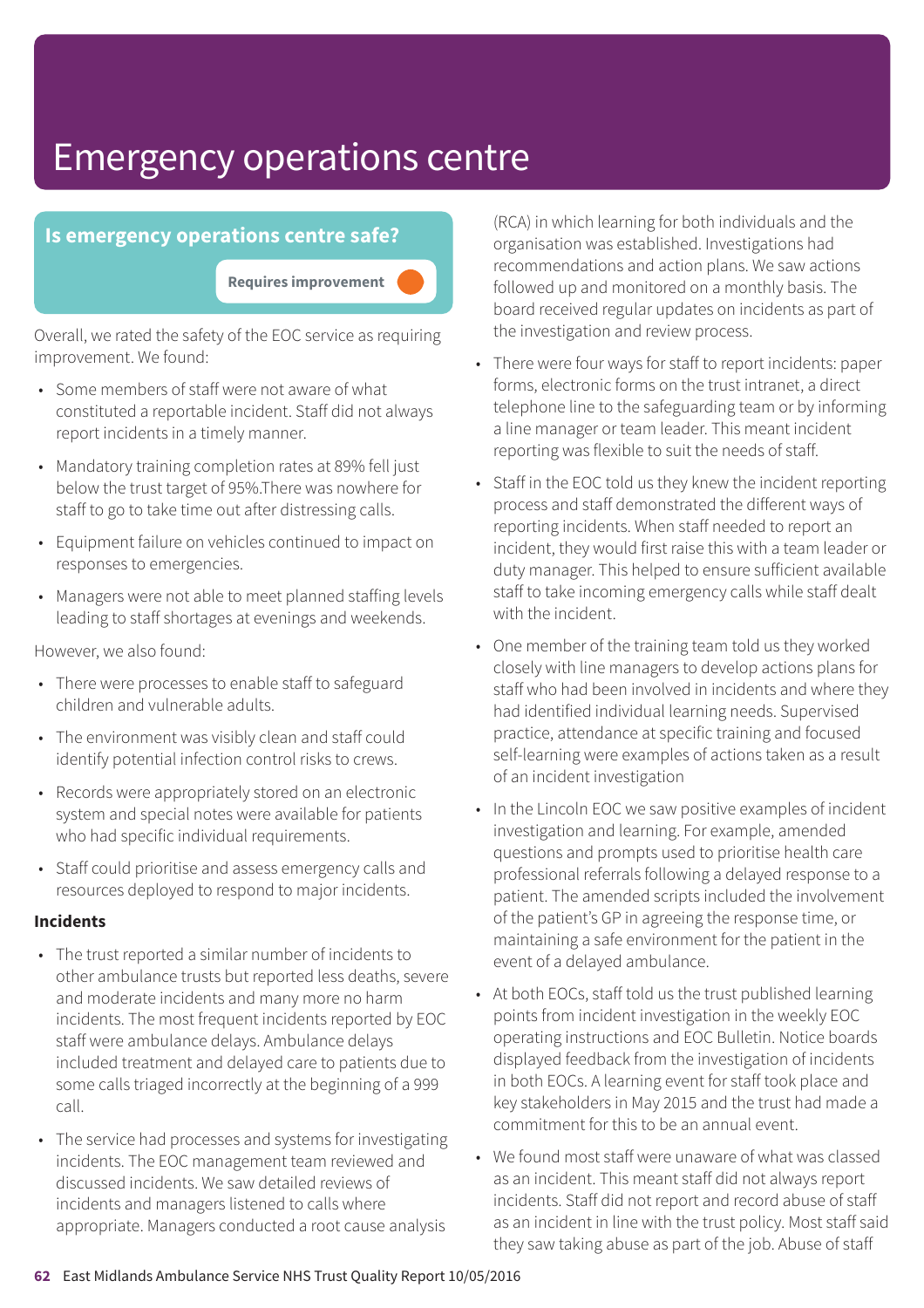should be recorded as an incident as per the abusive caller standard operating procedure. Managers acknowledged there were gaps in staff knowledge about what was an untoward incident.

- Staff gave examples of not reporting incidents on time. They said they waited to the following shift or when they next returned to work after their rest period. Staff we spoke with said they delayed reporting incidents mainly due to time pressures. Data from trust showed between September 2015 and March 2016 out of 287 incidents reported 231 were reported the same day. The trust incident reporting policy stated staff should report incidents "as soon as possible but at least before the end of their shift and pass this to an appropriate manager". Data from trust showed between September 2015 and March 2016 out of 287 incidents reported 231 were reported the same day. This meant 56 incidents were reported a day or more after the incident occurred.
- The duty of candour is a regulatory duty relating to openness and transparency and requires providers of health and social care services to notify patients (or other relevant persons) of 'certain notifiable safety incidents' and provide reasonable support to that person.' Serious incident investigations showed that the trust informed and involved patients when things went wrong. Managers knew about the need to be open and transparent with patients.
- Joint reviews of incidents with partner organisations such as other trusts, the police, and fire services took place. We saw four examples of joint incident investigations provided by the trust. In all examples, we saw that there was a lead person and organisation to coordinate the investigation. Investigations were comprehensive with clear actions and learning identified in all cases.

### **Mandatory training**

• Staff knew mandatory training in the trust as essential education. Staff received mandatory delivered on a three-year rolling programme. In year one, staff received all ten modules of essential education which included infection control, conflict resolution, information governance, and safeguarding. In the following two

years, managers chose individual topics depending on need, or the regularity of the delivery of the subject. New members of staff covered all 10 modules during their induction period.

- Despite the majority of staff saying they were up to date with their essential education the overall training completion rate for EOC was 89%, which did not meet the trust target of 95%.
- Managers delivered Mandatory training by using conversation cards. Conversation cards were a set of questions or topics managers discussed with staff in a one-to-one or group situation. There was a conversation card for each of the ten mandatory training categories. This format meant managers could deliver training in an informal and flexible way.
- Managers did not receive any training to deliver essential education topics. One manager said they tried to have their training with their manager before undertaking training with colleagues. Despite managers having the answers available when delivering training to staff, there was no evaluation system to ensure that staff had understood the training.
- The National Ambulance Resilience Unit (NARU) works with ambulance trusts to support the development of properly trained, equipped and prepared ambulance responders to deal with hazardous or difficult situations. Staff received training which met NARU standards. The duty manger on each shift had received NARU approved training so there was at least one manager trained to support staff in dealing with difficult situations. One member of staff showed us their NARU handbook.

### **Safeguarding**

• All staff had safeguarding level two training as part of their induction. A new member of staff told us they received safeguarding training on their induction and knew how to handle a safeguarding call. The trust repeated safeguarding training every three years as part of the essential education programme using conversation cards. Ninety four per cent of staff across both sites had received safeguarding training, slightly under the trust target of 95%. Staff said managers discussed safeguarding at one-to-one meetings and yearly appraisals. Staff knew how to identify concerning situations for example; terminated calls and background noise.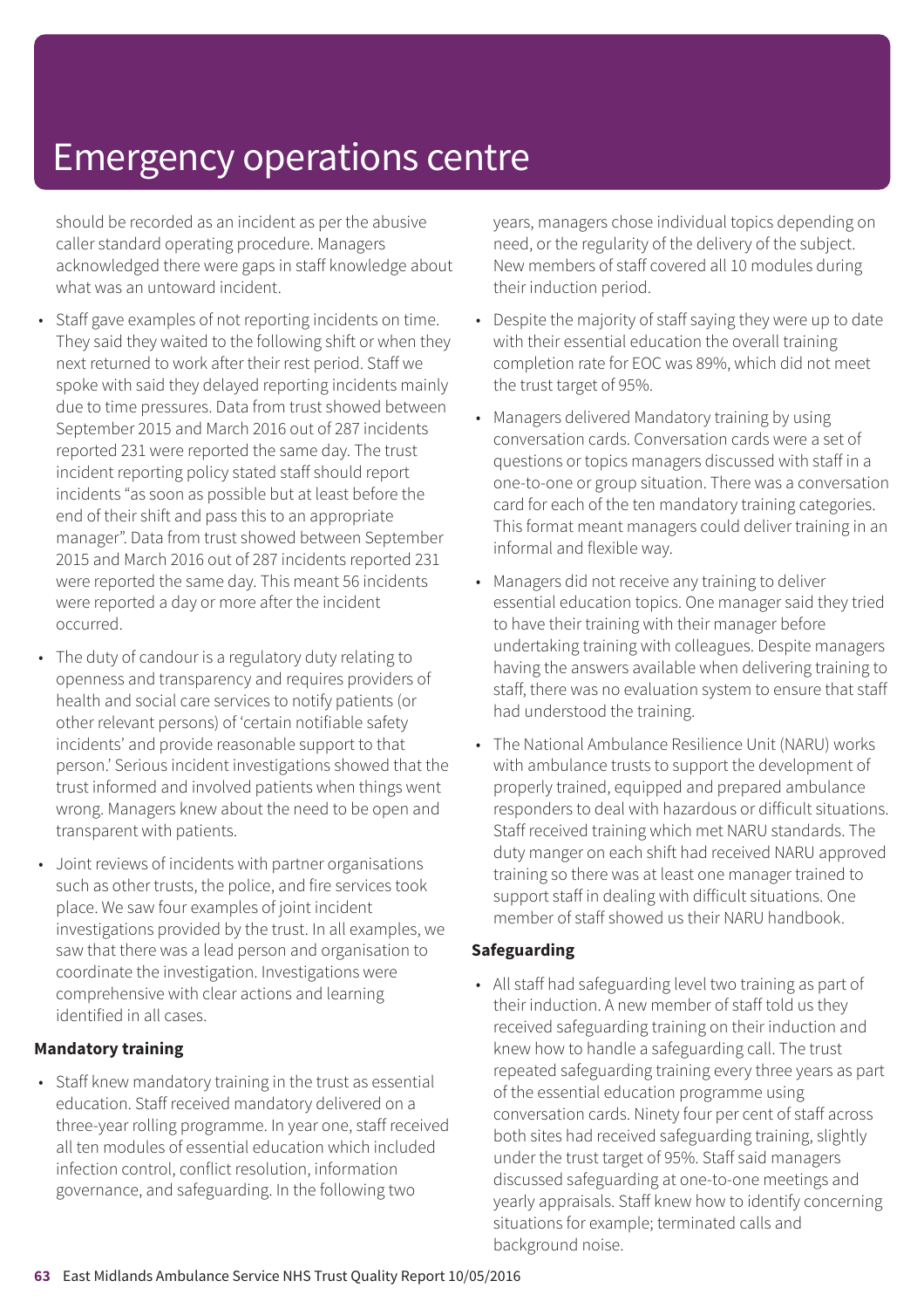- The Nottingham based safeguarding team provided a 24-hour direct telephone referral service. We observed staff making safeguarding referrals using a direct line, which followed the safeguarding policy. Staff asked for support from their line manager appropriately. We saw two examples of staff safeguarding children; a child at risk of self-harm and an incident where children were present where an adult required emergency medical treatment. The safeguarding team were available and quick to respond to the member of staff making the referral.
- The Child Protection Information Sharing (CP-IS) project is a national programme to help protect children and young people, particularly those who are subject to a child protection plan and children in care. This programme allows the sharing of child protection information from local authorities to the NHS with a return message indicating a child had been seen in an unscheduled care setting. The trust had signed up to the project and planned to run a pilot in Nottingham. The trust was awaiting clinical commissioning group contact regarding the next stage of the project.
- Staff in the EOC did not have direct access to child protection registers. Having direct access to child protection registers enables health care providers to check whether children have already been subject to safeguarding procedures. They told us if they had any concerns they would discuss the case with the clinical assessment team or the safeguarding team.
- There were safeguarding reporting arrangements with multiple local authorities across the East Midlands.

### **Cleanliness, infection control and hygiene**

- Both EOCs appeared visibly clean at the time of inspection. There was hand gel available and disinfectant wipes were available at workstations. There were notices and information in the EOC bulletin, the toilets and kitchen providing guidance on infection prevention, control and hand hygiene.
- All staff received infection prevention and control training as part of their induction programme. Infection prevention and control training was repeated every three years. Training included hand hygiene, sourcing infection control information, return to work after illness

and use of food and drink. If EOC staff needed further information about infection prevention and control, they could contact the infection prevention and control team.

- The service had processes for identifying and passing on infection control risks to crews and hospitals. We observed emergency medical dispatch (EMD) staff asking callers if they knew of any known infections or contagious diseases affecting the patient. Staff recorded details and recorded on the patient's electronic record if the answer was yes. The information was then visible to the dispatch officer who would pass it to the ambulance staff attending the scene. The clinical assessment team (CAT), a team of clinicians who provided clinical advice and support to staff and patients, could make other health providers aware.
- Notices gave details about flu clinics in EOC including where staff could go to get flu vaccination. Flu vaccinations for staff would contribute to preventing staff from falling ill over the winter months and therefore preventing further staff absences.
- Staff had a toolkit providing guidance on what to do in the event of a suspected infection control incident. The infection prevention and control team at the trust provided telephone advice to frontline staff including EOC. Clinical staff knew where to go to get guidance on infection control issues.

### **Environment and equipment**

- Staff based at Nottingham EOC said there was nowhere quiet to go for 'time-out'. There was a kitchen area with a sofa. However, the kitchen was small and we observed it was a social area for people to talk and have their breaks. This meant staff could not spend quiet time in the kitchen. A quiet space may be important when staff have been dealing with particularly distressing calls. Managers said staff could use the EOC conference room or access to meeting rooms within Horizon Place at all hours of the day or night. However, staff said these rooms were used often and therefore sometimes could not use them.
- Staff had workstation safety assessments completed via a self-assessment questionnaire every year. The majority of staff had received regular workstation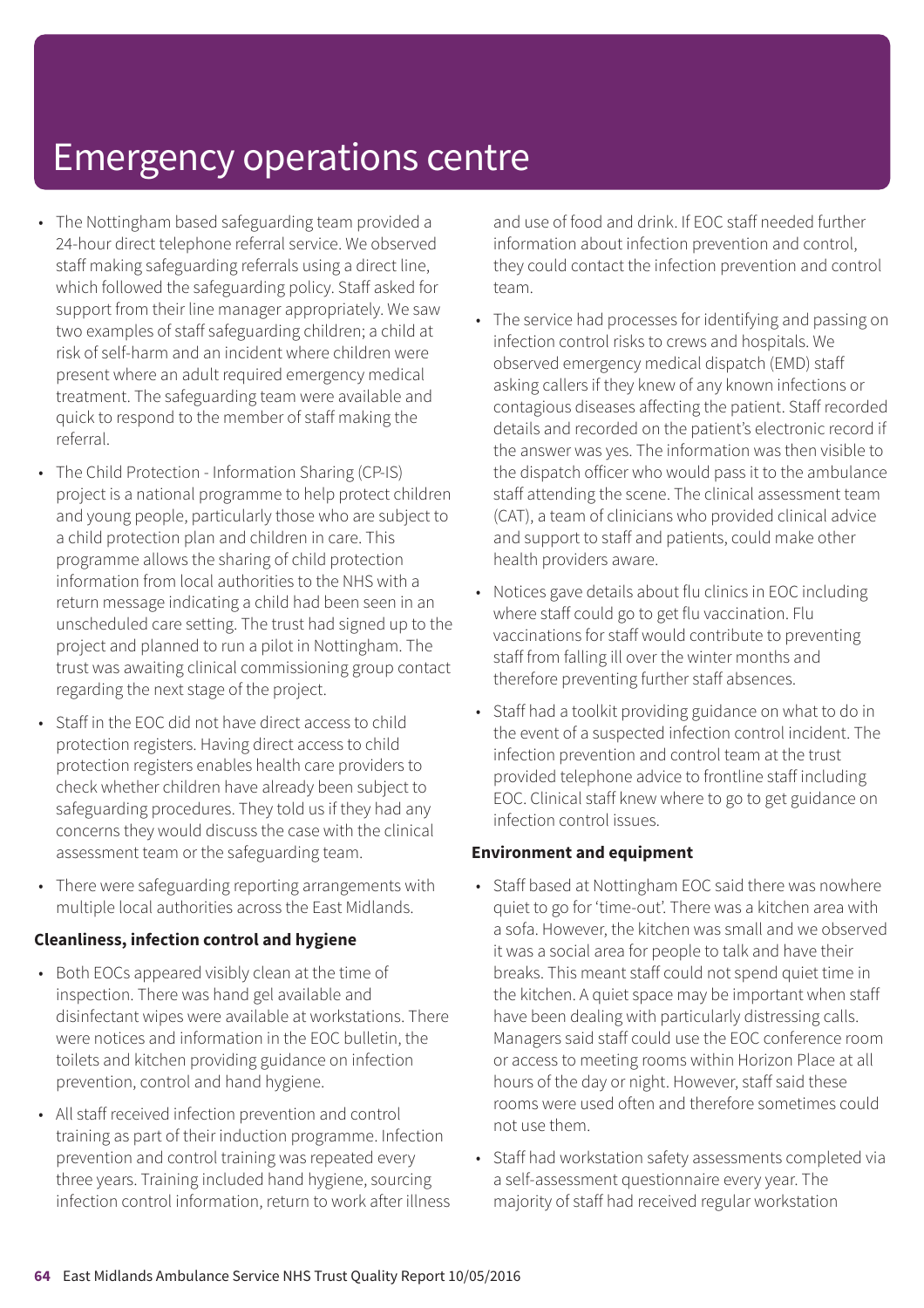assessments and we saw examples of these. Managers discussed any issues raised on the questionnaire with staff. . We saw specially adapted chairs and moveable desks for staff who required them.

- In the event of workstation equipment failing there were several pre-configured desktop personal computers, which allowed rapid replacement of the faulty equipment. Staff told us they rarely experienced equipment failure. There were systems and procedures to order and replace equipment. There was a capital-funded programme of rolling hardware replacement which provided EOC hardware and replaced information management and technology equipment on a three to five year cycle.
- In the event of equipment and software failure, there were systems and processes to ensure the service could continue to operate. If the computer aided dispatch (CAD) system failed for example, crews would still receive information via telephone and radio. EOC staff performed monthly 'takedowns' without the use of computer systems to ensure the service could still continue. Takedowns were when the service operated without electronic systems to test that back-up systems worked. Staff used fallback papers (job sheets) which contained all the necessary information required for each call.
- Our inspection team reviewed four job sheets and saw each call received was time stamped and again when the dispatcher received the job. This allowed staff to identify any delays in handing over jobs. The job sheets reflected the computer systems so staff could work through them in logical order. The job sheets contained all necessary information crews and dispatchers needed when responding to a job.
- Some dispatchers at Lincoln EOC told us they felt the screens they had were not big enough and they could not see resources at the same time. They said bigger screens would be better. Staff had raised this with managers but told there was not enough funding to purchase new screens. In response to this the trust said Lincoln and Nottingham EOCs had the same size screens. A bigger screen would not allow staff to see more resources and the resource allocation function used by all dispatchers lists the nearest 20 resources to any incident.
- When new updates for computer software were introduced all staff received briefings and training on new equipment and assessment systems, This meant staff could use the latest version of the information systems and equipment they used.
- Dispatchers and emergency medical dispatchers (EMDs) worked to a set of protocols to keep people safe. Managers reviewed and refreshed them on a regular basis. We saw staff had hard copies available to them on their desks and they referred to them when working. In addition, staff used the protocols in the event of an IT systems failure.
- Despite an ongoing replacement programme vehicle trackers continued to be an issue for dispatch staff. Tracking devices enabled staff in the EOC to see where vehicles were. They supported staff to allocate vehicles to appropriate emergencies. We reviewed resources for three dispatchers and saw 14 vehicles had trackers not working. This could lead to delays in reaching the patient if the crew were not where the dispatcher thought they were.
- The service conducted an infection control and prevention audit in April 2015. The overall score for the EOC was 56% against a target of 95%. The audit report identified several areas requiring more thorough cleaning. We saw there were actions and completion dates, for example, dust found to be at an unacceptable level and the microwaves in the kitchen were dirty. The trust reported most actions had been completed but that a re-audit was due on 31 December 2015.
- Staff at both sites had easy access to a water cooler and could get regular drinks whenever they needed them.

### **Medicines**

- Staff in the clinical assessment team (CAT) gave self-medication advice as recommended by the clinical decision support software. The software supported staff to give the right advice because of regular updates.
- We saw staff in the CAT used Joint Royal College Ambulance Liaison Committee (JRCALC) and British National Formulary (BNF) guidelines for medicines advice. Clinical staff told us they would never give medicines advice about medication prescribed by the patient's GP as there was a risk of it adversely affecting the patient's health.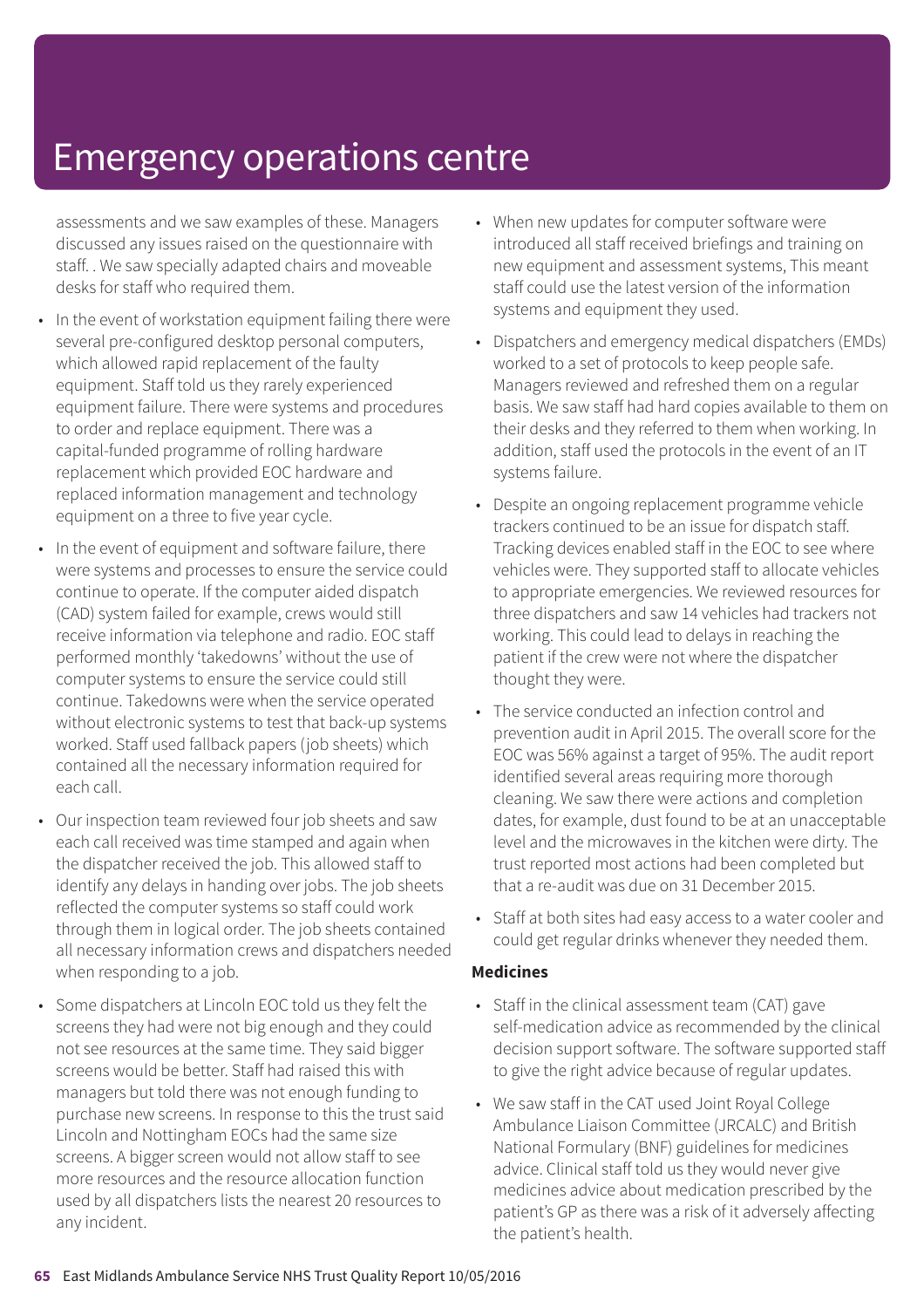### **Records**

- All patient records were stored electronically on the Advanced Medical Priority Dispatch System (AMPDS). Computers were password protected.
- Staff received information governance training as part of the induction programme. The trust delivered information governance training every year using conversation cards. By September 2015, 69.3% of staff had attended information governance refresher training which meant this was on target for 95% by the end of March 2016.
- All calls were voice recorded which meant calls could be audited later if further information was needed about a call, for example; for a complaint or incident investigation.
- Staff used the AMPDS to record the priority and response of calls, and the clinical assessment team (CAT) used telephone assessment software (TAS). Both were nationally approved telephone assessment systems and regularly updated to include any evidence-based changes.
- Some patients had special notes attached to their record. Special notes were electronic and contained information relevant to the caller. Special notes assisted EMDs or the CAT in their decision-making about the next course of action for the caller. Special notes could be the code for a key pad to gain entry to a patient's home or complex care instructions such as care pathways for someone with a known and recurring mental health problem. However, because special notes were electronic it meant that they were not available in the event of a system failure.
- The trust safeguarding team used a clinical computer system used by healthcare professionals. It was a centralised system based on a "one patient, one record" model. The system allowed users to access details about patients and their care records.
- Both assessment systems, AMPDS & TAS had the capability to record special information about patients that could enhance and improve their care pathway. Special information might include, end of life care plans, do not attempt cardio pulmonary resuscitation orders (DNACPR), instructions on how to access/enter property i.e. key safe details, care packages for frequent callers or

patients with long-term conditions, and violent patient instructions. The trust was reliant on other health care providers sharing this information. Staff passed special information to operational staff on the road where it existed.

### **Assessing and responding to patient risk**

- EOC staff used the Advanced Medical Priority Dispatch System (AMPDS) to assess and prioritise emergency calls. AMPDS prioritised and coded calls based on responses to questions asked by emergency medical dispatchers (EMD). The priority, or coding, of the call determined the risk to the patient and therefore the response sent by dispatchers.
- The AMPDS had several risk assessment tools including, a breathing tool, pulse taking tool, cardiac arrest tool, contractions (pregnancy) tool and stroke tool. The AMPDS system prompted EMDs to ask the caller about patient alertness and breathing. Use of these tools resulted in a more accurate assessment of patient symptoms and in the case of the cardiac arrest tool allowed the EMD to give CPR advice over the phone until operational staff arrived.
- Some staff (including managers) expressed concerns about the lack of flexibility and coding produced by the AMPDS system. We saw examples of the system used correctly but the coding sometimes produced inappropriate responses based on information provided by callers. Staff said they felt like robots and were not trusted to use common sense. Staff had escalated concerns to managers and managers knew of this issue. The trust responded to this by stating call-takers were not clinicians did not have the necessary clinical knowledge or skills to enable them to make any clinical judgements or decisions. The AMPDS system kept people safe and it was trust policy for staff to stick to the system rigidly for this reason.
- The clinical assessment team (CAT) used Telephone Assessment Software (TAS) to assess lower priority calls. The electronic system automatically transferred calls to the CAT queuing system. The TAS supported the clinician in assessing and deciding on the most appropriate course of action for the caller. This ranged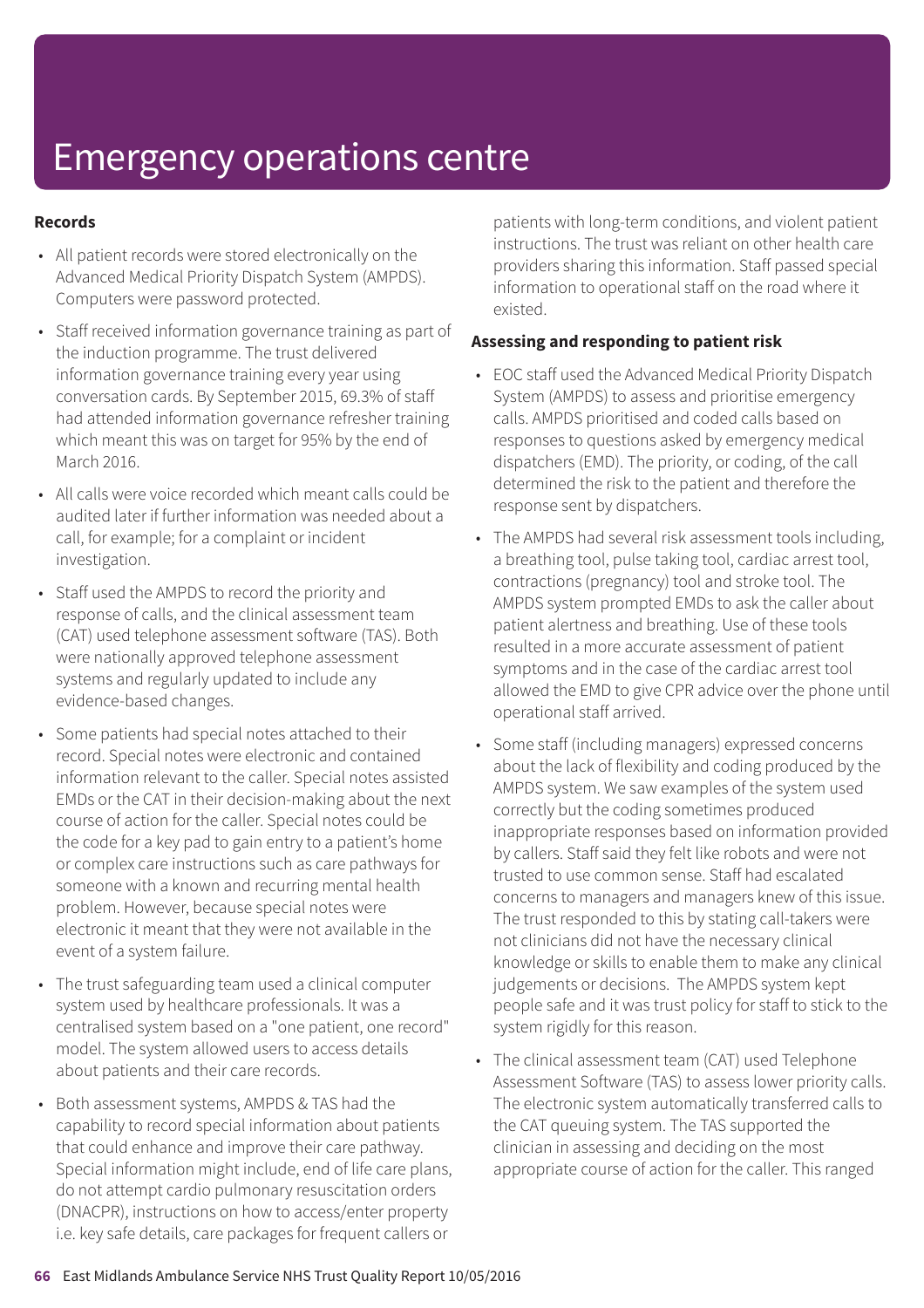from dispatching an emergency ambulance to providing self-care and medication advice. The TAS queue was visible to the CATs in both the Nottingham and Lincoln EOCs.

- The CAT could use their clinical judgement and the TAS to inform what they needed to do and change the level of priority of calls. We saw CAT staff change coding and the priority of calls appropriately after re-assessing the risk to patients. This meant the service had procedures to re-assess risk and ensure an appropriate response to keep the patient safe. .
- During busy periods, the CAT could assess calls without the support of the TAS. More calls could be managed quickly when staff Assessed calls without TAS because it shortened the call. However, staff told us that they were uncomfortable in this situation as they did not have the back-up of the clinical decision support software and made decisions about care purely from their personal clinical expertise and knowledge.
- The CAT conducted welfare calls to check on the condition of the patient while they were waiting for a response during busy periods. We saw an example of staff calling back a patient four times over a six-hour period while waiting for an ambulance.
- Certain identified nursing homes had alerts attached so dispatchers and crews knew there could be a possible do not attempt cardio pulmonary resuscitation (DNACPR) in place for a patient. Staff could identify specific end of life care plans and these included DNACPR orders. If a caller mentioned a patient had a DNACPR, an EMD wrote in the notes to ask the crew to check it. Ambulance clinicians were trained to recognise and act on DNACPR orders
- Staff described to us what they would do if they received multiple calls from the same location. If a member of staff from a residential home rang about residents affected by the same virus, the EMD would ask to assess the worst affected patient first, which would result in an appropriate response. If the response resulted in sending an ambulance, staff would warn the crew there were multiple cases at the same address. A second example would be multiple calls from a crowd affected by the same incident. In this case, staff deployed specialist resources along with other emergency services.
- Dispatchers could see the skill set of each member of operational staff. This meant staff with the appropriate skills deployed to the patient for example; highly skilled paramedics did not need to see elderly patients who had fallen without injury, but were not able to get up themselves.
- Dispatchers and crews used special codes to call for help in the face of challenging behaviour and to keep staff safe. This meant crews could talk discreetly and call for help at the scene.

### **Staffing**

- Managers planned staffing by monitoring call trends. Therefore, managers could predict when their busiest periods were and plan staffing accordingly. We saw rotas varied from day to day to match predicted demand.
- We reviewed staffing rotas for the EOC from 23 October 2015 to 8 November 2015. The rotas showed during this period managers were not able to meet their planned staffing levels for EMD and dispatch on any of these days. Gaps in staffing ranged from 28% to 6% understaffed. Staff told us they were under pressure especially at weekends.
- Staff identified a recent weekend where there were significant staff shortages. We reviewed performance data from the trust for that weekend. There was a large increase of abandoned calls (39 to 432) over that particular weekend and performance on response times dropped from 82% to 59%. This suggested staffing levels affected performance.
- The vacancy rate across the trust between April 2014 and March 2015 was just over five per cent with the rate for both EOC sites at six and a half per cent.
- Managers stated staffing shortages were due to cuts in the staffing budget. The number of EMD staff reduced from 138 to 89 due to a budget restriction earlier in the year. Managers were not able to replace departed staff or recruit to vacant posts. Senior management confirmed the budget for recruitment had not been in place until recently. Recruitment was ongoing at the time of inspection and we saw new members of EMD staff undergoing their induction.
- Staff said a recruitment campaign had taken place to recruit 17 more EMDs for the Lincoln EOC. However,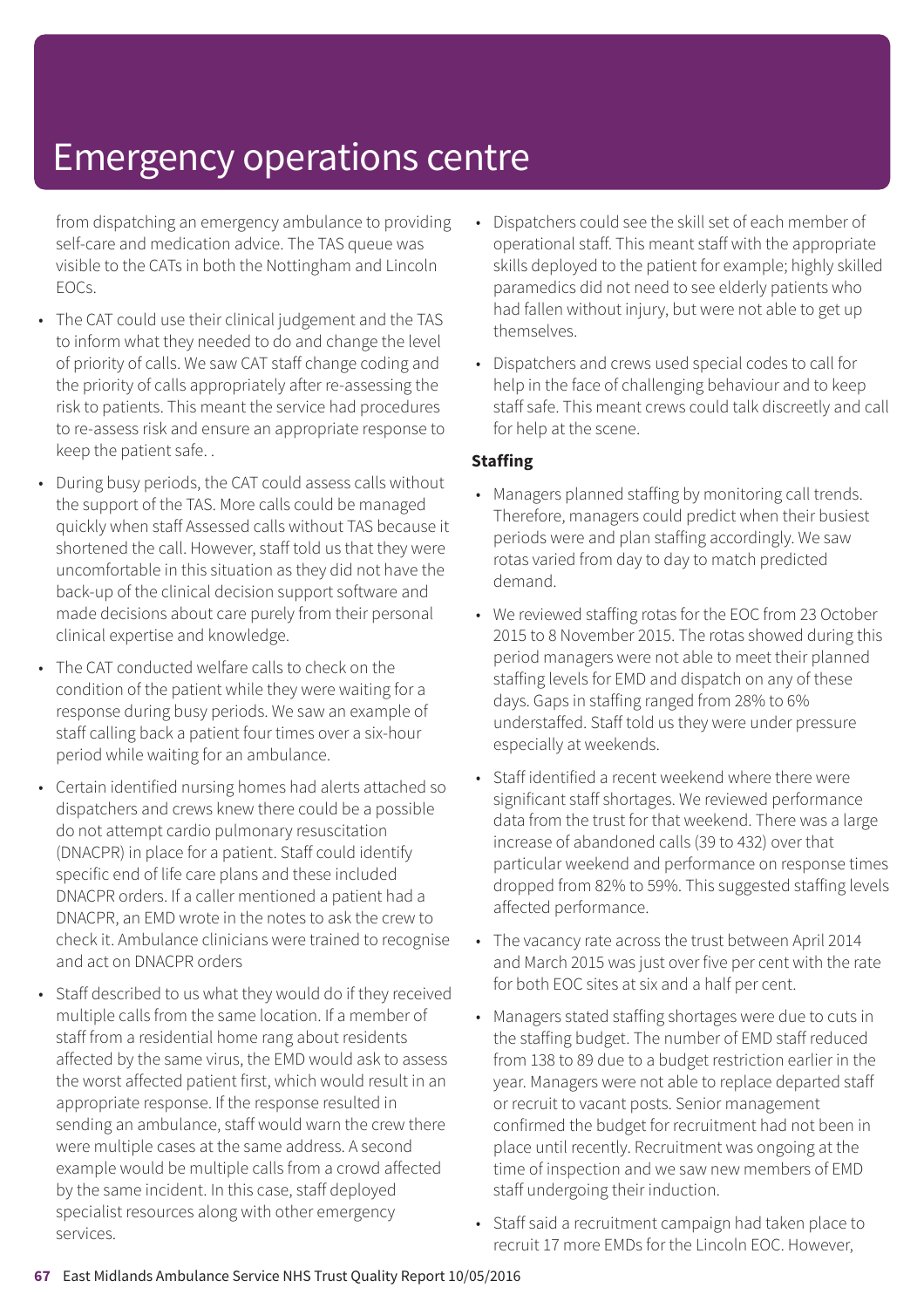there was an advertisement mistake in the recruitment process resulting in all the newly appointed EMDs working from the Nottingham EOC. This did not affect service delivery because of shared call answering between EOCs.

- Three new team leader (whole time equivalent) seconded posts created for Lincoln EOC did not cover the 24-hour period so at times there was not a team leader on duty to support EMD staff. When there was no team leader to consult, staff would refer to the duty manager or other experienced staff in the call centre.
- The trust did not use agency staff because of the specialist roles and training required to work in EOC. The trust had a small rota of bank staff, which consisted of staff who used to work for the trust to cover gaps in rotas.
- Sickness rates for EOC were low with Nottingham EOC having a slightly higher rate than Lincoln EOC (Lincoln 5.22% and Nottingham 6.1%) with the exception of February 2015 and June 2015 (Lincoln 6.25% and Nottingham 3.81%), when the rate for Lincolnshire was notably higher. There did not appear to be any reason for the difference in sickness rates.
- Managers supported staff upon returning to work after long absences. Staff said they received settling sessions and a communication plan in order to receive updates at home. Managers kept in contact with staff on long-term sickness on a regular basis.
- Staff worked to an annualised rota system meaning that they had fixed shifts and days off throughout the year. Annual leave was fixed for staff across the year so staff were unable to take leave when required. Some staff were unhappy about the rota system and had to rely on swapping shifts with colleagues in order to get days off at short notice. Managers had introduced an extra member of staff into the dispatch team to cover staff meal breaks. However, dispatch staff told us sometimes staffing levels meant this extra member of staff was not available and therefore duty managers or EMDs had to cover for dispatch meal breaks. This affected staff as there was no one to replace them.
- The trust did not train staff specifically in providing a safe service to children. Staff relied on their experience and using the electronic systems and prompts provided. The systems used kept patients of all ages safe.

• A new management structure, developed to support staff, led to a high proportion of seconded and interim managers across both EOC sites. Five teams covered a twenty-four hour period, each with a designated duty manager and or team leader.

### **Anticipated resource and capacity risks**

- There were procedures to understand and manage foreseeable risk. The EOC used a capacity management plan (CMP) to assess and respond to changes in demand. The CMP was an operating procedure that changed how staff worked, for example, shortening EMD scripts to deal with high demand for the service.
- Every month EOC conducted an exercise where they would operate without electronic systems to understand how the service would work if electronic systems failed.
- There were processes for dispatchers when allocating resources in bad weather. Air ambulance crews, for example, would be deployed in cars rather than helicopters if the weather was too poor to fly. This meant that patients were still able to receive the same level of care and expertise at serious incidents.
- During our inspection, we saw there were delays to hospitals receiving patients. On several occasions ambulances were waiting over two hours to hand patients over to the care of hospital staff, this created capacity risks. The EOC had procedures for when this occurred and the Regional Operations Manager (ROM) was responsible for coordinating a response to this issue.
- Staff in EOC discussed resource and capacity risks on a daily basis. There were two conference calls daily as well as an additional morning EOC handover. The handover discussed capacity and skill mix of crews, staffing levels and potential service risks. The EOC manager attended divisional meetings to feed back any issues and discuss long-term resource and capacity planning.
- The regional operations manager produced escalation reports to identify and raise capacity and resource issues across the trust. They sent this to senior managers and directors. We saw an example of an escalation report for the 10 November 2015 and the report contained key issues such as hospital handover times.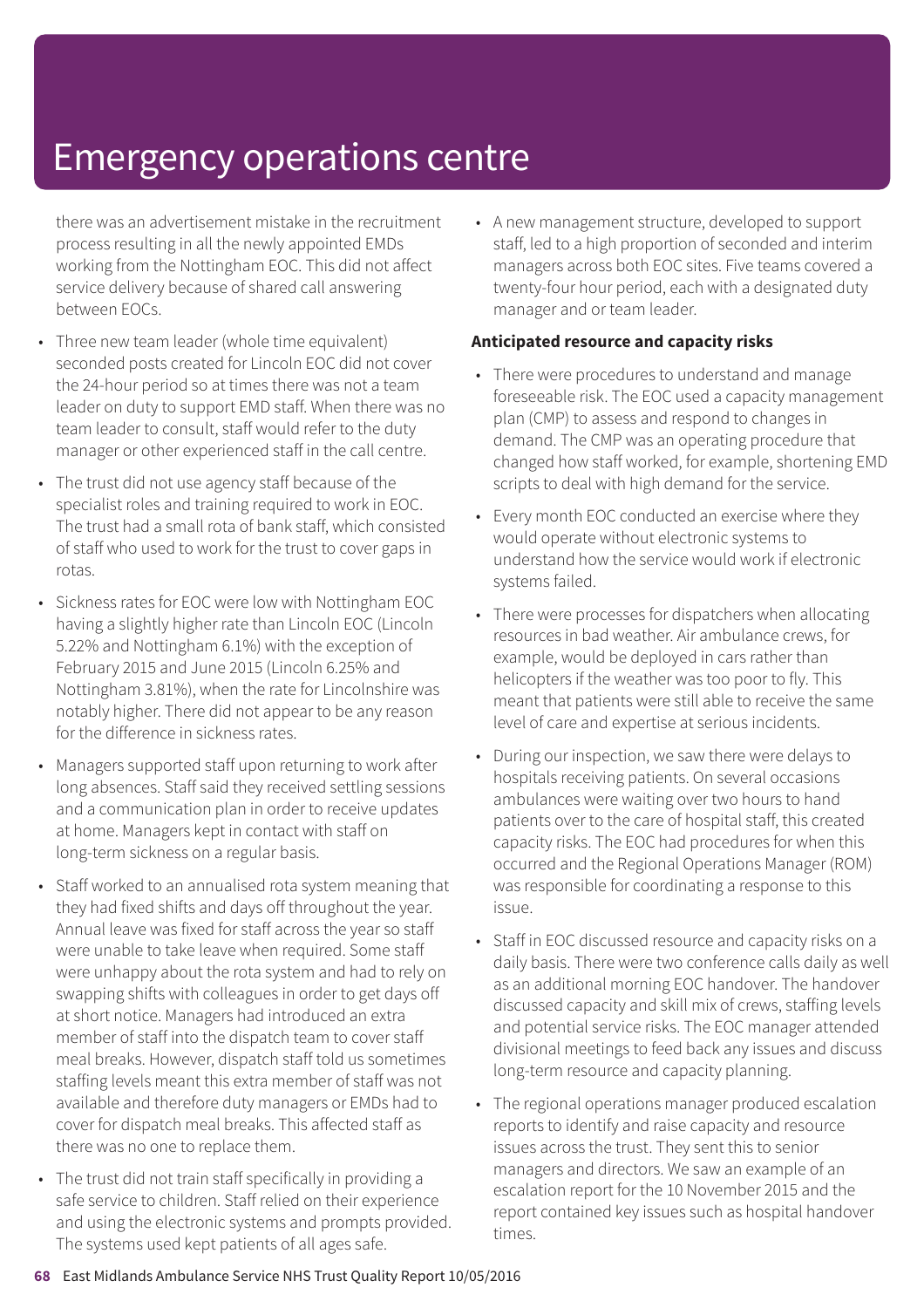- Dispatch staff we spoke with expressed their concern about paramedic team leaders being taken off duty so they could check the cleanliness of ambulance stations. The reasons staff gave was our inspection. We saw examples on handover sheets of team leaders taken off duty. In one city, there were four out of six team leaders off duty. This meant this hindered what response a dispatcher could send to certain incidents. Staff felt this contributed to capacity issues. A senior manager confirmed to the inspection team this had happened. The trust responded stating Team Leaders responded to emergencies for 75% of their time. The remaining 25% of time was spent on management duties, including ensuring the necessary quality standards were met, sometimes on ambulance stations.
- There were restrictions on when helicopters could fly but there was a specialist helicopter able to fly later and/or earlier than other air ambulances. This was available for night-time search and rescue operations.

### **Response to Major Incidents**

- Staff had participated in mock examples of major incidents using a major incident vehicle. The major incident vehicle was a mobile operations centre manned by managers, EMD, and dispatch staff. It was able to manage and dispatch resources from different sites. This prepared staff for what to expect if such an event was to happen.
- Staff received briefing sessions from partner organisations as part of their learning regarding responding to major incidents. The counter terrorism unit from the police for example, visited the service to brief staff and talk to them about their role.
- There was an incident command desk (ICD) at the Nottingham EOC manned by a single member of staff. The role of the incident command desk was to take over and coordinate responses to major incidents so dispatch staff could concentrate on responding to other emergencies across the region. Managers communicated effectively with staff when the ICD took over responses to incidents. The ICD desk was next to the helicopter emergency medical service desk (HEMS) which helped in coordinating an air ambulance response.
- The EOC could dispatch specialist resources in the event of a major incident. The Hazardous Area Response Team

(HART) are a specialised team of medical personnel who attend and support serious incidents including firearms incidents, collapsed buildings, exposure to harmful materials, water rescue and flooding. The incident command desk was responsible for dispatching the HART team. Staff identified when to deploy the HART to emergencies by using the dispatch procedures.

- Managers trained in the Joint Emergency Services Interoperability Programme (JESIP). JESIP supported the ambulance service working together with the Police and Fire and Rescue and Services when responding to major multi-agency incidents. Between March 2014 and March 2015 22 EOC managers had undertaken initial JESIP training. The trust had developed internal bespoke training for dispatchers based on JESIP training principles.
- The terrorism threat level at the time of inspection meant managers issued all staff with The EOC extreme threat guidance, which summarised what actions staff should take in the event of a terrorist threat or incident. One member of staff told us their line manager had talked through the guidance face to face with them to check they understood it. An additional member of staff said they had received training on firearms situations. We saw a copy of the guidance at each workstation. One regional operations manager (ROM) trained to respond to incidents such as; marauding terrorism and firearms, and three of the ROMs had previously been HART team leaders. This meant there was experience in EOC to deal with major incidents.
- The trust had an emergency preparedness and business continuity procedure which prepared staff to deal with a range of major incidents. The ambulance service worked closely with the six local resilience forums across the region, each of which included Local Authorities, Police and Fire services. This helped to ensure the service could continue in the event of an incident affecting normal operations.
- The trust had clinical guidelines for major incidents based on national ambulance resilience unit (NARU) command and control guidance. The trust used major incident cards, which gave detailed instructions on procedures and staff roles. In the event of a major incident, the duty manager would distribute the major incident cards.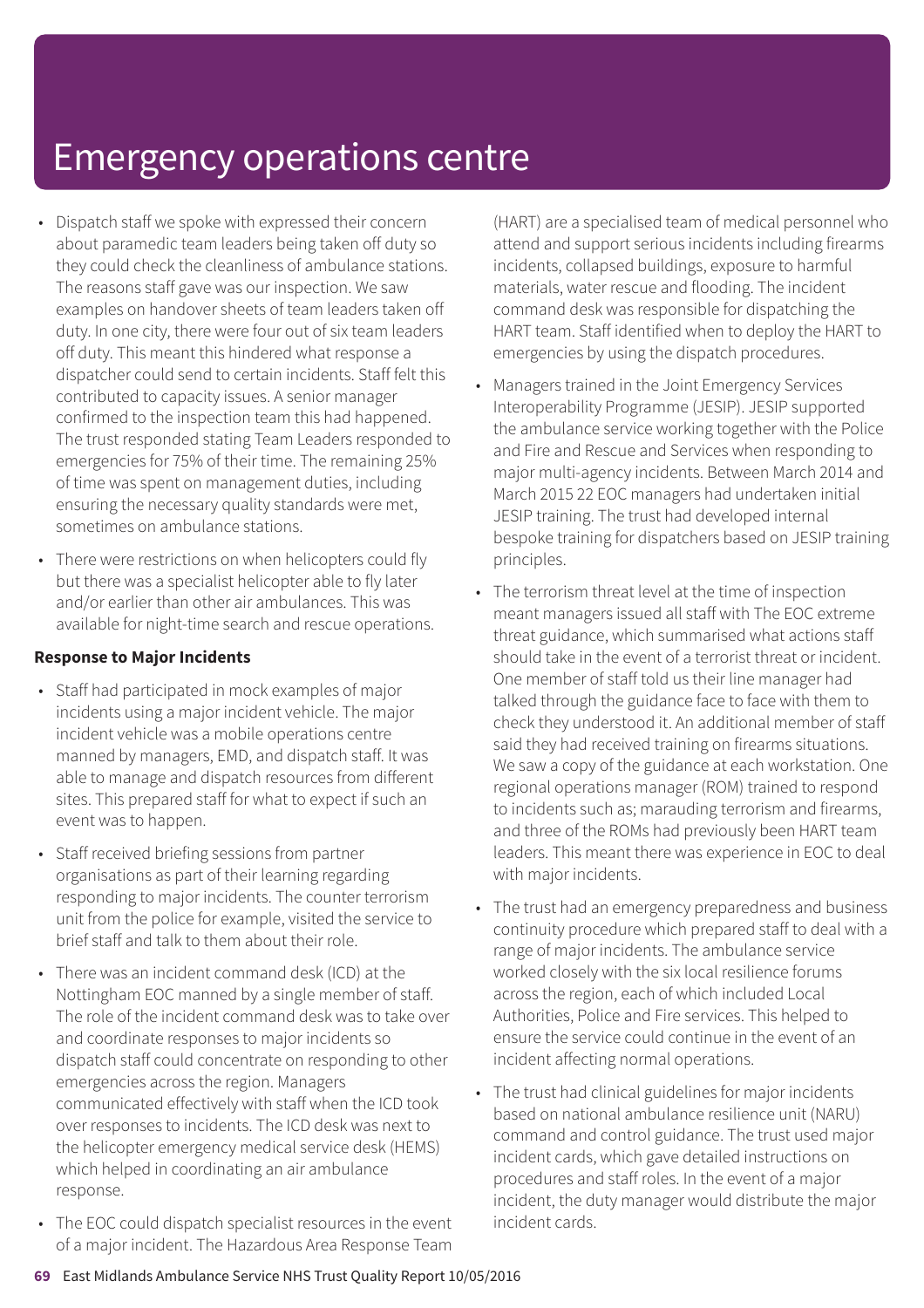**Good –––**

- We saw a call taking, aide memoire for staff to use in the event of receiving a call from a terrorist or a member of staff under extreme threat. This included instructions to inform the duty manager immediately who then implemented major accident procedures.
- The AMPDS included a protocol for infectious diseases such as Ebola. There was also a paper version of this protocol, last used during the H1N1 'swine flu' outbreak.

## **Is emergency operations centre effective?**

Overall, we rated the effectiveness of the EOC service as good.

- Staff used evidence-based systems to provide care, advice and treatment to patients.
- The International Academies of Emergency Dispatch (IAED) accredited EOC as a centre of excellence.
- The clinical assessment team could assess pain and discuss care and treatment with patients.
- Clinicians worked to national guidance and standards such as National Institute for Health and Care Excellence (NICE) when providing advice over the phone.
- The trust took part in national audits and we saw actions and learning from these. Managers shared actions and learning with staff.
- There were additional training opportunities for staff and opportunities for professional development.
- There were support mechanisms for staff had taken distressing calls.
- The two EOC's worked effectively with other emergency services.

However, we also found:

• While data from the trust showed 95% of staff had received an appraisal between April 2014 and March 2015, when we looked at staff records we saw only a half of staff had received appraisals.

## **Evidence-based care and treatment**

• EOC staff used the Advanced Medical Priority Dispatch System (AMPDS) to assess and prioritise emergency

calls. The IAED, a standard setting research based non-profit organisation, oversaw the creation, development and updates of the emergency protocols. The trust used the latest version of the system.

- The EOC service had accreditation by the IAED as a centre of excellence. In order to be accredited EOC had to meet and demonstrate several minimum standards and criteria every three years.
- The trust Medical Director was a member of the Joint Royal Colleges Ambulance Liaison Committee. The clinical assessment team (CAT) worked to NICE and JRCALC guidelines and the CAT had a desktop computer containing all NICE guidelines.
- Clinical advice and support for the emergency medical dispatchers (EMD) was available from the CAT. Emergency medical dispatchers could approach the CAT for advice and support in person and by phone. The CAT could listen in to calls and provide information to EMDs via real-time electronic notes. .

### **Assessment and planning of care**

- The clinical assessment team (CAT) were a team of registered nurses and paramedics split between both EOC sites. They conducted a detailed assessment of a patient's needs. The work of the CAT had led to a reduction in the number of people taken to hospital. Data from the trust showed that in October 2015 55% of calls resulted in patients taken to hospital. This was an improvement of two per cent compared to March 2015 (57%). This meant more patients treated safely in their own home, over the phone or in the care of a community based services, and reduced unnecessary admissions to busy emergency hospitals.
- A general practitioner based in the CAT during peak times, allowed CAT paramedics and nurses to refer patients to the GP for a more detailed medical assessment or further medical opinion.
- The AMPDS system provided strict prompts and scripts so EMDs could assess the care and treatment needs of a patient, which ultimately influenced the response sent by a dispatcher. The CAT used pain scores with patients to assess their level of discomfort and pain. We observed staff asked patients how bad their pain was between one-to-ten; 10 being the most pain.
- There were arrangements to receive NHS 111 referrals. NHS 111 is a telephone service that the public can use if they are unwell and need advice on what to do or where to go to get treatment. NHS 111 can refer patients to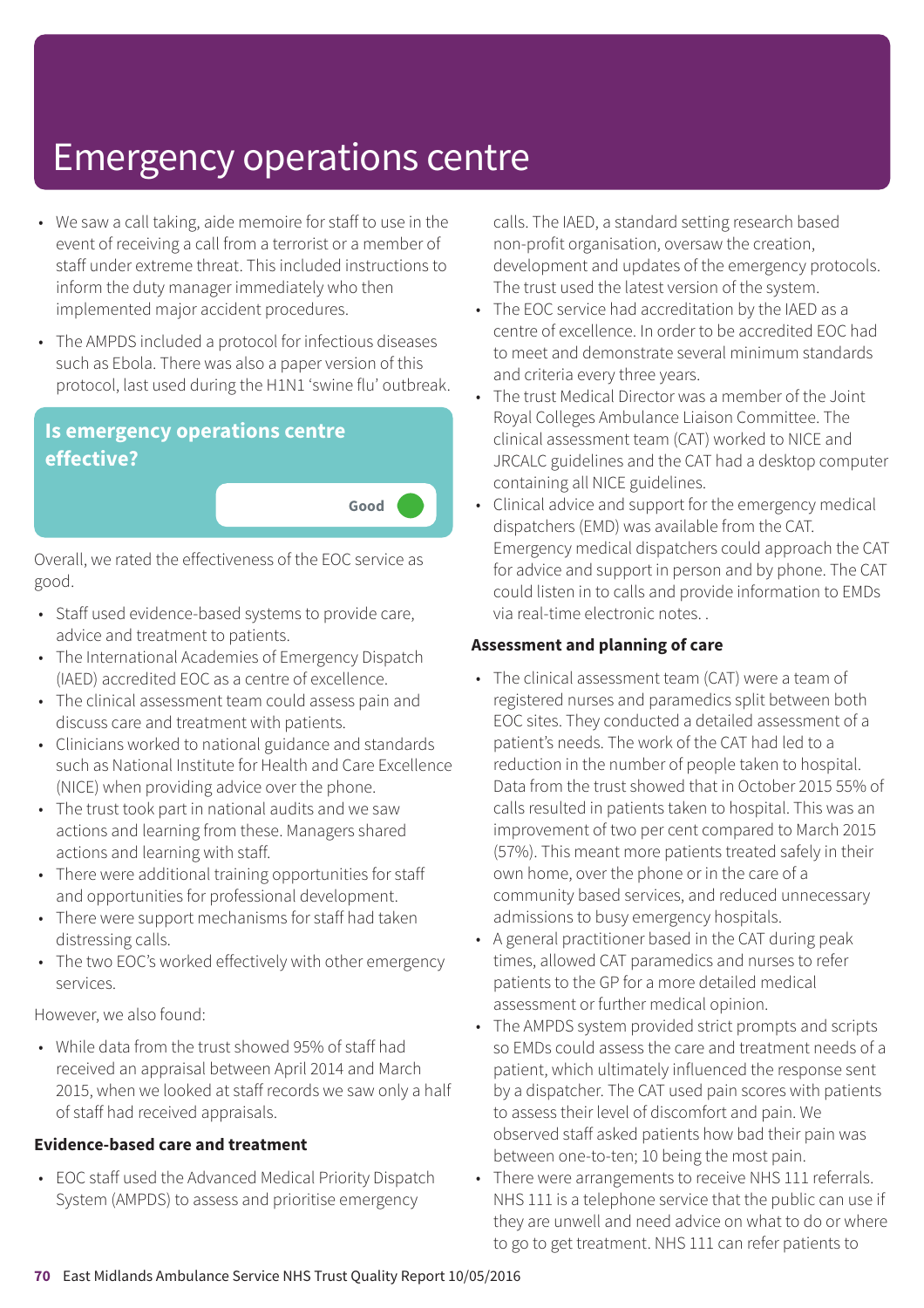emergency ambulance services. We saw the CAT clinically inter 111 calls and at times, they changed the patient pathway to prevent an inappropriate response. The trust reported all inappropriate calls received from 111 to the provider of the service.

- Training in mental health and the Mental Capacity Act was not mandatory. Staff were not required to attend training to understand the needs of those with mental health conditions. Staff told us about a mental health workshop scheduled for 30 November 2015 however, it was not mandatory. This meant it was likely not all staff had suitable training or knowledge about mental health.
- Section 136 of the Mental Health Act 1983 allows a police officer to remove a person they think is mentally disordered and "in immediate need of care or control" from a public place to a place of safety. The trust had protocols for section 136 and transporting patients to and from places of safety. The National Ambulance Mental Health Group approved the Trust's protocol. We observed staff using the protocol when receiving calls from police to transport patients.
- Dispatchers could send a mental health triage car, which operated between 4pm and midnight seven days a week. The mental health triage car operated in Lincolnshire only meaning they could assess people in Lincolnshire with mental health needs. Those people could receive appropriate care, sometimes avoiding a section 136.
- Community First Responders (CFR) provided life-saving support to patients in their workplace or community until the arrival of an emergency ambulance. Dispatchers in Lincoln EOC were responsible for deploying CFRs. Dispatchers did not deploy CFRs as a replacement for an emergency ambulance.
- Dispatchers used dispatch protocols, which provided the guidance and framework for when and what to dispatch to different coded emergency calls. We saw dispatchers were using this protocol and referred to it if they needed further guidance.
- Dispatchers had challenges sending appropriate responses because crews were waiting for long periods at hospitals. A senior manager said it was hard to free resources and the majority of staff said they needed more resources out in the field. We saw on one occasion dispatchers allocated a patient to a vehicle over 50

minutes away. Where necessary, dispatchers would divert nearer crews who were on lower priority calls. However, this affected the response times of less seriously ill patients waiting for help.

### **Response times**

- We saw staff at EOC struggled to send vehicles, which would meet response time targets. We saw dispatchers were not able to send crews because they had the wrong technical skill. The trust said this was because of a shortage of trained paramedics. There was an ongoing recruitment drive for paramedics.
- The proportion of calls abandoned before being answered was better than the England average and consistently lower than one percent of all calls. Data between April 2014 and July 2015 showed the trust were the best performing ambulance trust.
- Between April 2014 and July 2015, the proportion of patients who contacted the service again (following discharge of care by telephone) within 24 hours was similar to the England average of eight percent. By October 2015, this had fallen to three percent, compared to the England average of six percent. The trust was the third best performing trust regarding re-contact by telephone.
- There were targets for lower priority calls not requiring an ambulance response to be telephone assessed by clinicians within a certain amount of time. The target for green three calls (requiring telephone assessment within 20 minutes of a call) was 85% and the trust averaged 90% between April 2015 and October 2015. Green four calls required 85% of calls assessed by telephone within 60 minutes and the trust consistently performed better (average of 98%) than this target across the same period. This meant that the majority of patients requiring telephone assessment were receiving calls from clinicians in a timely manner.
- The trust monitored call answering times as a way of measuring the performance of staff in EOC. The average time taken to answer a call by EOC was two seconds between April 2014 and July 2015. This was worse than the England average of around 1.4 seconds. The trust was one of the worst performing ambulance trusts compared to other ambulance trusts in England.

### **Patient outcomes**

• The trust collected and monitored information about outcomes for patients. The trust produced monthly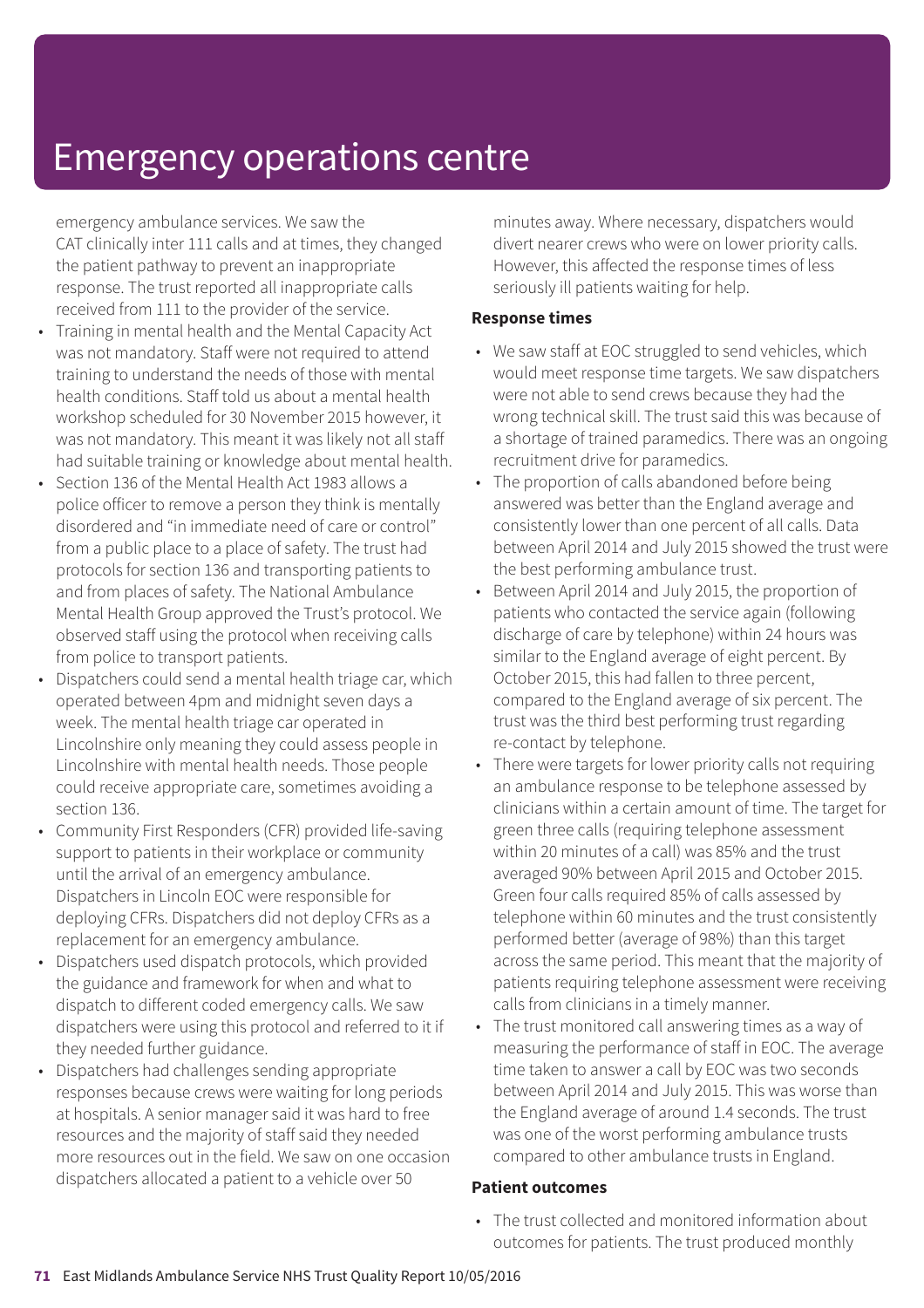board and performance reports, which monitored outcomes. Outcomes monitored included; patients treated at the scene, treated over the phone, or taken to hospital. Managers shared information with staff about outcomes on a monthly basis by email.

- Hear and treat is a term for callers who dialled 999 and received telephone triage and advice from trained clinicians. The Care Quality Commission conducted a survey of people who had used hear and treat. The trust were in the worst 20% of all ambulance trusts in nine out of 21 experience questions in the 2013/14 hear and treat survey.
- The percentage of emergency calls resolved by telephone advice and support (hear and treat) had increased. Between March 2015 and October 2015, the percentage of patients treated over the phone had increased from 13.6% to 16%. This meant there were more calls closed by hear and treat outcomes therefore avoiding an emergency response and possible transfer to hospital.
- The trust participated in national clinical audits. Managers distributed recommendations from clinical audits to frontline staff to improve clinical practice. Managers used staff bulletins, the clinical up-date publication and face-to-face contact with staff as well as divisional and strategic learning review groups. An example of change because of audits was the development of a tool (Paramedic Pathfinder). This assisted ambulance clinicians to treat patients safely in the community without transporting them to Emergency Departments.
	- The trust conducted audits on ST-elevation myocardial infarction (STEMI), a heart attack because of a complete blockage in a coronary artery. The proportion of patients who received an appropriate bundle of care was on average 77% between June 2014 and August 2015.This was better than the national average of 65% and the organisational target of 70%. Data from the trust showed that survival to discharge rates were better than the England average and the trust was one of the best performing ambulance trusts. The trust scored an average of 93% between June 2015 and June 2015 and the England average was 83%. This meant the majority of patients were getting access to the care and treatment they needed.
- The trust monitored patients involved in the return of spontaneous circulation (ROSC). This was the resumption of sustained breathing and circulation

associated with resuscitation after a cardiac arrest. The trust was worse than the England average but steadily improving. In April 2015, the trust scored 24.4% compared to the England average of 28% and in September 2015, the trust scored 26% compared to the national average of 27.3%. Therefore, there was visible improvement and the trust had closed the gap to the England average.

- During 2014 to 2015, the trust worked jointly with the regional stroke network to align stroke admission processes across the region. This meant there was a more streamlined process ensuring patients could access services in a similar way. The trust consistently performed in the top four ambulance services when accessing Hyperacute Stroke Units. Data showed that the trust scored an average of 98% between August 2014 and August 2015, which was better than the 90% target.
- There were processes to support appropriate deployment of the Hazardous Area Response Team (HART). A dispatch protocol provided guidance and escalation procedures to determine whether deployment of the HART was necessary. The incident command desk (ICD) operator was immediately responsible for the deployment of the HART. One ICD operator said they deployed HART appropriately and managers never asked to send them to an incident inappropriately. If HART were deployed this was reviewed by the regional operations manager and other senior managers on an incident-by-incident basis. At the time of our inspection the trust were reviewing their deployment criteria.

### **Competent staff**

- The trust reported the completed appraisal rate for all EOC staff between April 2014 and March 2015 was 95%. This was an improvement on the previous year of 63%. All staff we spoke with said they had received an appraisal in the previous twelve months. One member of staff said they felt "encouraged to develop through the personal development review process".
- While data from the trust showed the majority of staff had received appraisal we found just over half of staff files we looked at contained appraisal records. Out of eight staff records we inspected in Lincoln, we could only see evidence of appraisal in the last twelve months for two of them. We viewed five staff files in Nottingham and all five members of staff had received an appraisal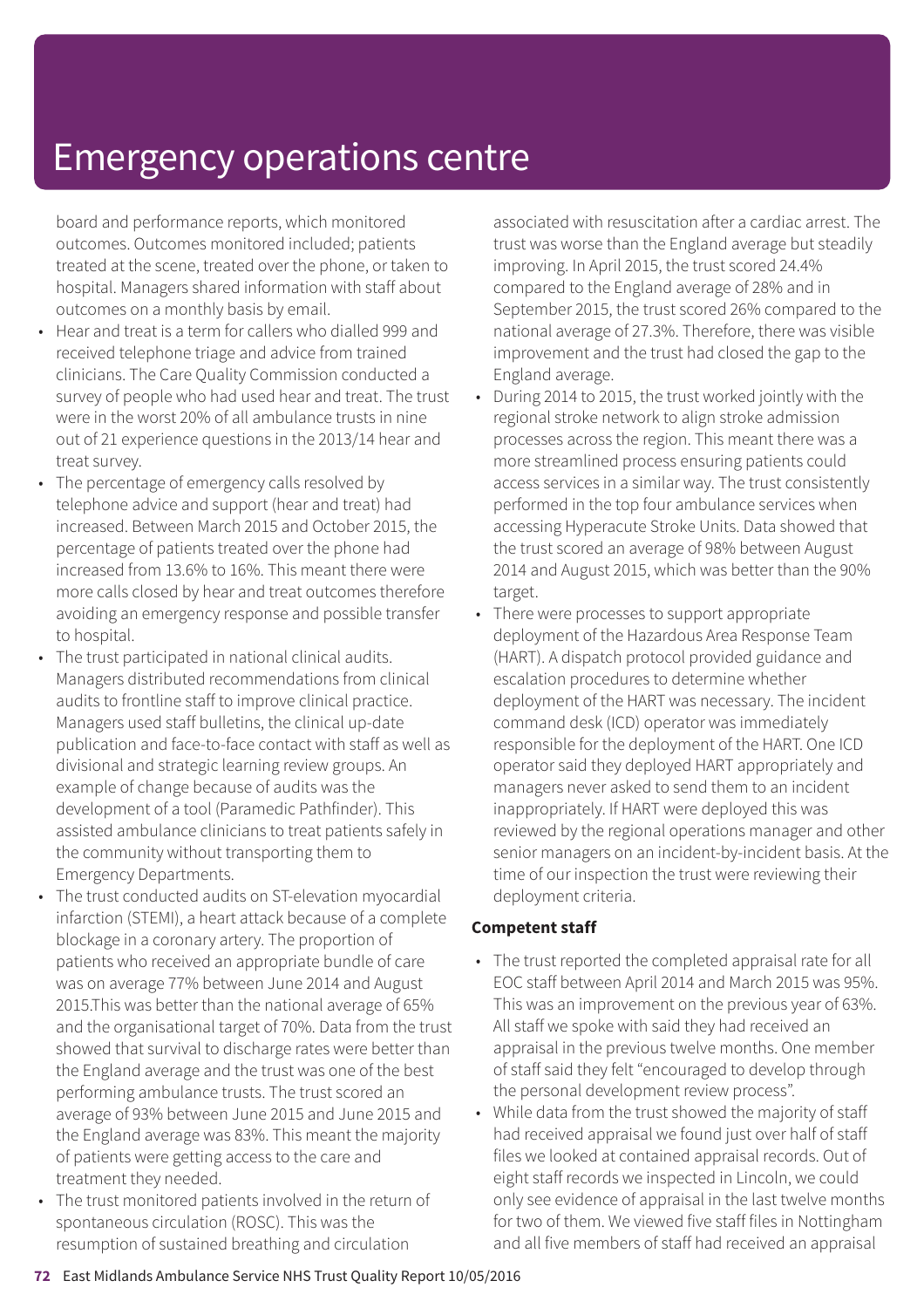in the last twelve months. In order to measure staff performance and identify learning and development needs appraisals are used. Therefore, just over half of the staff files we viewed had not had the opportunity to discuss their development needs and performance.

- All staff we asked said they had regular one to one meetings with their manager. Three members of staff said they had a one to one supervision every ten weeks, which coincided with week ten of the rota. They said managers discussed learning and performance objectives in one to ones. Managers gave staff feedback and learning from call audits in these sessions. We saw a copy of a one to one record. The record included staff welfare, general service updates, forthcoming training and individual performance.
- Most of the staff we spoke with said managers conducted one to ones during night shifts because they were generally quieter. However, at times there was not the capacity to meet because of staff shortfalls.
- The service had processes to challenge and deal with poor staff performance. If a member of staff had not performed well against their call audits, they received an action plan and there would be an increase in the number of monthly audits taken. Managers would sign off the action plan and reduce the number of audits taken when satisfied the member of staff was performing at the desired level. Alternatively, the service could dismiss staff because of poor performance.
- The dispatch duty managers produced monthly reports from the computer aided dispatch system (CAD). The reports enabled managers to identify gaps in performance and missed targets. Managers addressed staff performance through one to ones and support and mentoring by managers.
- Each team in EOC were audited each month to check competency and compliance against protocols. This was part of the license agreement to use the AMPDS system . The clinical assessment team had an average of six calls audited per month, emergency medical dispatchers (EMDs) five a month. Emergency medical dispatch staff had an average of three or four audits per month.
- The EOC had a dedicated training manager and team, which oversaw recruitment and training for EMDs and dispatch. There were five team members, two based in Lincoln and three at Nottingham. This meant there were specific training courses and induction programmes for EMDs and dispatchers.
- Induction programmes for EOC staff included five weeks of classroom training and time spent with a mentor or buddy. There was a structured induction programme, which covered AMPDS training, safeguarding, conflict resolution and customer service. Two EMDs said they felt prepared for their role and well supported throughout their induction period.
- All new staff received clinical training to help understand the AMPDS questioning and all staff had received Cardio Pulmonary Resuscitation (CPR) training which was refreshed every year.
- There was a proactive approach by the trust to additional training. In addition to mandatory training, the trust had allocated 24 hours of training to each person to engage in other training activity. This had been introduced by the operations director as well as funding to work with staff on behaviour and personality profiles. Personality profiles identified how people learn and communicate their strengths and areas for development. This helped staff to understand how best to communicate with each other and their own development needs.
- The majority of staff across both sites were appreciative of the training offered. Staff said training opportunities were good and they had protected time for development. Staff we spoke with said they had the opportunities to shadow and take part in additional training.
- Managers used bank staff to cover any shortfall in rotas were former EOC staff. For Bank staff to be considered for shifts they had to undertake at least one shift per month. Bank staff were involved in any updates and training including updates in software to the AMPDS system. The trust did not deliver mental health, dementia or learning disabilities training as part of the essential education programme. This meant EOC staff knowledge about these areas was inconsistent and at different levels.
- There were clear career pathways in the EOC, which meant staff could progress, develop, and have the opportunities to do different jobs. Staff could move from the EMD role to dispatch and dispatch staff had moved to incident command, HEMS, or manager positions. Because of a staff restructure, some managers had moved into senior management roles. We spoke with staff that had progressed and undertaken different roles. They all said EOC was a positive environment for progression.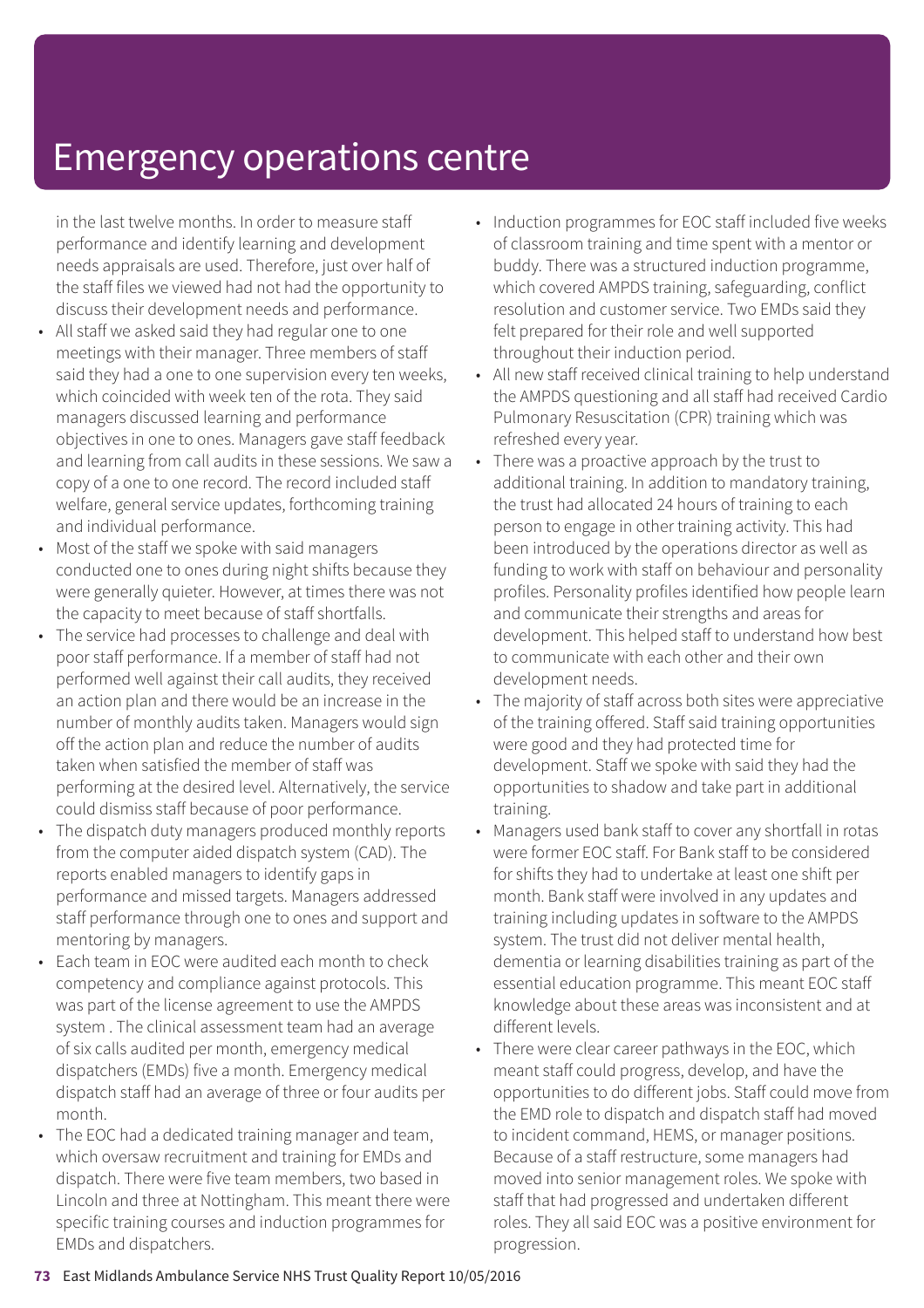- There was support for staff following a distressing call or a safeguarding issue. All staff told us they could access traumatic incident management (TRIM) debriefing. Peer support and chaplaincy was also available for staff as additional or alternative support routes. Staff could refer themselves for counselling. Staff told us managers allowed them to have "time out" after a distressing call.
- Four members of staff said there was nowhere to go after a distressing call at Nottingham EOC. If the member of staff was upset after a call they had to go either outside or to the bathroom. There was a sofa situated in the kitchen, which was too noisy and not private. There were meeting rooms situated next to the control room However, staff said managers often used the meeting rooms meaning they were not available. One member of staff said, "we just need a room, with a sofa and some tissue" so staff could receive support or take time out in comfort and privacy.
- There was sufficient knowledge in EOC at all times to assess and/or treat children. All clinicians we spoke with had experience of working with children and the AMPDS and CAD systems met the needs of patients of all ages. Some clinicians had previously been midwives and therefore staff would utilise their experience if calls came through regarding pregnant women or young children. However, there was no specific training for staff on supporting and working with child callers. This meant that while staff could follow prompts there was a risk of staff being unable to communicate with children appropriately to get the right information.

### **Coordination with other providers**

- The electronic systems used by the different teams in EOC enabled all staff to be involved and work together in the assessment, planning and delivering care and treatment of patients. Emergency medical dispatchers (EMD) made initial assessments of patients using specific prompts on the Advanced Medical Priority Dispatch system (AMPDS). The clinical assessment team (CAT) and dispatchers used the information from AMPDS to assess, plan and ensure the appropriate delivery of care .This meant by using one system patient care and treatment was coordinated involving all staff.
- The duty manager at the Lincoln EOC contacted other health care providers in Lincolnshire if they became

aware of any issues which could affect patient care or delivery of the service. A dedicated team at Nottingham liaised with other health care providers on a regular basis.

- The trust had procedures for inter-hospital or inter-facility transfers and responding to urgent GP calls. A dedicated EMD officer provided a 24-hour service for any urgent GP transfers to hospitals. Hospitals and EOC had direct telephone lines to each other. We saw dispatch staff allocating the appropriate response to inter-facility and urgent calls. If requests from health care professionals ran over the designated response time, the EMD would call to advise them and extend the pick-up time.
- There were direct lines between the EOC, the fire service and the police meaning there was fast and responsive contact between the services. It was the EMDs responsibility to call and receive calls from fire and the police. We saw examples of effective communication between the services However, there were occasions where there was a lack of understanding and differing expectations about what the ambulance service could provide. An example of this was when the police believed a higher priority (quicker) response was required to the one identified by the ambulance service.
- There was effective communication and cross boundary working with neighbouring ambulance services. Other ambulance services supported incidents and emergencies in the East Midlands and the trust supported other ambulance services with resources. We saw there was regular communication about and sharing of air ambulance resources.
- Patients with do not attempt cardio pulmonary resuscitation (DNACPR) orders were not routinely identified on the 999 Computer Aided Dispatch (CAD) system. If a caller telephoned about a patient in cardiac arrest, and felt CPR was in the patient's best interests, the call taker would support the caller until a clinician arrived on scene. Staff informed ambulance crews or clinicians attending the scene there might be a DNACPR in place.

### **Multidisciplinary working**

• There were twice daily handover meetings between the two EOC's. A senior manager conducted the meetings by teleconference. Handovers included what had occurred on the previous shift, performance, what the current issues were and what issues could occur during the next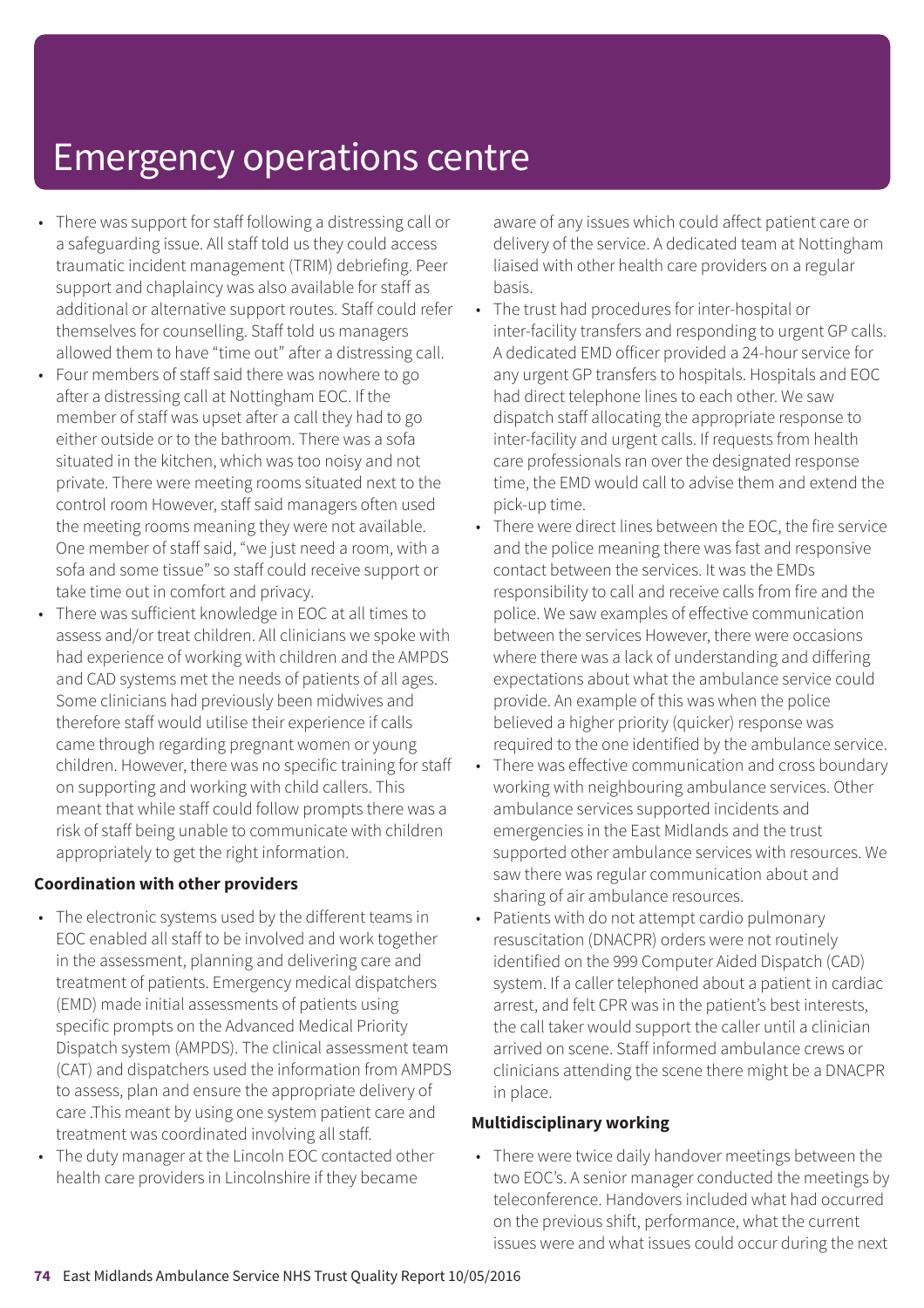shift. We observed a handover; communication was clear and possible risks to services identified. We saw actions implemented to mitigate potential issues affecting performance.

- We observed shift handovers in the EMD, CAT and dispatch team. The handovers were smooth with effective communication involving any issues with crews or incidents, vehicles not tracking, which crews were due breaks and ongoing incidents/emergencies. There were handover sheets so the incoming dispatcher had a hard copy of the information to hand.
- We observed supportive relationships between dispatchers and crews. Conversations were respectful but friendly and good-humoured and dispatchers spoke highly of crews. Overall staff in different teams worked well with each other including crews on the road.
- The CAT worked with a variety of other agencies. They linked in with the crisis team for people who had mental health conditions and signposted to other agencies.
- Lincoln EOC was located in a compact space where staff had easy access to each other. This meant if an EMD required support with a challenging call there was always a clinician or more experienced member of staff nearby to assist.
- We spoke with staff about how they worked with other agencies such as the Fire and Rescue Service, Police and voluntary services. They explained how under the Joint Emergency Services Interoperability Programme (JESIP) they used a joint decision model for working with fire and police.

### **Access to information**

- Staff referred people who called regularly (frequent callers) to the high volume service user lead. Staff could refer callers if a person called 10 times or more per day. Staff told us the p**r**ocess to put alerts on the CAD system was slow because there were so many stages to go through. At the end of the process, the service placed the outcome or plan for the caller on the CAD system for example, "refer to the CAT". There was only one person doing this work meaning that plans for callers were not appearing on the system in a timely manner.
- A specific icon on the AMPDS system clearly identified frequent callers. Clicking the icon led the EMD to specific instructions for the caller usually in the form of a care plan. A dispatch officer made sure ambulance crews attending to the patient received the information. An electronic alert identified frequent callers on the system

even if they did not have care plans. There were review dates for all alerts on a monthly basis. Referrers received an email alert asking whether they felt the alert should stay on the system.

- The EOC quality officer monitored the number of calls EOC received from the same phone numbers. Many frequent callers were hard to identify due to calls made by anonymous and unregistered numbers. Part of the quality officer role was to compile evidence for the police and telephone services to cut off nuisance frequent callers. This helped staff to support genuine patients and prevented them being tied up on nuisance calls.
- The AMPDS system was able to alert staff to avoid potential duplicate calls and responses. If EOC received calls from the same caller three times, staff passed the caller to the CAT to triage.
- Call handlers could raise concerns with the trust mental health team from known frequent callers. Emergency medical dispatchers could also take clinical advice from the CAT if there were no alerts or outcomes on the system.
- We saw each workstation had an AMPDS flip file for use as a back up in case of information technology faults or for planned system shut downs for upgrade or maintenance work. A member of staff demonstrated to us how they would use the flip file.
- Staff used joined up electronic systems in EOC. All staff could see calls and incidents come in to the EOC in real time. Staff could see any electronic notes instantly seen by other teams and members of staff. Staff could listen to each other's calls in order to provide information or responses that were more appropriate. The instant access to information this provided enabled staff to make decisions and send appropriate responses quickly.
- The trust had introduced "change Wednesdays" across the trust to avoid daily contact with staff about minor change to policies and systems. Staff were confident any changes to policies or procedures would take place on the same day every week. The service told staff in advance of any changes and the notice period depended on the scale of the change. The majority of staff liked change Wednesdays and said it provided some consistency.
- The safeguarding team worked with multiple local authorities on safeguarding issues. However, the biggest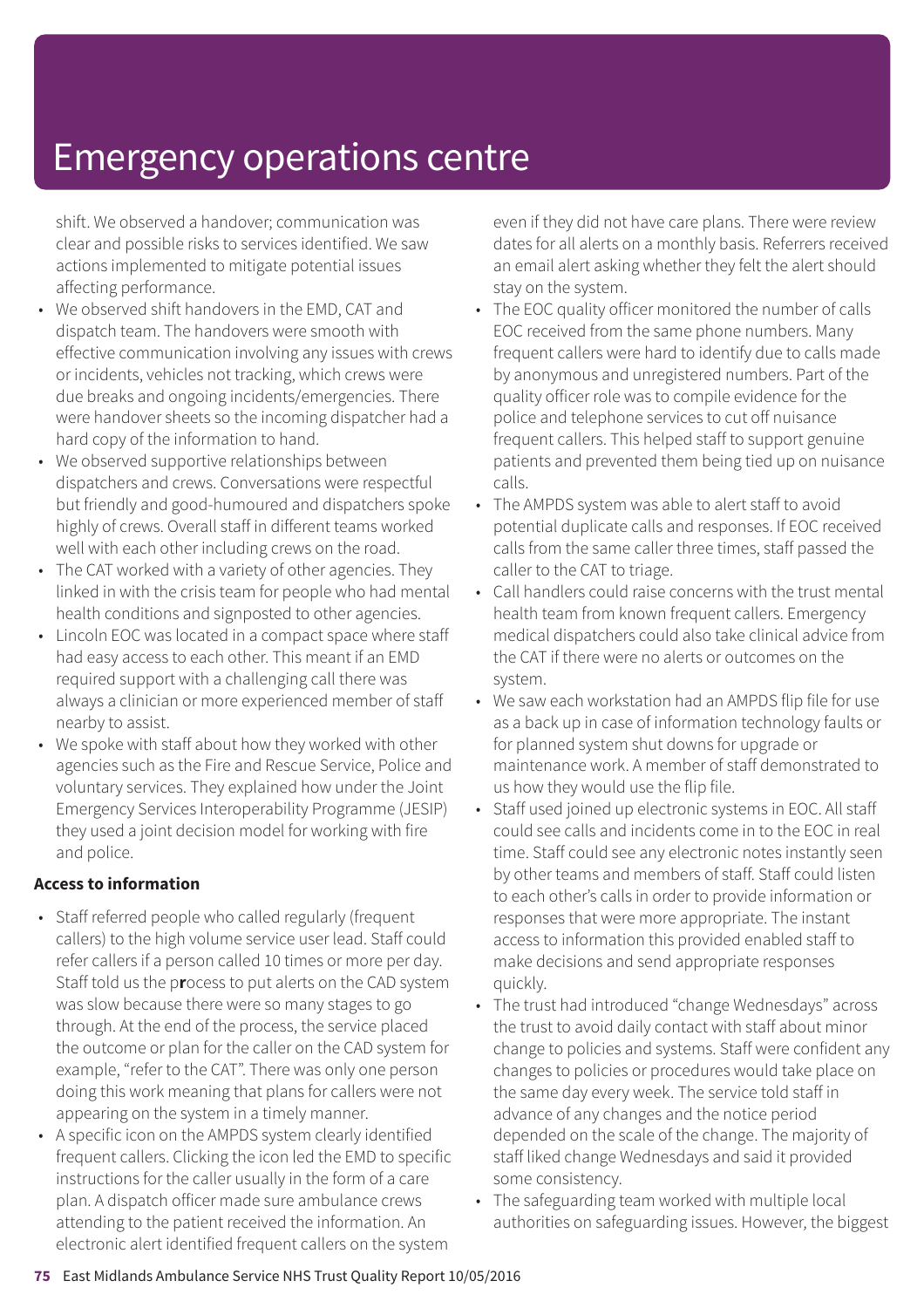concern for the safeguarding team was systems, which did not link up properly with social care providers. This meant exchanging information was sometimes a challenge.

• The trust had taken actions to address NHS England's 2015 Patient Safety Alert: Harm from delayed updates to ambulance dispatch and satellite navigation systems. The EOC systems team updated the CAD system every six weeks to ensure the system had the most up to date information when providing information to staff. The team also managed queries concerning difficulties with addresses. We saw that third party providers regularly updated satellite navigation systems. Therefore, the trust had mechanisms to ensure staff had access to the latest information to help prevent delays.

### **Consent, Mental Capacity Act and Deprivation of Liberty Safeguards**

- It was difficult for staff to judge whether a patient or caller had capacity simply by speaking to them over the phone. Emergency medical dispatchers dealing with people who were contemplating suicide said that sometimes patients or callers would change their mind. However, staff still needed to send a response because staff in EOC were not necessarily able to make judgements on a patient's capacity to make decisions.
- EOC staff asked crews to assess the capacity of patients if there were concerns.
- Some staff said they had received training on the mental capacity act (MCA). Trainers briefly mention mental capacity during induction as part of the customer service module.



Overall, we rated caring for the EOC service as good. We found:

- Staff were compassionate and caring towards patients and callers. Staff treated patients with dignity and respect including those in mental health crisis.
- We observed some examples of patients in distressing situations supported excellently by staff at the end of the phone. Staff were passionate about patient care and providing the best response possible.
- Staff recognised when patients and callers needed further support to understand their treatment and care and provided it.
- The service had systems and processes for clinicians to advise patients how to manage their own health as well as to provide information about alternative patient pathways.

### **Compassionate care**

- We observed excellent examples of compassion demonstrated by staff to callers. We observed calls where patients were seriously ill or had attempted suicide and staff treated callers with dignity and respect. We observed staff talking to vulnerable patients with empathy and kindness.
- We listened to 45 calls. Without exception, staff were calm, reassuring, empathetic and kind. Staff were patient with callers when they became anxious. This enabled the caller to relax and answer the questions required to obtain information about the patient.
- Staff induction training included how to be caring and compassionate. The training lead told us there was an emphasis in induction training for EOC staff on good customer service and treating callers with dignity and respect.
- Feedback from patients during and before the inspection highlighted at times emergency medical dispatchers (EMD) did sound "cold" and unfriendly because they were reading scripts. During busy periods, staff did not take patients through the full triage process. Staff asked patients a limited number of questions and then told them the service was very busy. We listened to calls and heard several examples of patients told to call their GP or find alternative responses to their condition. EMDs read from a script, which required them to end calls as quickly as possible so there were several occasions when an EMD did not sound compassionate. EMDs did not lack compassion and several we spoke to felt helpless when they felt they could not do anything more.
- The service had a new standard operating procedure was in place for staff to use when they did receive an abusive call. Staff knew the trust abusive caller procedures and described how they would handle and escalate abusive callers. Staff had scripts they could use for abusive callers to enable them to work through the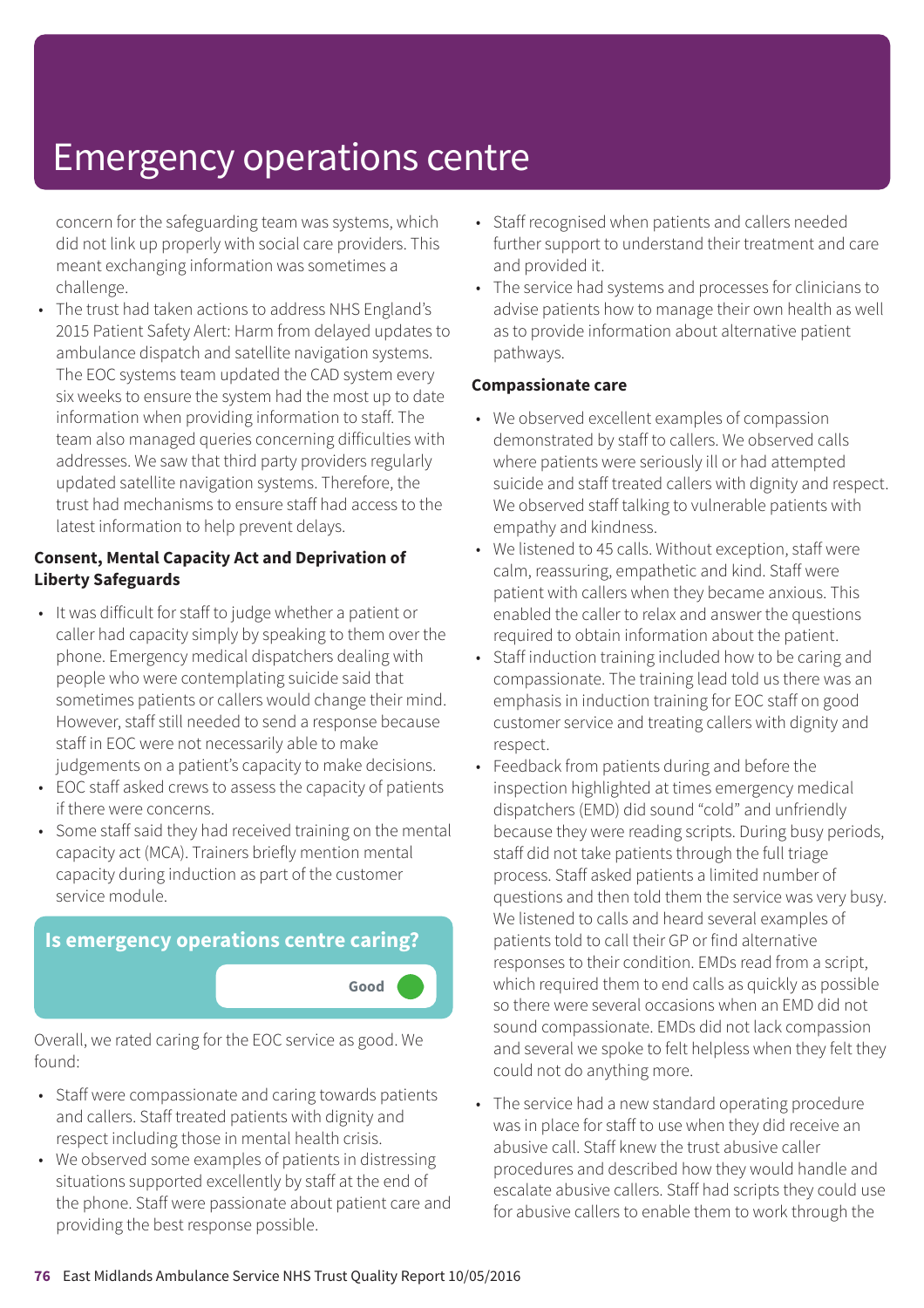call and escalate the call appropriately to managers and the security department. Staff remained calm and respectful to abusive callers and supported by managers.

### **Understanding and involvement of patients and those close to them**

- Staff recognised when patients and callers needed additional support and they showed us the resources they had. Staff could access interpreters or requested chaperones when vulnerable patients required transport to another health service.
- Staff communicated with patients and callers effectively. We saw staff making sure callers understood the information they provided. We saw staff explaining what would happen next and callers could ask questions so they fully understood what was happening.
- The Advanced Medical Priority Dispatch System (AMPDS) had standard evidence based advice for callers on what they could do whilst waiting for an ambulance, which ranged from keeping someone warm and comfortable to full cardio pulmonary resuscitation advice. Staff clearly communicated this advice to patients.
- We observed staff providing cardio pulmonary resuscitation (CPR) advice to callers. Staff involved the caller and provided clear, step-by-step instructions. Staff supported the callers while they were resuscitating a patient. The member of staff was encouraging and told the caller how well they were doing. One member of staff had won an award for helping an 11-year-old boy perform CPR on his father which saved his life.

### **Emotional support**

- We observed staff supporting callers and patients who were distressed and anxious. Staff spoke in a calm yet authoritative manner, which gave the caller confidence. Staff communicated clearly about when help was on the way and what patients needed to do while help was coming. Staff re-assured patients before ending calls.
- The clinical assessment team CAT showed understanding of the impact of a patent's care, treatment and condition on their well-being. Clinicians gave appropriate advice and used the telephone assessment software (TAS) system as a support tool for their advice and decision-making.

• Staff showed kindness, respect and compassion for those experiencing mental health crises. We observed staff talking with and supporting patients until further help arrived. Staff listened to patients and where possible empathised.

### **Supporting people to manage their own health**

- EOC were part of an initiative called 'call for care.' Paramedics or the CAT could request a nurse visit when there were no care pathways available for the patient. This meant more patients not admitted to hospital because of this initiative.
- The CAT had access to a directory of services (DOS) and a 'Pathfinder' booklet. The DOS and pathfinder booklet provide staff with clinically safe, evidence based information to help assess the needs of a patient. When speaking with patients staff used these to signpost patients to services other than hospital.
- The CAT used clinical decision support software which included evidence based self-care advice. This meant staff could advise some callers as to how to manage their symptoms themselves so they did not require referral to other health care services. For children under two years of age the CAT would make use of other pathways such as midwives and GP's.
- The trust had several alternative pathways across the region but ambulance staff made decisions on whether or not to follow these pathways. However, the CAT advised crews if necessary on pathways for patients.

### **Is emergency operations centre responsive to people's needs?** (for example, to feedback?)



Overall, we rated responsive for the EOC service as good. We found

- The service had a number of different clinical specialist services designed to meet the needs of the local population. This included a dedicated mental health vehicle in Lincolnshire, community first responders (CFR) and emergency first responders (EFR).
- The service had a capacity management plan to cope with different levels of demand. The environment enabled staff to be responsive to patients.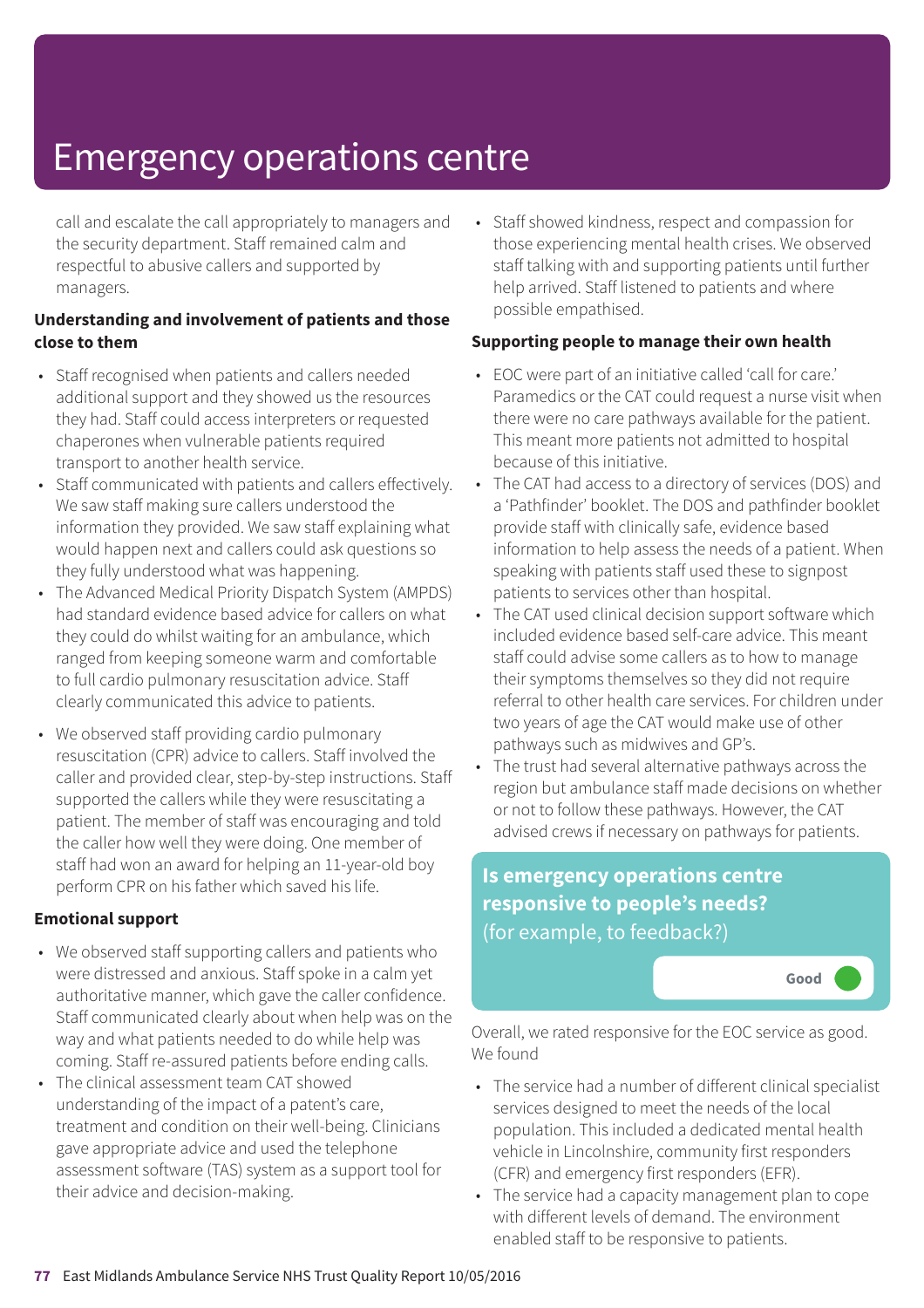- Patients could phone or text the service and staff identified where patients had additional needs including interpreting services for patients whose first language was not English.
- Staff had supported callers who were thinking about suicide. The service had systems and processes in place for frequent callers and children with complex needs.
- Staff informed patients of how to complain and knew how to support them to do so. Lessons were learnt from complaints and staff received feedback.

### **Service planning and delivery to meet the needs of local people**

- There were a number of different specialist clinical services designed to meet the needs of the local population. The trust had emergency and community first responder schemes to respond to life threatening emergencies in rural areas where ambulances might take longer to arrive. The trust could deploy several air ambulance services to provide quick responses to major incidents or to incidents where it was difficult for ambulances to access.
- The trust had an East Midlands Immediate Care Scheme (EMICS), which EOC deployed to provide pre-hospital urgent care. The EMICS were doctors in fast or rapid response vehicles. They could provide support to crews or act as a first response. Dispatchers could deploy volunteers from the Lincolnshire Integrated Voluntary Emergency Service (LIVES). LIVES are a charity that provides response to road traffic collisions, cardiac arrests and work place incidents.
- The trust had a 'hear and treat' service. The clinical assessment team (CAT) could assess and triage patients that required medical help without sending an ambulance. This meant more patients could be treated and assessed in their home and ambulances deployed more appropriately to serious incidents.
- The trust had planned EOC capacity to cope with a range of different demands on the service. The trust used a capacity management plan (CMP) to change staff working practices depending on demands for the service. The CMP changed, for example, scripts and questions staff used to assess and triage calls became shorter when there was high demand for the service. The clinical assessment team (CAT) concentrated on welfare calls or particular coded calls depending on the guidance provided by the CMP.
- Facilities and premises at Nottingham EOC were appropriate for the services planned and delivered. The environment enabled staff to focus on their particular roles and geographical area as well as helping to ensure staff across different teams could communicate with each other. The regional operations manager, heli-med service (HEMS), and incident command desk were in the centre of the room so they could communicate with all teams and coordinate responses to incidents where necessary.
- Our inspection team found the Lincoln EOC to be quite crowded and noisy. The headsets used by staff only had one earpiece. Staff told us while they were taking calls the background noise was quite distracting. One manager told us double earpiece headsets were expensive and there was not the funding to purchase these. This meant that there was a risk of mishearing important information provided by callers. There were no reported incidents or near misses in relation to this. However, in a call centre environment a noisy environment could lead to tension headaches.
- The East Midlands hosted several large events on a yearly basis including a rock festival and large motor racing events. The service did not provide medical cover at these events but managers told us they had access to the organiser's event plan. A senior manager attended the event as silver command (part of a multi-organisational command structure used for major incidents and events) and attended planning meetings for the event itself. The trust developed its own event plan, which considered road closures and access to major routes so events did not cause delays for patients. The incident command desk kept event plans to ensure there was a single point of coordination if any serious incidents occurred.
- The hazardous area response team (HART) is a specialised team of medical personnel who attend and support serious incidents involving hazardous materials or environments. Staff viewed the HART team as a specialist resource and staff said they did not feel pressured to use the HART team for regular emergencies, but used when capacity demanded it. We observed HART crews deployed appropriately.
- The trust had developed a mental health steering group at the beginning of 2015. The steering group met once a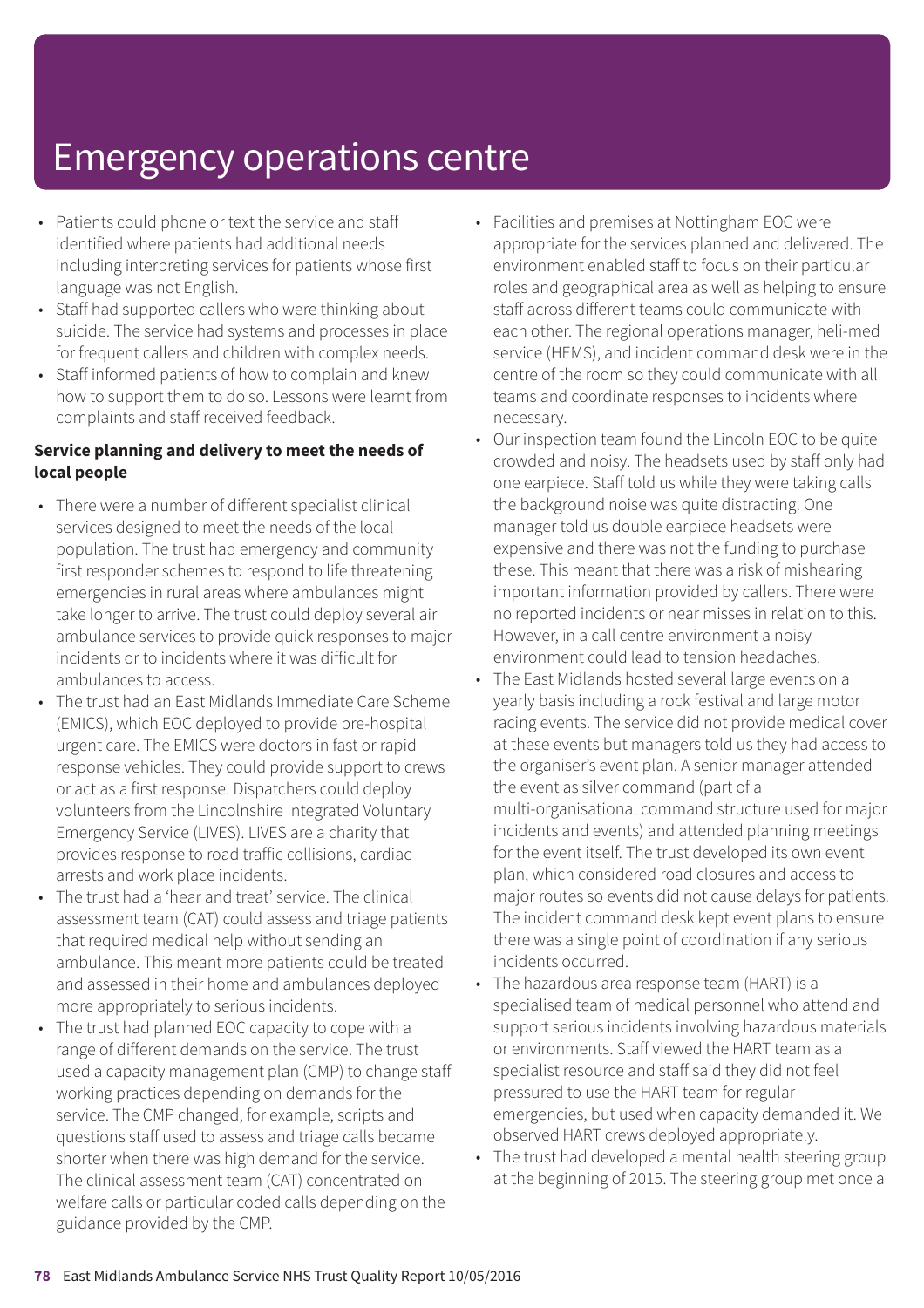month and senior EOC managers attended. The group aimed to improve the service provided to patients with a mental health illness. Managers sent information to staff sent to staff from the steering group.

### **Meeting people's individual needs**

- Interpreting services were available for callers and patients whose first language was not English. Staff in the EOC had access to these services and demonstrated how they could access and use them. Staff could call on members of staff who spoke different languages to support them.
- There was an SMS emergency text service for callers who were profoundly deaf or who could not speak so they could still access the emergency services.
- The proportion of calls from patients for whom a locally agreed frequent caller procedure was in place was worse than the England average. Data from NHS England for the reporting period April 2014 to July 2015 showed the proportion of patients averaged between 0.1% and 0.5% against the England average of almost one per cent. Less than 10% of frequent callers, 43 out of 468 had care plans on the system, which were visible to staff by a special icon on the patients electronic record. This meant only a small number of patients had a response, which suited their needs.
- The computer aided dispatch (CAD) system included care plans for children with complex needs. GPs, consultants and other healthcare practitioners sent them through to the service. These included plans for children with sickle cell who needed to be taken to specific wards rather than an emergency department. These were only a guide and if staff needed to take a child to the emergency department, they would do so.
- Emergency medical dispatchers (EMD) supported patients who were attempting or contemplating suicide. They stayed on the phone and supported patients until help arrived.
- All silent calls answered, calls where no one speaks, were transferred automatically to the Police. The police force had specialised equipment, which could detect the slightest of sounds in order to try to locate the caller.
- There was no coordinated training for staff in dementia awareness. The trust had not delivered a dementia education module to staff since 2011/12. This meant services delivered might not take account of the needs of patients and callers living with dementia.
- The trust held a programme of awareness raising and education for learning disabilities which they delivered to relevant staff. This was one off training and was not part of the essential education programme. This included recognition of learning disabilities, assessment of mental capacity and the importance of making reasonable adjustments for individuals with learning disabilities. The trust developed easy read information for patients, which they could find on the trust website.
- The trust had produced a CD ROM and accompanying workbook in easy read format entitled "The Ambulance Service and Me". The aim of the workbook was to assist people with learning disabilities to access the ambulance service and to reduce their anxiety when using the service.
- Staff always ensured there were chaperones for patients with learning disabilities who called needing transport. In the case of 999 emergency calls staff remained on the telephone with the patient or their carer until a frontline member of staff arrived. Staff attempted to identify a family member or carer to accompany the patient to hospital.
- A mental health triage car operated in Lincolnshire between 4pm and midnight. A paramedic and a mental health nurse staffed the car. The patient had a mental health assessment and could receive treatment at the scene, which could avoid crews taking patients to hospital. Staff told us outside these working hours they struggled to find pathways for patients who had a mental illness. We saw examples of this during our inspection.
- Staff showed us how they dealt with patients who had a mental illness. They assessed the risk to patients and identified individual needs through a set of triage questions. The trust allowed staff to spend as long as necessary on calls with mental health patients.
- The CAT received mental health training so they knew how to triage and identify people who were at risk of harm. Callers who mentioned suicide always received a response from a crew regardless of the priority symptoms. Staff followed a step-by-step process if callers were threatening suicide and the CAT liaised directly with the community mental health crisis team.

#### **Access and flow**

• Dispatch staff experienced problems with some hospitals in the region as to patient handover. However, crews were often waiting for long periods to hand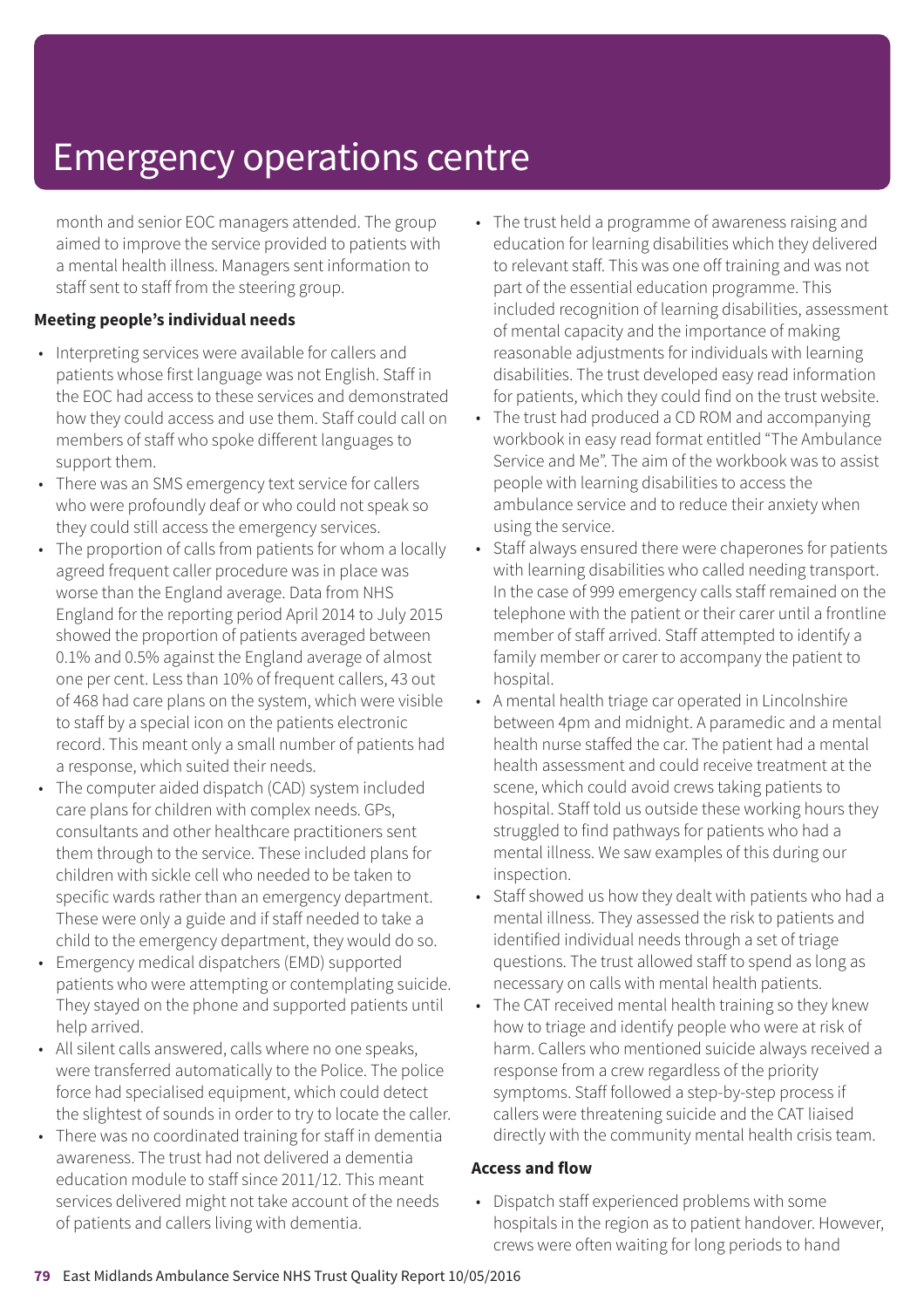patients over at hospitals. Crews had a target of 30 minutes to hand over a patient at a hospital and then get the vehicle ready for the next patient. The delays affected dispatchers who could not respond quickly enough to other patients and incidents. While ambulances were waiting at hospitals they could not respond to other emergencies.

- Staff in the EOC monitored the queue of calls in real time. The service had a display screen showing how many people were waiting on the phone, how many staff were on calls and available to answer calls. Managers could use the screen to quickly identify and respond to a queue of calls. The procedure for a queue of calls waiting was to ask additional staff to take calls. They would ask trainers, line managers, staff in training, and staff in meetings to support answering calls. The service had an alarm to alert staff callers were waiting on the phone. This meant the service had processes in place when calls were waiting.
- During busy periods, a duty manager could contact community first responders (CFRs) and ask them if they were available to respond to patients. This would help to minimise the time patients had to wait for treatment or care.
- The trust used capacity management plans (CMP) which influenced patient access and flow through the service. The CMP had levels, which reflected how busy the service was and how long patients were waiting for emergency responses. When the service was extremely busy, the CMP would determine that only life threatening emergencies would receive an emergency response. Staff explained to patients at the end of a call how busy the service was, and where appropriate, advised them to use other healthcare providers such as their GP or a minor injuries unit. This meant there was a system in place to prioritise patients with the most urgent needs and minimise waits.
- Clinical staff used the Paramedic Pathfinder triage tool. This helped staff identify and treat patients safely through alternatives to the emergency department. Frontline paramedics and technicians used this to help avoid sending non-urgent patients to hospital.

#### **Learning from complaints and concerns**

• The trust had a dedicated page on the trust website, which provided information to patients on how to complain. The information described the role of the Patient Advice and Liaison Service (PALS) so patients knew what support they could receive. The PALS service had a dedicated email address and telephone number so patients could contact them directly. Patients with hearing difficulties could access the service by using the minicom (a text-based service) number. The website provided details of the local NHS complaints advocacy service along with an explanation of how they could help and support patients.

- Staff could inform patients of how to complain and knew how to support them to do so. Staff attempted to resolve issues early by first referring the caller to a duty manager. Staff could also refer patients to the Patient Advice and Liaison Service (PALS). All staff we spoke with said that receiving a complaint via 999 was rare but they could refer patients to a non-urgent phone number if a 999 caller wanted to complain. This was in line with the trust complaints policy.
- Complaints investigated had appropriate actions and identified learning points. Managers and call auditors investigated complaints and they reviewed calls as part of the investigation. Learning was shared for example, through training, clinical case reviews and amendment to policies, procedures and practice. This was in line with the trust complaints policy.
- Staff gave examples of when the service had changed because of a complaint. One example followed complaints received about incorrect information taken about a patients breathing. The trust introduced a breathing tool to assess breathing before ending calls. This led to more accurate assessment and response.
- All staff we spoke with said that they had received feedback and learning from complaints when it affected them. One to ones and appraisals were used to feedback to staff about learning from complaints.
- Managers said they were attending more local resolution meetings with patients. Local resolution meetings are face-to-face meetings with a person to try to resolve the complaint. Local resolution meetings are considered good practice and a more effective way of dealing with and resolving complaints. Managers said the service was becoming more proactive in their complaints investigation and in the way they talked to complainants. A manager gave an example of visiting a complainant's house to talk with them, answer questions and inviting them to the control centre to see how the service worked.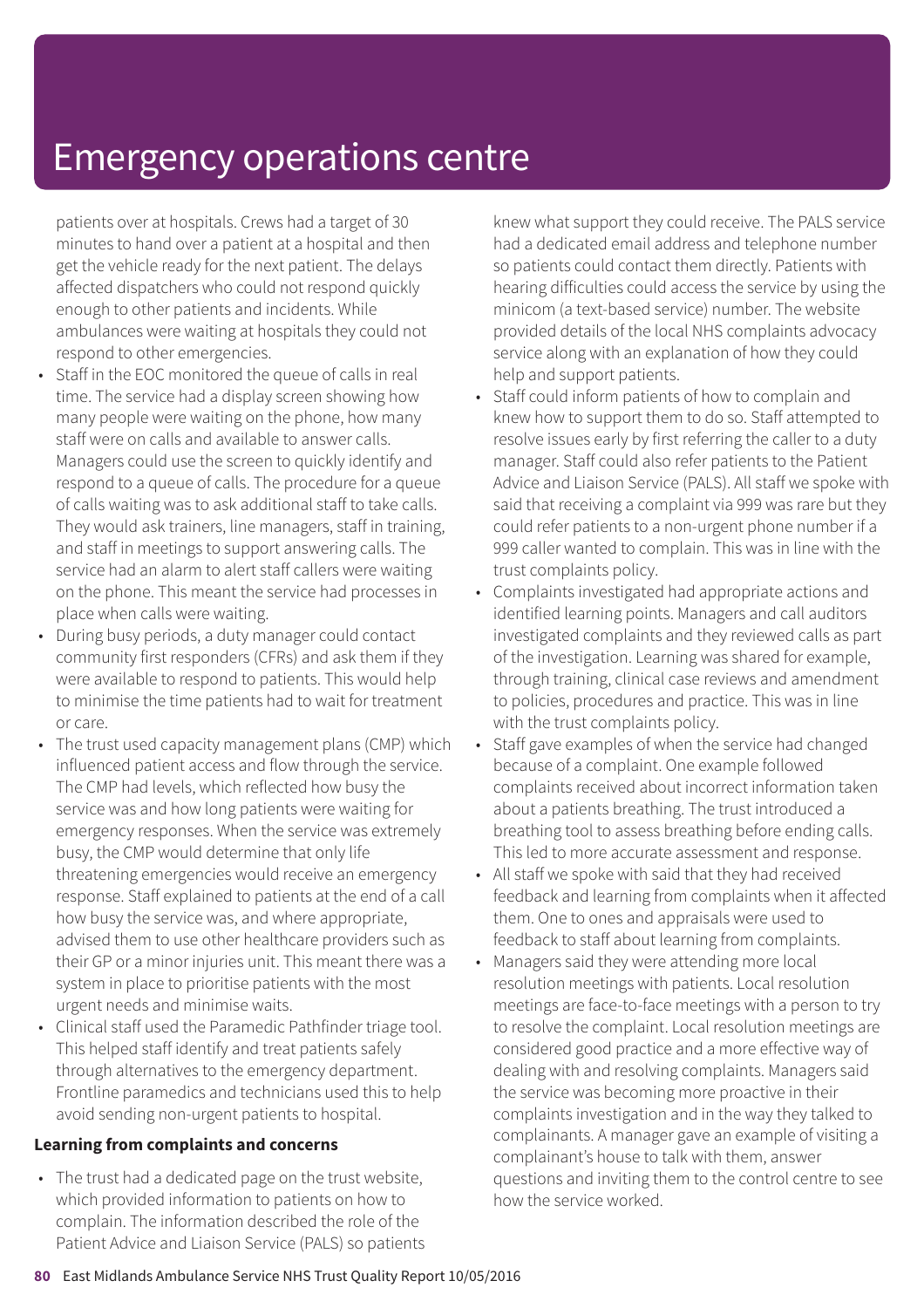• A Learning Review Group reviewed any themes of complaints. They were the EOC quality assurance officer, auditors, managers, and clinicians. The Deputy Director of Quality chaired the group, which meant there was a detailed review of complaints, themes and trends..

## **Is emergency operations centre well-led?**



Overall we rated well-led for the EOC service as good. We found:

- The service had a clear vision and there were service changes made in support of the strategy.
- There was a clear governance structure with accountable roles for staff and managers.
- There were frameworks in place to manage risk and quality assurance. Managers and staff knew the key risks to the service.
- The operations director for EOC was popular amongst frontline staff and managers.
- Both EOCs had supportive cultures and environments and all staff felt supported by their immediate line manager.
- The service had systems to engage and listen to staff and the public. There were recognition and reward schemes for staff.

However, we also found:

• There was a difference in morale between Lincoln and Nottingham EOCs. In Nottingham, morale was low, staff felt middle managers did not listen and communication with them was not always clear. This was different to Lincoln EOC, which was a more positive environment and staff seemed unaffected by changes to support the delivery of the EOC strategy.

### **Vision and strategy for this service**

• There was a clear vision and strategy for the trust and this was visible around the emergency operations centre buildings and as computer desktop backgrounds. The operations director had a clear vision for EOC and managers supported it. The senior

management team (SMT) reviewed progress against the strategy and fed back to the board. We saw a presentation to the board from September 2015 giving an update on the strategy for EOC.

- Managers implemented service changes to reflect the vision and strategy. These included 24 hours of protected training time over twelve months, reviews of rotas and changes to the EOC working environment. These changes contributed to improving the quality and consistency of the service.
- Operational staff were not always clear about the strategy or vision for the service. They saw some changes as hindrances or having a negative impact on their working life. Staff did not understand their role in achieving the strategy and vision for the service because of this. Managers agreed there needed to be better communication with staff about plans for the service.

#### **Governance, risk management and quality measurement**

- The service had a clear governance structure with accountable roles for staff and managers. The governance structure had recently changed after a review, with the introduction of new management roles. The service had roles to support staff on difficult calls as well as managers who would support and work with managers in the regions to deal with major incidents or delays in hospital handovers. The clinical assessment team (CAT), dispatchers, and emergency medical dispatchers (EMD) all had an allocated service delivery manager. An interim general manager provided management and support to service delivery managers. This meant there were clear lines of reporting throughout all teams into the EOC senior management structure.
- The governance structure did not always support clear communication from management to teams. There were several layers of managers and senior managers passed on key messages to line managers to deliver to staff. Therefore, at times there was a lack of understanding over some issues. Staff perceived an alarm sounding to highlight callers were waiting was there to punish them or highlight they were not doing their job properly. This negatively affected morale. Managers explained they used the alarm to highlight to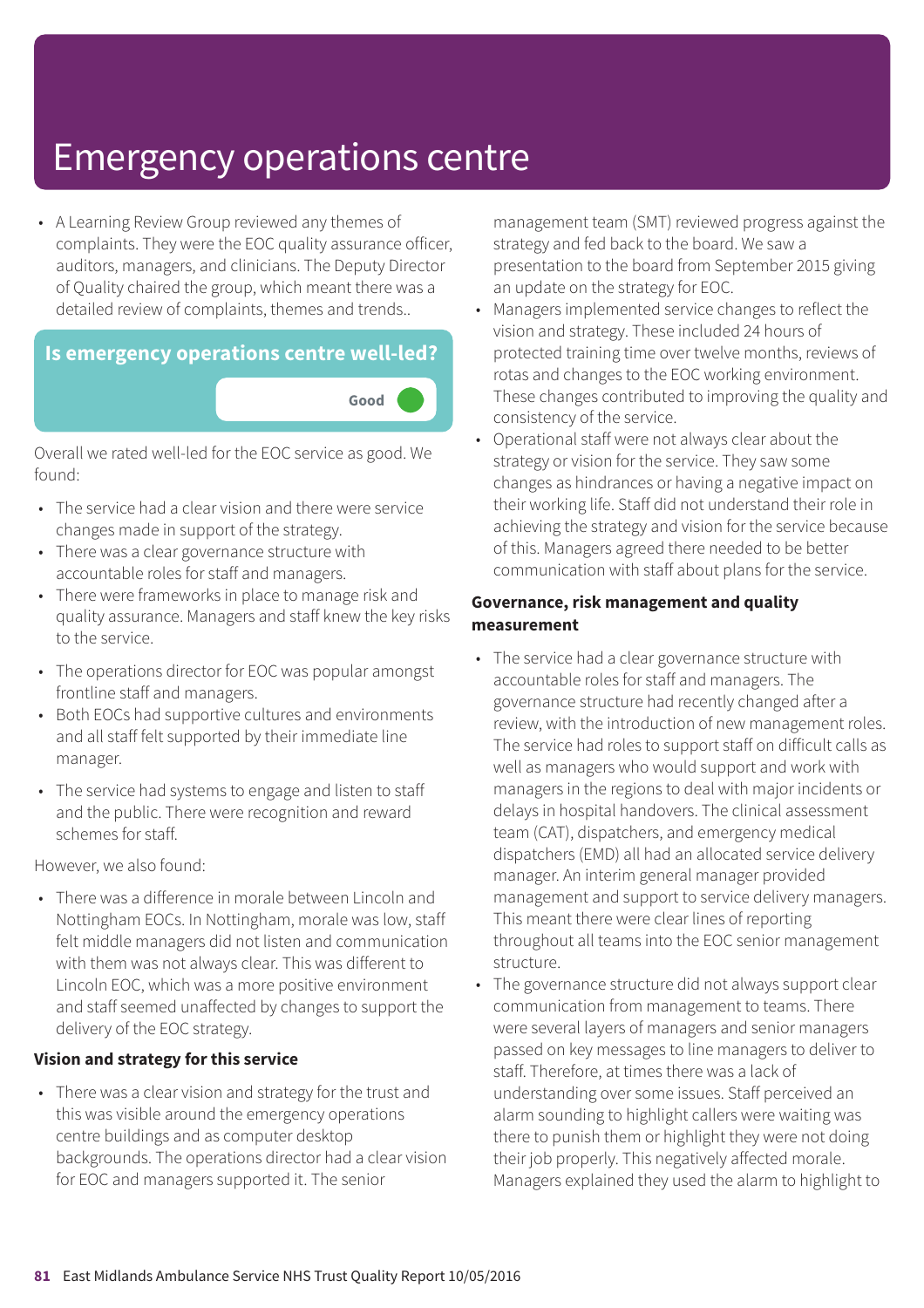staff who could assist with answering calls that callers were waiting and they should help with answering calls. When we raised this issue, managers acknowledged that their communication with staff could be more direct.

- The governance structure had a framework to support the delivery of the strategy, manage risk and discuss quality assurance. There was a regular SMT meeting discussing day to day performance, risks and operational issues. The control service delivery group discussed projects and potential issues. The group discussed assurance, quality and risk in minutes of meetings between March and June 2015. The meetings reflected discussion held at the trust quality and governance committee. This meant there was a clear link to operational and strategic activity.
- Managers and staff knew of the key risks to the service. Staff and managers identified staffing shortages, lack of resources on the road, and finance as the biggest risks.
- Managers responded to and were proactive in managing risks. They reviewed and amended the risk register regularly. There were clear actions, responsibilities and learning. Agent 'walk-aways' occurred when staff left their desk but did not log out of the phone system. The service highlighted this on the risk register because staff could potentially miss emergency calls. We saw managers had implemented actions including posters and reminders to staff to log out of the phone system when they left their desk.
- Operational managers did not always have control over operational matters. This meant making changes to the service was sometimes difficult. We saw, for example, that decisions about rotas and staff swapping shifts taken out of managers' hands. Therefore, managers were not able to be flexible with staff when they needed to take time off outside of their rota pattern.
- Lincoln EOC used a different meal break rota to Nottingham EOC. This meant there was 36 hours per year difference in the time spent working between Lincoln and Nottingham staff. Therefore, the service had to manage rotas differently. A senior manager had tried to standardise rotas across the whole service but was unable to make the decision to do so. This led to frustration from managers and staff who saw these differences as unfair.
- Monthly call audits measured the quality and safety of telecare services. Telecare is health care delivered by telephone and includes assessment, prioritisation and care instructions. There were dedicated staff who

audited calls. Staff told us they received feedback on their call audits by e-mail. However, we saw feedback was limited via email and did not contain much detail. This meant staff did not fully understand their audit results. If learning had been identified the team leader would discuss the call with them.

- The board conducted quality visits to provide board members and senior managers with the opportunity to observe and evidence patient safety, experience and clinical effectiveness. Quality visits enabled managers to see what was good and what could be improved through seeing practice and talking to staff. The 2014/15 trust Quality Account identified several areas for improvement and good practice
- There were occasions where dispatch codes changed on the computer aided dispatch system. We saw evidence of this through reports generated by the EOC quality officer. Codes were changed to reflect more accurately what a crew found when they arrived on scene. Both a senior manager and the quality officer said staff should not change codes, which was why a validation process was under way.

#### **Leadership of service**

- Managers said recent changes in the executive team had made a positive impact and led to greater management consistency and stability. All staff we spoke with were complimentary about the chief executive. Staff liked the way the chief executive was visible, approachable and wanted to engage staff face to face.
- The majority of staff had confidence in the direct line managers and leaders. Staff felt supported by their managers. One member of staff said while on long term sick they appreciated the effort the manager had gone to support them.
- Leaders were visible and encouraged a supportive culture amongst the teams. They were proud of their staff, valued their effort and recognised how hard they worked. Managers and staff worked closely together and we saw team leaders walking the floor, talking to and supporting staff. Managers and team leaders were very proactive in communicating and identifying issues early. Managers used words such as "dedicated" and "committed" to describe staff attitude towards their work.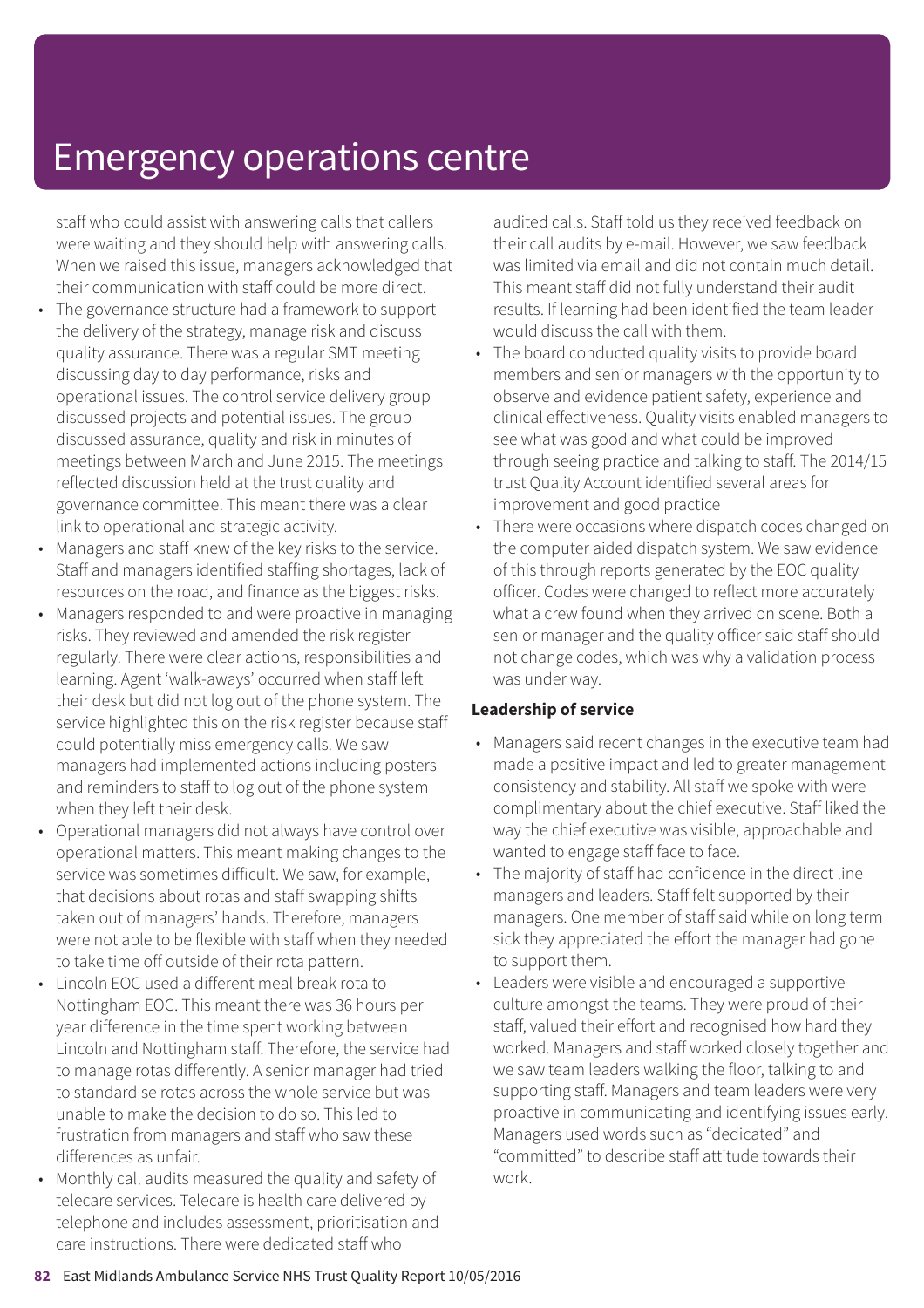- Staff told us they would feel happy raising concerns with their line managers or any other member of the management team. All staff said their line managers listened to them and understood their concerns.
- At weekends, team leaders often needed to take emergency calls and this could happen at other times to manage demand. This meant at these times staff felt less supported and team leaders had less time to spend with their teams.
- The board went on 23 quality visits during 2014/15. Quality visits were visits made by board members and senior managers to different teams and locations across the trust in a bid to engage staff but also to demonstrate visible leadership.

#### **Culture within the service**

- Staff working at Nottingham EOC did not feel respected and valued by some service middle managers. Staff felt undervalued and morale was low. Staff said this was down to changes made by managers including the rota, the new policy on food and drink in the call centre, staff shortages and increasing workloads. The majority of staff did not feel they listened to ny these managers. Managers said they had introduced changes to improve the working environment for staff and to provide a better service for patients. However they acknowledged communication around the changes had not been effective.
- Morale was high at Lincoln EOC. Staff we spoke with at the Lincoln EOC told us they felt well supported by their managers. They said all the managers were approachable and they could easily raise any concerns with them. Staff felt respected and valued and there was a 'family atmosphere' at Lincoln.
- All staff we spoke with said they loved their job and working in their own teams. We observed a supportive culture between staff and a desire to provide the best possible services to patients. Staff worked collaboratively together to solve problems, for example, complicated incidents or resource demand. Despite working in a highly stressful environment, staff remained upbeat with each other and focussed on their work.
- In April 2015, the trust introduced traumatic incident risk management (TRiM). This included post-traumatic stress debriefing, peer-to-peer support and pastoral

care workers. Staff knew about the scheme and some staff said they had used it. The trust introduced the scheme following staff engagement where staff had said they did not feel supported after traumatic events.

- EOC had a dedicated quality officer who was responsible for addressing the quality of data and system anomalies. The quality officer reported to the EOC senior management and support teams. They contributed to identifying the performance of the service and individuals by providing call data and information. The quality officer was part of the validation process, which ensured codes generated when EOC received 999 calls were correct and the data reported to senior management and commissioners was correct.
- Deployment of resources was to meet patient needs rather than meet targets. Staff prioritised emergencies against competing demands and used emergency first responders (EFR) and community first responders (CFR) appropriately. The EFR and CFR and were deployed alongside ambulances and provided an additional resource to dispatchers. Staff did not consider them a replacement service.

### **Public and staff engagement**

- The trust had a staff engagement programme called Listening into Action (LiA). Listening into Action aimed to empower staff to lead and drive change both locally and at an organisational level. We saw LiA posters displayed and staff told us about listening events they had attended. We found there was a genuine desire from managers to listen to staff. Managers had acted on staff feedback, for example the introduction of the TRiM scheme.
- During our inspection, we saw staff engaged at Nottingham EOC about a new rota system. Managers said they had decided previous rota changes and acknowledged there was very little consultation with staff. Therefore, managers asked staff to suggest ideas for the new rota on this occasion. Managers selected four options from staff ideas and asked EOC staff to vote on their favourite.
- However, staff perceived that managers did not listen to them. Staff did not always receive feedback or understand changes made by managers because of feedback. While managers were implementing a new rota system based on staff suggestions the four options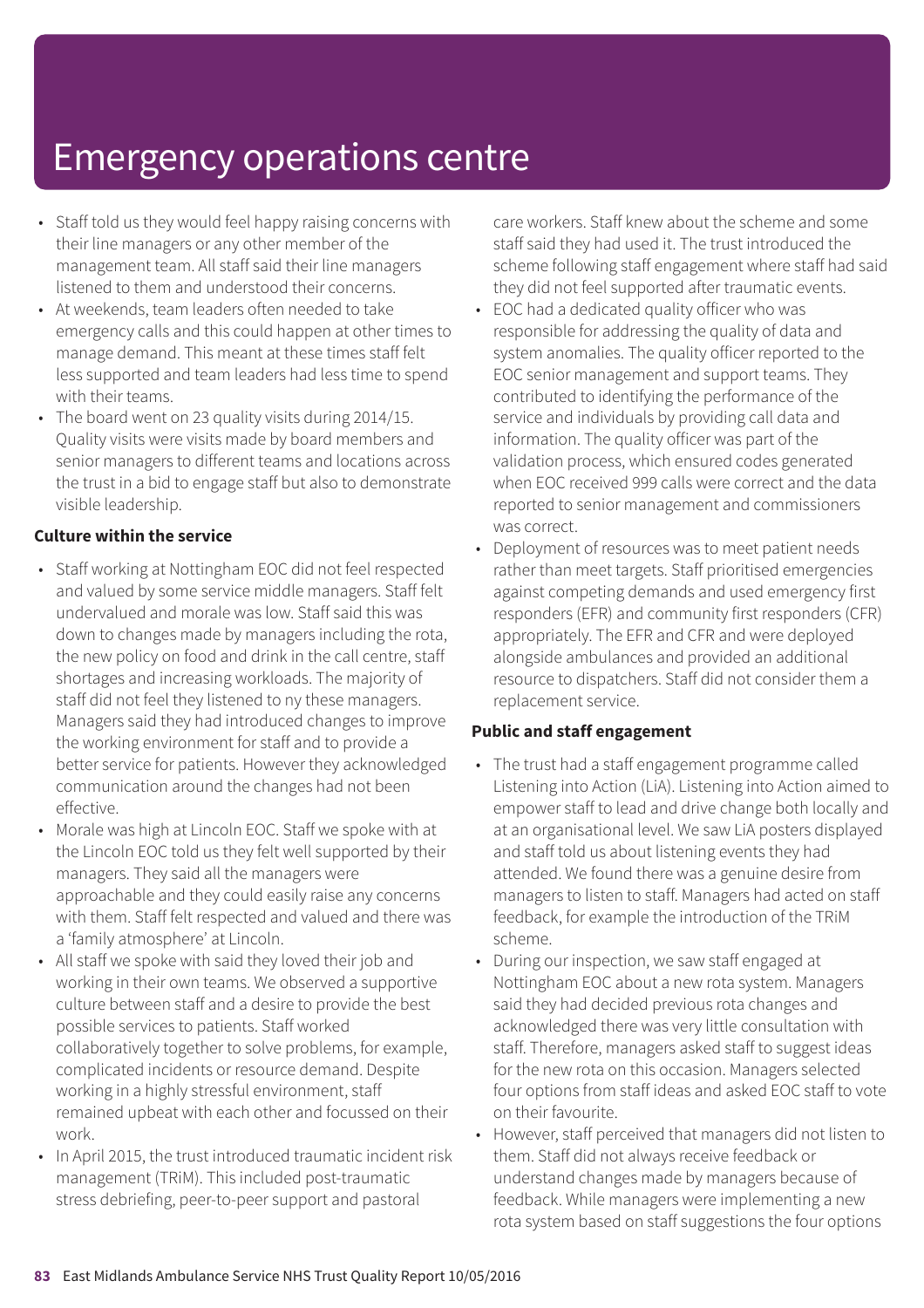available to staff were similar versions of an existing rota. Staff did not receive an explanation as to why those four options chosen were better than others put forward.

- Managers were generally aware of the concerns of staff and issues they raised. We found managers had different levels of understanding (including some managers not aware) of why staff had objected or felt undervalued by some changes implemented. Some managers we spoke with recognised communication needed to be better with frontline staff.
- At an operational level, teams did not have regular team meetings mainly due to the shift patterns of staff. Therefore, communications with staff varied according to the team leader and the team. Line managers communicated to staff verbally and face-to-face. We saw managers passing on individual and team related information as the day progressed. The advantages to staff were they could receive information in a timely manner especially as it was such a responsive service.
- The trust held a patient experience forum chaired by the director of nursing and quality. Patients and their carers attended the forum. The trust held focus groups and events across the region to engage with patients including those in "seldom heard" groups. The trust had a community engagement strategy for 2014 to 2016.
- The trust produced materials for the public and distributed them at public events and through social media. They explained how emergency and urgent calls are graded, alternative pathways to emergency care, sources of professional medical advice for non-urgent problems and methods of self-care.

#### **Innovation, improvement and sustainability**

• The trust had an annual award ceremony. The chief executive handed awards to staff. The trust announced nominees and winners on the trust website and included a range of examples of positive work by staff.

- Staff received monthly awards, for example EMD or dispatcher of the month. Staff received certificates when they were involved in successfully resuscitating a patient. Most of the staff we spoke with knew about the awards.
- The service awarded staff badges for good customer service and 100% in individual staff call audits. There were bronze, silver and gold badges depending on the results and level of the audit results. We saw these announced in the trust EOC bulletin and staff notice boards.
- The trust had worked with six fire services across the East Midlands to introduce a regional Emergency First Responder (EFR) Scheme. This was the first service of its kind for an ambulance service nationally. The scheme covered 23 rural communities and worked with retained fire stations. The ambition of the EFR service was to improve the survival rate of people with life threatening illnesses and injuries. The scheme was widely publicised in both local and national media.
- Managers and staff told us about workshops held to support continuous development and improvement of the service. Some workshops were for specific teams such as EMDs or dispatchers. Staff could attend workshops for other teams to access training, share information and discuss ways of improving relationships and the service. A recent workshop had concentrated on effective communication between EOC staff contributing to the quality of response and care a patient received. Managers expressed enthusiasm about the workshops and most staff we spoke with said they were a good idea.
- Staff and managers at all levels identified shortage of finance as a key issue, which affected the delivery, and improvement of the service.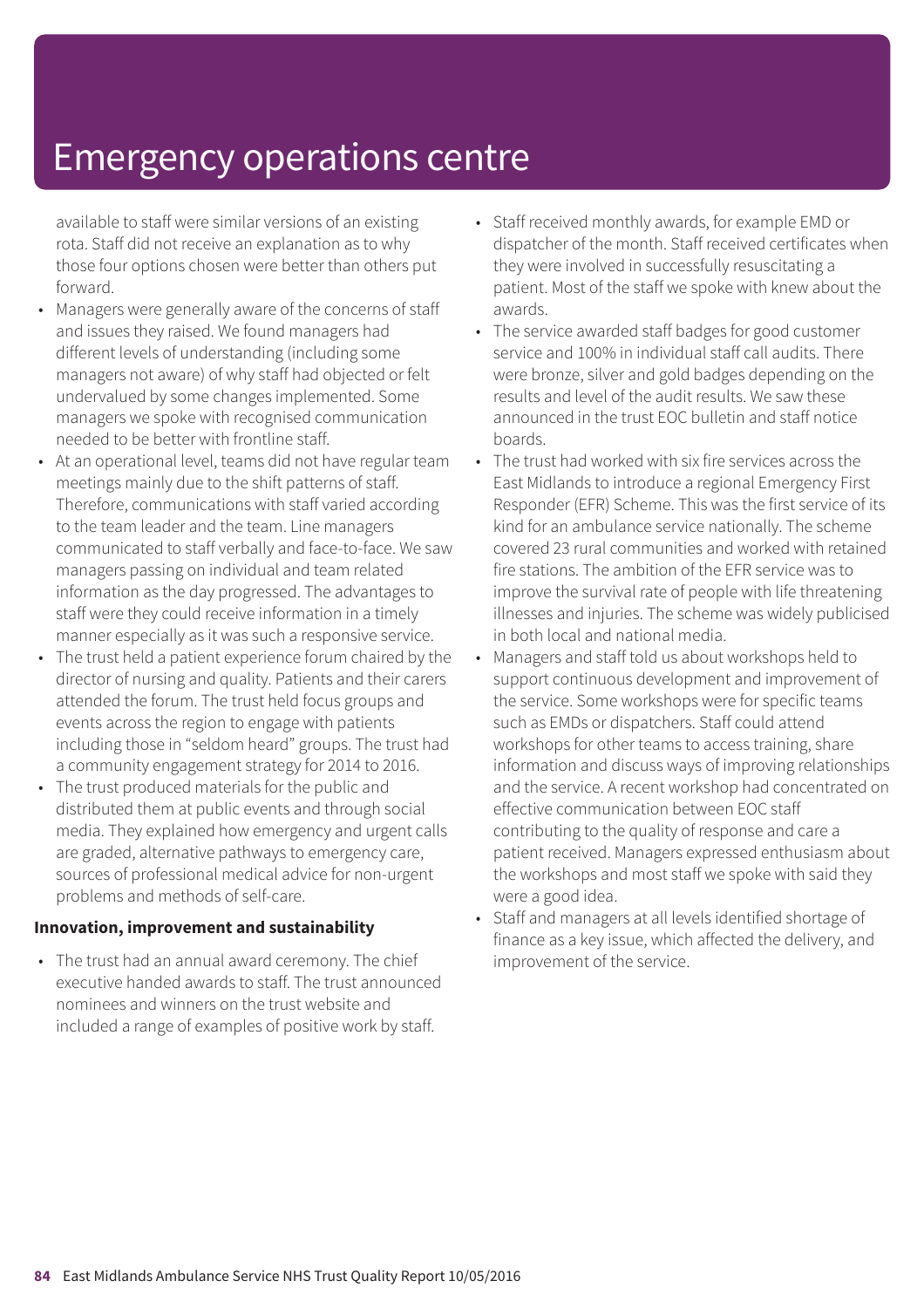# Outstanding practice and areas forimprovement

### **Outstanding practice**

- A project was in place to improve the treatment for patients in acute heart failure. This involved issuing crews with continuous positive airway pressure (CPAP) machines. These are machines often used for patients with sleep apnoea. The CPAP machine improves oxygen saturation levels in these patients.
- In Leicester, Leicestershire and Rutland a Smartphone project was being piloted with the issuing of five phones which had been uploaded with an application linked to a mobile directory of services. This was currently in the test phase and will be rolled out to all staff in 2016. Access to alternative care pathways and the paramedic pathfinder pocket book will be included. This will give frontline staff on the road instant access to information.
- In Lincolnshire, a rapid response vehicle (RRV) had been made available from 16:00 hrs until 24:00 hrs manned by a paramedic and a mental health nurse from the local mental health trust. It was commissioned by the local mental health trust. Based in Lincoln, the RRV could respond to any mental health crisis in the division that was not in a hospital. The acute trust and police force were positive about the initiative which had reduced the number of double crewed ambulances attending such patients and the number of them admitted to an emergency department. At the time of our visit the paramedics manning the RRV were doing this on an overtime basis as the funding had not been approved to recruit to the post on a substantive basis. Staff felt three more RRVs were required to cover the large county of Lincolnshire as well as rolling the system out across all EMAS divisions.
- Lincolnshire Fire and Rescue Service had supported EMAS by co-responding to medical emergencies for over 15 years. However, a project was in place which commenced in April 2015 and had been rolled out across all five divisions in the EMAS region to launch the UK's first regional Emergency First Responder (EFR) scheme. EMAS had trained each EFR to enhance their existing medical care knowledge, including basic life support, cardiopulmonary resuscitation (CPR) and oxygen therapy. The EFRs were equipped with a kit which included oxygen and an automated, external

defibrillator (AED) to help patients in a medical emergency such as a heart attack, collapse or breathing difficulties. The scheme officially launched in June 2015 when Derbyshire, Leicestershire & Rutland, Northamptonshire and Nottinghamshire also went live with the pilot. 24 cars had been provided for the project by the six fire service areas. EFR's were deployed by EMAS operations centre who contacted the fire service control and requested assistance.

- Three ambulances had been bought by Lincolnshire Fire and Rescue Service with the same specification as EMAS ambulances. The vehicles were based in Woodhall Spa, Stamford and Long Sutton. EFRs manning the vehicles had received further training in diagnostic techniques from EMAS staff but were not trained in further clinical practice. Such vehicles attending an emergency were backed up by a paramedic in a rapid response vehicle (RRV) from EMAS. If a patient required admission to hospital the paramedic would accompany the patient in the ambulance.
- The trust had direct access to electronic information held by community services, including GPs. This meant that patient transport service could access up-to-date information about patients, for example, details of their current medicine.
- Guide dogs were allowed to accompany visually impaired patients. Staff name badges included their name in Braille to assist patients with visual impairment.
- The patient information and liaison service (PALS) had recently commenced a 'secret shopper programme'. This had involved recruiting existing patients to report to PALS about their planned journey and their experience of PTS. There had been positive feedback with one patient telling her story to the trust board. PALS planned to recruit from different patient groups to give a broad view of patient experiences of PTS.
- We observed many excellent examples of non-clinical staff supporting patients and saving lives in what were extremely difficult and stressful situations. Staff remained calm, supportive and gave callers confidence to deliver lifesaving treatment.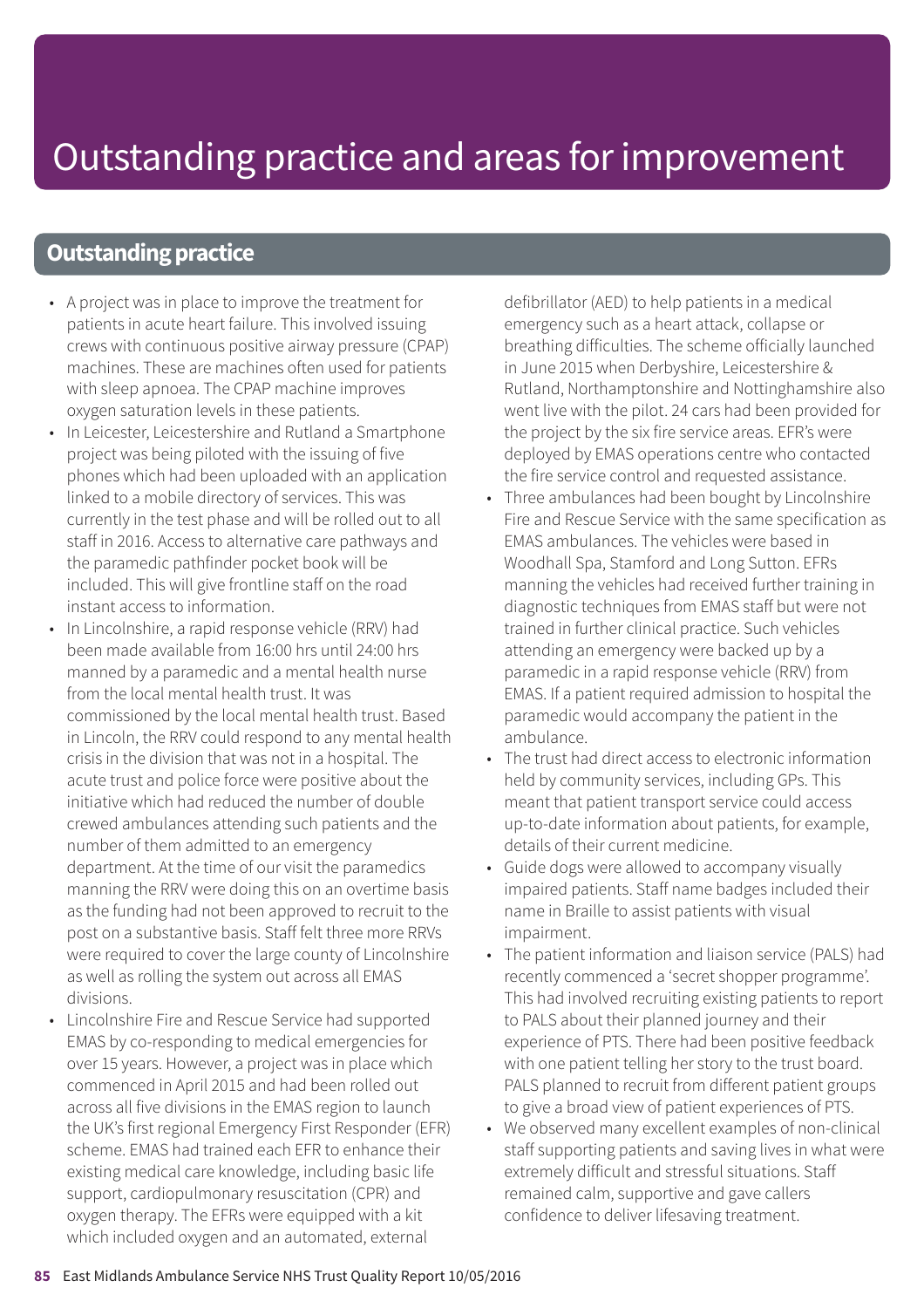# Outstanding practice and areas for improvement

- The Lincolnshire Mental Health Triage Car enabled patients have a mental health assessment and treatment at the scene, which could avoid crews taking patients to hospital.
- The trust had introduced "change Wednesdays" to avoid daily contact with staff about minor changes to policies and systems. Staff were confident any changes to policies or procedures would take place on the same day every week.
- The trust had worked with six fire services across the East Midlands to introduce a regional Emergency First Responder (EFR) Scheme. This was the first regional service of its kind for an ambulance service nationally. The EFR service aimed to reduce waiting times in rural areas.
- The trust were the best performing ambulance trust in England for the number of calls abandoned before answered.

### **Areas forimprovement**

### **Action the trust MUST take to improve**

- The trust must ensure there are sufficient frontline paramedic and other staff with an appropriate skill mix to meet patient safety and operational standards and national target levels for Red 1 and Red 2 calls.
- The trust must ensure there are sufficient ambulances and other vehicles to respond to emergency calls in a manner that meets patient safety and operational standards and national response targets for Red 1 and Red 2 calls.
- The trust must ensure ambulances, rapid response vehicles and their equipment are checked on a daily basis as per trust policy to ensure patient and staff safety.
- The trust must ensure all clinical, domestic and hazardous material is managed in line with current legislation and guidance.
- The trust must endure all staff are fitted for and trained in the use of filtered face pieces (face masks) according to the Health and Safety Executive requirement in Operational Circular 282/28.
- The trust must ensure the servicing of all equipment is undertaken at the correct intervals stipulated by manufacturers to ensure the safety of patients.
- The trust must ensure medicines are always stored safely and securely and audited effectively from the distribution of drugs to ambulance personnel, to their destruction or return. In addition they must take action to ensure staff follow the trust's policy in relation to countersignatures for controlled drugs.
- The trust must take action to ensure paper report forms are stored securely, on vehicles and in ambulance stations.
- The trust must ensure all staff have sufficient opportunity to complete essential education training at the required frequency
- The trust must ensure statutory and mandatory training updates are delivered to PTS staff.
- The trust must ensure checks of PTS volunteer driver's documentation including MOT and insurance certification are performed and recorded annually.
- The trust must put systems in place to promote sharing and learning in PTS following a reported concern or incident.
- The trust must ensure that all PTS staff receive an annual appraisal.
- The trust must ensure there is an effective governance process in place to manage the quality of third party provision for PTS such as taxi services.
- The trust must ensure all staff in EOC understand what an untoward incident is and report them consistently in line the trust policy.
- The trust must ensure all reported incidents are investigated in line with the trust policy.
- The trust must ensure that staff mandatory training achieves the trust target of 95%.
- The trust must ensure there are sufficient staff in the EOCs to meet planned staffing levels and demand, including at weekends.
- The trust must ensure all staff in EOC receive annual appraisals, which are accurately recorded by managers.

### **Action the trust SHOULD take to improve**

• Consider how feedback from incidents is supplied to individual staff raising the issues in a timely manner.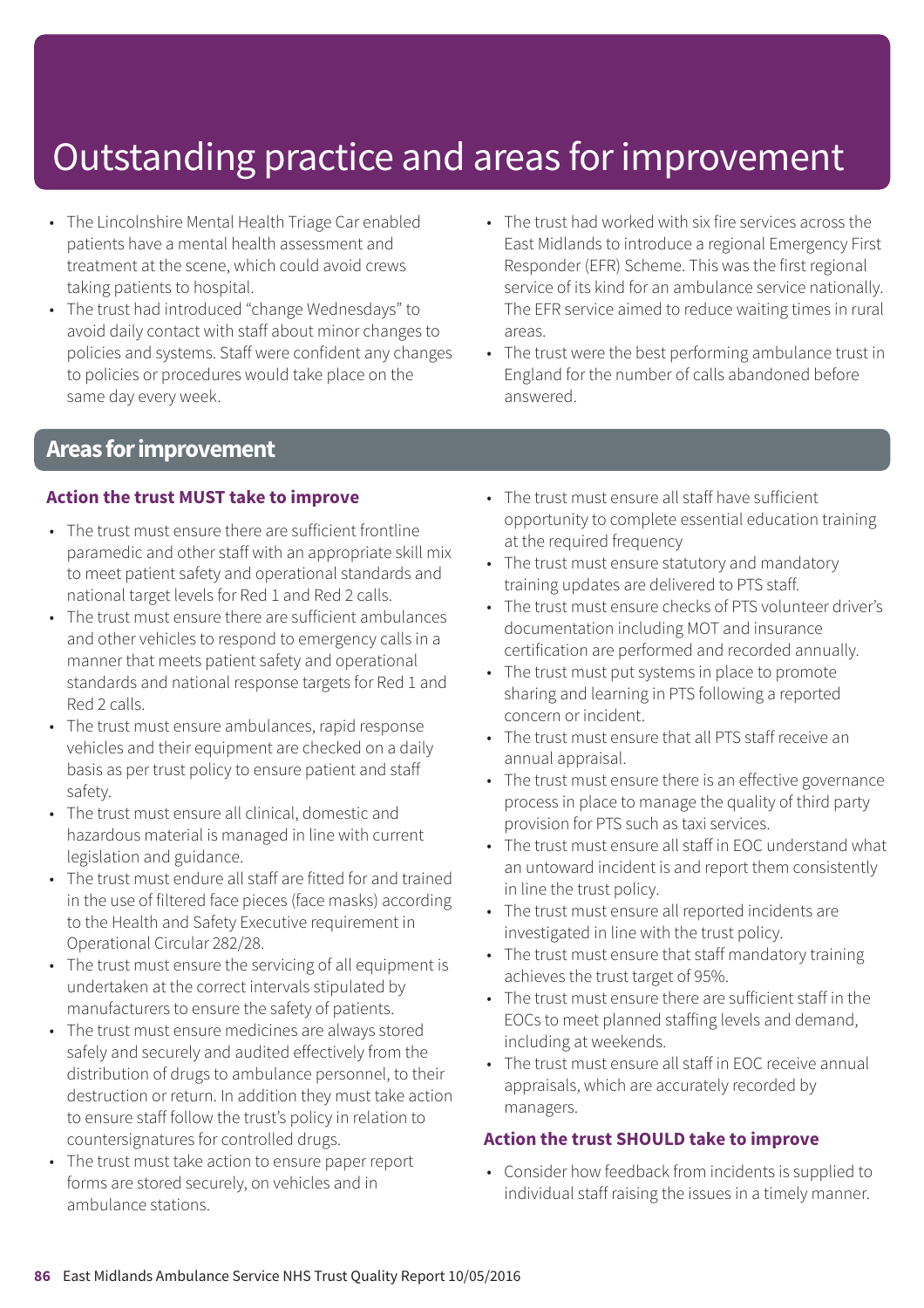## Outstanding practice and areas forimprovement

- Consider how lessons learnt from incidents can be effectively shared across the trust and how resulting actions can be consistently implemented.
- Consider how all staff understand the Duty of Candour and their responsibilities under it.
- Consider how all frontline staff receive on-going training relating to the care of patients with mental health illnesses.
- Consider how line managers can have sufficient allocated time to manage their teams effectively.
- Consider appropriate career development opportunities for staff.
- Consider how mental health pathways could be improved by working with other partners across the whole of the region.
- Consider how to provide an effective system of regular clinical supervision for paramedic and other clinical staff.
- Consider how to ensure staff have sufficient time to clean vehicles before being allocated to another call.
- Consider the effectiveness of processes for approval of annual leave for staff.
- The trust should consider how all risks associated with PTS can be captured and reviewed on the risk register.
- The trust should consider providing PTS staff with protected time to access work related emails and other communication.
- The trust should consider how to ensure staff in EOC have adequate training in mental health awareness to be able to support patients calling with mental illness.
- The trust should consider how to ensure staff in EOC have adequate training in dementia awareness to be able to support patients calling who are living with dementia.
- The trust should consider how to ensure staff in EOC have adequate training in awareness of learning disabilities to enable them to support patients calling who have a learning disability.
- The trust should consider whether EOC staff have received sufficient training in the Mental Capacity Act 2005 to be able to support callers appropriately.
- The trust should ensure EOC staff receive training to enable them to support and work with child callers.
- The trust should consider communication with and support to EOC staff, which would enable them to understand changes to services, which support the ongoing strategy.
- The trust should consider working with partners to develop 24-hour mental health pathways.
- The trust should consider the provision of an appropriate space for EOC staff to use following a distressing call.
- The trust should evaluate the effectiveness of single piece ear sets issued to staff at the Lincolnshire EOC.
- The trust should work towards having Care Plans in place for all frequent callers that require them.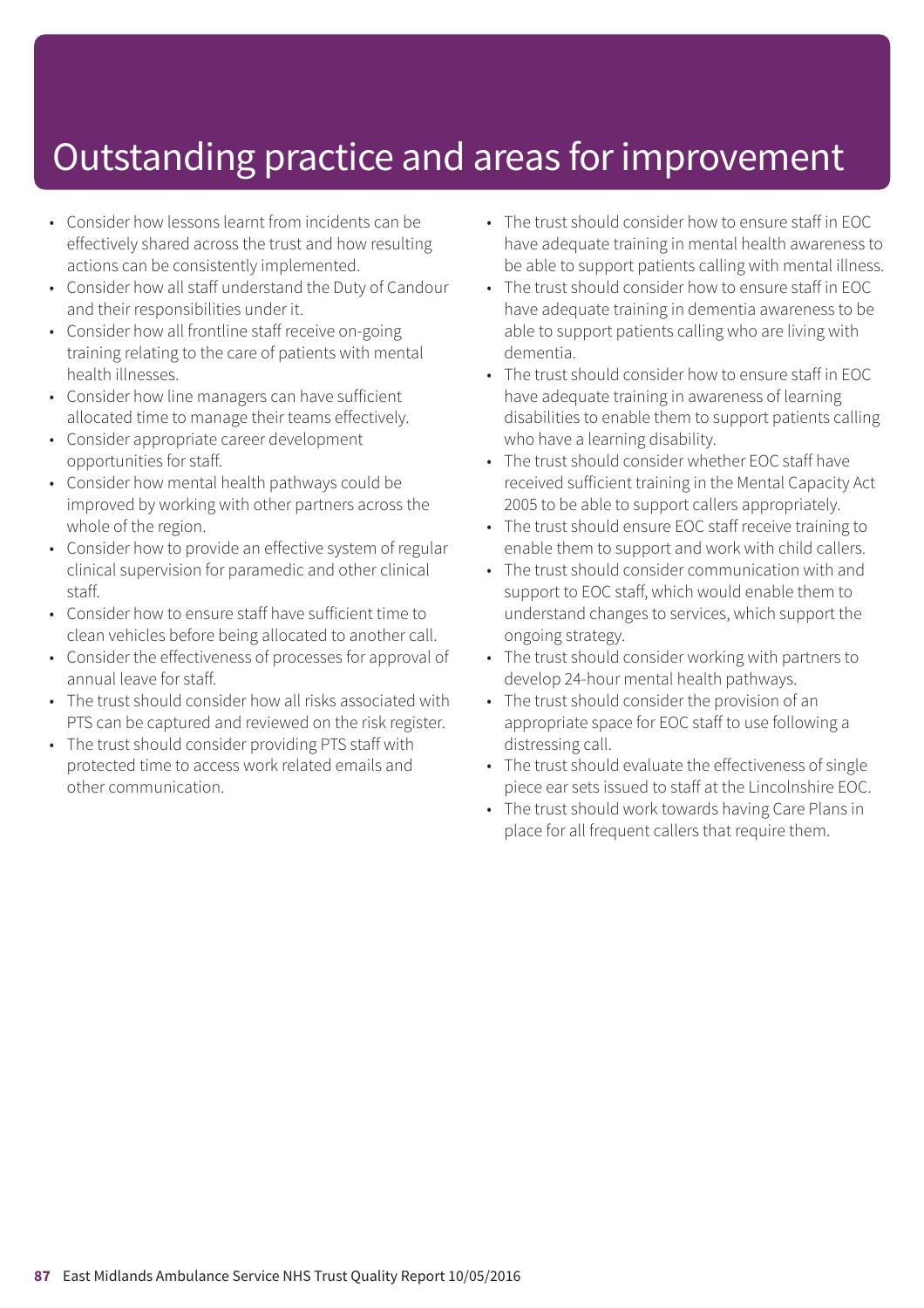## Action we have told the provider to take

The table below shows the fundamental standards that were not being met. The provider must send CQC a report that says what action they are going to take to meet these fundamental standards.

| Regulated activity                                                                                                                                    | Regulation                                                                                                                                                                                                                                                                                                                                                                                                                                                                                                |
|-------------------------------------------------------------------------------------------------------------------------------------------------------|-----------------------------------------------------------------------------------------------------------------------------------------------------------------------------------------------------------------------------------------------------------------------------------------------------------------------------------------------------------------------------------------------------------------------------------------------------------------------------------------------------------|
| Diagnostic and screening procedures<br>Transport services, triage and medical advice provided<br>remotely<br>Treatment of disease, disorder or injury | Regulation 12 HSCA (RA) Regulations 2014 Safe care and<br>treatment<br>Care and treatment must be provided in a safe way for<br>service users. A registered person must comply with this<br>by assessing the risks to the health and safety of service<br>users and doing all that is reasonably practicable to<br>mitigate any such risks.<br>How the regulation was not being met:<br>Relevant checks of volunteer PTS drivers were not always<br>completed. This included motor insurance, vehicle MOT |
|                                                                                                                                                       | (where applicable) and driving licence checks                                                                                                                                                                                                                                                                                                                                                                                                                                                             |

### **Regulated activity**

Diagnostic and screening procedures

Transport services, triage and medical advice provided remotely

Treatment of disease, disorder or injury

### Regulation

Regulation 18 HSCA (RA) Regulations 2014 Staffing

Persons employed by the service provider in provision of the regulated activity must: - receive appropriate support, training, professional development, supervision and appraisal as is necessary to enable them to carry out the duties they are employed to perform.

How the regulation was not being met:

PTS Staff were not receiving annual appraisals in accordance with trust policy

PTS staff were not attending mandatory training, as defined by the provider for their role.

## **Regulated activity**

Diagnostic and screening procedures

Transport services, triage and medical advice provided remotely

#### Treatment of disease, disorder or injury

### Regulation

Regulation 17 HSCA (RA) Regulations 2014 Good governance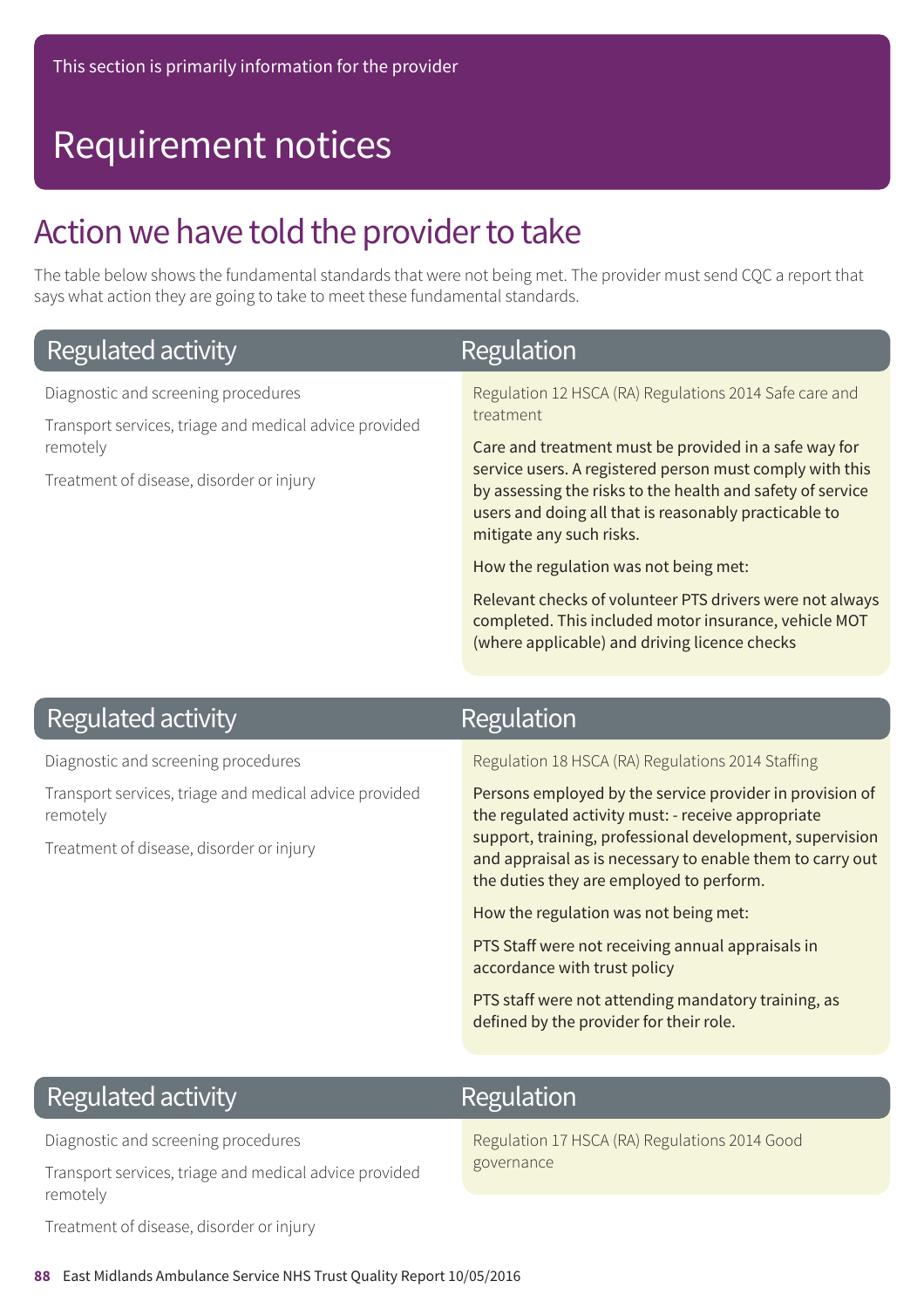Systems or processes must enable the provider to assess, monitor and improve the quality and safety of the services provided.

How the regulation was not being met:

There is no service level agreement with named taxi companies to assure the quality of service provision.

## **Regulated activity**

Diagnostic and screening procedures

Transport services, triage and medical advice provided remotely

Treatment of disease, disorder or injury

### Regulation

Regulation 17 HSCA (RA) Regulations 2014 Good governance

Systems must assess, monitor and mitigate the risks relating to the health, safety and welfare of service users and others who may be at risk which arise from the carrying on of the regulated activity.

How the regulation was not being met:

The provider did not always report incidents or investigate reported incidents.

## **Regulated activity**

Diagnostic and screening procedures

Transport services, triage and medical advice provided remotely

Treatment of disease, disorder or injury

### Regulation

Regulation 18 HSCA (RA) Regulations 2014 Staffing

Persons employed by the service provider in provision of the regulated activity must: - receive appropriate support, training, professional development, supervision and appraisal as is necessary to enable them to carry out the duties they are employed to perform.

How the regulation was not being met:

EOC staff were not receiving annual appraisals in accordance with trust policy

## **Regulated activity**

### Regulation

Diagnostic and screening procedures **Regulation 18 HSCA (RA) Regulations 2014 Staffing**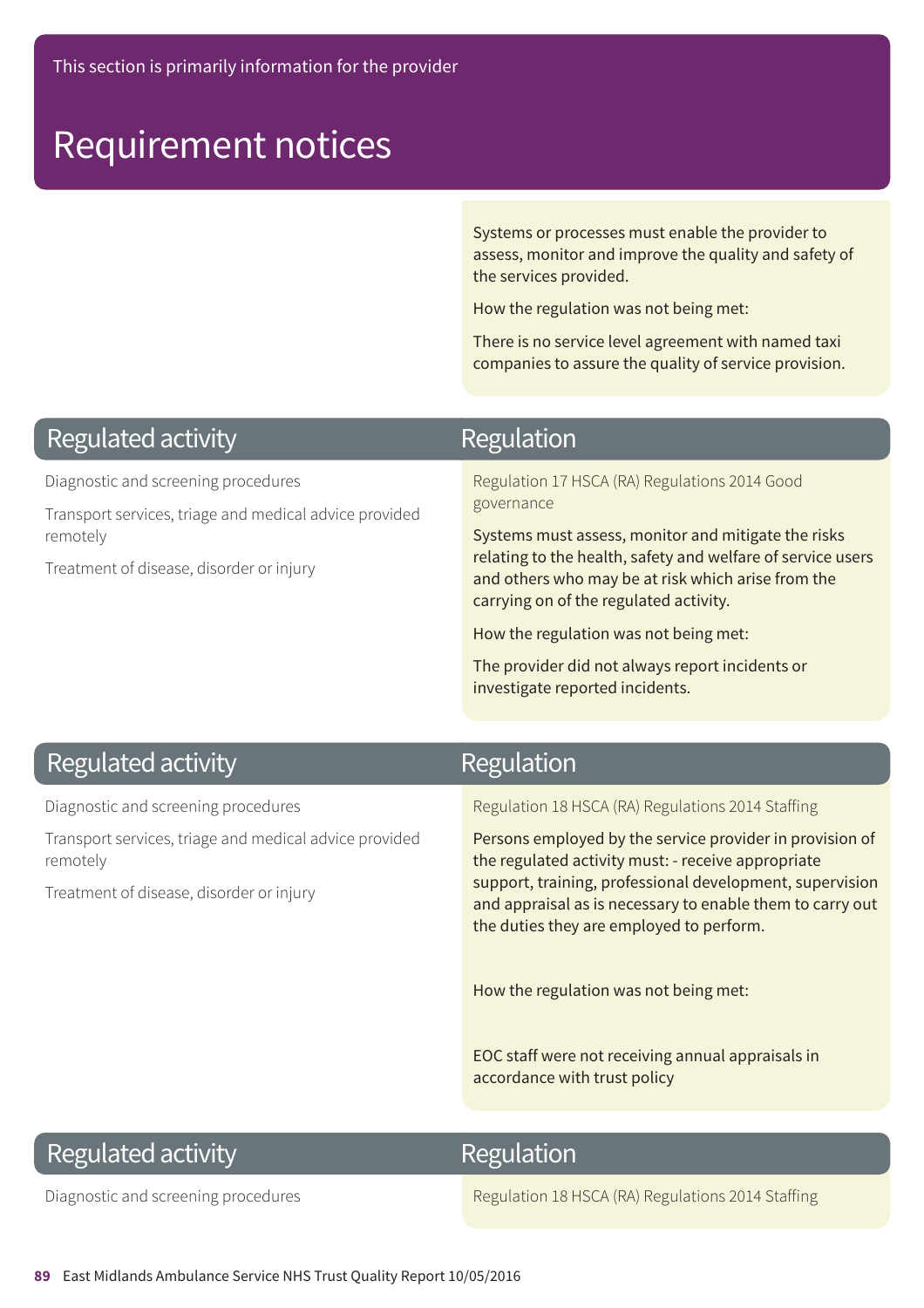Transport services, triage and medical advice provided remotely

Treatment of disease, disorder or injury

Persons employed by the service provider in provision of the regulated activity must receive appropriate support, training, professional development, supervision and appraisal as is necessary to enable them to carry out the duties they are employed to perform.

How the regulation was not being met:

The provider was not delivering mandatory training to sufficient staff in EOC.

## **Regulated activity**

Diagnostic and screening procedures

Transport services, triage and medical advice provided remotely

Treatment of disease, disorder or injury

### Regulation

Regulation 18 HSCA (RA) Regulations 2014 Staffing

Sufficient numbers of suitably qualified, competent, skilled and experienced persons must be deployed in order to meet the requirements of this part.

How the regulation was not being met:

The provider did not have sufficient staff deployed to meet the demands of the service in EOC

## **Regulated activity**

Diagnostic and screening procedures

Transport services, triage and medical advice provided remotely

Treatment of disease, disorder or injury

## Regulation

Regulation 15 HSCA (RA) Regulations 2014 Premises and equipment

All premises and equipment used by the service must be appropriately located for the purpose for which they are being used.

#### **How the regulation was not being met:**

The provider did not have sufficient ambulances and other vehicles for deployment to meet the demands of the service in Emergency and Urgent care in order to attain and sustain national target response times for Red1 and Red 2 calls.

### **Regulated activity**

### Regulation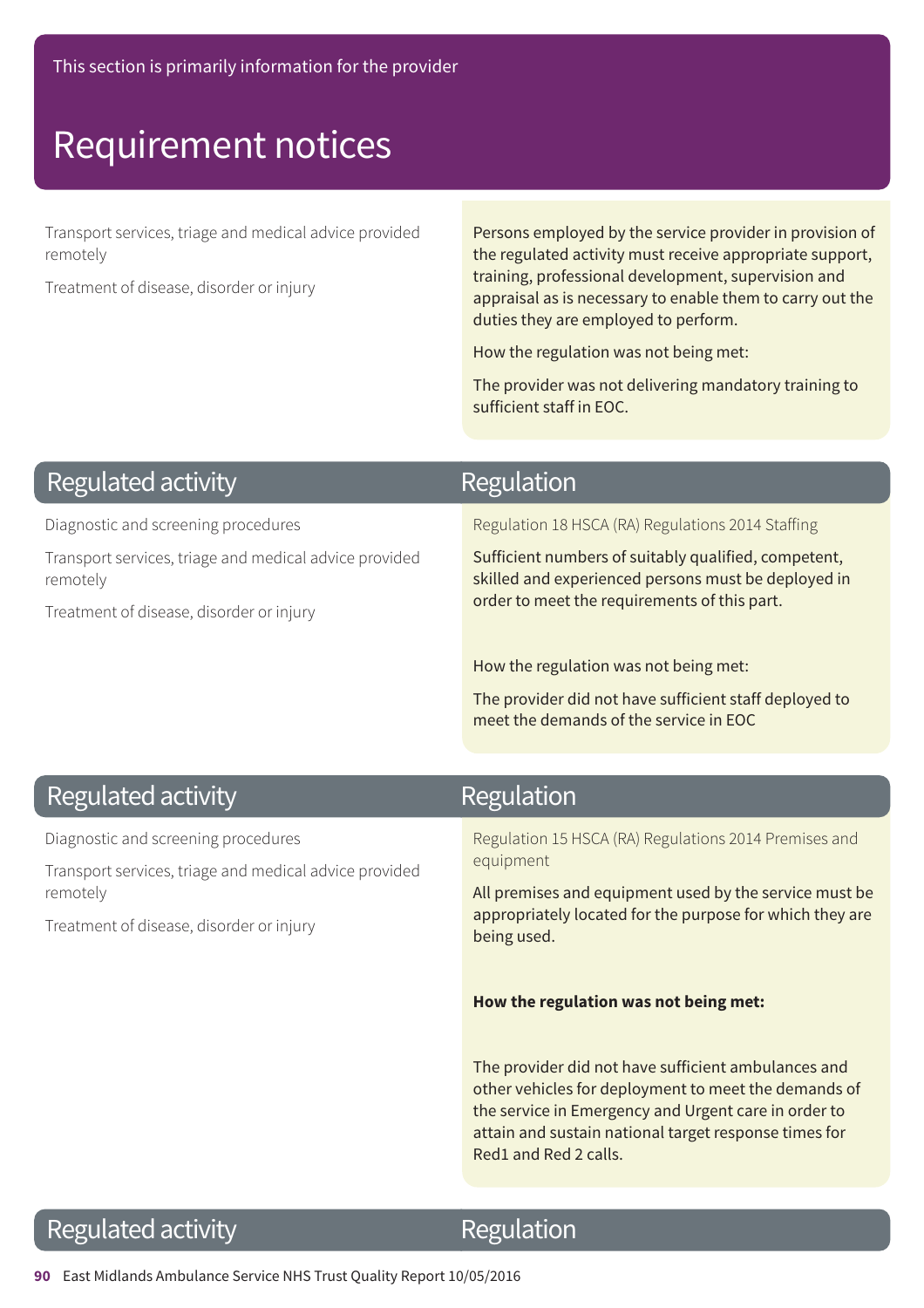Diagnostic and screening procedures

Transport services, triage and medical advice provided remotely

Treatment of disease, disorder or injury

Regulation 15 HSCA (RA) Regulations 2014 Premises and equipment

Domestic, clinical and hazardous waste and materials must be managed in line with current legislation and guidance

#### **How the regulation was not being met**

The provider was not ensuring domestic, clinical and hazardous waste and materials were managed in line with current legislation and guidance.

## **Regulated activity**

Diagnostic and screening procedures

Transport services, triage and medical advice provided remotely

Treatment of disease, disorder or injury

### Regulation

Regulation 15 HSCA (RA) Regulations 2014 Premises and equipment

Providers must make sure that they meet the requirements of relevant legislation so that premises and equipment are properly used and maintained.

#### **How the regulation was not being met**

The provider was not ensuring the servicing of all equipment was undertaken at the correct intervals stipulated by manufacturers to ensure the safety of patients.

### **Regulated activity**

## Regulation

Diagnostic and screening procedures

Transport services, triage and medical advice provided remotely

Treatment of disease, disorder or injury

#### Regulation 12 HSCA (RA) Regulations 2014 Safe care and treatment

The provider must ensure the proper and safe management of medicines.

#### **How the regulation was not being met**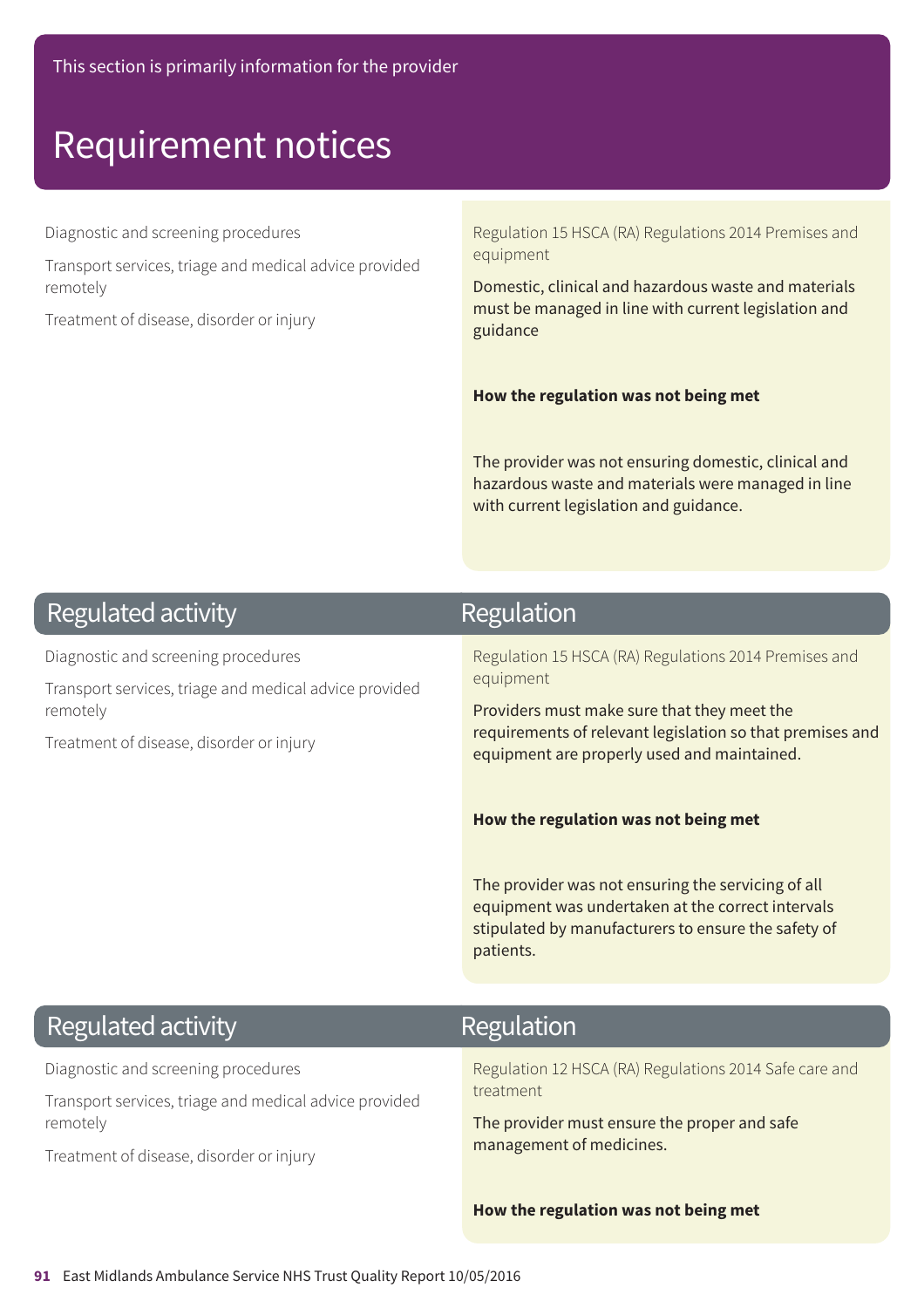The provider was not ensuring medicines were always stored safely and securely and audited effectively nor ensuring staff followed trust policy relating to controlled drugs.

### **Regulated activity**

Diagnostic and screening procedures

Transport services, triage and medical advice provided remotely

Treatment of disease, disorder or injury

## Regulation

Regulation 17 HSCA (RA) Regulations 2014 Good governance

Records relating to the care and treatment of each person must be kept secure at all times and only accessed, amended or securely destroyed by authorised people.

**How the regulation was not being met**

The provider was not ensuring paper report forms were stored securely, on vehicles and in ambulance stations.

### **Regulated activity**

Diagnostic and screening procedures

Transport services, triage and medical advice provided remotely

Treatment of disease, disorder or injury

## Regulation

Regulation 18 HSCA (RA) Regulations 2014 Staffing

Persons employed by the service provider in provision of the regulated activity must: - receive appropriate support, training, professional development, supervision and appraisal as is necessary to enable them to carry out the duties they are employed to perform.

#### **How the regulation was not being met:**

The provider was not delivering mandatory training to all staff in emergency and urgent care.

## **Regulated activity**

### Regulation

Diagnostic and screening procedures **Regulation 17 HSCA (RA) Regulations 2014 Good** governance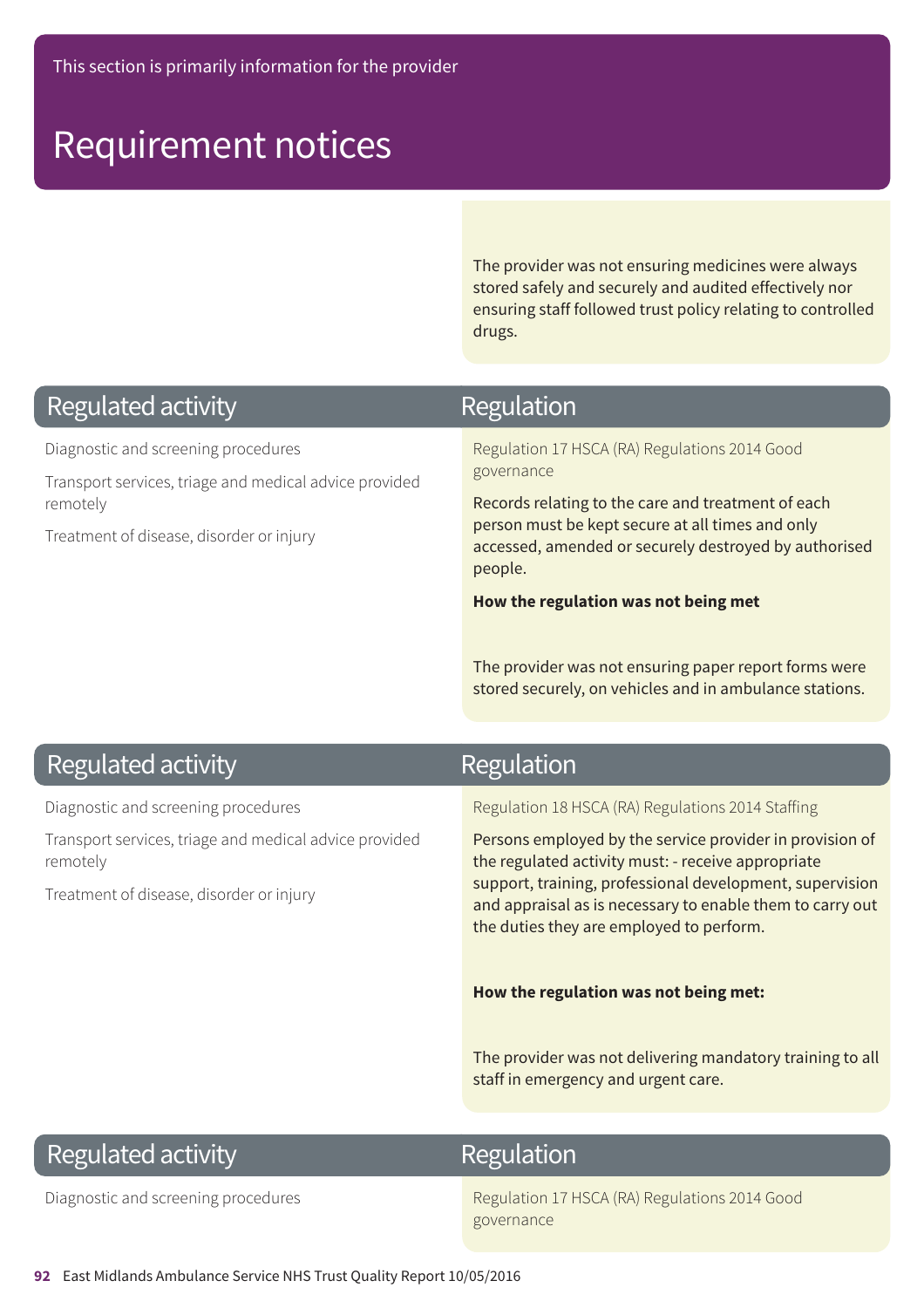Transport services, triage and medical advice provided remotely

Treatment of disease, disorder or injury

Systems or processes must enable the registered person to assess, monitor and mititgate the risks relating to the health, safety and welfare of service users and others who may be at risk which arise from the carrying on of the regulated activity.

#### **How the regulation was not being met:**

The provider did not ensure staff were fitted for and trained in the use of filtered face piece masks to protect them from the risk of infection.